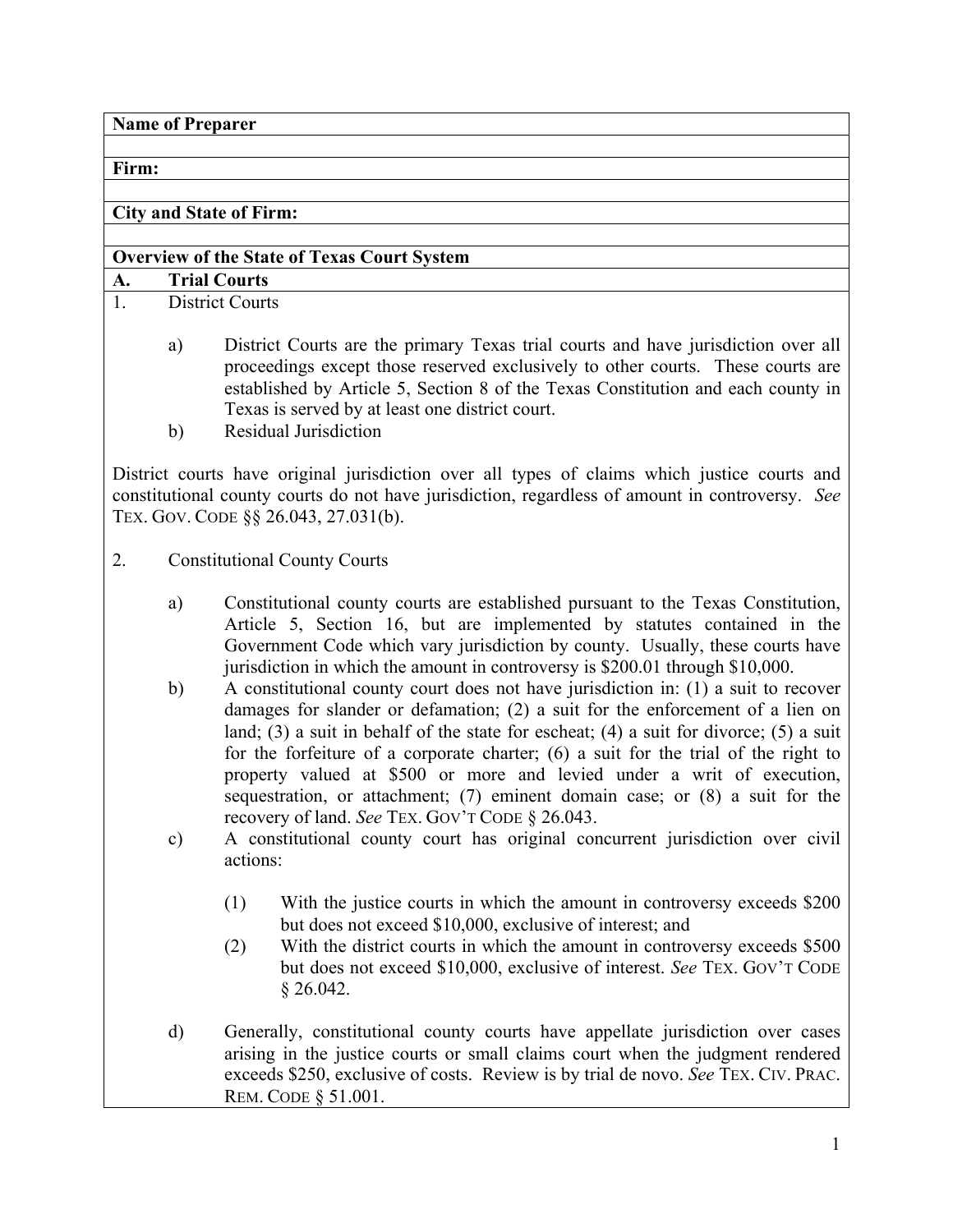## 3. Statutory County Courts

- a) Statutory county courts are sometimes referred to as "county courts at law" or "legislative county courts," are courts created by the Texas Legislature, as authorized by Article 5, Section 1 of the Texas Constitution. This power enables the Legislature to create statutory district courts with limited jurisdiction. However, the Legislature has great leeway to change a "statutory" court into a constitutional district court by increasing its jurisdiction to constitutional proportions. For example, the Legislature has created statutory county courts with concurrent jurisdiction to district courts.
- b) There are some general jurisdictional rules for the jurisdiction of statutory county courts, which may be altered by specific statute. *See* TEX. GOV'T CODE § 25.0003. The maximum jurisdiction for statutory county courts, unless changed by statute, is \$200,000. *Id.*

## 4. Justice Courts

- a) Justice Courts have exclusive original jurisdiction over civil cases when the amount in controversy is \$200 or less. Texas Constitution, Art. 5, § 19.
- b) Justice Courts share concurrent original jurisdiction with the county courts in civil cases with amount in controversy exceeds \$200 but does not exceed \$10,000, exclusive of interest. TEX. GOV'T CODE  $\S 27.031(a)(1)$ .
- c) They have original jurisdiction over forcible entry and detainer cases. TEX. GOV'T CODE  $\S 27.031(a)(2)$ , (b)(4).
- d) They do not have jurisdiction of: (1) a suit in behalf of the state to recover a penalty, forfeiture, or escheat; (2) a suit for divorce; (3) a suit to recover damages for slander or defamation; (4) a suit for the trial of title to land; or (5) a suit for the enforcement of a lien on land.
- 5. Small Claims Courts
	- a) They have concurrent jurisdiction with justice courts in any action for the recovery of money in which the amount involved, exclusive of costs, does not exceed \$10,000. TEX. GOV'T CODE § 28.003.

# **B. Appellate Courts** 1. Texas Government Code § 22.201 establishes fourteen (14) judicial court of appeals districts. Each county is assigned to a judicial district as specified in this statute. The number of counties in Texas are too numerous to be listed here. 2. The First and Fourteenth Districts serve the same counties and share responsibilities for handling appeals in this geographic area. Cases are equally divided between each district in an alternating basis. See local rules of the First and Fourteenth Court of Appeals. 3. Each court of appeals has at least three judges. *See* TEX. GOV'T CODE § 22.222. There

are now 80 judges serving the 14 intermediate courts of appeals. However, the Legislature is empowered to increase the number of judges whenever the workload of an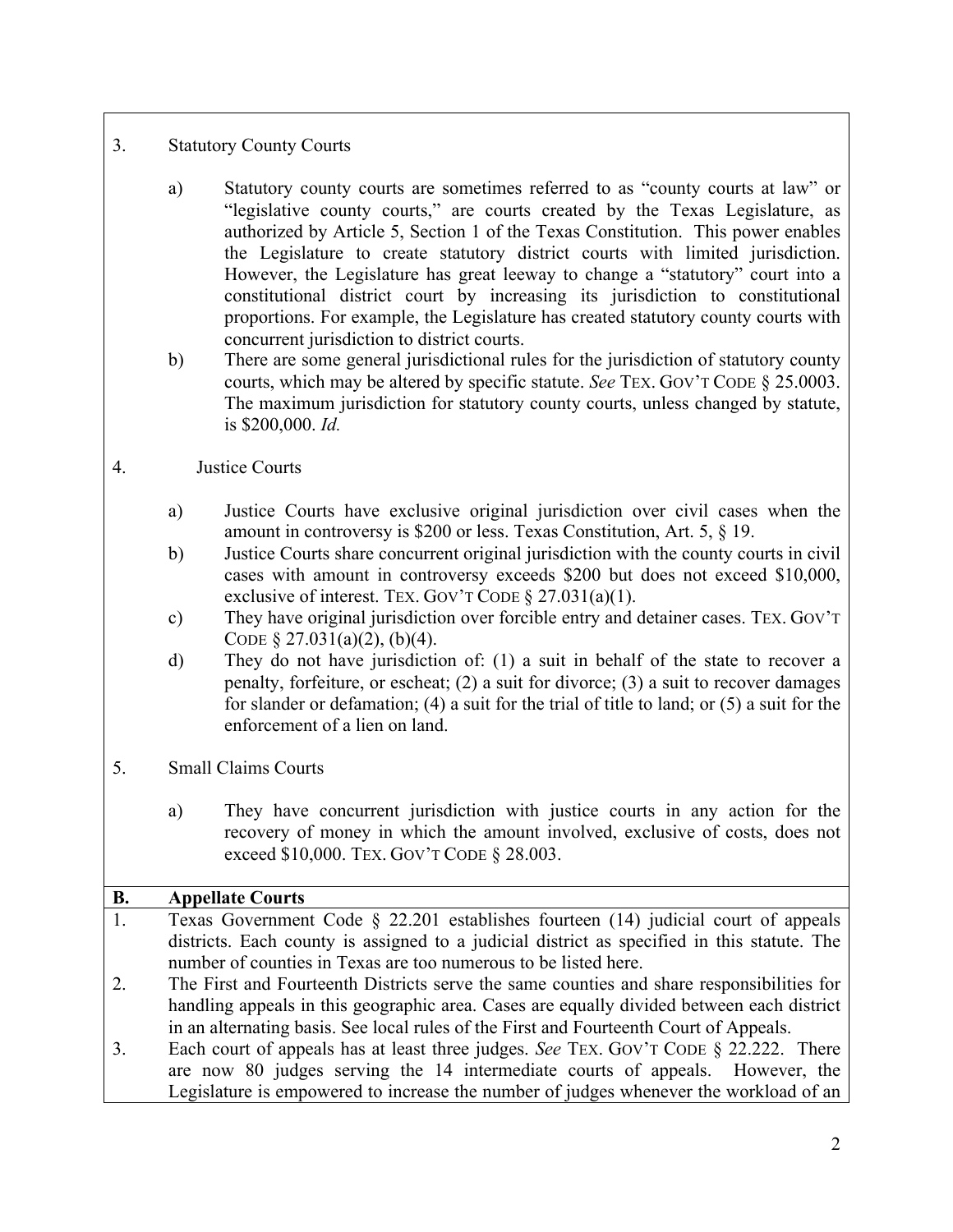individual court requires additional judges.

- 4. If more than one panel of judges is used, the court of appeals must establish rules to rotate the judges among the panels. *See* TEX. GOV'T CODE § 22.222. A majority of a panel constitutes a quorum, and the concurrence of a majority of a panel is necessary for a decision.
- 5. The chief justice of each court of appeals may convene the court en banc. A majority of the court constitutes a quorum and the concurrence of a majority of the court sitting en banc is necessary for a decision.
- 6. Appeals court judges are elected to terms of six (6) years. Texas Constitution, Article 5, § 6.
- 7. The Courts of Appeals have appellate jurisdiction of all civil cases within its district of which the district courts or county courts have jurisdiction when the amount in controversy or the judgment rendered exceeds \$100, exclusive of interest and costs. *See*  TEX. GOV'T CODE § 22.220. Also, the courts of appeals have appellate jurisdiction over all criminal cases within its district, except those cases with a death penalty.
- 8. The Court of Criminal Appeals is the highest state court for criminal appeals, including exclusive appellate jurisdiction over death penalty cases.
- 9. The Supreme Court of Texas has final appellate jurisdiction in most civil and juvenile cases. *See* TEX. GOV'T CODE § 22.001. However, the Texas Supreme Court has discretionary review. *Id*.
- 10. The Supreme Court of Texas shall consist of a Chief Justice and eight Justices. Texas Constitution, Article 5,  $\S$  2. The justices shall be elected to terms of six (6) years.
- 11. An appeal does not suspend enforcement of a judgment. A judgment debtor wishing to appeal and avoid enforcement during the pendency of an appeal must post security. To suspend collection on a money judgment, the security on appeal will ordinarily have to be in an amount covering compensatory damages (not punitive), interest, and costs. *See* TEX. R. APP. P. 24.2. This amount is capped at the lesser of (a) \$25 million or (b) 50% of the judgment debtor's current net worth. *Id*.; *see* TEX. CIV. PRAC. & REM. CODE § 52.006.
- 12. To suspend a judgment for the recovery of property (real or personal) the trial court will determine the type of security that the judgment debtor must post. *See* TEX. R. APP. P. 24.2. The amount of the security must be at least: (a) the value of the property interest's rent or revenue; or (b) the value of the property interest on the date when judgment rendered. *Id*.
- 13. For any other type of judgment, the trial court must set the amount and type of security. *Id*.

# **Procedural A. Venue** 1. General Venue Rule: Texas law has a general venue rule which will ordinarily govern choice of venue:

Except as otherwise provided by this subchapter [general rule] or Subchapter B [mandatory venue exceptions] or C [permissive venue exceptions], all lawsuits shall be brought: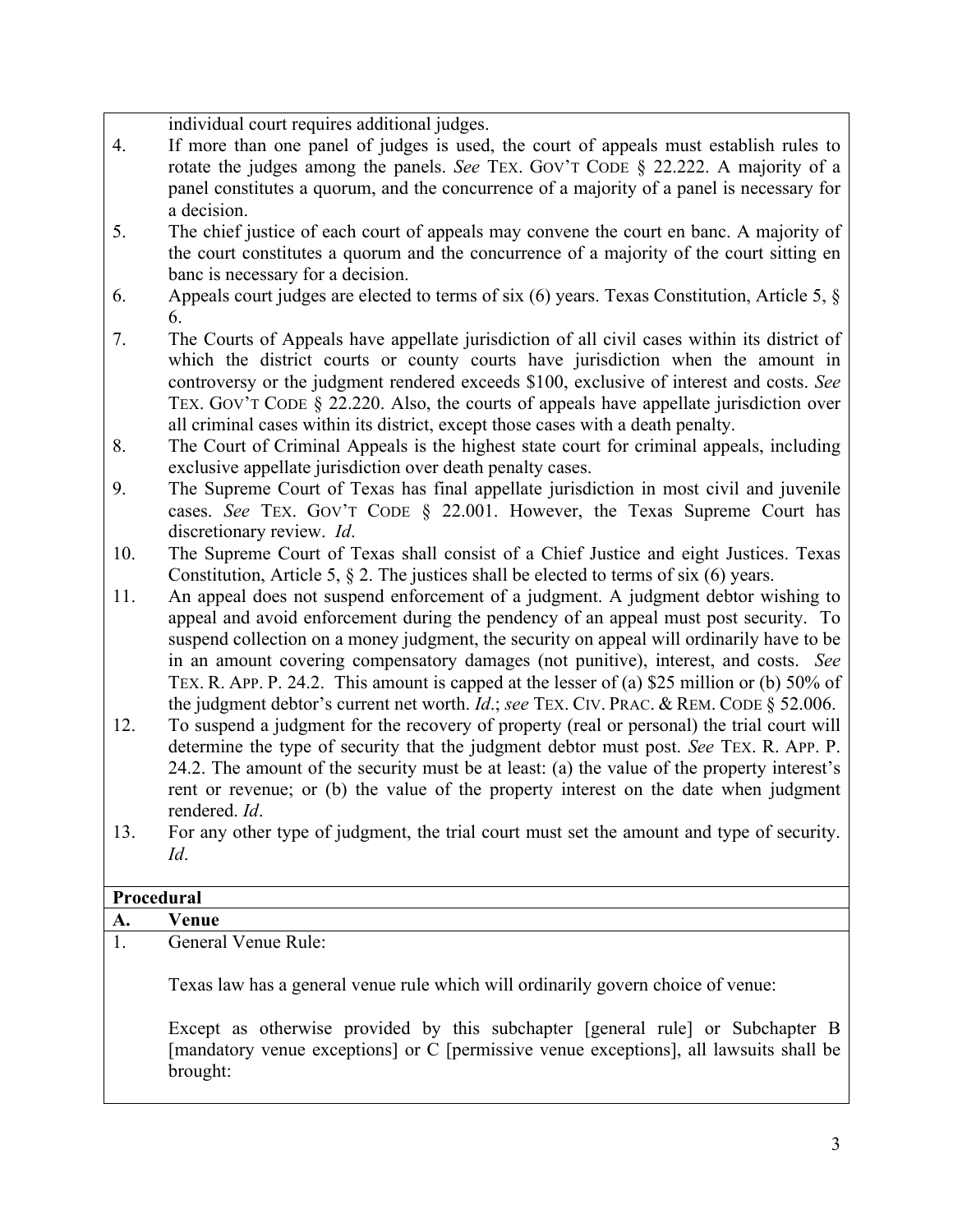- (1) In the county in which all or a substantial part of the events or omissions giving rise to the claim covered;
- (2) In the county of defendant's residence at the time the cause of action accrued if defendant is a natural person;
- (3) In the county of the defendant's principal office in the state, if the defendant is not a natural person;
- (4) If subdivisions (1), (2) and (3) do not apply, in the county in which plaintiff resided at the time of the accrual of the cause of action.

TEX. CIV. PRAC. & REM. CODE § 15.002

2. Exceptions to General Venue Rule:

Texas statutes contain numerous exceptions to the general rule above. Some of the exceptions overlap and many are contained in Chapter 15 of the Texas Civil Practices and Remedies Code. These statutory exceptions may be mandatory or permissive. Permissive exceptions do not override the general rule, and provide alternative venue choices to plaintiffs. If mandatory venue applies, venue is not proper elsewhere, if a defendant chooses to challenge venue by a proper motion to transfer venue.

"Proper venue" means:

- (1) The venue required by mandatory provisions of Subchapter B or another statute prescribing mandatory venue; or
- (2) If subdivision (1) does not apply, the venue provided by this subchapter [general rule] or Subchapter C [permissive venue provisions].

TEX. CIV. PRAC. & REM. CODE § 15.001.

Generally, if venue is proper as to one of several claims made against the same defendant, other claims against that defendant that are properly joined can be litigated in the same venue. *Middlebrook v. David Bradley Mfg. Co*., 26 S.W.935 (Tex. 1894).

If venue is proper as to one defendant it is proper for all defendants who are properly joined. TEX. CIV. PRAC. & REM. CODE § 15.005.

In a lawsuit in which two or more defendants are joined, any action or omission by one defendant in relation to venue, including a waiver or venue by one defendant, does not operate to impair or diminish the right of any other defendant to properly challenge venue. TEX. CIV. PRAC. & REM. CODE § 15.0641.

#### **B. Statue of Limitations**

Texas statutes provide limitations periods for many causes of actions:

1. Many tort actions are governed by the two-year statute of limitations in Texas Civil Practices and Remedies Code § 16.003. (personal injury, conversion, wrongful death, forcible entry and detainer) These claims must be made not later than two years after the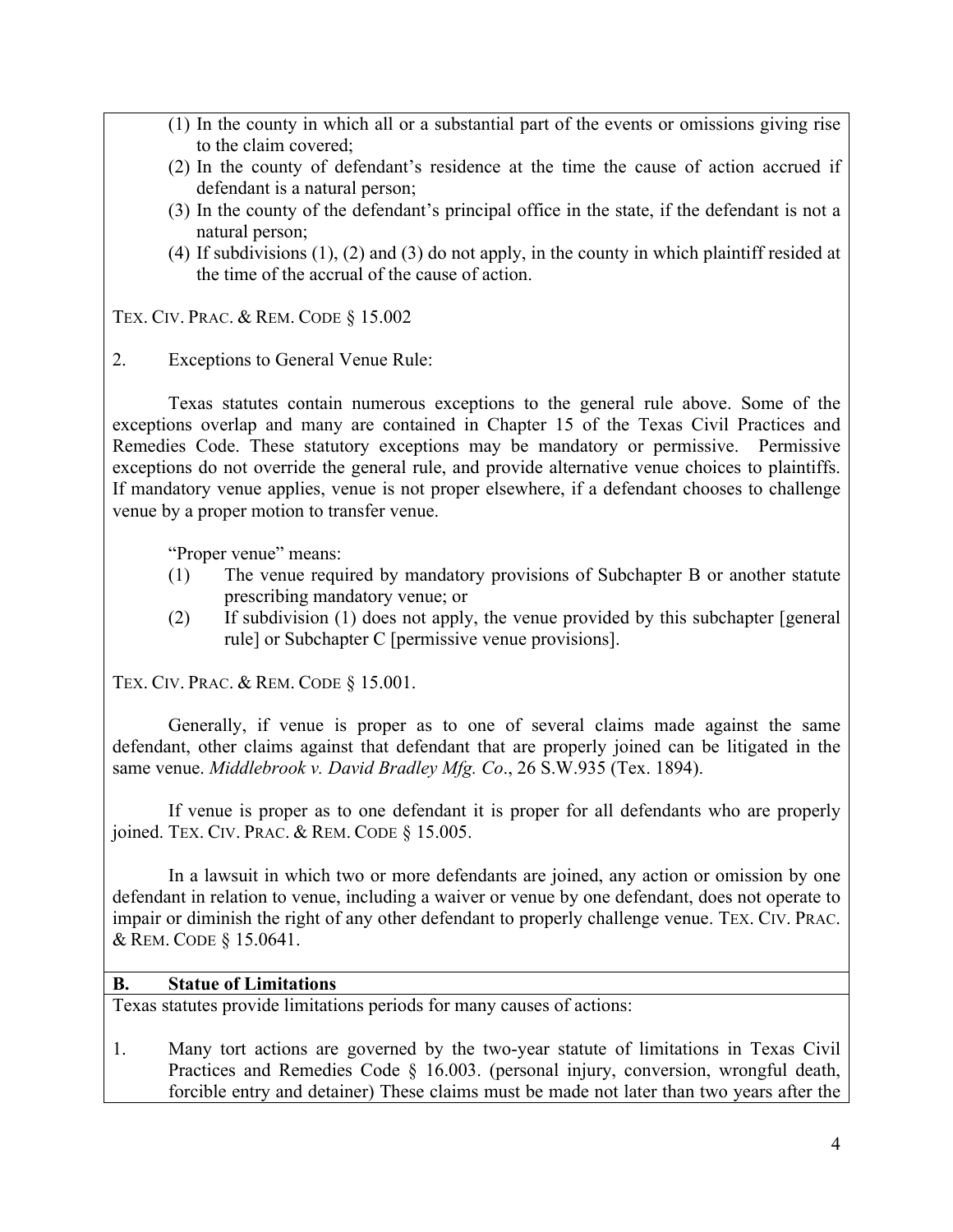day the cause of action accrues.

2. Many actions based in contract are governed by the four-year statute of limitation in Texas Civil Practices and Remedies Code § 16.004. This also governs actions for debt collection, and fraud.

A number of governmental units are statutorily exempt from many limitations periods. TEX. CIV. PRAC. & REM. CODE §16.061(a).

A limitations period can be tolled on any one of the following grounds: (1) plaintiff's disability, (2) plaintiff's military service, (3) party's death, (4) defendant's absence from the state, (5) original court's lack of jurisdiction, and (6) plaintiff misnaming of defendant in petition. *See* TEX. CIV. PRAC. & REM. CODE §§16.001, 16.022, 16.062, 16.063, 16.064.

#### **C. Time for Filing An Answer**

Defendants must file its answer by 10:00 a.m. on the first Monday after the expiration of 20 days from the date the defendant was served with citation. TEX. R. CIV. P. 99(b). If the 20th day after service falls on a Monday, the answer is due on the next Monday. If the first Monday after 20 days is a legal holiday, the answer is due on Tuesday. TEX. R. CIV. P. 4. To calculate the 20 days, count every day after the first day-including weekends and legal holiday-until the last day. TEX. R. CIV. P. 4. An answer is timely if the defendant puts it in the custody of the USPS before 10:00 a.m. on the due date, as long as the clerk receives it no later than 10 days after the due date.

An answer may contain a general denial. *See* TEX. R. CIV. P. 92.

If a defendant wants to rely on an affirmative defense, it must be specifically pled. TEX. R. CIV. P. 94. Texas Rule of Civil Procedure 93 contains a list of defenses, pleas, and other matters that must be verified.

#### **D. Dismissal Re-Filing of Suit**

A plaintiff has a right to non-suit the moment it makes a timely oral or written request of non-suit. A defendant may non-suit its counterclaims. The motion to non-suit should state whether the party requests a dismissal with or without prejudice. If the case is dismissed with prejudice, the order is a final adjudication on the merits and the lawsuit cannot be refilled. If the case is dismissed without prejudice, the order is not a final adjudication on the merits and the parties are merely placed in the positions they would have been if the suit had not been brought.

In most cases, a plaintiff can re-file the same suit, after an order dismissing the suit without prejudice. However, statute of limitations may bar a second suit if the limitations period has run.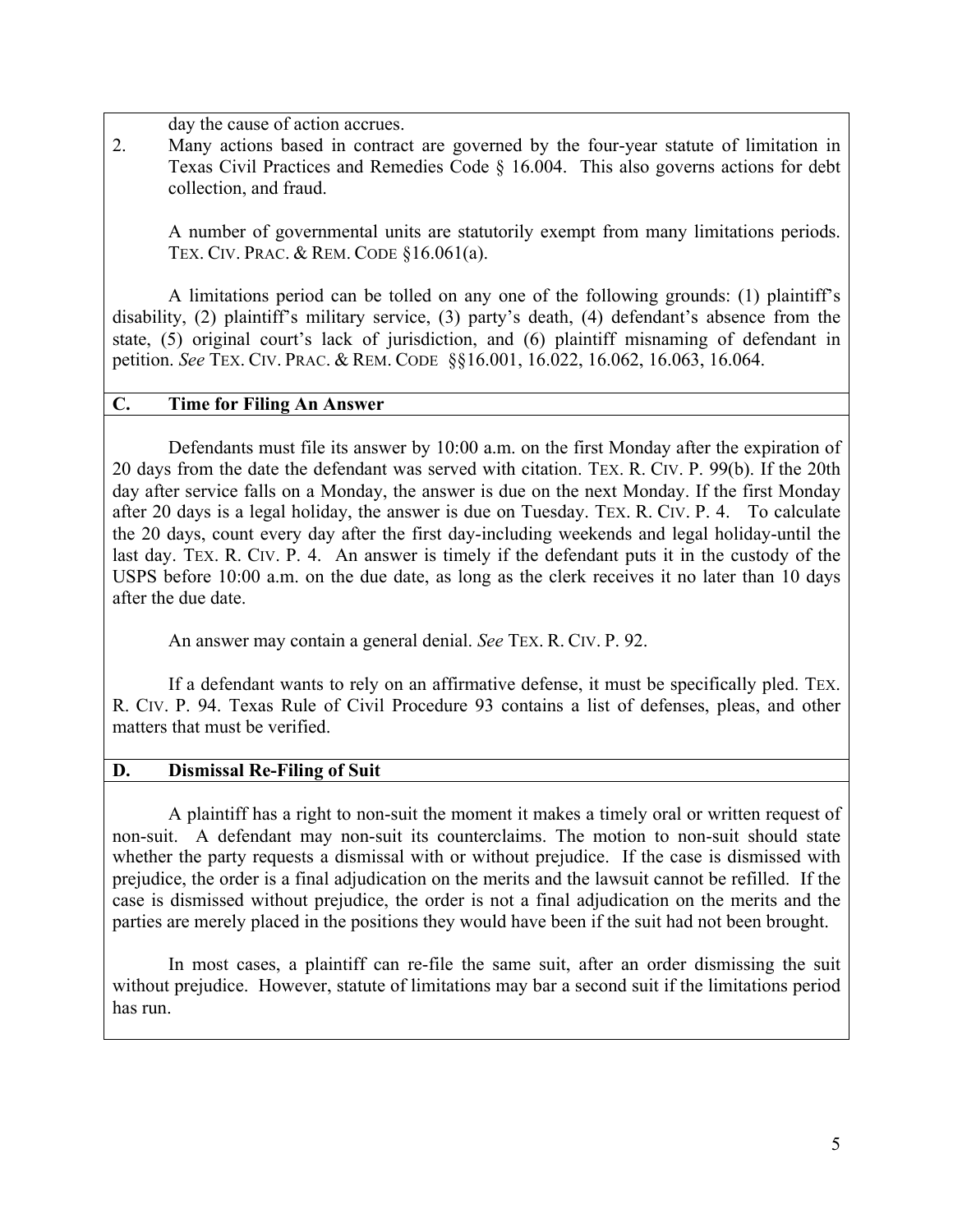| Liability |                       |  |
|-----------|-----------------------|--|
| A.        | Negligence            |  |
|           | Common Law Negligence |  |

The elements of negligence are that (1) the defendant owed the plaintiff a duty of care, (2) the defendant breached that duty of care, and (3) the breach of duty proximately caused the plaintiff's injury or damages. *Nabors Drilling, U.S.A., Inc. v. Escoto,* 288 S.W.3d 401, 404 (Tex. 2009).

In deciding whether there is a common law duty, courts apply the risk-utility test and consider whether there was a special relationship between the parties. The factors the courts use when applying the risk-utility test are the risk, forseeability, and likelihood of injury weighed against the social utility of the actor's conduct, the magnitude of the burden of guarding against the injury, and the consequences of placing the burden on the defendant. *SmithKline Beecham Corp. v. Doe*, 903 S.W.2d 347, 353 (Tex. 1995). The most important factor is the forseeability of the risk. *City of Waco v. Kirwan*, 298 S.W.3d 618, 623-24 (Tex. 2009). Forseeability requires only that the general danger, not the exact sequence of events that produced the harm, be foreseeable. *Madison v. Williamson*, 241 S.W.3d 145, 152 (Tex.App.-Houston [1st Dist.] 2007, pet. denied.)

An ordinary defendant breached its duty of care to plaintiff when the defendant fails to exercise the degree of care that a person of ordinary prudence would or would not have done under the same or similar circumstances. *Colvin v. Red Steel Co*., 682 S.W.2d 243, 245 (Tex. 1984). When a duty requires the defendant to exercise a "high degree of care," the defendant's standard of care is defined as what a very cautious and prudent person would or would not have done under the same or similar circumstances. *Speed Boat Leasing, Inc. v. Elmer*, 124 S.W.3d 210, 212 (Tex. 2003). A high degree of care applies to activities conducted by a common carrier. *Id*. A "common carrier" is those in the business of carrying passengers and goods who hold themselves out for hire by the public. *Id.*

The components of proximate cause are (1) cause-in-fact and (2) forseeability. *Western Invs. V. Urena*, 162 S.W.3d 547, 551 (Tex. 2005). The test for cause-in-fact is whether the negligent act or omission was a substantial factor in bringing about injury and whether the injury would have occurred without the act or omission. *Del Lago Partners v. Smith*, 307 S.W.3d 762, 774 (Tex.2010).

#### 2. Contributory/Comparative Negligence

In Texas, contributory and comparative negligence are governed by Texas Civil Practice and Remedies Code §§ 33.001-33.017. Chapter 33 applies to any cause of action based in tort. *Id*. at § 33.002. The trier of fact, as to each cause of action asserted, shall determine the percentage of responsibility, stated in whole numbers for each claimant, defendant, settling person and designated responsible third party with respect to each persons causing or contributing to cause in any way the harm for which recovery of damages is sought. *Id*. at § 33.003. A claimant may not recover damages if his percentage of responsibility is greater than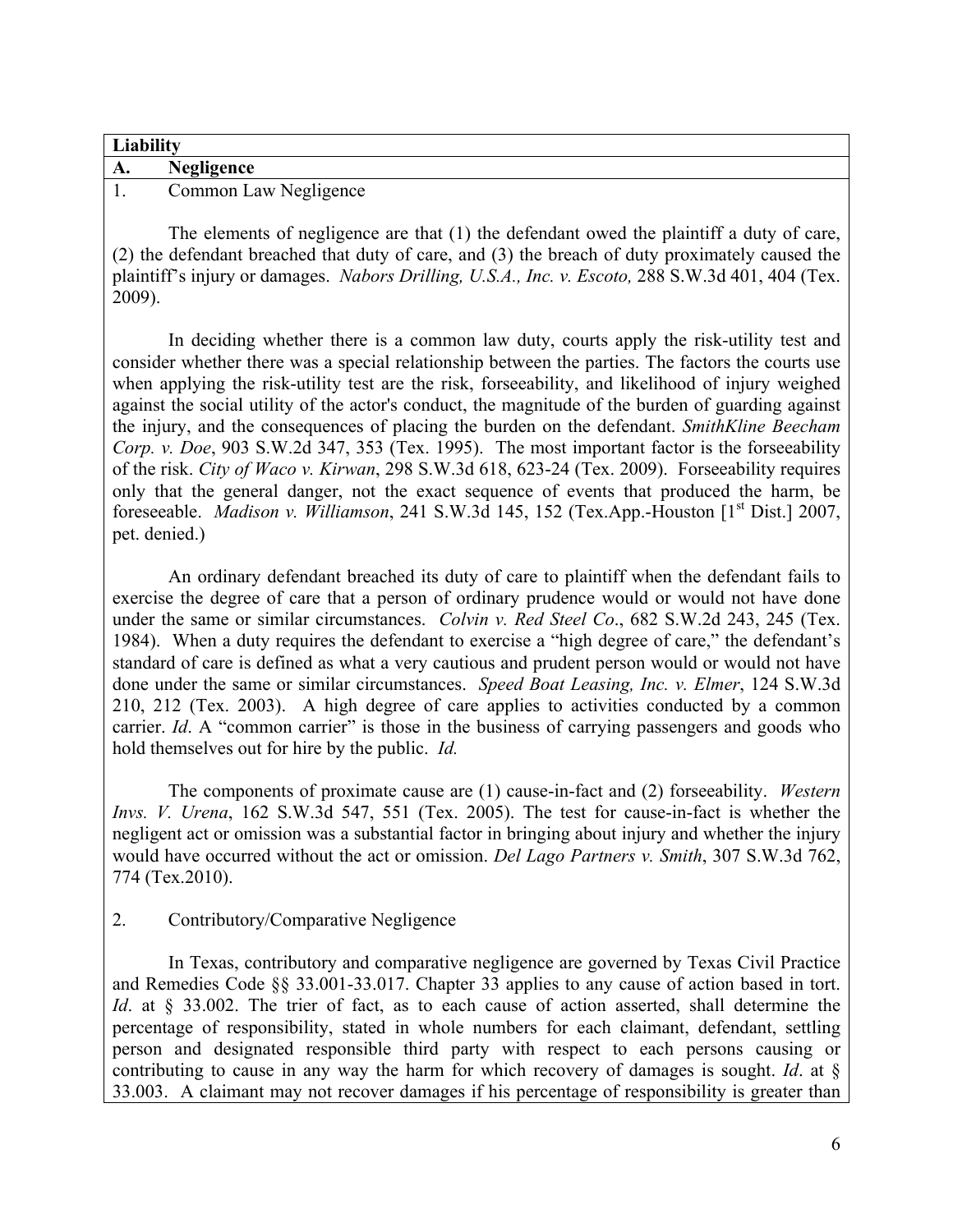50%. *Id*. at § 33.001. If the claimant is not barred from recovery, the court shall reduce the amount of damages to be recovered by the claimant with respect to a cause of action by a percentage equal to the claimant's percentage of responsibility. *Id*. at § 33.012. A liable defendant is liable to a claimant only for the percentage of the damages found by the trier of fact equal to that defendant's percentage of responsibility. *Id*. at § 33.013.

#### **B. Negligence Defenses**

1. Assumption of Risk

Assumption of the risk has been abolished as an affirmative defense to negligence actions in most situations in Texas and now is only used as a factor in determining proportionate responsibility. *Del Lago Patners v. Smith*, 307 S.W.3d 762, 772 (Tex. 2010.) However, assumption of the risk is still an affirmative defense in thre instances: (1) in strict-liability cases; (2) cases in which there is a knowing and express oral or written consent to the dangerous activity or condition and (3) when the plaintiff si committing a felony or attempting to commit suicide. *Farley v. MM Cattle Co.*, 529 S.W.2d 751, 758 (Tex. 1975); Tex. Civ. Prac. & Rem. Code § 99.001.

#### 2. Last Clear Chance

The last clear chance doctrine has been abolished in Texas by adoption of the proportionate responsibility statutes. *French v. Grisby*, 571 S.W.2d 867 (Tex. 1978.)

3. Sudden Emergency Doctrine.

Under the "sudden emergency doctrine," if a person is confronted by an emergency arising suddenly and unexpectedly, which was not proximately caused by any negligence on his part and which, to a reasonable person, requires immediate action without time for deliberation, his conduct in such an emergency is not negligence or failure to use ordinary care if, after such emergency arises, he acts as a person of ordinary prudence would have acted under the same or similar circumstances. *Matbon, Inc. v. Gries*, 288 S.W.3d 471. 479 (Tex. App.-Eastland 2009, no pet.). An act of nature is not a necessary prerequisite for a sudden emergency; actions by other vehicles can cause a sudden emergency. *Jordan v. Sava, Inc*., 222 S.W.3d 840 (Tex. App. Houston [1st Dist.] 2007, no pet.)

A number of courts have submitted a sudden emergency instruction when an act of nature was a factor in a collision. *Id*. at 848. However, an act of nature is not a necessary prerequisite for a sudden emergency. Actions by other vehicles can cause a sudden emergency. *Id*. Moreover, even in cases involving acts of nature, the emergency condition is not said to be the act of nature, but rather the driver's encountering another vehicle under sudden and unexpected circumstances not created by his own wrongful actions, whether it is a stopped car, a car slowing down, or an oncoming car in the same lane of traffic. *Id*. The sudden emergency doctrine is applicable in cases involving rear-end collisions when the defendant's negligent actions are a *result* of emergency conditions, but not when the defendant's actions *prior* to the emergency are negligent. *Id*. at 849-50. In *Jordan*, the Court held that defendant coming upon stopped or slow-moving vehicles on the blind side of an overpass on a freeway was a sudden emergency that prevented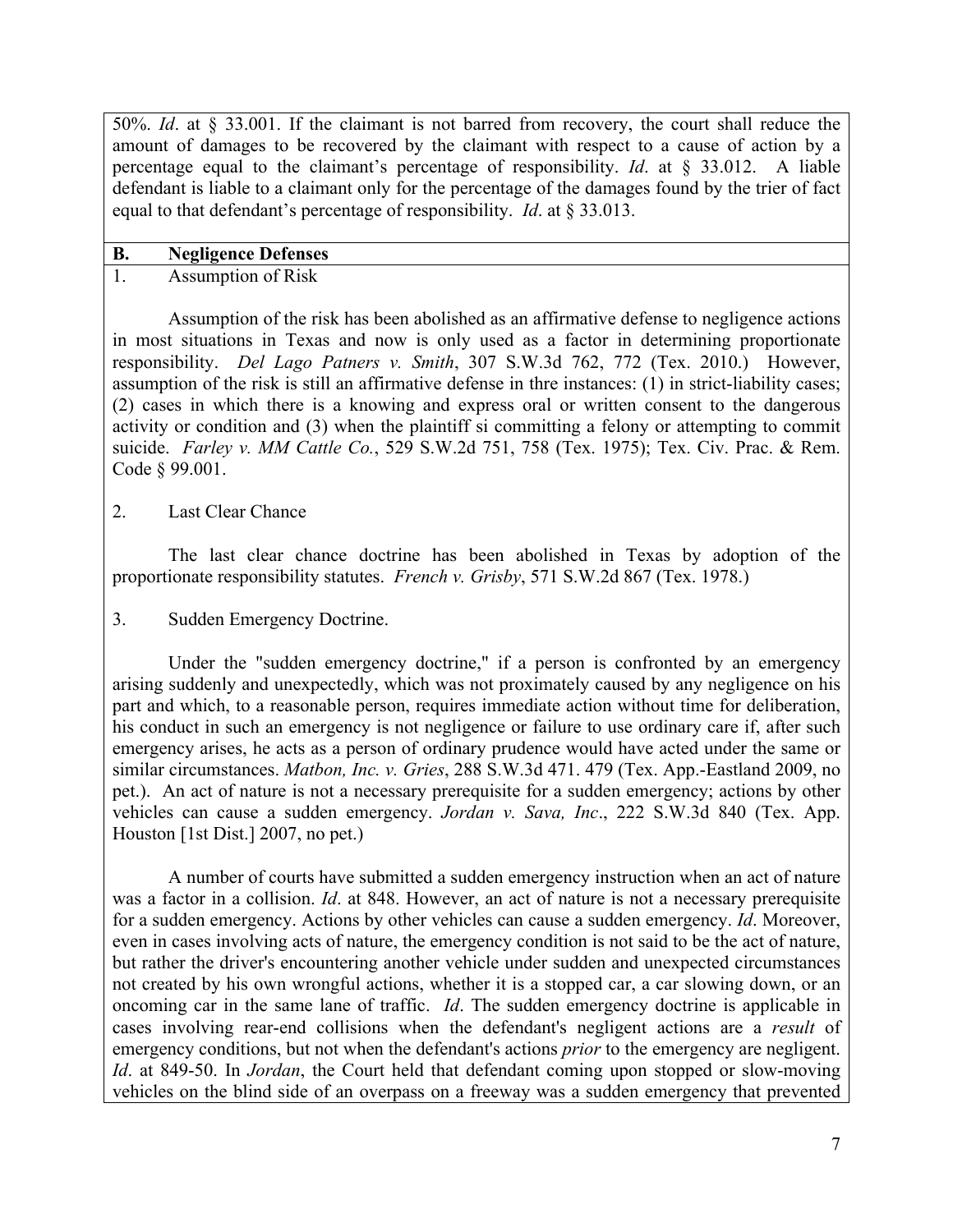## liability. *Id.*

## 4. Unavoidable Accident

An occurrence may be an 'unavoidable accident,' that is, an event not proximately caused by the negligence of any party to it. *Dillard v. Texas Elec. Co-Op*., 157 S.W.3d 429, 432 (Tex. 1995). Unavoidable accident ordinarily applies to causes such as "fog, snow, sleet, wet or slick pavement, or obstruction of view," or to resolve a case involving "a very young child [who is] legally incapable of negligence. *Id.* unavoidable accident allows the jury to determine that no party was negligent in causing the accident, a far easier burden than showing that other parties were negligent. *Id.*

## C. Gross Negligence, Recklessness, Willful and Wanton Conduct

In order to make a claim for exemplary damages, a plaintiff must show that the injury resulted from the Defendant's gross neglect or malice. Tex. Civ. Prac. Rem. Code Ann. §41.003(a)(Vernon 2012). Malice is defined as specific intent by the Defendant to cause actual harm to the claimant. Tex. Civ. Prac. Rem. Code Ann. §41.001(7) (Vernon 2012). Gross neglect is defined as follows:

- (B) An act or omission:
	- (i) which when viewed objectively from the standpoint of the actor at the time of its occurrence involves an extreme degree of risk, considering the probability and magnitude of the potential harm to others; and
	- (ii) of which the actor has actual, subjective awareness of the risk involved, but nevertheless proceeds with conscious indifference to the rights, safety, or welfare of others.

## Tex. Civ. Prac. Rem. Code Ann. §41.001(11)(Vernon 2012).

## **D. Negligent Hiring and Retention**

An employer owes a duty to its other employees and to the general public to ascertain the qualifications and competence of the employees it hires, especially when the employees are engaged in occupations that require skill or experience and that could be hazardous to the safety of others. *Morris v. JTM Materials, Inc*. 78 S.W.3d 28, 49 (Tex.App.-Fort Worth 2002, no pet.) Therefore, an employer is liable for negligent hiring, retention, or supervision if it hires an incompetent or unfit employee whom it knows, or by the exercise of reasonable care should have known, was incompetent or unfit, thereby creating an unreasonable risk of harm to others. I*d.*

Negligent hiring, retention, and supervision claims are all simple negligence causes of action based on an employer's direct negligence rather than on vicarious liability. *Id*. The elements of a negligence action are a duty, a breach of that duty, and damages proximately caused by the breach. *Id*. A motor carrier has a duty to take steps to prevent injury to the driving public by determining the competency of a job applicant to drive one of its trucks. *Id*. The purpose of this duty is to promote highway safety and prevent motor vehicle accidents. *Id.* In order for an employer to be liable for negligent hiring, the employee must commit an actionable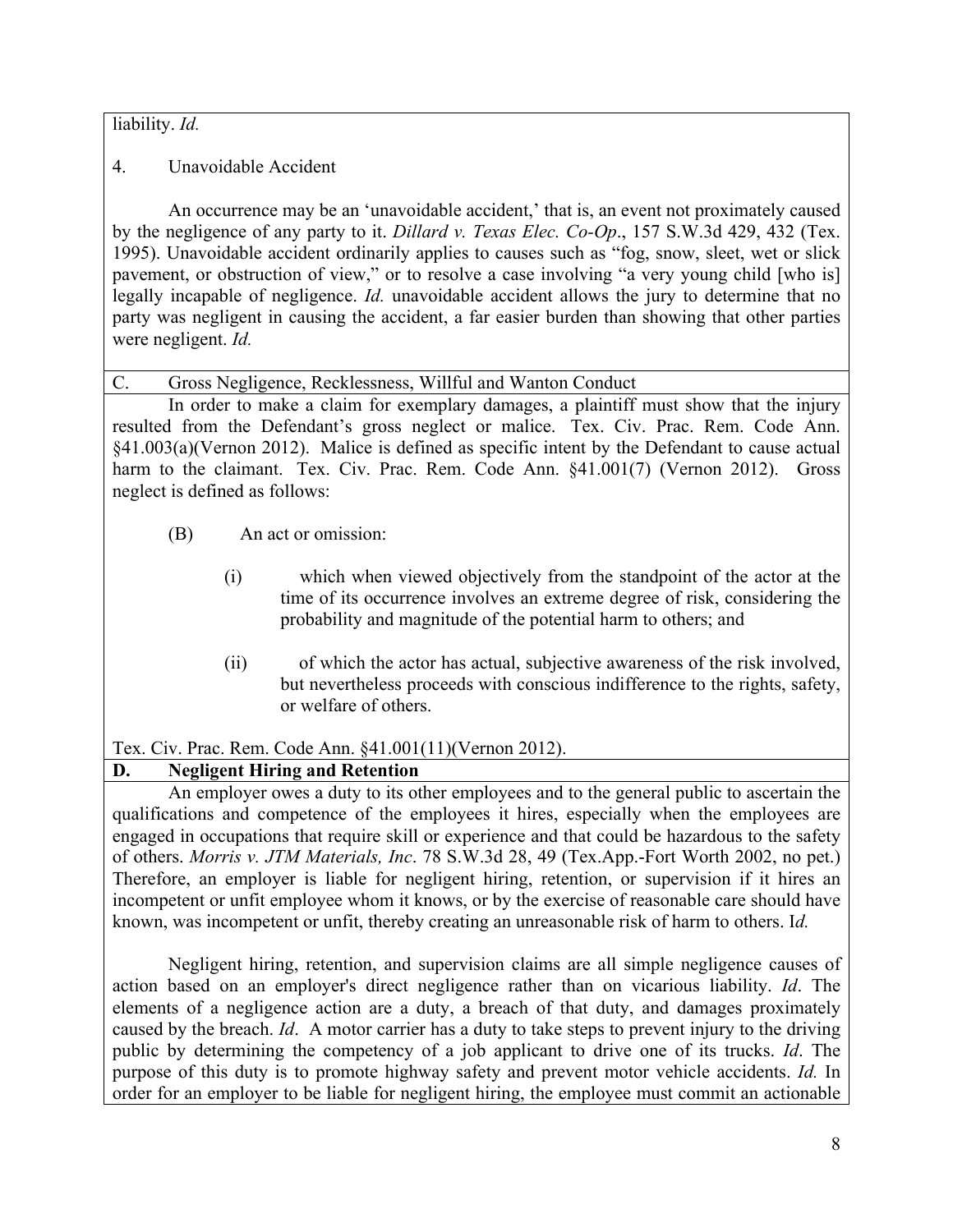tort. *Waffle House, Inc. v. Williams*, 313 S.W.3d 796, 801 (Tex. 2010.

The plaintiff must establish that the employer's breach proximately causes the plaintiff's injuries. *LaBella v. Charlie Thomas, Inc*., 942 S.W.2d 127, 137 (Tex.App.-Amarillo 1997, writ denied.) The risk of harm that caused the hiring to be negligent must be the same risk hat proximately caused the plaintiff's injuries. *TXI Transp. v. Hughes*, 306 S.W.3d 2330, 240 (Tex. 2010)

## **E. Negligent Entrustment**

To prove a claim of negligent entrustment, the Plaintiff must show that: (1) Defendant entrusted the vehicle to the driver; (2) the driver was an unlicensed, incompetent, or reckless driver; (3) at the time of the entrustment, Defendant knew or should have known that driver was an unlicensed, incompetent, or reckless driver; (4) driver was negligent on the occasion in question; and (5) driver's negligence proximately caused the accident. *Schneider v. Esperanza Transmission Co.,* 744 S.W.2d 595, 596 (Tex.1987).

Whether an owner has a duty to inquire about a driver's driving history is a question of law. Bartley v. Budget Rent-A-Car Corp., 919 S.W.2d 747, 752 (Tex.App.-Amarillo 1996, writ denied). If driver exhibits a valid, unrestricted driver's license to Defendant, this is prima facie evidence of his competency to drive a motor vehicle and, absent any evidence to the contrary, conclusively negated the element that Budget then knew or should have known that Robertson was an incompetent or reckless driver. *Id.*

The plaintiff must establish that the driver was negligent. *Goodyear Tire & Rubber Co., v. Mayes*, 236 S.W.3d 754, 758 (Tex. 2007). In matter involving a common carrier, a driver is held to duty of a high degree of care. *Durham Transp. v. Valero*, 897 S.W.2d 404, 408-09 (Tex.App.-Corpus Chirsit 1995, writ denied).

#### **F. Dram Shop**

The Texas Legislature enacted the Dram Shop Act to "deter providers of alcoholic beverages from serving alcoholic beverages to obviously intoxicated individuals who may potentially inflict serious injury on themselves and on innocent members of the general public. *F.F.P. Oper. Partners v. Duenez*, 237 S.W.3d 680, 684 (Tex. 2007). The elements of a dram shop action are:

(1) at the time the provision occurred it was apparent to the provider that the individual being sold, served, or provided with an alcoholic beverage was *obviously intoxicated* to the extent that he presented a *clear danger* to himself and others; and

(2) the intoxication of the recipient of the alcoholic beverage was a proximate cause of the damages suffered.

- Tex. Alco. Bev. Code. § 2.02

A liable defendant must be a "provider. *Id*. at § 2.03. A "provider" is a person who sells or serves alcoholic beverages. *Id*. at § 2.01. A social host who serves alcoholic beverages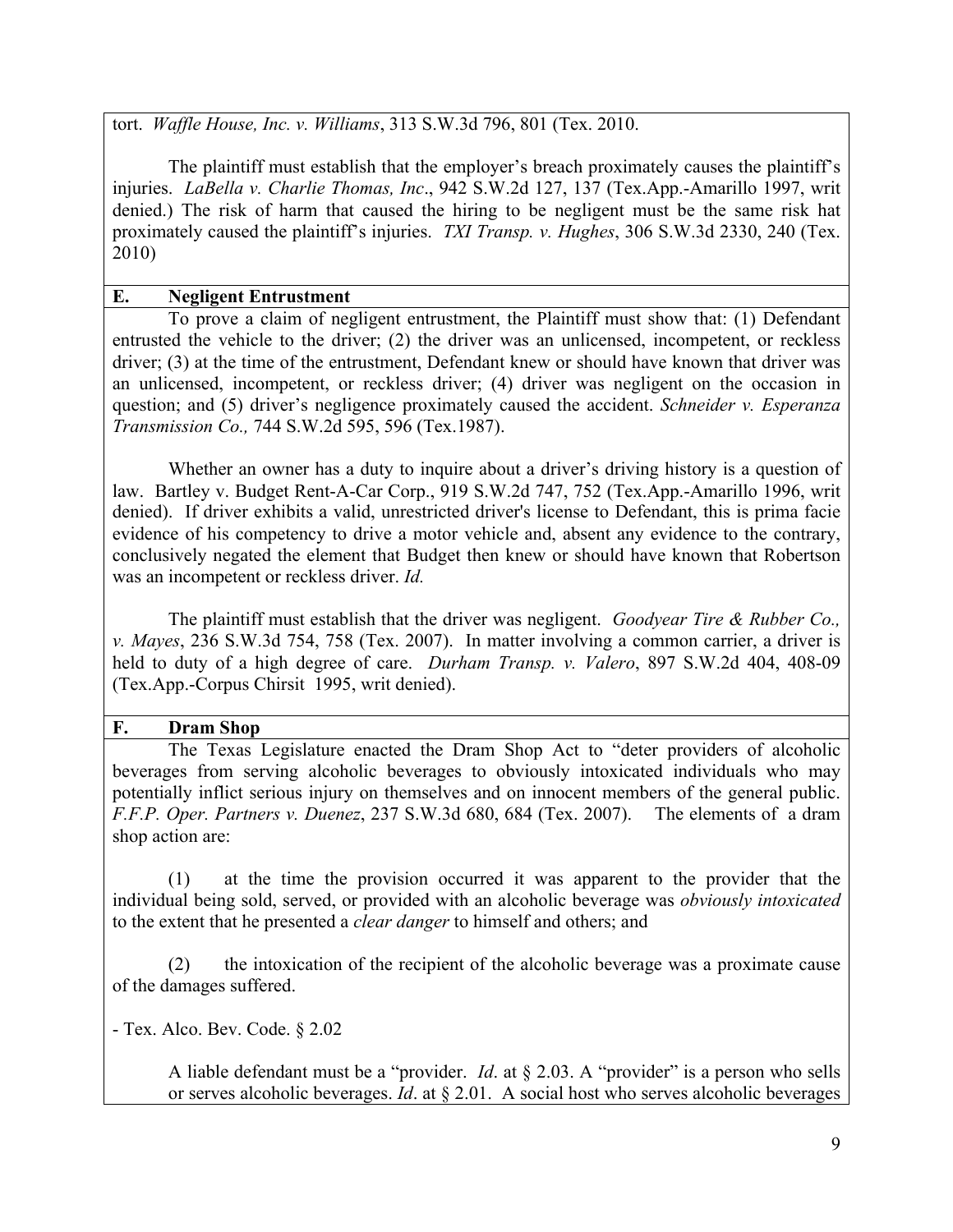to adult guests is not a provider if the beverages area served without charge. *Smith v. Merrit*, 940 S.W.2d 602, 605 (Tex. 1997).

An individual is obviously intoxicated if a reasonably prudent person would have a recognized an individual as intoxicated. *Fay-Ray Corp. v. Tex. Alcoholic Bev. Comm'n*, 959 S.w.2d 362, 366 (Tex.App.-Austin 1998, no pet.). An individual's obvious intoxication can be shown by direct evidence, i.e. proof of amount of alcohol he was served, or circumstantial evidence, i.e. blood alcohol level of individual after accident. *Venetoulias v. O'Brien*, 909 S.W.2d 236, 240 (Tex.App.-Houston [14<sup>th</sup> Dist.] 1995, writ dism'd); *Bruce v. K.K.B., Inc*., 52 S.W.3d 250, 256 (Tex.App.-Corpus Christi 2001, pet. denied).

## **G. Joint and Several Liability**

A defendant is jointly and severally liable if:

- (a) defendant's percentage of responsibility is 51% or more; or,
- (b) defendant specifically intended to do harm, the defendant acted in concert with another person to engage in criminal conduct and the plaintiffs damages were caused by the criminal conduct.
- Tex. Civ. Prac. & Rem. Code  $\S 33.013(b)(1)$ ;

Joint and several liability is covered by the proportionate responsibility statutes of the Texas Civil Practice and Remedies Code § 33. Each defendant is liable only for a percentage of damges equal to the defendant's percentage of responsibility. *Id*. at § 33.012(a). If the defendant is not jointly and severally liable, the defendant is liable only for the percentage of damages equal to to that defendant's own percentage of responsibility. *Id*. at § 33.013 (a). If the defendant is jointly and severally liable, the defendant is liable for the entire amount of damages regardless of that defendant's percentage of responsibility. *Id*. at § 33.015. A jointly and severally liable defendant who paid more than its share of the plaintiff's damages can seek contribution from another defendant that paid less than its own share. Id. at 33.015.

#### **H. Wrongful Death and/or Survival Actions**

1. Wrongful Death

Suits for wrongful death are brought under the Texas Wrongful Death Act, Texas Civil Practice and Remedies Code §§ 71.001-71.012. The survign souse, children and parents of the deceased may bring the action. Id. at § 71.004. If none of these individuals have brought an action within three months after the death of the injured individual, than the executor or administrator shall bring the action. Id.

A person is liable for damages arising from an injury that causes an individual's death if the injury was caused b y the person's or his agent's or servant's wrongful act, neglect, carelessness, unskillfullness, or default. Id. at §71.002.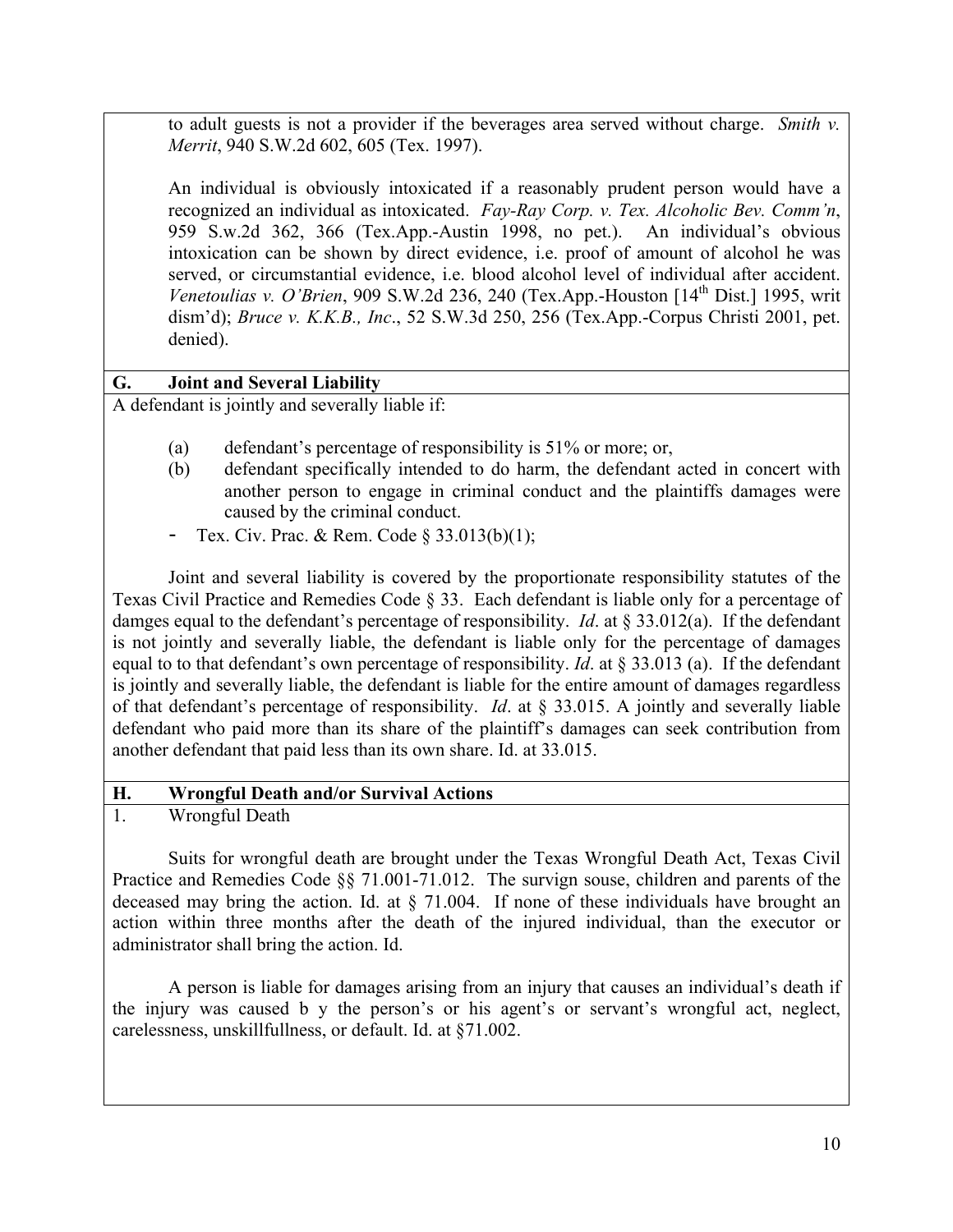## 2. Survival Actions

Suits for survival actions for personal injuries to a decedent are brought under the Texas Survival Statute, Texas Civil Practice and Remedies Code § 71.021. A survival action is a cause of action for personal injury to the health, reputation or person before the individual died and that the person would have been entitled to bring the action for the injury had she lived. Id. Survival actions may be brought by either the personal representative of the estate or an heir of the decedent. *Id*. at 71.021(b).

## **I. Vicarious Liability**

## 1. Principal-Agent Liability

A principal can be held vicariously liable for the contracts and torts of its agents acting within the scope of the agent's actual or apparent authority. *Celtic Life Inc Co. v. Coates*, 885 S.W.2d 96, 98 (Tex. 1994)(actual) An agent has actual authority if the principal intentionally confers authority to the agent or allowed the agent to believe he had authority through intentional acts or lack of due care. *Texas Cityview Care Ctr., L.P. v. Fryer*, 227 S.W.3d 345, 352 (Tex.App.-Fort Worth 2007, pet dism'd). An agent has apparent authority if the defendant affirmatively held the agent or nonagent out as having authority to act on the defendant's behalf, knowingly permitted the agent or nonagent to hold itself out as having authority; or acted with such a lack f ordinary care as to clothe the agent or nonagent with the indica of authority. *Baptist Mem'l Hosp. Sys. v. Sampson*, 969 S.W.2d 945, 948-49 (Tex.1998).

#### 2. Respondeat Superior

Under the theory of respondeat superior, an employer is vicariously liable for the torts of an employee acting within the scope of employment even though the employer did not personally commit the tort. *Goodyear Tire & Rubber Co. v. Mayes*, 236 S.W.3d 754, 757 (Tex. 2007). An individual is an employee of the defendant f the defendant the principal or employer has the right to control the means and methods of the agent or employee's work. *Baptist Mem'l*, 969 S.W.2d at 947. An employee is acting within his/her scope of employment if the act was within the employee's general authority, in furtherance of the defendant's business and for the accomplishment of the object for which the employee was hired. *Minyard Food Stores v. Goodman,* 80 S.W.3d 573, 577 (Tex. 2002).

## 3. Independent Contractor Doctrine

Generally, an employer is not liable for the negligence of an independent contractor. Central Ready Mix Concreete Co. v. Islas, 228 S.W.3d 649, 651 (Tex. 2007). An employer can be liable for an independent contractor's actions under theories of negligent hiring, negligent control, and nondelegable duty. *Fifth Club, Inc. v. Ramirez*, 196 S.W.3d 788, 791. To prove negligent control, the employer must have retained control over the contractor's work and did not exercise reasonable care in the control of the work. *Fifth Club*, 196 S.W.3d at 791. A nondeleable duty is a duty that is imposed on a party by law and cannot be delegated to an independent contractor, i.e duty to provide safe workplace, duty to provide rules and regulation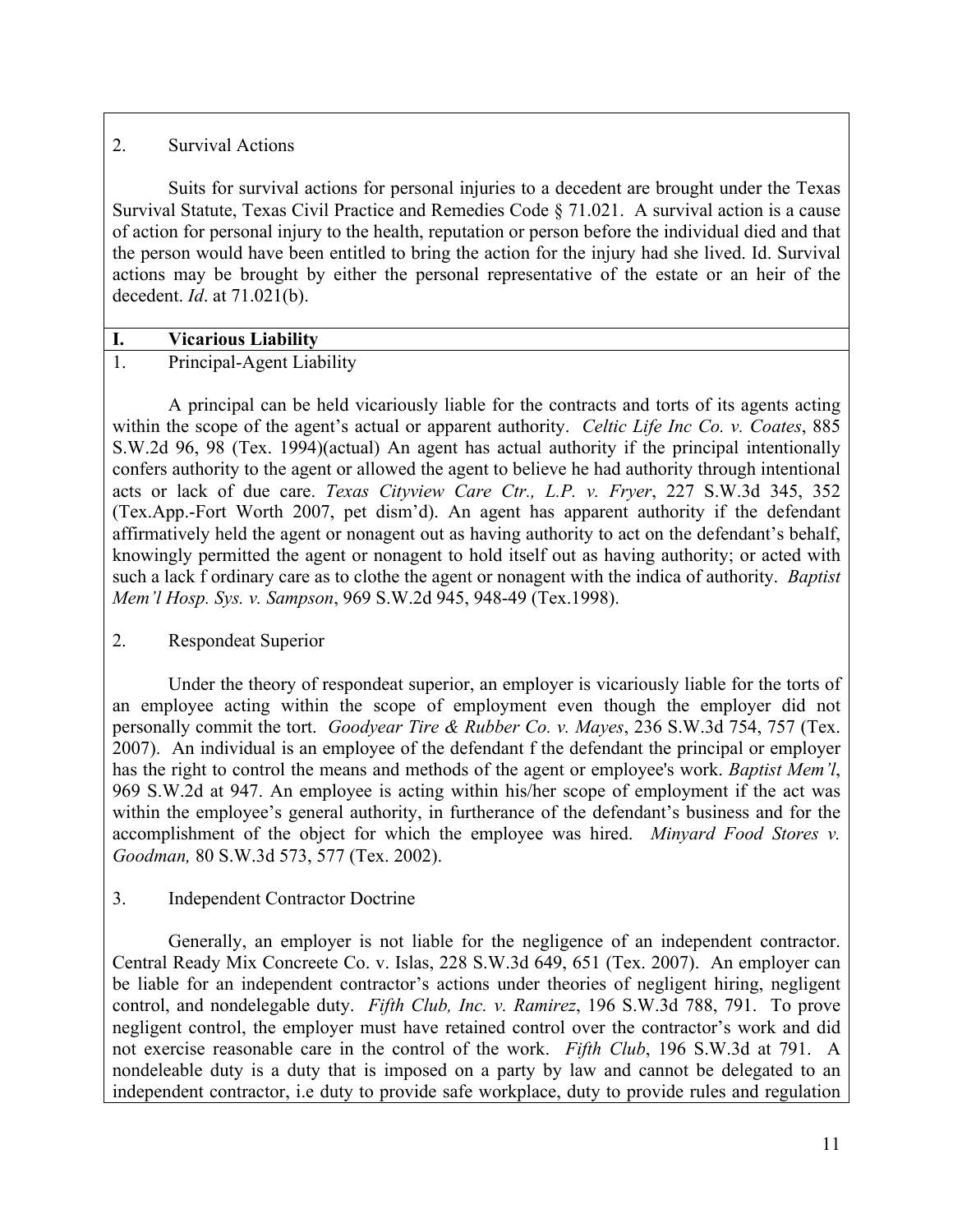for employees and duty to select careful and competent employees. *Fort Worth Elevators Co. v. Russell*, 70 S.W.2d 397 401 (Tex. 1934).

#### **J. Exclusivity of Workers' Compensation**

Under well-established Texas law, recovery of workers' compensation benefits is the exclusive remedy of an employee covered by workers' compensation coverage or by a legal beneficiary of the employee for the death of a work-related injury sustained by the employee. TEX. LAB. CODE § 408.001(a) (Vernon's 2011).

As provided above, § 408.001(a) of the Texas Labor Code provides that workers' compensation benefits constitute the exclusive remedy for an employee's work related injuries. However, Art. XVI, § 26 of the Texas Constitution and § 408.001(b) of the Texas Labor Code carves out a small exception to the general rule of exclusivity. Specifically, this body of law allows a small class of individuals to recover exemplary damages from a subscribing employer for the death of an employee. TEX. CONST. ART. XVI,  $\S$  26; TEX. LAB. CODE  $\S$  408.001(b). Article XVI, § 26 of the Texas Constitution defines this small class of designated individuals as follows:

Every person, corporation, or company, that may commit a homicide, through willful act or omission, or gross negligent, shall be responsible, in exemplary damages, *to the surviving husband, widow, heirs of his or her body*, or such of them as there may be, without regard to any criminal proceeding that may or may not be had in relation to the homicide.

*McKethan v. McKethan, III, 728 S.W.2d 856, 857 (Tex. App.—Houston [1<sup>st</sup> Dist.] 1987)* (emphasis added). The Texas Labor Code defines the class identically. Specifically, § 408.001 provides that: This section [making worker's compensation benefits the exclusive remedy against an employer for death or work-related injury of an employee] does not prohibit the recovery of exemplary damages by the surviving spouse or heirs of the body of a deceased employee whose death was caused by an intentional act or omission of the employer or by the employer's gross negligence. TEX. LAB. CODE § 408.001. Thus, although the Texas Constitution establishes an exception to the general rule of exclusivity, the exception applies *only* to the employee's spouse and "heirs of the body." *Id.* "Courts have consistently interpreted 'heirs of the body' to include only children 'begotten by the person.'" *Id., citing Houston & Tex. Central Railway Co. v. Baker*, 57 Tex. 419, 425 (Tex. 1882).

Where a Defendant was a subscriber to a valid policy of Texas Workers' Compensation Insurance at the time of the incident at issue, and where the Decedent was working in the course and scope of his employment with Defendant at the time of the subject incident, the case is governed by the Texas Labor Code. Under this section, the only cause of action which may be brought against such a Defendant is one which seeks exemplary damages for acts of "gross neglect" committed by the employing company. TEX. LAB. CODE § 408.001(b) (Vernon 2011). The Labor Code statute reads, in pertinent part, as follows:

(a) Recovery of workers' compensation benefits is the exclusive remedy of an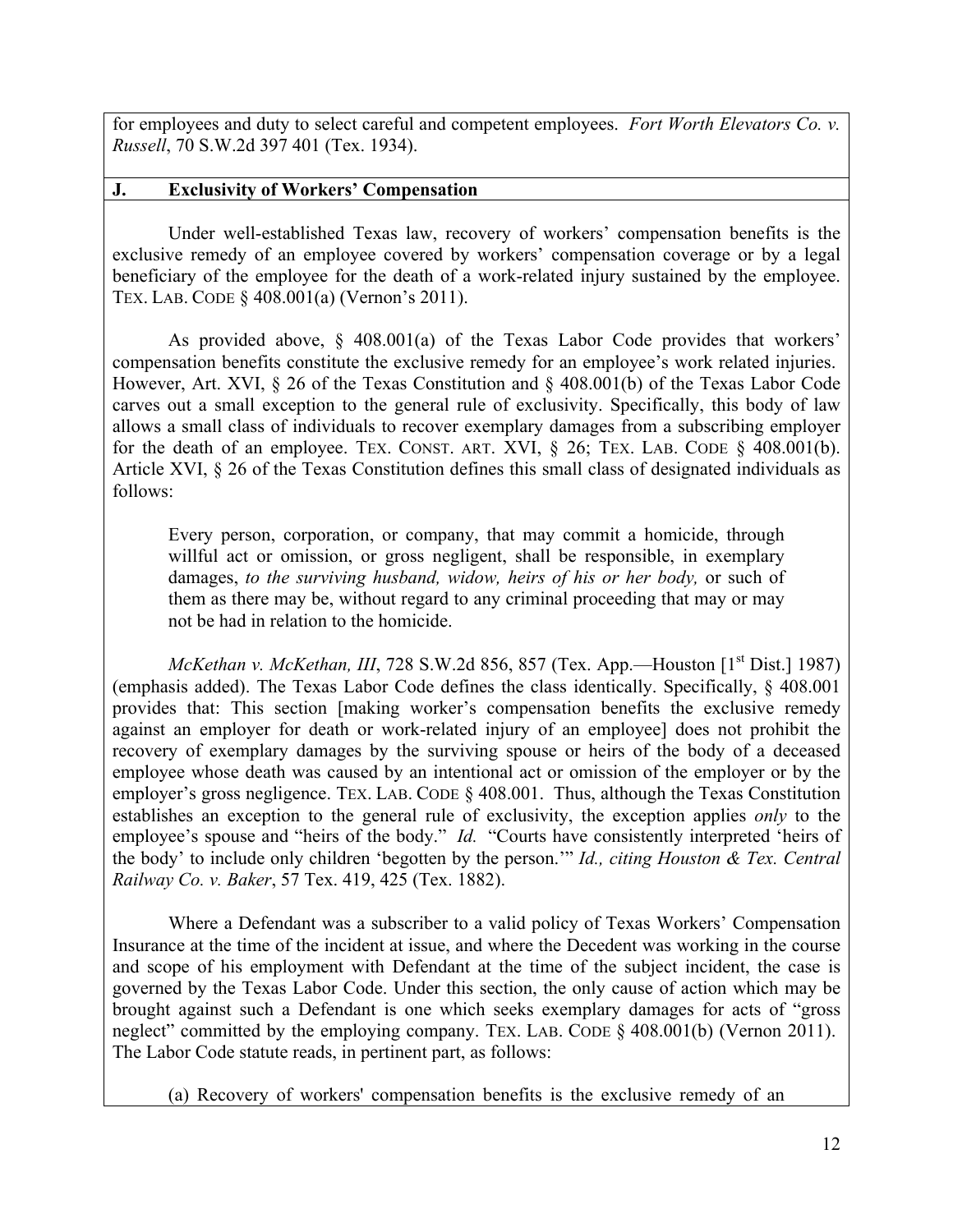employee covered by workers' compensation insurance coverage or a legal beneficiary against the employer or an agent or employee of the employer for the death of or a work-related injury sustained by the employee.

(b) This section does not prohibit the recovery of exemplary damages by the surviving spouse or heirs of the body of a deceased employee whose death was caused by an intentional act or omission of the employer or by the employer's gross negligence.

(c) In this section, "gross negligence" has the meaning assigned by Section 41.001, Civil Practice and Remedies Code.

TEX. LAB. CODE ANN. § 408.001 (Vernon 2012).

The Texas Workers' Compensation Act is the exclusive remedy for an employee who is injured while in the course and scope of his employment, when the employer is covered by workers' compensation insurance. S*ee also Rodriguez v. Naylor Indus., Inc.*, 763 S.W.2d 411, 412 (Tex. 1989) (emphasis added); *Jones v. Legal Copy, Inc.*, 846 S.W.2d. 922 (Tex. App.-- Houston [1st Dist.] 1993, no writ.) (emphasis added). This remedy afforded to such plaintiffs is to the exclusion of all negligence causes of action. *Id*.

The court may award exemplary damages to a claimant only if the claimant proves by "clear and convincing evidence" that the harm for which the claimant seeks recovery of exemplary damages results from an act of "malice", or "gross neglect". *See* TEX. CIV. PRAC. & REM. CODE ANN. §41.003(a)(3) (Vernon 2009). **An act or omission that is merely thoughtless, careless, or not inordinately risky cannot be grossly negligent.** *Transp. Ins. Co. v. Moriel,*  879 S.W.2d 10, 20 (Tex.1994.) (emphasis added). **Evidence of simple negligence is not enough to prove either the objective or subjective elements of gross negligence**. *See Universal Servs. Co., Inc. v. Ung*, 904 S.W.2d 638, 641 (Tex.1995) (emphasis added). The Supreme Court has explained that what separates ordinary negligence from gross negligence is the defendant's state of mind; in other words, the plaintiff must show that the defendant knew about the peril, but his acts or omissions demonstrate that he did not care. *La.-Pac. Corp. v. Andrade*, 19 S.W.3d 245, 246 (Tex.1999).

An individual's beneficiaries may only bring an action if the individual injured would have been entitled to bring an action for the injury if he had lived. *See* TEX. CIV. PRAC. & REM. CODE ANN. §71.003 (Vernon's 2009). Because of this provision, the Decedent would not have been able to bring any of these claims against Defendant, his or her employer had he lived, because such claims would have been barred under the exclusive remedies provisions of the Texas Workers' Compensation Act. *See* TEX. LAB. CODE, ANN. § 408.001 (Vernon's 2009). Again, the only grounds for recovery against Defendant in the case at bar are those for exemplary damages by the surviving spouse or heirs of the body. *See Id.* (emphasis added).

 Moreover, "a decedent's parents are not 'begotten by him' and are not included in the class constitutionally permitted to recover exemplary damages . . ." against the employer under Section 408.001. *Id.*, *citing Hofer v. Lavender*, 679 S.W.2d 470 (Tex. 1984); *Baker*, 57 Tex. at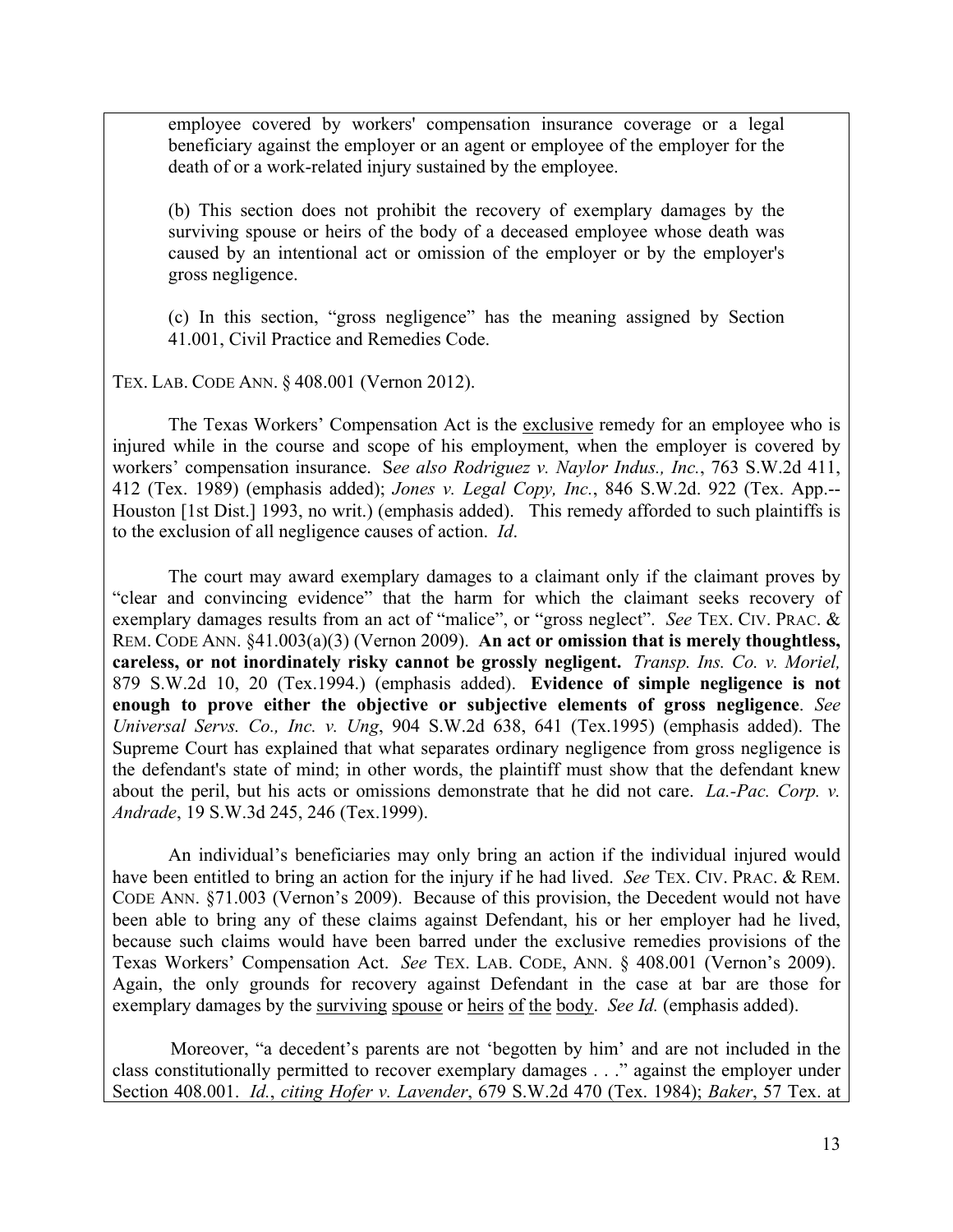305; *Bridges v. Phillips Petroleum Co.*, 733 F.2d 1153 (5th Cir. 1984); *Glisson v. Gen. Cinema Corp.*, 713 S.W.2d 694 (Tex. App. — Dallas 1986, writ ref'd n.r.e.). Accordingly, parents may not recover exemplary damages from an employer pursuant to the death of an employee. *Id.*

An Executor of the Decedent's, Estate, does not have a cause of action for gross neglect to recover damages for the death of the Decedent. *See Chagolla v. O.T. Dunlap Const.,* 838 S.W.2d 943, 947 (Tex.App. – Houston  $[14<sup>th</sup> Dist.]$  1992, no writ).

Wrongful death and survival actions are wholly derivative of the Decedent's rights. *Russell v. Ingersoll-Rand Co.*, 841 S.W.2d 343 (Tex. 1992); *Sowell v. Dresser Indus., Inc.*, 866 S.W.2d 803, 813 Tex. App.—Beaumont 1993, writ denied). An individual's beneficiaries may only bring an action if the individual injured would have been entitled to bring any action for the injury if he had lived. TEX. CIV. PRAC. & REM. CODE §71.003. (Vernon's 2009) Because of this provision, whereas the Decedent would not have been able to bring any of these claims had he lived (because his claims would have been barred by the exclusive remedy provisions of the Texas Workers' Compensation Act), therefore the wrongful death and survival claims of any alleged statutory beneficiary and the wrongful death and survival claims of any alleged Executor of the Estate of the Decedent are also barred against the subscribing employer as a matter of law. *See* TEXAS LAB. CODE ANN. §408.001 (Vernon 2009). *Maderazo v. Archem Co.*, 788 S.W.2d 395, 397 (Tex. App.—Houston [14th Dist.] 1990, no writ); see also *Chagolla v. O.T. Dunlap Const.*, 838 S.W.2d 943.

A corporation may be liable in punitive damages for gross negligence only if the corporation itself commits gross negligence, as opposed to its employees. *Hammerly Oaks, Inc. v. Edwards*, 958 S.W.2d 387 (Tex.1997.) Because a corporation can "act only through agents of some character," the Texas Supreme Court has developed tests for distinguishing between acts that are solely attributable to agents or employees and acts that are directly attributable to the corporation. See *Hammerly Oaks, Inc. v. Edwards*, 958 S.W.2d 387 (Tex.1997); *Fort Worth Elevators, Co. v. Russell*, 123 Tex. 128, 70 S.W.2d 397, 406 (1934), overruled on other grounds by *Wright v. Gifford-Hill & Co.*, 725 S.W.2d 712 (Tex.1987). A corporation may be liable only if it commits gross negligence through the actions or inactions of a vice principal. *See Mobil Oil Corp. v. Ellender*, 968 S.W.2d 917, 921 (Tex.1998) "Vice principal" encompasses: (a) corporate officers; (b) those who have authority to employ, direct, and discharge servants of the master; (c) those engaged in the performance of non-delegable or absolute duties of the master; and (d) those to whom the master has confided the management of the whole or a department or a division of the business*. Id*.

Co-employees are exempt by the exclusionary rule form negligence actions brought by an injured employee covered by worker's compensation insurance, and the immunity of the employer extends to co-employees. See Tex. Lab.Code Ann. § 408.001 (Vernon 2012); Burkett v. Welborn, 42 S.W.3d 282, 286 (Tex.App.-Texarkana 2001, no pet.); Long v. Turner, 871 S.W.2d 220, 223 (Tex.App.—El Paso 1993, writ denied); Porter v. Downing, 578 S.W.2d 460, 461 (Tex.Civ.App.—Texarkana 1979, writ ref'd n.r.e.).Recovery of worker's compensation benefits as the exclusive remedy of an injured employee against the employer also applies to the actions against the co-employer or "employee of the employer" for conduct which the employer is legally responsible under the doctrine of respondeat superior. *Id*.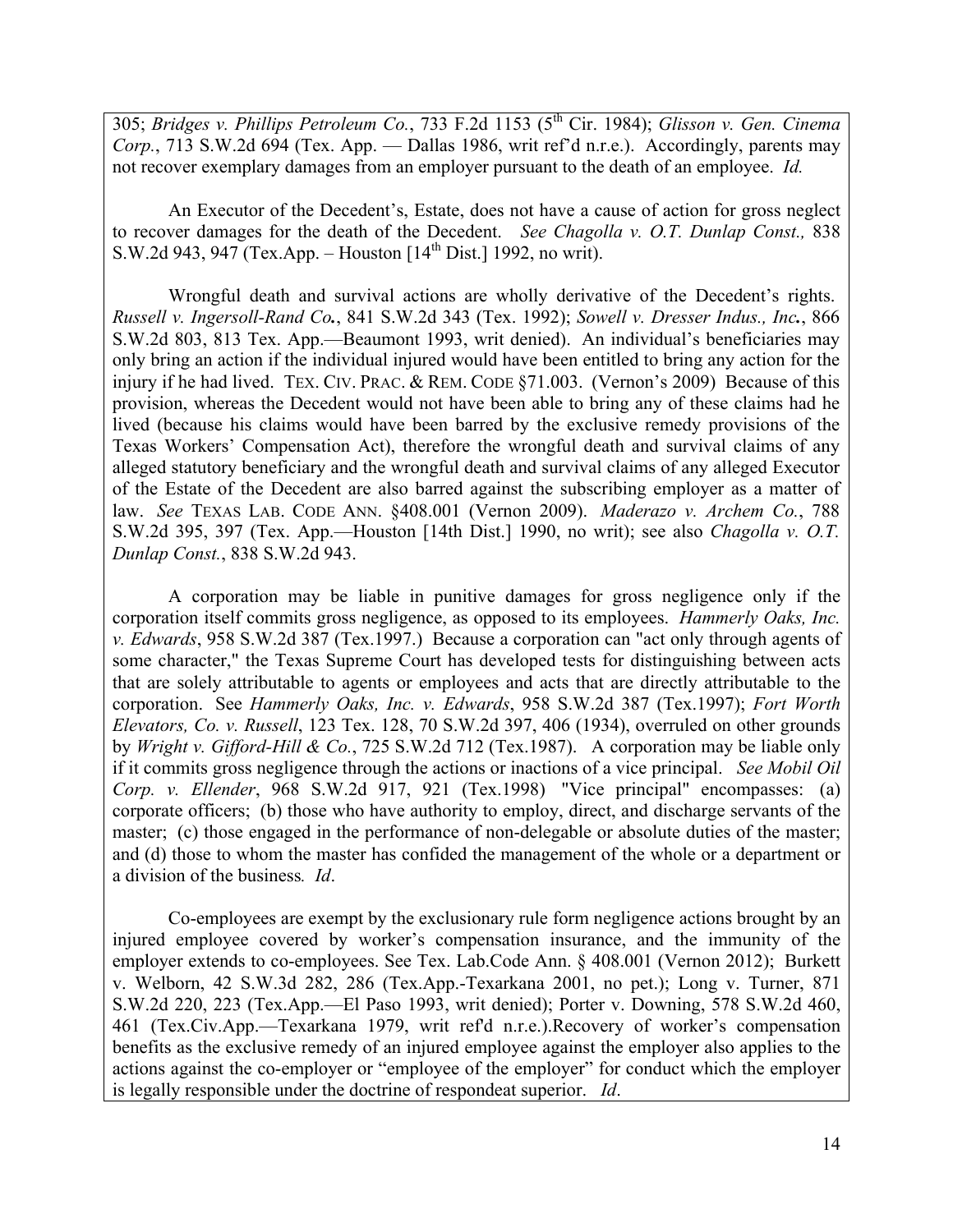|                  | <b>Damages</b>                                                                                                                                                                                                                                                                                                                                                                                                                                                                                                                                                                                                                                                                                   |  |  |  |  |
|------------------|--------------------------------------------------------------------------------------------------------------------------------------------------------------------------------------------------------------------------------------------------------------------------------------------------------------------------------------------------------------------------------------------------------------------------------------------------------------------------------------------------------------------------------------------------------------------------------------------------------------------------------------------------------------------------------------------------|--|--|--|--|
| <b>A.</b>        | <b>Statutory Caps on Damages</b>                                                                                                                                                                                                                                                                                                                                                                                                                                                                                                                                                                                                                                                                 |  |  |  |  |
| $\overline{1}$ . | Texas has no statutory cap on actual damages.                                                                                                                                                                                                                                                                                                                                                                                                                                                                                                                                                                                                                                                    |  |  |  |  |
| 2.               | "Actual" damages are awarded to repair a wrong or to compensate for an injury.<br>Robertson Cty. V. Wymola, 17 S.W.3d 334, 343-44 (Tex.App. - Austin 2000, pet.<br>Denied).                                                                                                                                                                                                                                                                                                                                                                                                                                                                                                                      |  |  |  |  |
| 3.               | "Actual" damages are classified as either economic or non-economic. Tex. Civ. Prac. &<br>Rem. Code §41.001(8).<br>Economic Damages are those intended to compensate a claimant for actual<br>a.<br>economic or pecuniary loss. Tex. Civ. Prac. & Rem. Code §41.001(4).<br>Noneconomic damages are to compensate a claimant for physical pain $\&$<br>$\mathbf b$ .<br>suffering, mental or emotional pain & anguish, loss of consortium, disfigurement,<br>physical impairment, loss of companionship and society, inconvenience, loss of<br>enjoyment of life, injury to reputation and all other nonpecuniary losses other than<br>exemplary damages. Tex. Civ. Prac. & Rem. Code §41.001(12). |  |  |  |  |
| <b>B.</b>        | <b>Compensatory Damages for Bodily Injury</b>                                                                                                                                                                                                                                                                                                                                                                                                                                                                                                                                                                                                                                                    |  |  |  |  |
| 1.               | The basic general damage question to be submitted to a jury is:<br>What sum of money, if paid now in cash, would fairly and reasonably compensate<br>Plaintiff for his injuries, if any, that resulted from the occurrence in question?                                                                                                                                                                                                                                                                                                                                                                                                                                                          |  |  |  |  |
| 2.               | Each element of damage is to be considered separately and includes:<br>Physical pain and mental anguish sustained in the past.<br>a.<br>Physical pain and mental anguish that, in reasonable probability, Plaintiff will<br>b.<br>sustain in the future.<br>Loss of earning capacity sustained in the past.<br>$\mathbf{c}$ .<br>Future loss of earning capacity.<br>d.<br>Disfigurement sustained in the past.<br>e.<br>f.<br>Future disfigurement.<br>Physical impairment sustained in the past.<br>g.<br>h.<br>Future physical impairment.<br>i.<br>Medical care expenses sustained in the past.<br>Future medical care expenses.<br>$\cdot$                                                  |  |  |  |  |
| $\mathbf{C}$ .   | <b>Collateral Source</b>                                                                                                                                                                                                                                                                                                                                                                                                                                                                                                                                                                                                                                                                         |  |  |  |  |
| 1.               | Under the collateral-source rule, payments made to or benefits conferred on the plaintiff<br>from sources other than the defendant are not credited against the defendant's liability,<br>even if they cover all or some of the damage for which the defendant is liable.<br>The rule<br>has been applied in both tort and contract actions. Taylor v. American Fabritech, Inc.,<br>132 S.W.3d 613, 628 (Tex. App. – Houston [14 <sup>th</sup> Dist.] 2004, pet. Denied).                                                                                                                                                                                                                        |  |  |  |  |

2. This is an evidentiary rule which prevents the defendant from introducing evidence of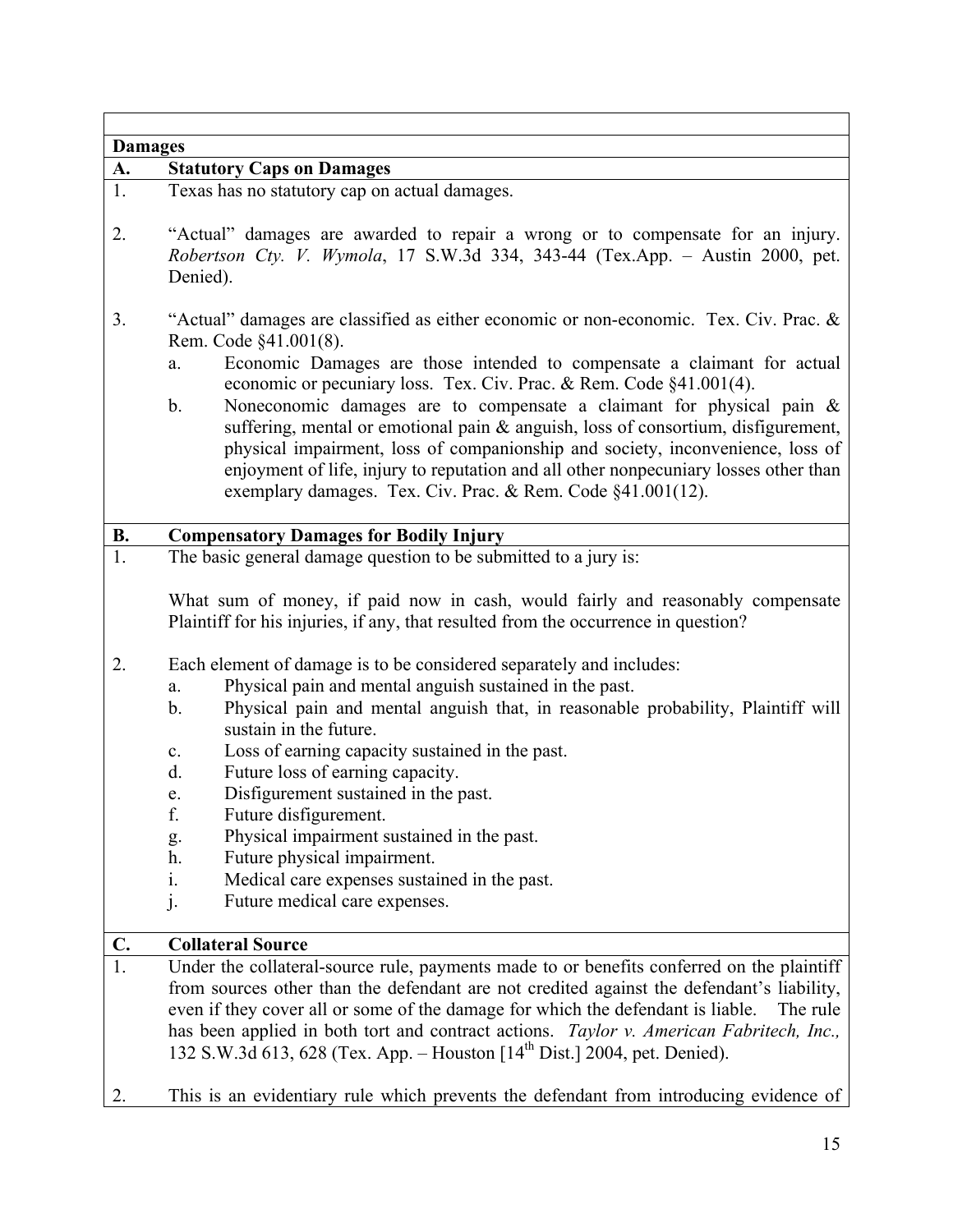|    | benefits the plaintiff received from outside sources. An exception to the rule applies<br>when evidence of a collateral source is offered for impeachment purposes. J.R. Beadel $\&$<br>Co. v. De La Garza, 690 S.W.2d 71, 74 (Tex. App. - Dallas 1985m writ ref'd n.r.e.). |                |
|----|-----------------------------------------------------------------------------------------------------------------------------------------------------------------------------------------------------------------------------------------------------------------------------|----------------|
| 3. | However, a plaintiff's recovery of medical expenses is limited to the expenses actually<br>paid or incurred by or on behalf of the plaintiff. Tex. Civ. Prac. & Rem. Code §41.0105.                                                                                         |                |
| 4. | In the UIM/UM context, the defendant is entitled to an off-set for loss already paid as PIP<br>or by other insurance. Mid-Century Ins. Co. of Texas v. Kidd, 997 S.W.2d 256 (Tex.<br>1999).                                                                                 |                |
| D. | <b>Pre-Judgment/Post Judgment Interest</b>                                                                                                                                                                                                                                  |                |
| 1. | Prejudgment interest is compensation for the lost use of money owed as damages.                                                                                                                                                                                             |                |
|    | It is computed from the accrual of the plaintiff's claim to the date of judgment.<br>a.<br>Brainard v. Trinity Univ'l Ins., 216 S.W.3d 809, 812 (Tex. 2006).                                                                                                                |                |
|    | It can be recovered by statute or under general principles of equity. Johnson $\&$<br>$\mathbf b$ .<br>Higgins v. Kenneco Energy, Inc., 962 S.W.2d 507, 528 (Tex. 1998).                                                                                                    |                |
|    | It is not recoverable on:<br>c.                                                                                                                                                                                                                                             |                |
|    | Treble damage awards under the DTPA. Tex. Bus. & Com. Code<br>1.<br>§17.50(f)(2).                                                                                                                                                                                           |                |
|    | ii.<br>Exemplary damages. Tex. Civ. Prac. & Rem. Code §41.007.                                                                                                                                                                                                              |                |
|    | iii.<br>Future damages. Tex. Fin. Code §304.1045.                                                                                                                                                                                                                           |                |
|    | Attorneys' fees awards. Carbona v. CH Med., Inc., 266 S.W.3d 675, 688<br>iv.                                                                                                                                                                                                |                |
|    | (Tex. App. – Dallas 2008, no pet.).                                                                                                                                                                                                                                         |                |
|    | Interpleaded funds. State Farm Life Ins. V. Martinez, 216 S.W.3d 799,<br>V.<br>808 (Tex. 2007).                                                                                                                                                                             |                |
|    | Double recovery; not awarded under both statute and common law. Amx<br>vi.<br><i>Enters. V. Master Rlty. Corp., 283 S.W.3d 506, 513-14 (Tex. App. – Fort)</i><br>Worth 2009, no pet.).                                                                                      |                |
|    | d.<br>Prejudgment interest in computed as simple interest, not as compound interest.<br>Johnson& Higgins v, Kenneco Energy, Inc. ., 962 S.W.2d 507, 532 (Tex. 1998).                                                                                                        |                |
|    | The interest rate is the same as for postjudgment interest. Tex. Fin. Code<br>e.<br>§304.103.                                                                                                                                                                               |                |
| 2. | Postjudgment Interest is compensation for the use or detention of money.                                                                                                                                                                                                    |                |
|    | It is computed from the date of judgment until the date the judgment is satisfied.<br>a.<br>Sisters of Charity of the Incarnate Word v. Dunsmoor, 832 S.W.2d 112, 119 (Tex.<br>App. – Austin 1992, writ denied).                                                            |                |
|    | It can be recovered on any state-court money judgment.<br>$\mathbf b$ .<br>§304.001.                                                                                                                                                                                        | Tex. Fin. Code |
|    | Postjudgment interest is compounded annually. Tex. Fin. Code §304.006.<br>$\mathbf{c}.$                                                                                                                                                                                     |                |
|    | The interest rate for postjudgment interest is either set by statute or by contract.<br>d.                                                                                                                                                                                  |                |
|    | The postjudgment interest rate set by statute is the prime rate as published<br>$\mathbf{i}$ .                                                                                                                                                                              |                |
|    | by the Board of Governors of the Federal Reserve System on the date of                                                                                                                                                                                                      |                |
|    | computation. Tex. Fin. Code. $§304.003(c)(1)$ .                                                                                                                                                                                                                             |                |
|    | If the prime rate is less than $5\%$ , the postjudgment rate is $5\%$ per year.<br>ii.                                                                                                                                                                                      |                |

ii. If the prime rate is less than 5%, the postjudgment rate is 5% per year.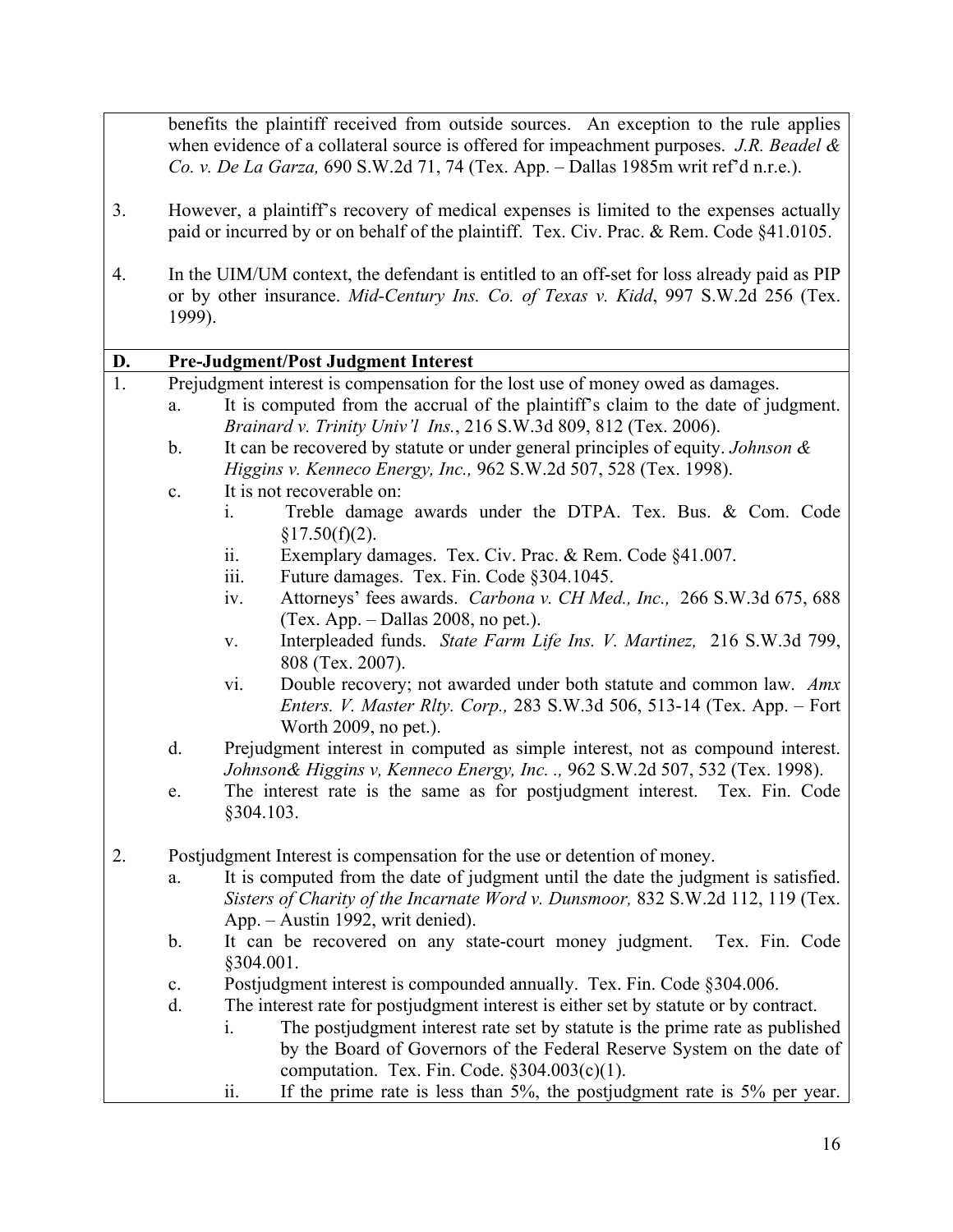| postjudgment rate is $15\%$ per year. Tex. Fin. Code $\S 304.003(c)(3)$ .<br>iii.<br>If the judgment is on a contract that provides for interest or a time-price<br>differential, the postjudgment interest rate is either the contract rate or                                                                                                                                                                                                                                               |  |
|-----------------------------------------------------------------------------------------------------------------------------------------------------------------------------------------------------------------------------------------------------------------------------------------------------------------------------------------------------------------------------------------------------------------------------------------------------------------------------------------------|--|
| 18% per year, whichever is less. Tex. Fin. Code §304.002.                                                                                                                                                                                                                                                                                                                                                                                                                                     |  |
| E.<br><b>Damages for Emotional Distress</b>                                                                                                                                                                                                                                                                                                                                                                                                                                                   |  |
| A plaintiff may recover mental anguish damages in the following types of cases: City of<br>1.<br>Tyler v. Likes, 962 S.W.2d 489, 494-96 (Tex. 1997).                                                                                                                                                                                                                                                                                                                                          |  |
| Cases in which the plaintiff was physically injured.<br>a.                                                                                                                                                                                                                                                                                                                                                                                                                                    |  |
| Cases involving intentional or malicious conduct even without physical injury.<br>b.<br>Examples include: Assault & Battery, Defamation, Invasion of Privacy,<br>$\mathbf{1}$ .<br>Abduction of a child, knowing violation of statute.                                                                                                                                                                                                                                                        |  |
| Cases involving the breach of a duty arising from a special relationship.<br>$\mathbf{c}.$<br>Examples include: Physician-Patient, Insured-Insurer, Special Contracts.<br>$d$ .<br>Cases involving particularly disturbing events.                                                                                                                                                                                                                                                            |  |
| Examples include wrongful death and bystander injury. (A bystander is<br>$\mathbf{i}$ .<br>defined as someone (a) present at or near the scene of the accident, (b)<br>who suffered shock as a result of a direct emotional impact from<br>perceiving the accident as it happened or immediately afterward and (c)<br>was closely related to the victim of the accident. Boyles v. Kerr, 855<br>S.W.2d 593, 598 (Tex. 1993).                                                                  |  |
| In Texas, the claim of Intentional Infliction of Emotional Distress is to be a "gap-filler".<br>2.<br>The claim is available only when a person intentionally inflicts severe emotional distress<br>in a manner so unusual that the victim has no other recognized theory of redress.<br>Hoffman-La Roche, Inc. v. Zeltwanger, 144 S.W.3d 438, 447 (Tex. 2004).<br>a. Remedies for the plaintiff include actual damages, exemplary damages, pre and<br>postjudgment interest and court costs. |  |
| There is no cause of action for Negligent Infliction of Emotional Distress in Texas.<br>3.<br>Twyman v. Twyman, 855 S.W.2d 619, 621 (Tex. 1993).                                                                                                                                                                                                                                                                                                                                              |  |
| F.<br><b>Wrongful Death and/or Survival Action Damages</b>                                                                                                                                                                                                                                                                                                                                                                                                                                    |  |
| In a wrongful death action plaintiffs recover damages for their own injuries. In a survival<br>1.<br>action plaintiffs recover damages for the injuries suffered by the decedent. Both causes<br>of action are recognized in Texas.                                                                                                                                                                                                                                                           |  |
| The elements of a Survival Action are:<br>2.<br>The plaintiff is the legal representative of the decedent's estate.<br>a.                                                                                                                                                                                                                                                                                                                                                                     |  |
| The decedent had a cause of action for personal injury to her health, reputation or<br>b.<br>person before she died.                                                                                                                                                                                                                                                                                                                                                                          |  |
| The decedent would have been entitled to bring an action for the injury if she had<br>$\mathbf{c}$ .<br>lived.                                                                                                                                                                                                                                                                                                                                                                                |  |
| The defendant's wrongful act caused the decedent's injury. Tex. Civ. Prac. &<br>d.<br>Rem. Code §71.021.                                                                                                                                                                                                                                                                                                                                                                                      |  |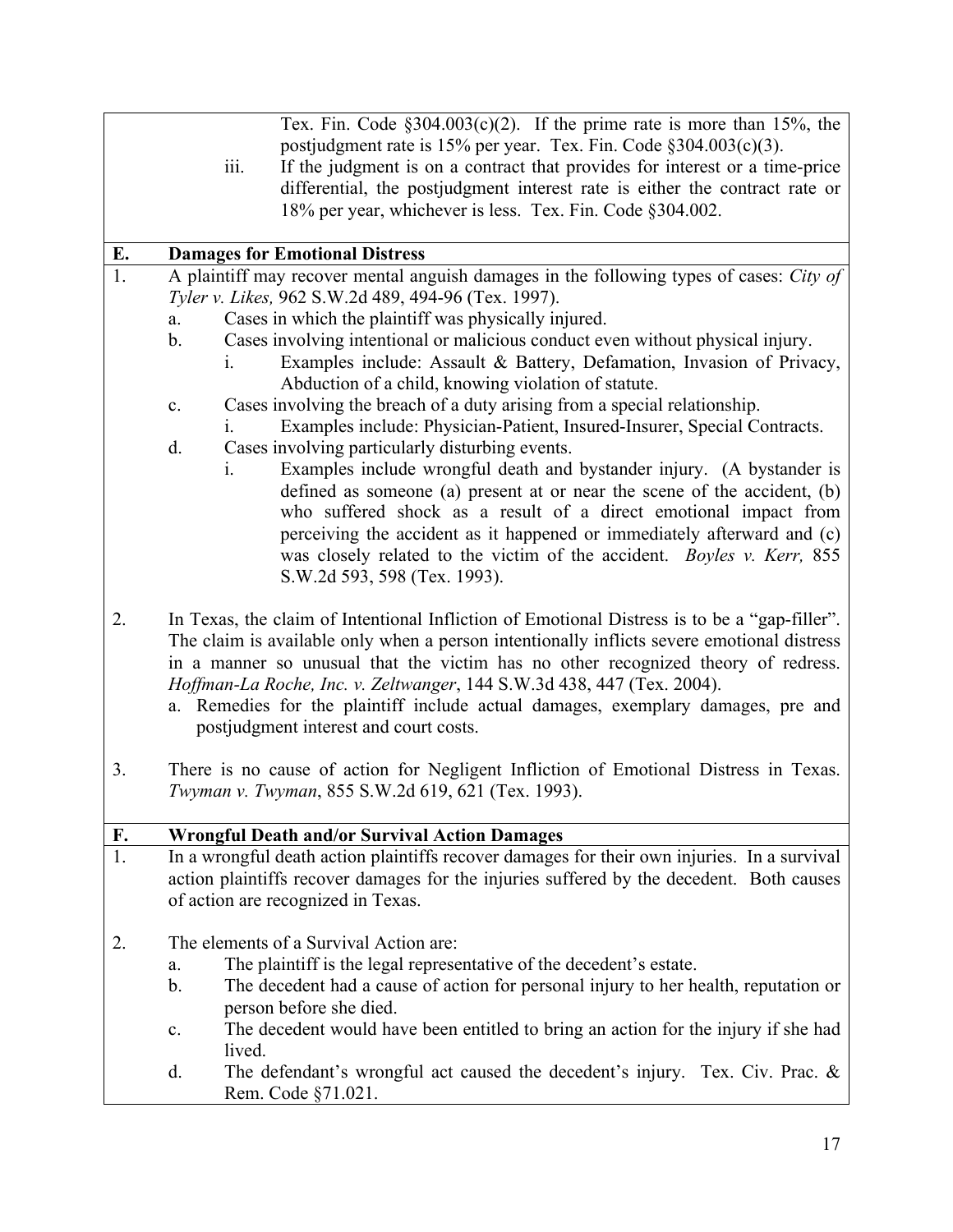- 3. Damages recoverable in a Survival Action are:
	- a. Actual Damages.
		- i. When the defendant caused the death actual damages include the decedent's pain and suffering, medical and funeral expenses.
		- ii. When the defendant did not cause the death actual damages are those that would be recoverable in the underlying tort. *Russell v, Ingersoll-Rand Co.*, 841 S.W.2d 343 (Tex. 1992).
	- b. Exemplary Damages.
	- c. Pre and Postjudgment Interest.
	- d. Court Costs.
- 4. Suits for wrongful death are governed by the Texas Wrongful Death Act. Tex. Civ. Prac. & Rem. Code §§ 71.001-71.012.
- 5. The elements of a Wrongful Death Action are:
	- a. The plaintiff is the statutory beneficiary of the decedent.
	- b. The defendant is a person or corporation.
	- c. The defendant's wrongful act caused the death of the decedent.
	- d. The decedent would have been entitled to bring an action for the injury if she had lived.
	- e. The plaintiff suffered actual injury.
- 6. Statutory Beneficiaries are Spouses, Children or Parents. Not siblings.
- 7. The executor or estate administrator may file suit if no other statutory beneficiary has within three months of the decedent's death unless asked not to by all the statutory beneficiaries.
- 8. Damages recoverable in a Wrongful Death Action are:
	- a. Actual Damages.
		- i. Pecuniary Losses.
			- a. Loss of advice & counsel.
			- b. Loss of services.
			- c. Funeral Expenses.
			- d. Expenses for psychological treatment.
		- ii. Mental Anguish.
		- iii. Loss of Companionship & Society.
		- iv. Loss of Inheritance.
	- b. Exemplary Damages.
	- c. Pre and Postjudgment Interest.
	- d. Court Costs.

#### **G. Punitive Damages**

| Punitive (or exemplary) damages are designed to penalize and deter conduct that is       |
|------------------------------------------------------------------------------------------|
| outrageous, malicious, or morally culpable. Tex. Civ. Prac. & Rem. Code $\S 41.001(5)$ . |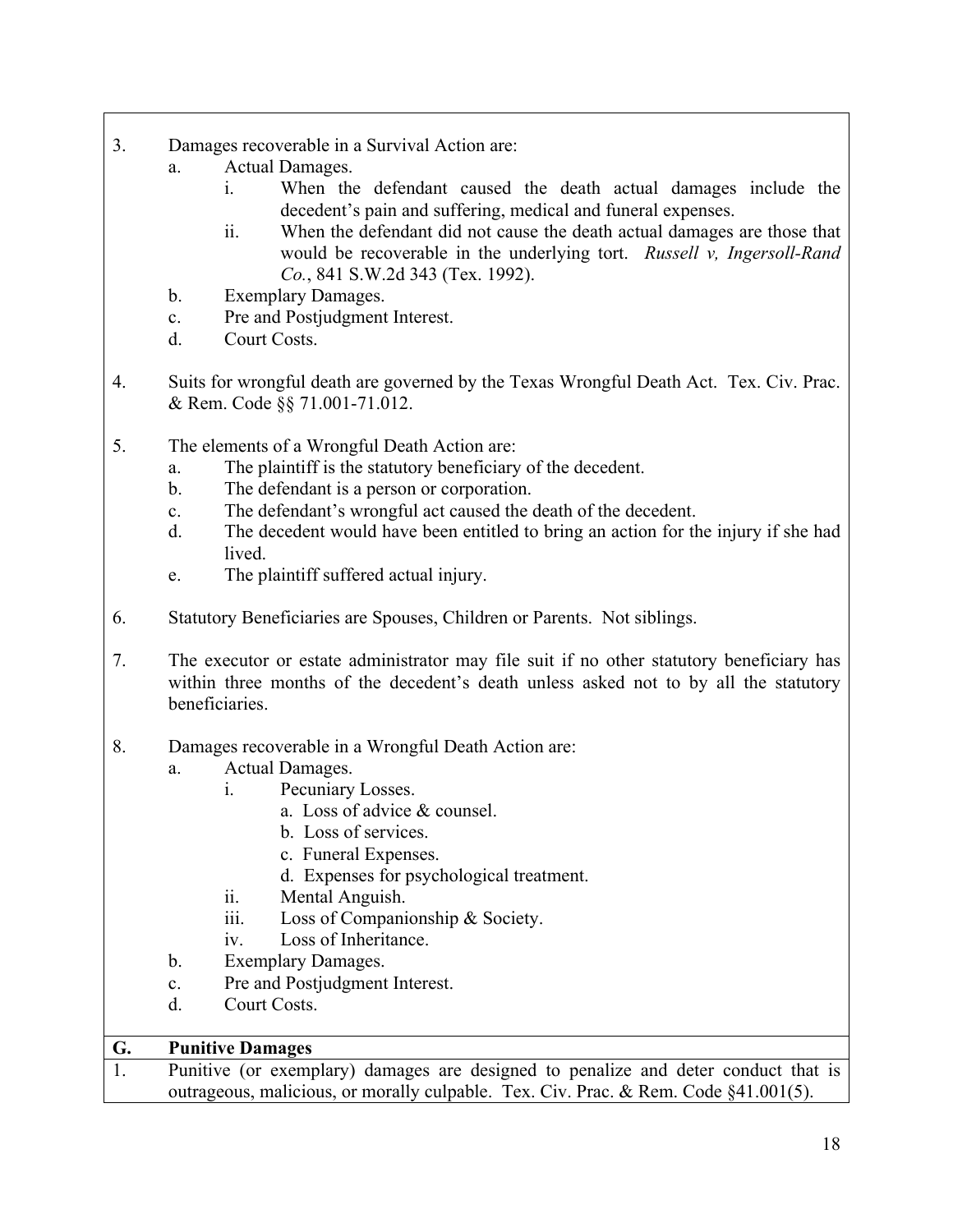- 2. Punitive damages are recoverable under the following statutes:
	- a. The Damages Act.
		- i. With few exceptions, the Damages Act applies to any cause of action in which a plaintiff seeks to recover exemplary damages. Tex. Civ. Prac. & Rem. Code §41.002 (a)(b). This includes both common-law and statutory causes of action in which the plaintiff has proved the necessary level of culpability by clear and convincing evidence. *Id.*
		- ii. Under the Damages Act there are three types of aggravated conduct that will support exemplary damages:
			- Gross Negligence
			- Malice
			- Fraud
	- b. Statutory Fraud. Tex. Bus. & Com. Code §27.01(c).
	- c. Wrongful Death. Tex. Civ. Prac. & Rem. Code §71.009. ; Tex. Const. art. 16, §26.
- 3. A jury is asked to consider the following factors when awarding damages as a penalty or by way of punishment:
	- a. The nature of the wrong.
	- b. The character of the conduct involved
	- c. The degree of culpability of the wrongdoer.
	- d. The situation and sensibilities of the parties concerned.
	- e. The extent to which such conduct offends a public sense of justice and propriety.
	- f. The net worth of the defendant. (Texas P.J.C. 15.7C)
- 4. At the defendant's request, the court must bifurcate the issue of exemplary damages from the liability part of the suit. Tex. Civ. Prac. & Rem. Code §41.009
- 5. Punitive damages are not recoverable in actions for:
	- a. Breach of Contract. *Jim Walter Homes, Inc. v. Reed,* 711 S.W.2d 617, 618 (Tex. 1986).
	- b. Dram-shop actions. *Steak & Ale v. Borneman*, 62 S.W.3d 898, 910 (Tex.—App. Forth Worth 2001, no pet.).
	- c. UCC Breach of Warranty. *Henderson v. Ford Motor Co.*, 547 S.W.2d 663, 669 (Tex. App. – Amarillo 1977, no writ.).
	- d. Usury. *Hill v. Budget Fin. & Thrift Co.* 338 S.W.2d 79, 83 (Tex. App. Dallas, 1964, no writ).
	- e. Texas Insurance Code Violations. Tex. Civ. Prac. & Rem. Code §41.002(d).
	- i. But the plaintiff may recover additional damages of up to three times the amount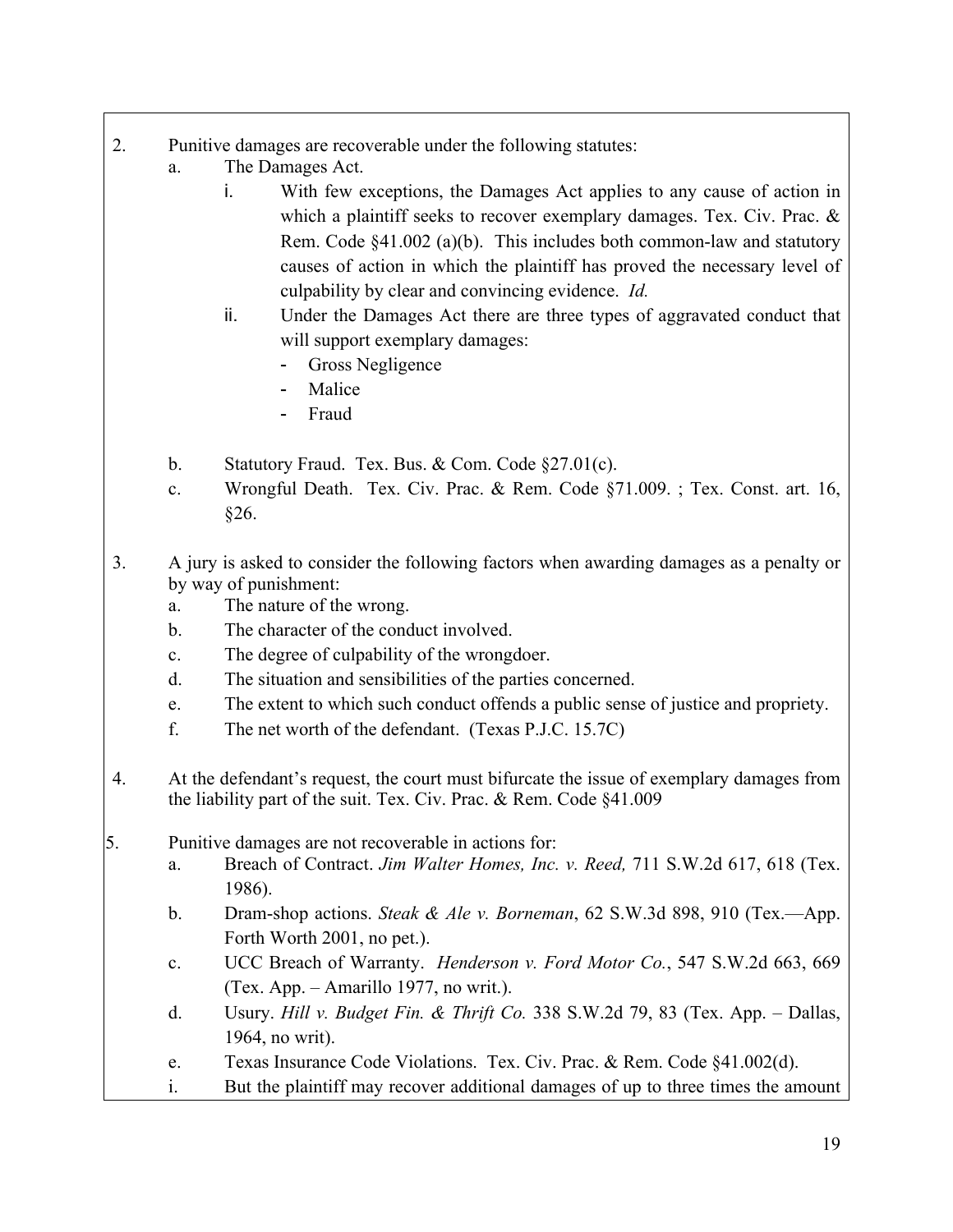of actual damages. Tex. Ins. Code §541.152(b).

- d. DTPA.
	- i. But the plaintiff can recover additional damages of up to three times the amount of economic and mental-anguish damages for a Deceptive Trade Practices Act claim. Tex. Bus. & Com. Code §17.50(b)(1).
	- ii. Economic damages can be trebled if the defendant knowingly or intentionally violated the DTPA. Tex. Bus. & Com. Code §17.45(9).
	- iii. Mental anguish damages can be trebled if the defendant acted intentionally. Tex. Bus. & Com. Code §17.45(13).
	- iv. Punitive damages may also be recovered in a suit involving the sale of annuities.
- 6. Pre-judgment interest on punitive damages is not recoverable. Tex. Civ. Prac. & Rem. Code §41.007.
- 7. In most cases, the plaintiff must recover actual damages against the defendant to recover punitive damages. *Safeshred, Inc. v Martinez,* 365 S.W.3d 655, 660 (Tex. 2012). This is not the case in a suit brought under the Texas Labor Code §408.001 for the wrongful death of an employee.

## **H. Diminution in Value of Damaged Vehicle**

- 1. The Texas Supreme Court has held that a standard automobile insurance policy does not obligate an insurer to compensate a policyholder for a vehicle's diminished value when the car has been adequately repaired. *American Mfrs. Mut. Ins. Co. v. Schaefer*, 124 S.W.3d 154 (Tex. 2003).
- 2. In *Schaefer*, the plaintiff argued the diminished value was a "direct or accidental loss" and was covered under the policy. Defendant argued that the "Limit of Liability" section, which limits the insurer's liability to the lesser of the vehicle's actual cash value or the amount necessary to repair or replace it, does not encompass any concept of "value." The Court agreed and held that while a vehicle's diminished value may be a "direct loss" under the policy's insuring provision, AMM's obligation to compensate the insured for that loss is circumscribed by the policy's "Limit of Liability" section. That section states, in pertinent part, that AMM's liability for loss is limited to the damaged vehicle's "actual cash value" or the amount needed "to repair or replace" the vehicle, whichever is less.
- 3. Other jurisdictions have reached the opposite conclusion, but in Texas the law is that DV is not a covered loss if the vehicle can be repaired.

#### **I. Loss of Use of Motor Vehicle**

1. In assessing damages to chattels caused by negligent acts of tortfeasors, the courts of this state have always sought to provide "... fair, reasonable, and proper compensation for the injury inflicted as a proximate result of the wrongful act complained of*." Pasadena State Bank v. Isaac*, 228 S.W.2d 127 (Tex.Sup.1950). When the chattel is only partially damaged and can be repaired, the owner can recover not only the cost of repairs but also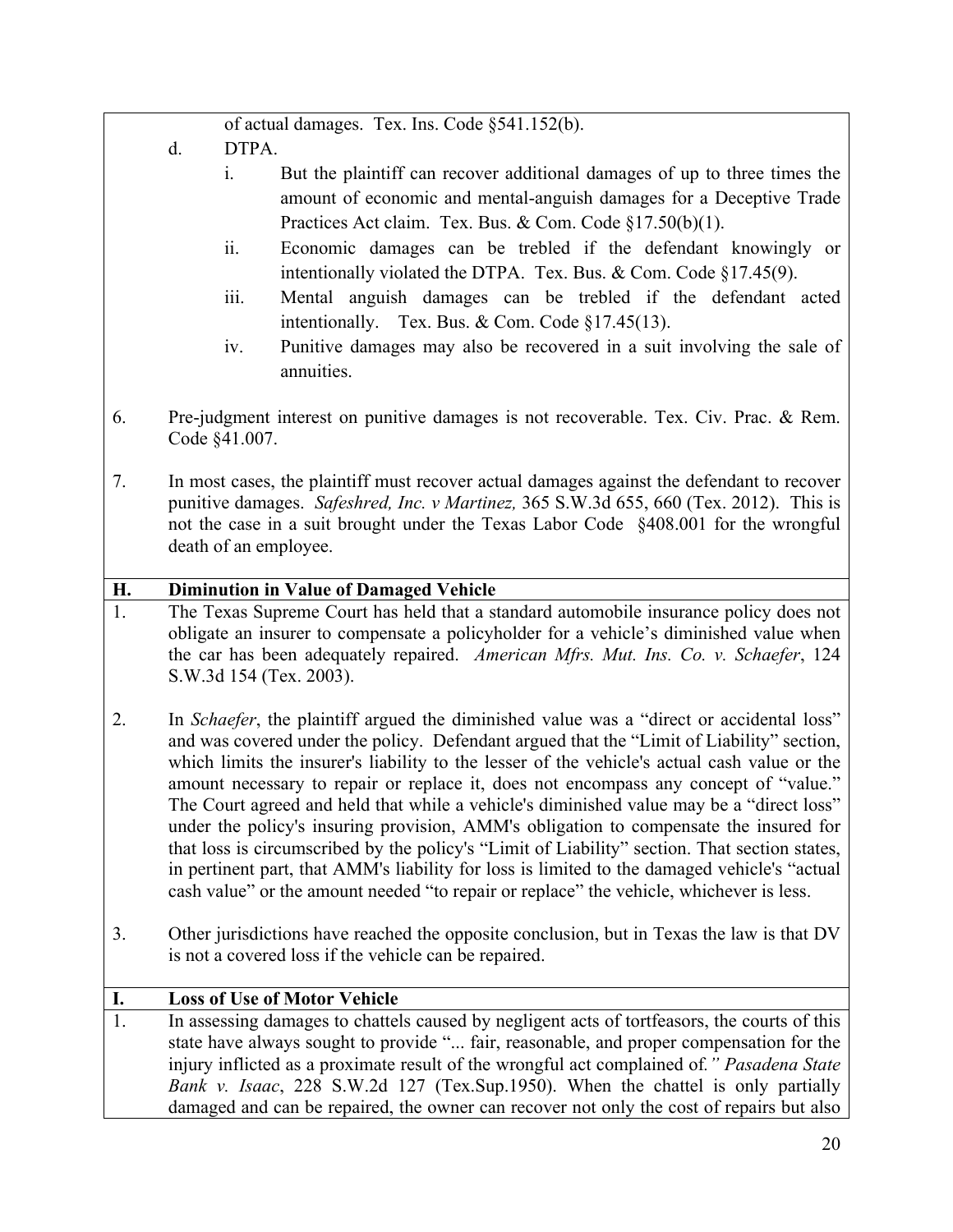the reasonable value of the loss of use of the chattel while it is being repaired. *Id.*

2. This will be governed by any applicable insuring agreement.

#### **Evidentiary Issues A. Preventability Determination**

Oklahoma courts have allowed such evidence.

There are no Texas cases directly on point addressing admissibility of preventable determinations. However, if the standard by which a company made their preventability determination is different from the negligence standard in Texas an agreement could be made to exclude the evidence under Texas Rule of Evidence 403.

This case a rises from a low-speed accident which allegedly occurred on October 8, 2002 in Claremore, Oklahoma between Plaintiff Jerry Ferguson and Defendant Martin Brower's driver, Charles Alexander. Plaintiff claims that he was injured when the tractortrailer driven by Alexander rolled back at a stop-light and struck his Chevrolet Blazer. Defendants argue that certain information would be irrelevant to the resolution of these claims and seek to exclude same. Specifically, Defendants move this Court for an order in limine barring Plaintiff from introducing the following matters. Martin Brower's investigation into this accident and any conclusion relating to the "preventability" of this accident. Defendants admit that Martin Brower investigates any accidents involving its vehicles to determine if they were preventable. Such information is clearly relevant to the claims at issue here. To the extent that these investigations are conducted and recorded as part of Martin Brower's regular business practice, information contained therein is also admissible. Defendants argue that jurors would not understand the difference between "preventability" and "liability" and thus, that such information would be more prejudicial than probative. The Court disagrees and finds that any misapprehension or prejudice can be adequately addressed on cross-examination and/or in the jury instructions.

**Ferguson v. Martin Brower, L.L.C.**, 2006 WL 964796 (N.D.Okla. Apr 12, 2006) at pg \*2.

Illinois courts have excluded the evidence

Defendants move to bar admission at trial of (1) the August 6, 1996 Report of Accident Review prepared subsequent to the accident, (2) the August 7, 1996 Letter of Investigation addressed to Riggs, and (3) the August 20, 1996 Letter of Discipline issued to Riggs by Consolidated Freightways. Defendants further request that Villalba be barred from mentioning or referring to these documents or their contents. The August 6, 1996 Report of Accident Review indicates that Riggs' supervisor found that the accident was preventable because Riggs made an improper lane change. The August 7, 1996 Letter of Investigation informed Riggs that the August 6, 1996 accident was under investigation and that he would be notified of the findings at the conclusion of the investigation. The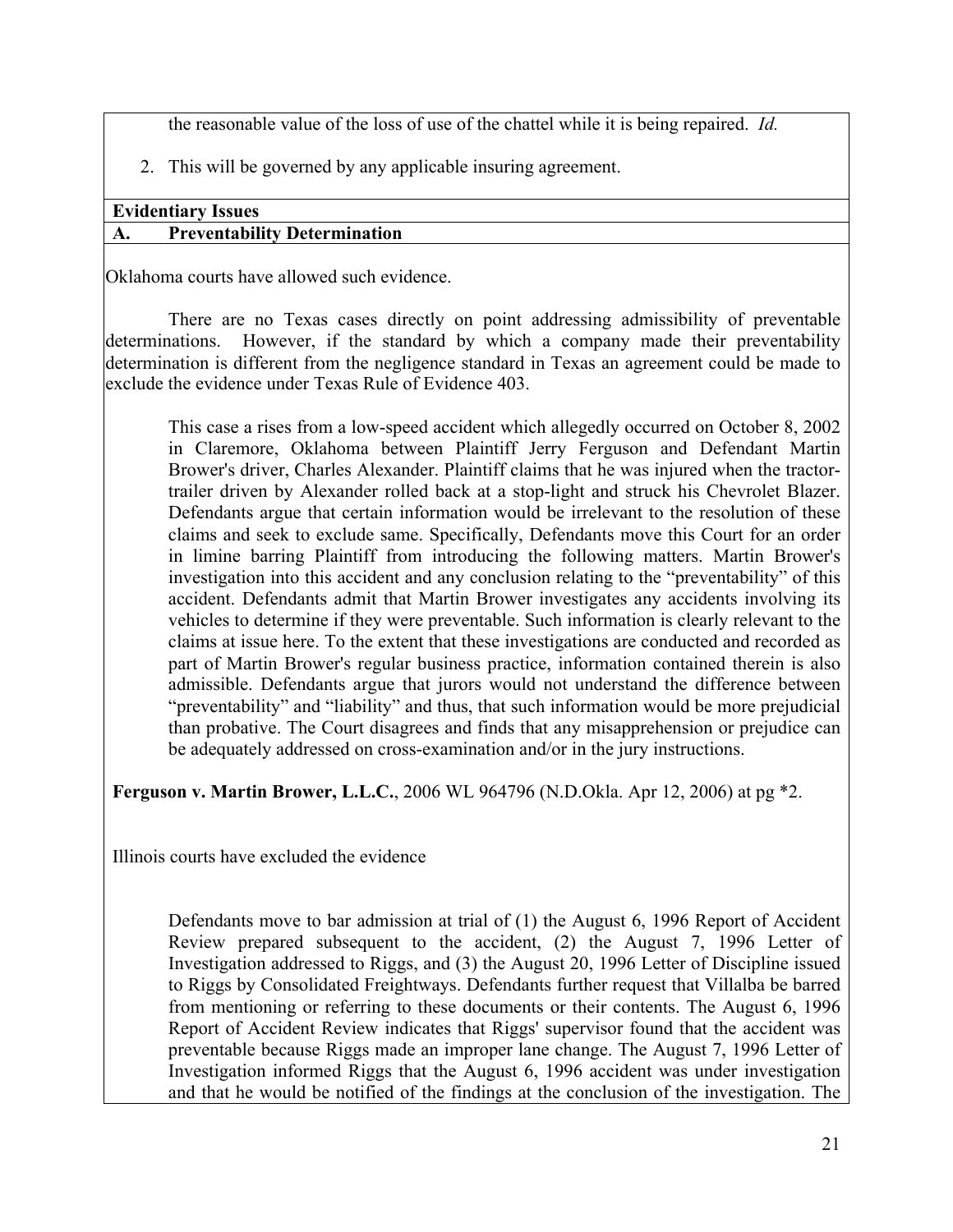August 20, 1996 Letter of Discipline issued to Riggs states that Riggs was involved in a preventable accident on August 4, 1996 when he made an improper lane change. The notice constituted a Final Warning and indicated that similar infractions would result in more severe disciplinary action up to and including discharge.

Villalba clearly wants the jury to infer from the results of the accident review that Riggs was negligent. The problem with that inference is that the standard for determining preventability and the standard for determining negligence under Illinois law are not necessarily the same. Villalba maintains that the standard of preventability is the same as the standard of negligence law. *Compare* I.P.I. Civil No. 10.01 (negligence means "the failure to do something which a reasonably careful person would do, or the doing of something which a reasonably careful person would not do, under circumstances similar to those shown by the evidence) *with* National Safety Council, p. 2 ("A preventable accident is one in which the driver failed to do everything that reasonably could have been done to avoid the accident. In other words, when a driver commits errors and/or fails to react reasonably to the errors of others, the National Safety Council considers an accident to be preventable."). Although the standards appear similar, the National Safety Council makes clear that its preventability standard "is not solely based on or determined by legal liability." Defendants' Ex. E, p. 3. Thus, the two standards may confuse and mislead the jury and result in a mini-trial regarding the different standards and the significance of the preventability finding, diverting attention away from the real issue of negligence. Likewise, there exists a danger that the proposed evidence could suggest a decision to the jury on an improper basis. CF's finding of preventability could lead the jury to decide the issue of negligence by improper reference to the preventability standard and CF's finding of preventability.

Villalba v. Consol. Freightways Corp. of Delaware, 2000 WL 1154073 (N.D.Ill.2000)

New York courts have also excluded the evidence.

Plaintiff's counsel also argues that the Federal Express Vehicle Accident Report establishes Defendants Smyth's and Federal Express's liability. According to Plaintiff's counsel the indication in this report that this accident was "preventable", supports Plaintiff's theory. (The contention that an accident is "preventable" in an accident report adds little or nothing to the liability analysis at hand.) Additionally, there are photographs in the report which, according to Plaintiff's counsel, show the "Stop Ahead" sign as "visible and unobstructed." However, Plaintiff's counsel fails to indicate to the court whether any witness identified these photographs as fairly and accurately depicting the accident scene and the signage conditions and, more importantly, whether the photos accurately depicted Defendant Smyth's line and field of vision when he was operating the FedEx van on Connors Road at an apparently lawful speed of 50 miles per hour.

**Beaumont v. Smyth**, 1 Misc.3d 912(A), 781 N.Y.S.2d 622, 2004 N.Y. Slip Op. 50040(U) (N.Y.Sup. Jan 09, 2004)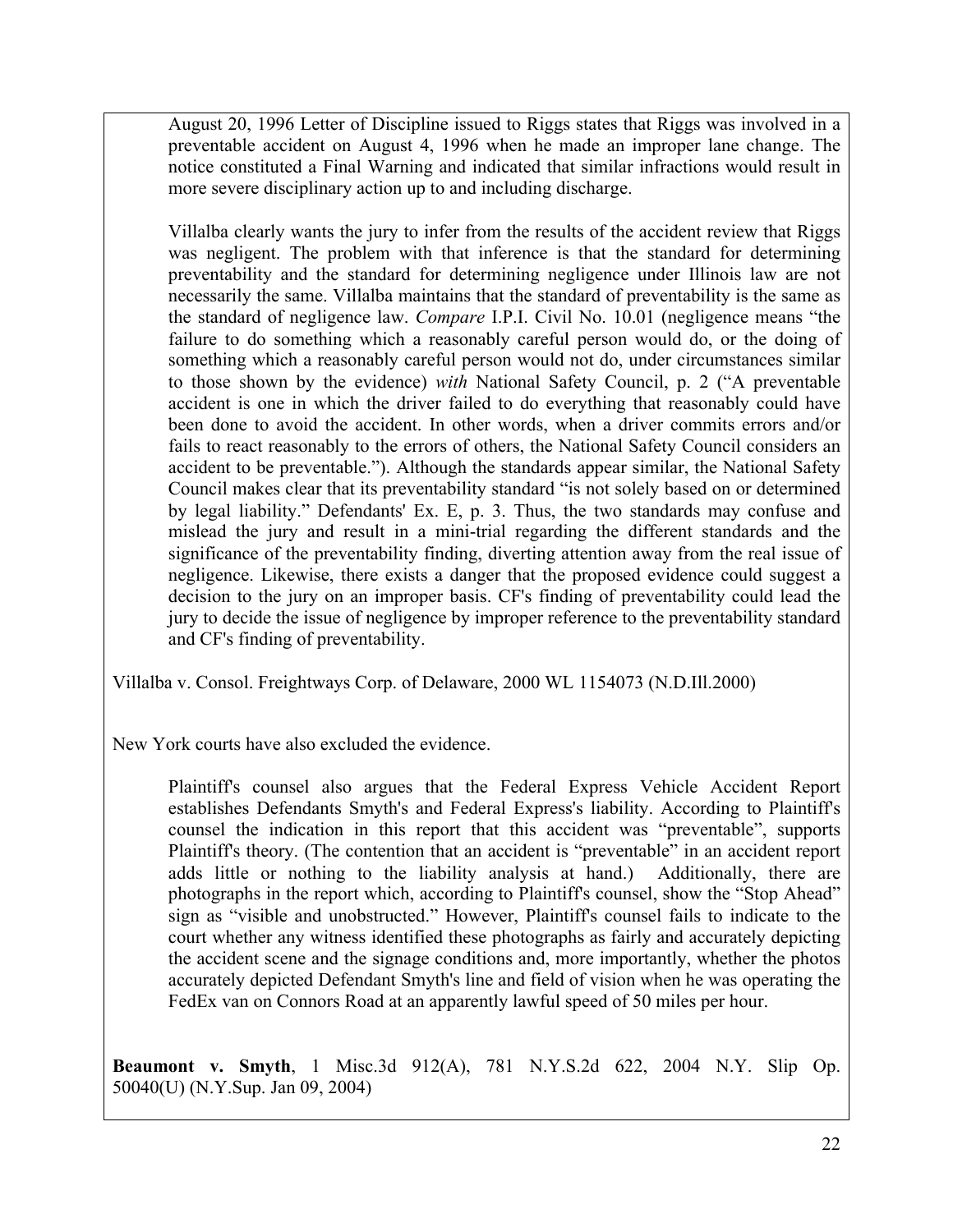#### **B. Traffic Citation from Accident**

The Texas Supreme Court has long held that evidence that a party to an automobile collision was given a citation is not admissible for any purpose in a civil trial. *DeLeon v. Louder*, 743 S.W.2d 357 (Tex.App.—Amarillo, 1987). The reason for this is that the officer is trained in identifying violations of penal ordinances or statutes but not necessarily in establishing fault for purposes of civil litigation. *Condra Funeral Home v. Rolin,* 158 Tex. 478 (Tex. 1958).

Appellant stated without equivocation that he did not plead guilty in open court; rather, he paid the fine to a clerk. See Johnson v. Woods, 315 S.W.2d 75 (Tex.Civ.App.—Dallas 1958, writ ref'd n.r.e.). In cases involving moving traffic violations for which the maximum punishment is a fine, payment of the fine constitutes a finding of guilty, "as though a plea of nolo contendere had been entered by the defendant." TEX.CODE CRIM.PROC.ANN. art. 27.14 (Vernon Supp.1984). A plea of nolo contendere to a traffic violation cannot be admitted into evidence in a civil suit for damages arising out of the same incident. TEX.CODE CRIM.PROC.ANN. art. 27.02 (Vernon Supp.1984) and TEX.R.EVID. 410.

Certain guilty pleas may be admissible. However, unless a plea of guilty to a traffic offense was made in open court, according to law, evidence of such guilty plea is not admissible in a civil suit for damages arising out of negligence giving rise to the charge. Cox v. Bohman, 683 S.W.2d 757, 758 (Tex.App.-Corpus Christi 1984, writ ref'd n.r.e.) (citing Barrios v. Davis, 415 S.W.2d 714, 716 (Tex.Civ.App.-Houston 1967, no writ)).

#### **C. Failure to Wear a Seat Belt**

Historically, evidence regarding the use of a seatbelt was not admissible. In 1985, the Texas Legislature enacted the mandatory seatbelt statute which made the nonuse of a seatbelt an offense. Act of June 15, 1985, 69<sup>th</sup> Leg. R.S., ch. 804, § 1, 1985 Tex. Gen. Laws 2846, 2846-2847, amended by Act of May 23, 1995, 74<sup>th</sup> Leg., R.S. ch. 165, § 1, 1995 Tex. Gen. Laws 1025, 1643, repealed by Act of June 11, 2003, 78<sup>th</sup> Leg., R.S., ch. 204, § 8.01, 2003 Tex. Gen. Laws 847, 863. Subsequently codified into § 545.413(g) of the TEXAS TRANSPORTATION CODE and herein after referred to as "Section 545.413(g)." Section 107C(j) of the statute also precluded the possibility for a tort litigant to present evidence of the use or nonuse of a seatbelt. *Id.* On June 11, 2003, however, House Bill 4 was signed into law, and it deleted the language prohibiting evidence regarding the use or nonuse of a seatbelt. Act of June 11, 2003,  $78<sup>th</sup>$  Leg., R.S., ch. 204, § 8.01, 2003 Tex. Gen. Laws 847, 863. Nevertheless, there is still some question as to whether evidence of the nonuse of a seatbelt will be admissible in this case. A look at the evolution of the seatbelt defense will better help us to understand the current state of the law.

#### **A. The common law**

The common law which predates the enactment of Section  $545.413(g)$  provided that the failure to wear a seatbelt was not actionable negligence. *See Kerby v. Abilene Christian College,*  503 S.W.2d 526, 527 (Tex. 1973); *Carnation Co. v. Wong,* 516 S.W.2d 116, 116-117 (Tex. 1974). In *Kerby v. Abilene Christian College,* the Texas Supreme Court noted that driving without a seatbelt was not actionable negligence but instead was "negligence contributing to the damages sustained." *Kerby,* 503 S.W.2d at 526. This case involved a car collision between a van, driven by Kerby, and a school bus, driven by an employee of Abilene Christian College. *Id.*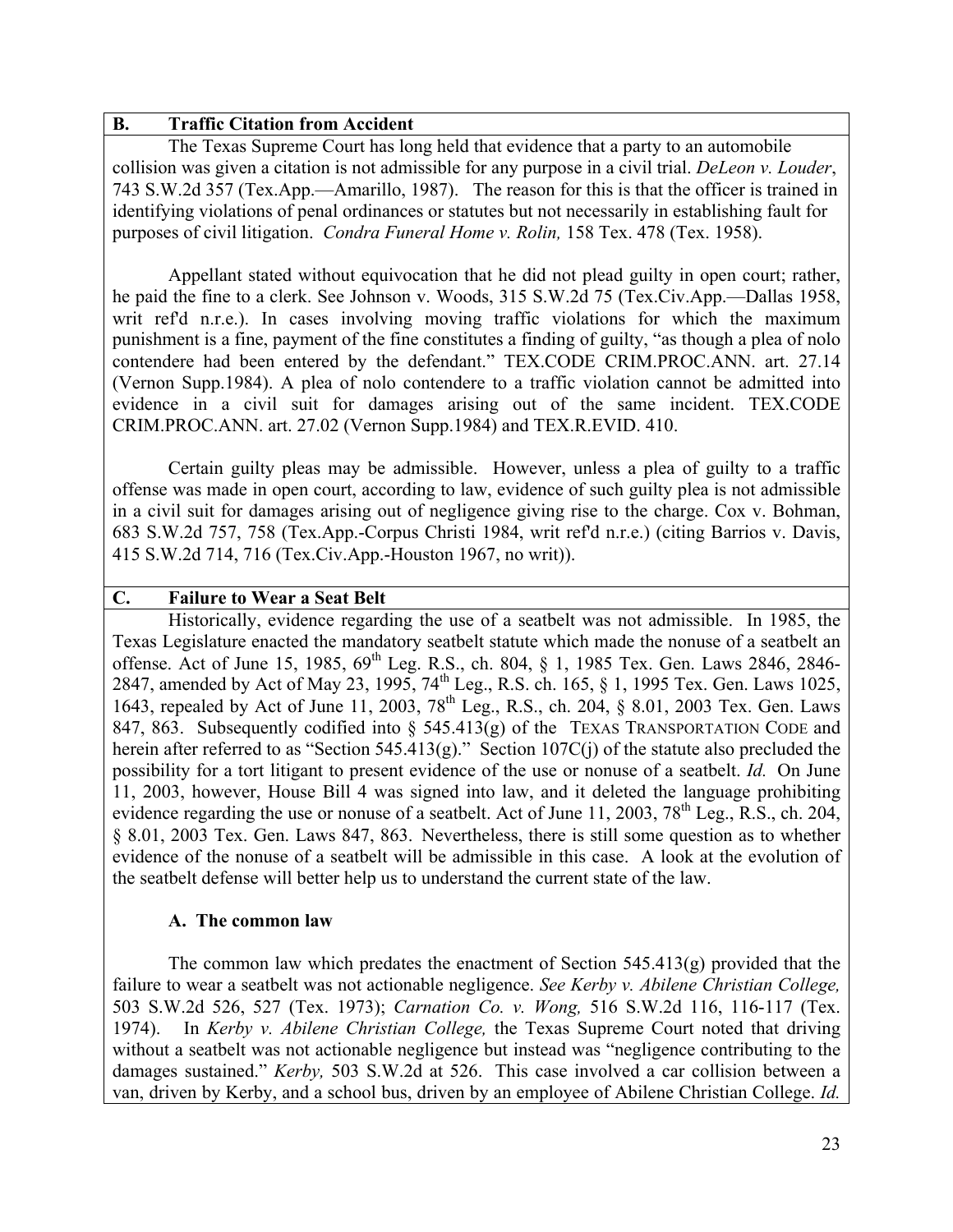The employee crashed into Kerby's van after running a red light. *Id* The door to Kerby's van was open, causing Kerby to be ejected and crushed by the van. *Id.* In reversing the trial court and the court of civil appeals, the Texas Supreme Court compared driving with a door open to driving without wearing a seatbelt. *Id.* at 527-528. Both driving with the door open and driving without a seatbelt were not actionable negligence by the court. *Id.*

Then in 1974, the Texas Supreme Court held in *Carnation Co v. Wong* that failure to wear a seatbelt does also not permit reduction or mitigation of damages. *Carnation,* 516 S.W.2d at 116-117. *Carnation* involved injuries sustained by plaintiffs Bobbie Joan Wong and Kling Son Wong after their automobile was negligently struck by a truck that was owned by Carnation Company. *Id.* The trial court admitted evidence of seatbelt use and found that the plaintiffs' failure to buckle their seatbelts constituted negligence and was a proximate cause of the injuries they sustained. *Id.* The appellate court reversed, holding that *Kerby* stated there exists no duty to wear a seatbelt in order to mitigate damages. *Id.* The Texas Supreme Court affirmed the appellate court by first rejecting all cases from those jurisdictions that allowed the seatbelt defense to completely bar the plaintiff's recovery through contributory negligence. *Id.* The court also dismissed the mitigation of damages approach, stating that "persons whose negligence did not contribute to an automobile accident should not have the damages awarded to them reduced or mitigated because of their failure to wear seatbelts." *Id.*

#### **B. Section 545.413(g) codified the common law**

In 1985, the Texas Legislature enacted the mandatory seatbelt statute which made the nonuse of a seatbelt an offense. Act of June 15, 1985, 69<sup>th</sup> Leg. R.S., ch. 804, §1, 1985 Tex. Gen. Laws 2846, 2846-2847, amended by Act of May 23, 1995, 74<sup>th</sup> Leg., R.S. ch. 165, § 1, 1995 Tex. Gen. Laws 1025, 1643, repealed by Act of June 11, 2003, 78<sup>th</sup> Leg., R.S., ch. 204, § 8.01, 2003 Tex. Gen. Laws 847, 863. Section 545.413(g) of the statute also precluded the possibility for a tort litigant to present evidence of the use or nonuse of a seatbelt. *Id.* There was some question of whether the goal of the legislature, in enacting this statute, was to simply codify the common law or to completely prohibit this type of evidence in all cases.

In *Pool v. Ford Motor Co.,* the Texas Supreme Court addressed the inadmissibility of seatbelt evidence under the statute for the first time. *See Pool,* 715 S.W.2d 629, 630 (Tex. 1986). *Pool* involved a defendant automobile manufacturer and a plaintiff who had failed to use available seatbelts. *Id.* Plaintiff brought suit alleging that a defective U-bolt assembly in the vehicle was a producing cause of the automobile accident. Defendant urged plaintiff's contributory negligence in the form of driving while intoxicated, driving at an extensive speed, and failing to wear an available seatbelt. *Id.* at 630-631. Affirming the lower court's refusal to consider the seatbelt issue, the Texas Supreme Court's first opinion provided:

As to the seatbelt allegation, that matter was disposed of in *Kerby v Abilene Christian College . . .* when we said "contributory negligence must have the causal connection with the accident that but for the conduct the accident would not have happened.' However, Ford Motor Company argues that *Duncan v. Cessna Aircraft Co., . . .*restricted the scope of *Kerby.* We disagree. While *Duncan* specifically overrules certain prior decisions of this court, *Kerby* was not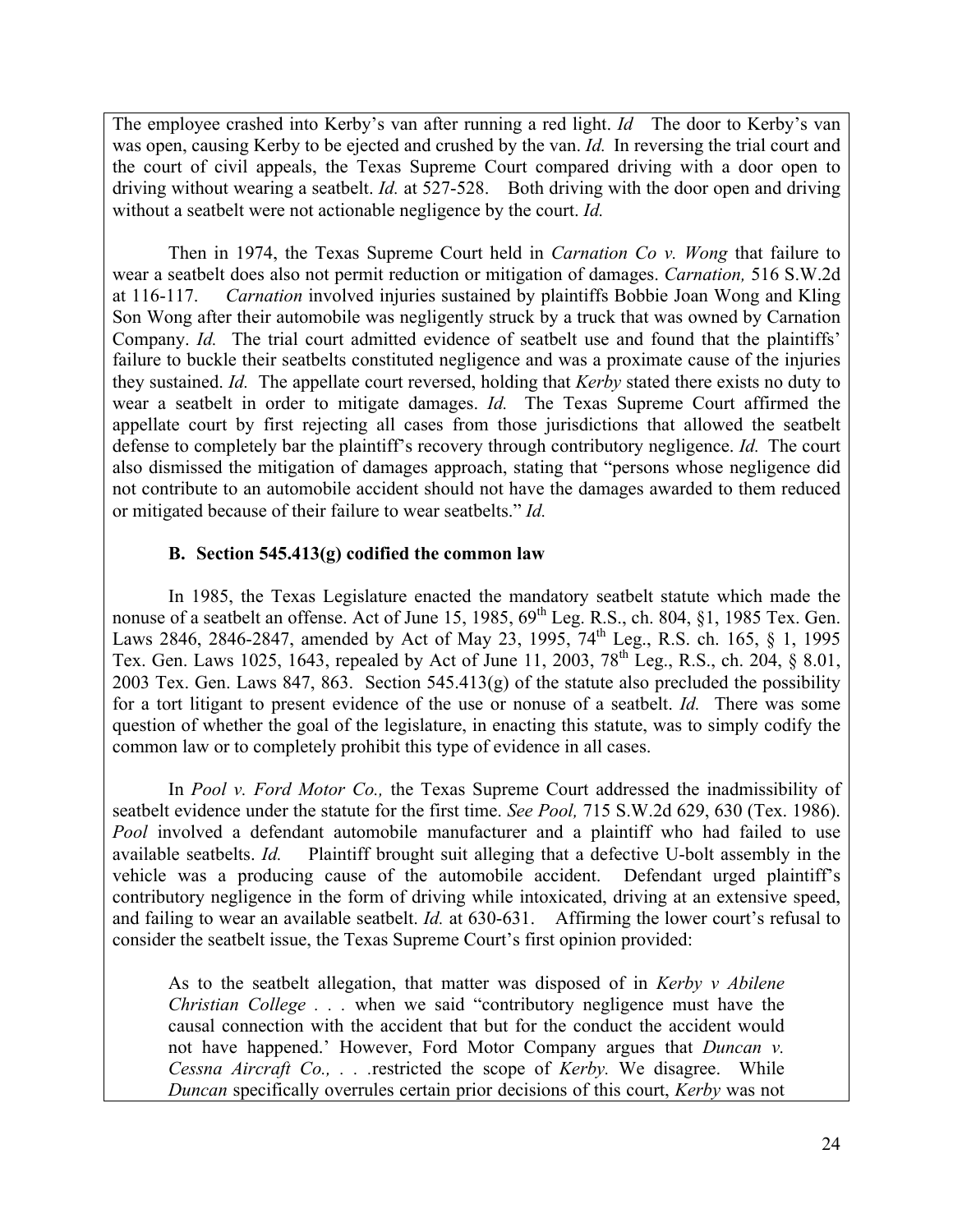one of them. Moreover, the comparative causation scheme enunciated in *Duncan*  was never intended, *except in crashworthiness cases,* to elevate non-causative factors such as failure to wear a seat belt to the level that they would be considered as a producing cause . . . . We reaffirm our holding in *Kerby v. Abilene Christian College.* Failure to wear a seatbelt cannot, as a matter of law, be any evidence of contributory negligence. *Pool,* 29 Tex. Sup. Ct. J. 204, 206 (Feb. 12, 1986), *withdrawn,* 715 S.W.2d 629 (emphasis added).

The Supreme Court addressed, at least in dicta, the scenario to which this point had eluded it: the seatbelt defense in a crashworthiness case. *Id.* Recognizing distinctions between typical design defect and a crashworthiness case, the Supreme Court acknowledged that in crashworthiness cases it is proper to consider the plaintiff's misconduction. *Id.* The amicus brief of American Honda Motor Company took notice of this carved out distinction and argued that the seatbelt defense should have a much broader application. Brief of Amicus Curiae of American Honda Motor Co., Inc. at 1-2, *Pool,* 715 S.W.2d 629 (Tex. 1986) (No. C-4097). In response, instead of acknowledging the justifications for limiting the seatbelt defense to crashworthiness cases, the Supreme Court chose to skirt the issue completely and proceed in a different direction. It simply abrogated the defense in all settings. The Supreme Court withdrew its first opinion and in the second opinion, replaced the former language with the following:

[The seatbelt allegation] involves a question of law controlled by *Carnation Co. v. Wong* . . . when we held that plaintiffs "should not have damages awarded to them reduced or mitigated because of their failure to wear available seat belts." Moreover, we note that the legislature has ratified *Carnation's* policy for future cases: '[u]se or nonuse of safety belt is not admissible evidence in a civil trial.' . . . Therefore, we affirm that failure to wear a seatbelt is not evidence of contributory negligence. Although *Carnation* and the statute preclude reducing damages for injuries caused by not wearing a seatbelt, in all other regards, the *Ducan v. Cessna* formula remains . . . . *Pool,* 715 S.W.2d at 633.

The sentence in the Texas Supreme Court's first *Pool* opinion, appearing to clarify an issue which had never come before the court, was retracted without explanation. The Supreme Court ratified its holding in *Carnation Co. v. Wong. Id.* 

#### **C. The Crashworthiness Exception**

In the same year that *Pool* was decided, the Fifth Circuit suggested in dicta that the holding of *Carnation* was limited to cases in which negligence was asserted and one that specifically involved allegations of failure to wear a seatbelt. *Kennon v. Slipstreamer,* 794 F.2d 1072, 1075-1076, n. 3 ( $5^{th}$  Cir. 1986) ("...failure to wear a safety belt may present a special case because Tex.Rev.Civ.Stat.Ann. art. 6701d specifically provides that failure to use a safety belt is not contributory negligence") As such, the Fifth Circuit signaled an exception for cases involving causes of action outside of negligence.

In 1994, the Texas Supreme Court confirmed an exception to the seatbelt rule in *Bridgestone/Firestone, Inc. v. Glyn-Jones. See Bridgestone/Firestone, Inc.,* 878 S.W.2d 132, 134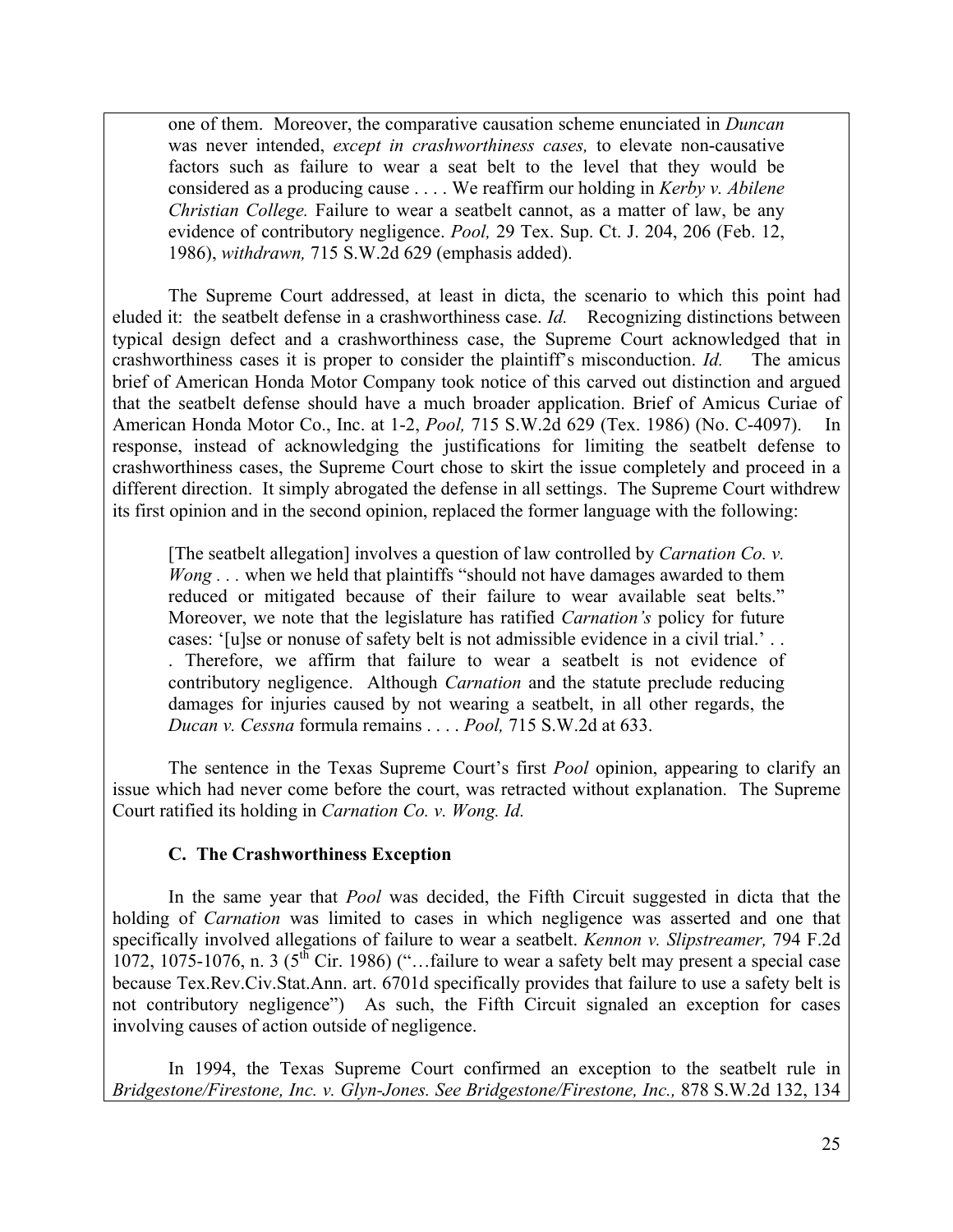(Tex. 1994). In *Bridgestone*, Glyn Jones who was injured in an automobile accident brought a products liability action against the manufacturer of a seat belt and shoulder harness restraint system. *Id* According to the intermediate appellate opinion, Glyn-Jones "contend[ed] that the prohibition against the use of seat belt evidence [did] not apply to products liability cases involving the *crashworthiness* of an automobile. Alternatively, she argue[d] that the statute violate[d] the open courts provision of the Texas Constitution." *Id* As had the trial court, the intermediate appellate court, held the statute proscribed admission of such evidence. *See Glyn-Jones v. Bridgestone/Firestone, Inc.,* 857 S.W.2d 640 (Tex. App.—Dallas 1993), *aff'd Bridgestone/Firestone, Inc. v. Glyn-Jones,* 878 S.W.2d 132. It did so by concluding the statute was unambiguous and "[did] not differentiate between negligence actions and products liability cases." *Id.*

The intermediate appellate court granted relief, however, under the open-courts provision of the Texas Constitution because the statute "[was] arbitrary and unreasonable insofar as it prohibit[ed] the introduction of seat belt evidence in a *crashworthiness* case." *Id.* at 643-44 (emphasis added). Earlier, the court noted: "Crashworthiness has been a recognized cause of action in Texas since it was adopted by the Texas Supreme Court in 1979." *Id.* at 643. Moreover, the statute "unreasonably denie[d] Glyn-Jones . . . redress for [her] injuries." *Id.* at 644. Therefore, the statute "violate[d] the open courts provision of the Texas Constitution." *Id.*

The Texas Supreme Court affirmed the intermediate appellate court, but did so on a statutory, *not* a *constitutional*, basis. *Bridgestone*, 878 S.W.2d at 133 (emphasis added). beginning of its analysis the Supreme Court stated: "We must initially determine whether [the statute] actually precludes Glyn-Jones from offering evidence that she used her seat belt in this case. Because we conclude that the legislature did *not* intend to bar use of such evidence, *we need not reach* the posed constitutional question." *Id.* In construing the statute, the Court stated it could *not* apply the usual rules of construction just to that subsection but instead had to view it in the light of the entire statute. *Id.* It then stated: "While the context normally provides clarity . . . here it creates ambiguity about the legislature's purpose." *Id.* Therefore, it ruled it had to look beyond the language in the statute "to even determine the *true* purpose of the provision." *Id.* (emphasis in original).

The Supreme Court held that the statute prohibiting the evidence of use or nonuse of the seatbelt in a civil trial was not intended to and did not apply to protect a seatbelt manufacturer from liability for defective restraint systems. *Id.* at 134-135. The Court reasoned:

Subsection (j) was included in Section 107C in order to make clear that the sole legal sanction for failure to wear a seatbelt is a criminal penalty provided by the statutes and that failure to could not be used against the injured person in a civil trial. By including subsection (j), the legislature intended not to forge new ground in tort law, but merely to preserve the status quo. *Id.* at 134.

According to the Court, the legislature added subsection (j) to ratify *Carnation's* holding and did not, by adding subsection (j) seek to preclude plaintiffs from bringing claims against seatbelt manufacturers for injuries caused by defective seatbelts. *Id.* The Texas Supreme Court noted that when viewed in the context of the entire statute, there is "ambiguity about the legislature's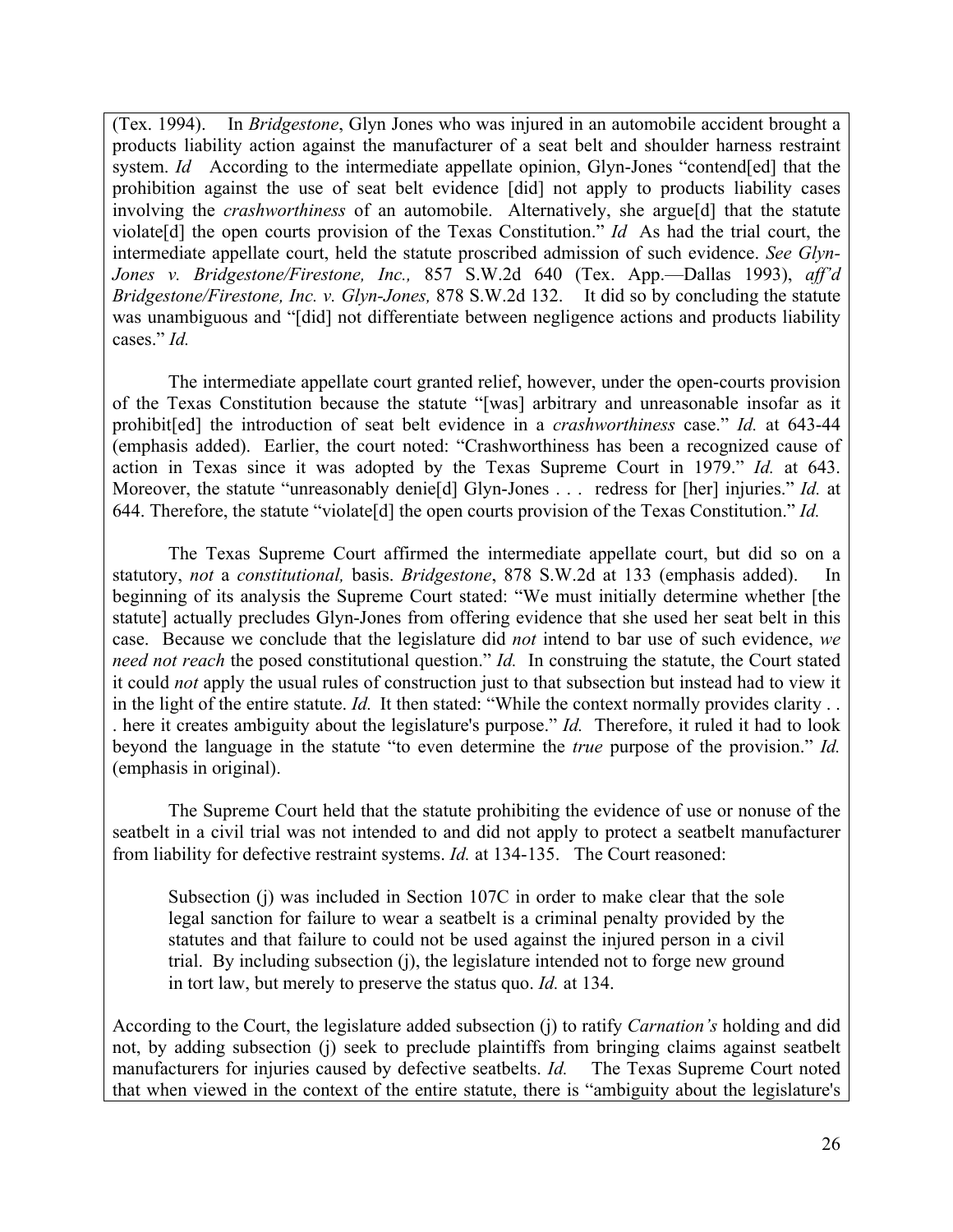purpose"; this is because the seatbelt-evidence prohibition for civil trials falls within the criminal penalties of the Texas Transportation Code, an unlikely place for a provision that has been read to have such an expansive scope. *See id.* at 133-34

The limited holding of *Bridgestone* raises the question whether evidence of failure to wear a seatbelt is admissible in any type of crashworthiness case or limited only to cases involving claims of defective seatbelts. According to the Dallas Court of Appeals in *Bridgestone*, "[c]rashworthiness cases involve a form of design defect. The design defect can be anything that compromises the safety of the vehicle as a whole." *See Glyn-Jones,* 857 S.W.2d at 640.

#### **D.** *Bridgestone* **Exception Applies Only to Cases Concerning the Vehicle's Safety Features.**

The Texas Supreme Court did not, however, issue another opinion after *Bridgestone* to give further insight as to how far reaching the *Bridgestone* exception should be understood to apply and whether any cases outside of negligence can admit evidence of the use or nonuse of seatbelts. However, the Fifth Circuit and the San Antonio Court of Appeals have provided some insight as to whether or not the *Bridgestone* exception applied to cases involving any design defect. *See Milbrand v. DaimlerChrysler Corporation*, 105 F. Supp.2d 601, 603 (5<sup>th</sup> 2000);

The Fifth Circuit in *Milbrand v. DaimlerChrysler Corporation* held that the Texas statute prohibiting evidence of seatbelt nonuse in civil trials should be applied to bar defense expert's opinions about whether injuries of the driver who was not wearing his seatbelt would have been different if he had not been ejected from his vehicle. *Milbrand,* 105 F.Supp.2d at 605-607. The court reasoned that such a holding on the basis that the plaintiff, the driver's wife, was not alleging that the vehicle failed to reduce or prevent the injuries suffered because of a defect in the vehicle's safety related feature, but was bringing the traditional product liability case in which the issue was whether the alleged defect in the vehicle's wheels or axle caused the accident. *Id.* The court reasoned that Texas courts have narrowly applied the Texas statute providing but a single exception in *Bridgestone* and noted that nothing in the *Bridgestone*  opinion altered this long standing Texas rule or the holdings in *Carnation* and *Pool*. *Id.* at 606.

The Fifth Circuit distinguished *Bridgestone* from the facts in *Milbrand* by stating that while *Bridgestone* was a crashworthiness case, the case before it was not. The court explained:

In a crashworthiness case, a plaintiff does not seek compensation for injuries received from the initial collision between the vehicle and another object. Instead, the plaintiff seeks compensation for injuries that occur when the plaintiff strikes the interior of the vehicle or is thrown from the vehicle. In a crashworthiness claim, plaintiff seeks compensation for injuries over and above the injury that would have occurred as a result of the impact of collision, absent the vehicle's alleged negligently defective design. In this case, Mrs. Milbrand is not alleging that the vehicle failed to reduce or prevent injuries suffered because of a defect in its safety related features. Instead, this is a traditional product liability case where the issue is whether or not the defect caused the accident. *Id.*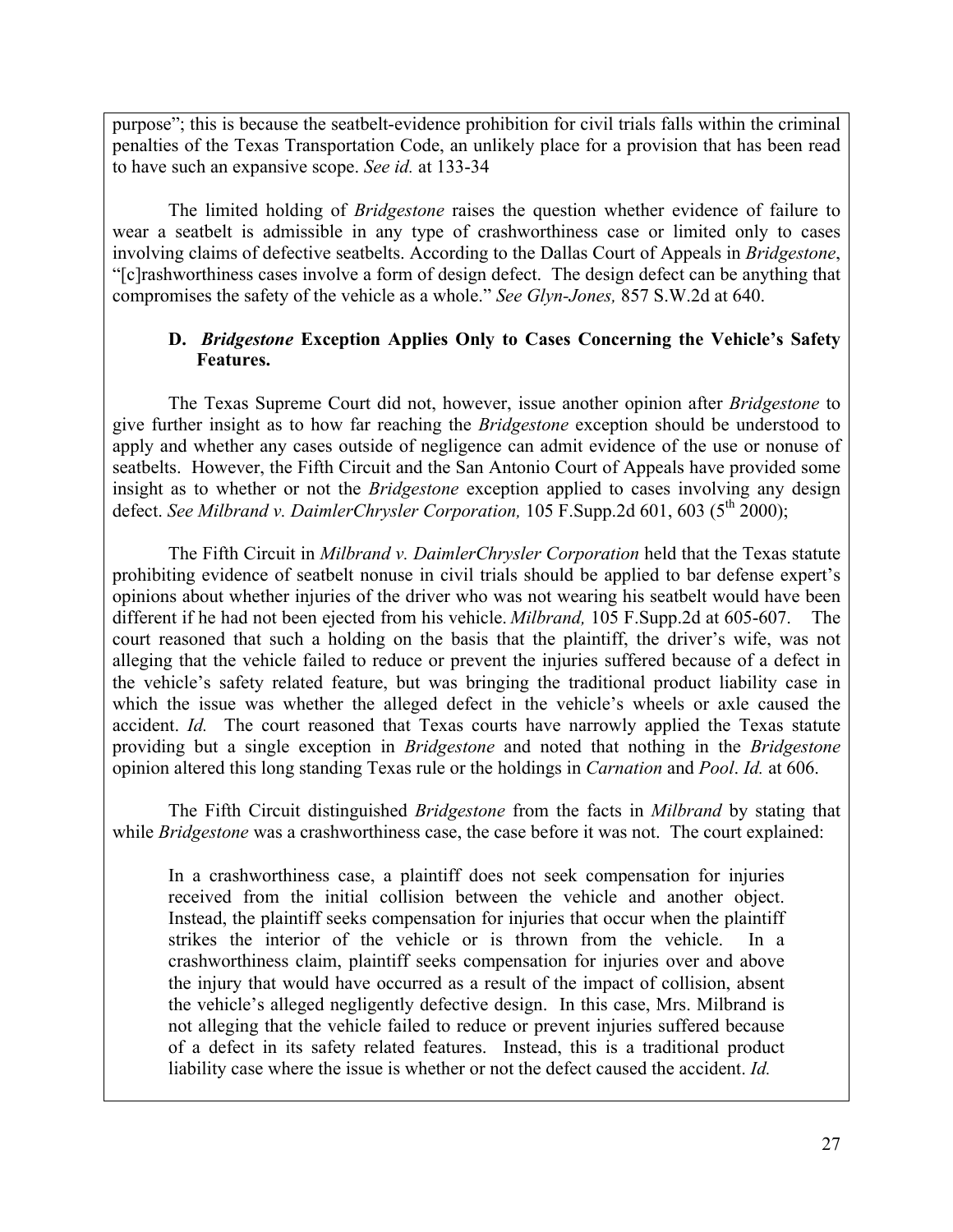Thus, according to the Fifth Circuit, in cases where the safety of the vehicle was not alleged as a contributing factor of the injuries sustained, cases not involving secondary collisions, then evidence of seatbelt use was not admissible.

The Court of Appeals in *Vasquez v. Hyundai Motor Co.* followed a similar analysis to that used in *Milbrand*. *Vasquez,* 119 S.W.2d 848, 850, n. 2 (Tex.App.—San Antonio 2003) (en banc), *reversed on other grounds,* 119 S.W.3d 743. The court reiterated the holding in *Bridgestone* by noting that Section 545.413(g) was intended to preserve the status quo concerning failure to wear a seatbelt not being evidence of contributory negligence, but noted in dicta that the statute was never intended to exclude evidence of seatbelt use in "secondary collision" cases. *Id* In this case, the parents of a child killed by a deploying air bag in an automobile accident pursued a product-liability action against the manufacturer on a *crashworthiness* theory. *See id.* at 850*.* Although the Texas Court of Appeals, *en banc,* decided the case on other grounds, it noted in dicta that where the functionality of the passenger's passive restraint system, which included the seatbelt, is at issue, seatbelt evidence is relevant to proving causation and the ultimate effectiveness of the restraint system. *Id.* at 850, n.2. The Court reasoned that the manufacturer's interest in offering seatbelt evidence was not to mitigate the "product defendant's liability for damages, but [was] offered . . . to support [its] defense that the air bag, in conjunction with seatbelt use, was *not* defective as designed." *Id.* Thus, according to the San Antonio Court of Appeals, seatbelt evidence is available in cases not only where the seatbelt is alleged defective but also where the design of safety restraint system as a whole is implicated.

When considered altogether, the holdings in *Bridgestone, Milbrand* and *Vasquez* carve out an exception to Section 545.413(g) and preserve the status quo at the time of the statute's enactment by allowing for the admissibility of seatbelt evidence in crashworthiness cases, cases where secondary collisions and the overall safety of the vehicle is at issue. Seatbelt evidence is inadmissible and the statute governs, except in design defect cases which only involve whether the alleged defect caused the accident.

#### **E. HB 4 repeals Section 545.413(g) of the Texas Transportation Code and the Common Law Regarding the Admissibility of Seatbelt Evidence**

On June 11, 2003, House Bill 4 was signed into law, and it deleted the language from Section 545.413(g) prohibiting evidence regarding the use or nonuse of a seatbelt. Act of June 11, 2003, 78th Leg., R.S., ch. 204, § 8.01, 2003 Tex. Gen. Laws 847, 863. There is some question as to whether HB 4 repealed only Section 545.413(g) or whether it also repealed the common law regarding the inadmissibility of seatbelt evidence.

#### **1. The legislative history suggest that the Legislature's intent was to repeal the common law in addition to the statutory provision prohibiting the admissibility of seatbelt evidence**

While there are no set criteria for deciding whether a statute repeals the common law, case law shows that some indication of legislative intent is required. A statute may be interpreted as abrogating a common law principle only when its express terms or necessary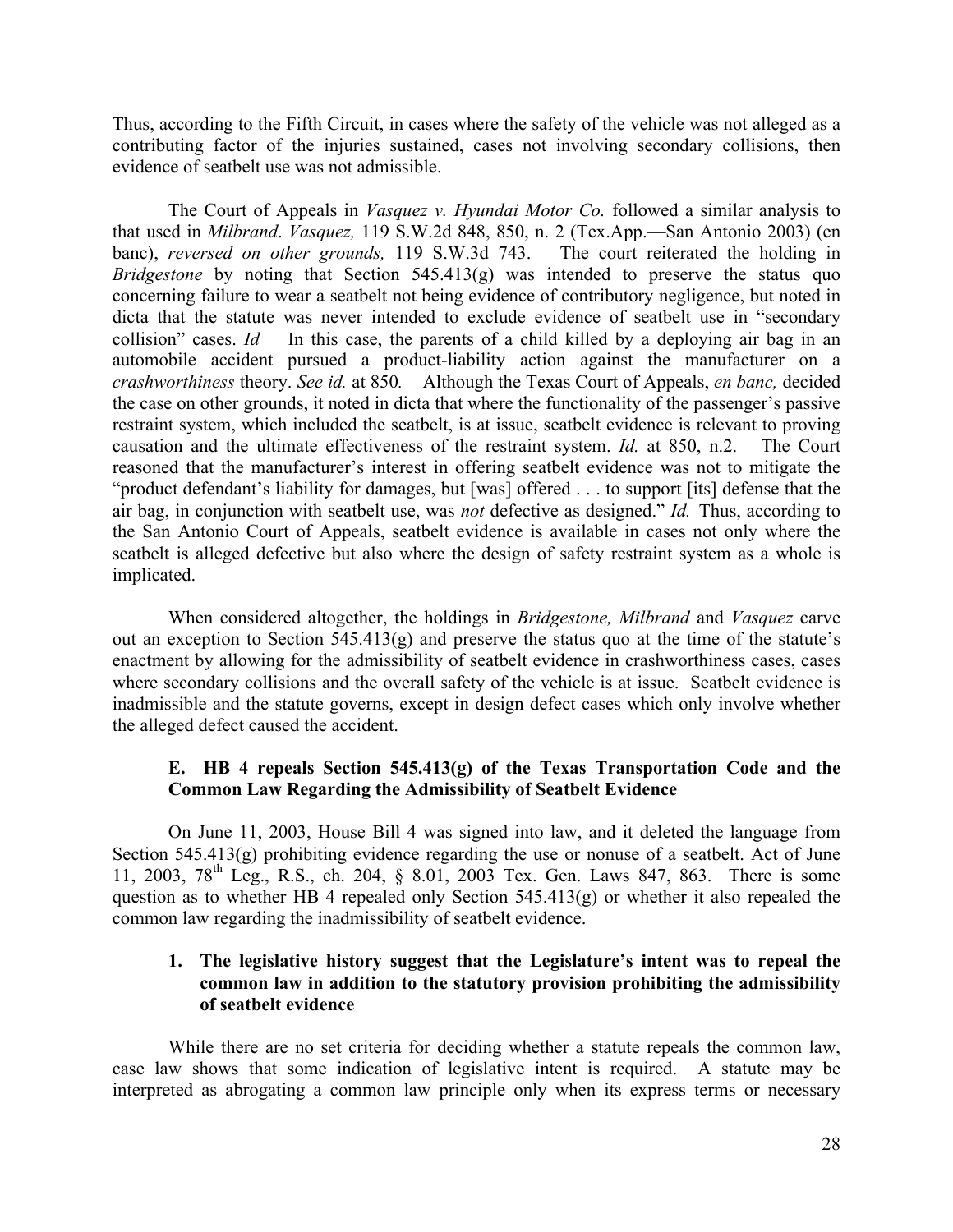implications clearly indicate the legislature's intent to do so. *Gallagher Headquarters Ranch Development, Ltd. v. City of San Antonio,* 269 S.W.3d 628, 637 (Tex.App.—San Antonio 2008), no pet; *Bruce v. Jim Walters Homes, Inc.,* 943 S.W.2d 121, 122-123 (Tex. App.—San Antonio 1997), writ denied. The Texas Supreme Court has also acknowledged that its purpose in construing a statute, is to give effect to the Legislature's intent. *Union Bankers Ins. Co. v. Shelton,* 889 S.W.2d 278, 280 (Tex. 1994). In an effort to give effect to the Legislature's intent, numerous Texas courts have acknowledged that the courts are not bound by the literal meaning of words in the construction of statutes. *Bridgestone,* 878 S.W.2d at 134 (citing *Miers v. Brouse,* 271 S.W.2d 419 (Tex. 1954); *Prudential Health Care Plan, Inc. v. Commissioner of Ins.,*  626 S.W.2d 822, 826 (Tex. App.—Austin 1981, writ ref'd n.r.e); *Board of Ins. Comm'rs v. Sproles Motor Freight Lines, Inc.,* 84 S.W.2d 769, 775 (Tex. App.—Fort Worth 1936, writ ref'd); *see also* TEX. GOV'T CODE ANN. § 312.005.) In order to determine the Legislature's intent, the Texas Supreme Court will consider the statute's language, history, and purposes and consequences of alternate constructions. *Cash America Intern. Inc v.* Bennett, 25 S.W.3d 12, 16 (Tex. 2000) (citing *Union,* 889 S.W.2d at 280). Here, there are no words to construe in HB 4, other than "Section 545.413(d) and 545.413(g), Transportation Code, are repealed." Act of June 11, 2003, 78th Leg., R.S., ch. 204, §8.01, 2003 Tex. Gen. Laws 847, 863. As such, a Texas court would be most likely to turn to the legislative history behind HB 4 to determine whether or not it also repealed the common law in addition to Section 545.413(g).

The legislative history of HB 4 suggests that not only was it the legislature's intent to repeal the statutory provision prohibiting the admissibility of seatbelt evidence, but the Legislature also intended to also change the common law and make such evidence admissible. In the 63<sup>rd</sup> Legislature (1973), House Committee staff began producing bill analyses, documents that were to give a short statement of the purpose and a summary of each section of the bill. *Researching Legislative History and Intent,*

http://www.lrl.state.tx.us/legis/intent/intentStep2.html (last updated 11/25/02). According to the House Research Organization bill analysis of HB 4, the bill "would repeal Transportation Code § 545.413(g), making the use or nonuse of seatbelts admissible in evidence in civil trials." House Comm. On Civil Practices, Bill Analyses, Tex. H.B. 4, 78<sup>th</sup> Leg., R.S. (2003). The analysis shows that supporters of the bill argued that HB 4 would "ensure fairness at trial by allowing the use or nonuse of seatbelts to be admissible in evidence." *Id.* The section outlining proponents' arguments states:

Jurors must be able to hear appropriate evidence to assign fault appropriately. Excluding this evidence can result in assessing more responsibility and damages to defendants than they deserve. It is nonsensical to require people to wear seatbelts when in a moving vehicle and then to reward them at trial even if they have broken the law. [HB 4] would give people an additional reason to wear their seatbelts, because if they were injured, they would bear some responsibility for failing to obey the law. *Id.* 

Even the opponents of the bill acknowledged that HB 4 would allow the use or nonuse of seatbelts to be admissible. Opponents argued that this could allow defendants to reduce their liability on the basis on something wholly unrelated to the cause of an accident. *Id.* Thus, no matter whether a proponent or an opponent of HB 4, all legislators understood that the effect of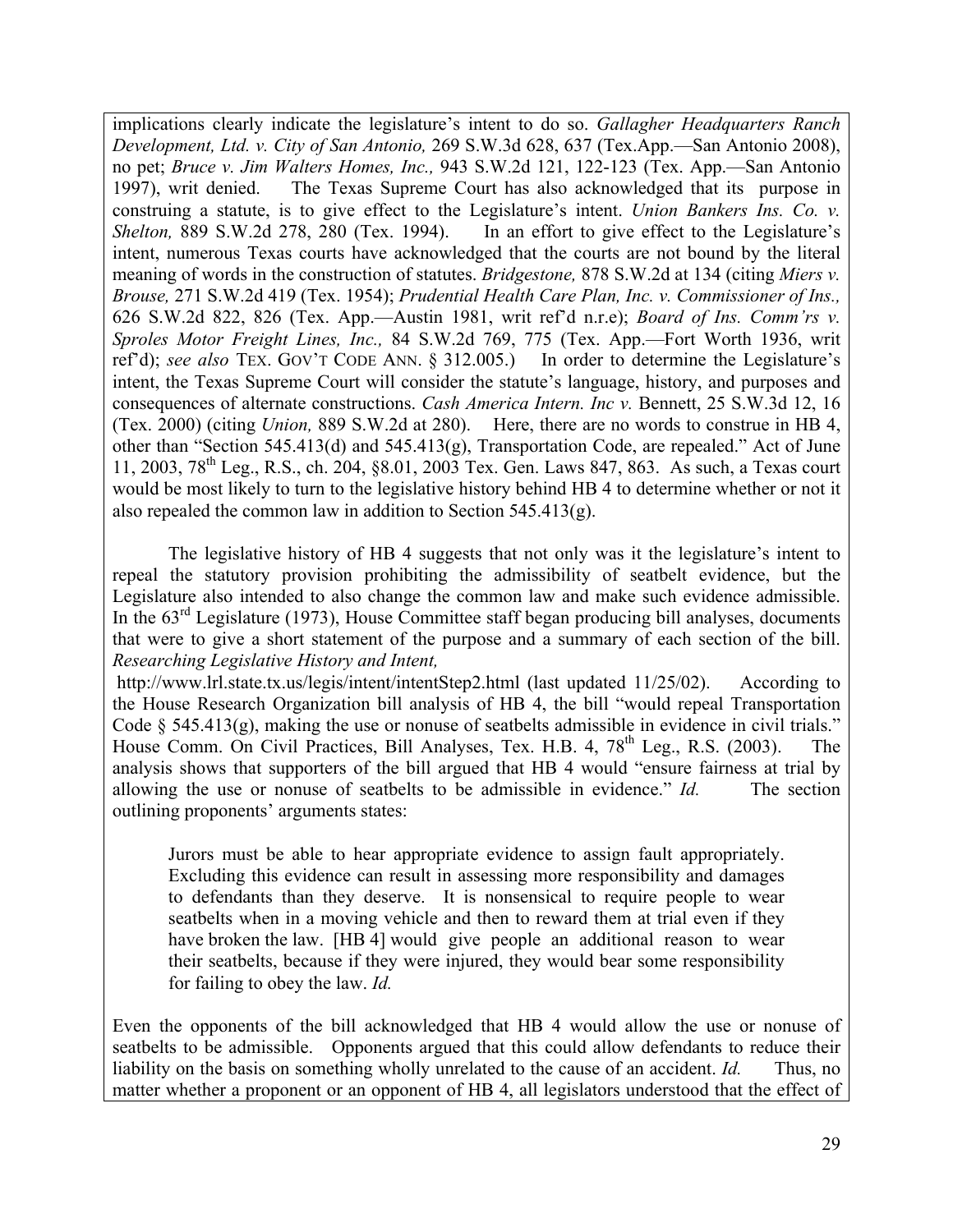the bill would be to allow for the admissibility of seatbelt evidence despite any prior common law holdings. In addition to looking at the legislative intent behind HB 4, we can also look to how the Fifth Circuit Court of Appeals has suggest that a Texas court might interpret the repeal of Section 545.413(g).

#### **2. Fifth Circuit case law interpreting the repeal of Section 545.413(g) suggests Texas courts might interpret the repeal of the statute as also a repeal of the common law**

Unfortunately, the Texas Supreme Court has not heard any cases, either negligence or crashworthiness cases, since Section 545.413(g) was repealed, so there is no definitive case law regarding whether evidence of a seatbelt would be admissible in a cases analogous to our client's. However, we can look to the Fifth Circuit for guidance of how the Texas Supreme Court might interpret law since the repeal of Section 545.413(g).

In *Hodges v. Mack Trucks, Inc.,* the Fifth Circuit held that the Texas state statute prohibiting the admission of evidence of seatbelt use or nonuse in civil trials did not bar a truck manufacturer's introduction of evidence that the truck driver was not wearing a seatbelt at the time of his injury in an ejection-type secondary collision, in order to negate causation in the driver's defective-design products liability action alleging failure of door latch. *Hodges,* 474 F.3d 188, 202 (5h Cir. 2006). This case involved a truck driver injured in a secondary collision in 2002, Section 545.413(g) applied because of the year in which the accident occurred and his wife brought a diversity products liability action against the truck's manufacturer, alleging that the defective door latch installed by the manufacturer had contributed to his injuries, and against the manufacturer of the seatbelt installed in the truck. *Id.* at 192. Following the driver's settlement with seatbelt manufacturer, the trial court entered a verdict against the truck manufacturer, Mack Trucks. *Id.* Mack appealed and sought judgment as a matter of law or in the alternative a new trial, claiming the trial court improperly excluded evidence concerning the use, or non use, of the seatbelt by the injured driver, James Hodges. *Id.*

The Fifth Circuit held:

 . . . [I]n secondary-collision product liability actions, such seatbelt evidence may be admissible to show, or, as in this action, rebut, the essential element of causation. Seatbelt evidence was necessary for Mack to rebut the essential element of causation-whether its door latch was the proximate cause of Hodges' injuries-and, ultimately, to defeat a crashworthiness claim. Such evidence is *not*  prohibited by subsection (g). *Id.* at 202.

It then also noted that this reasoning is "arguably . . . also demonstrated by the repeal of subsection (g), even though that subsection applies here." *d.* The *Hodges* court continued to acknowledge the exception to Section  $545.413(g)$  in crashworthiness cases where the seatbelt evidence could show or rebut the essential element of causation, cases in which the vehicle's safety related features were at issue, but more importantly, it suggested that the evidence of seatbelt use would be admissible without such an analysis in light of the repeal of Section 545.413.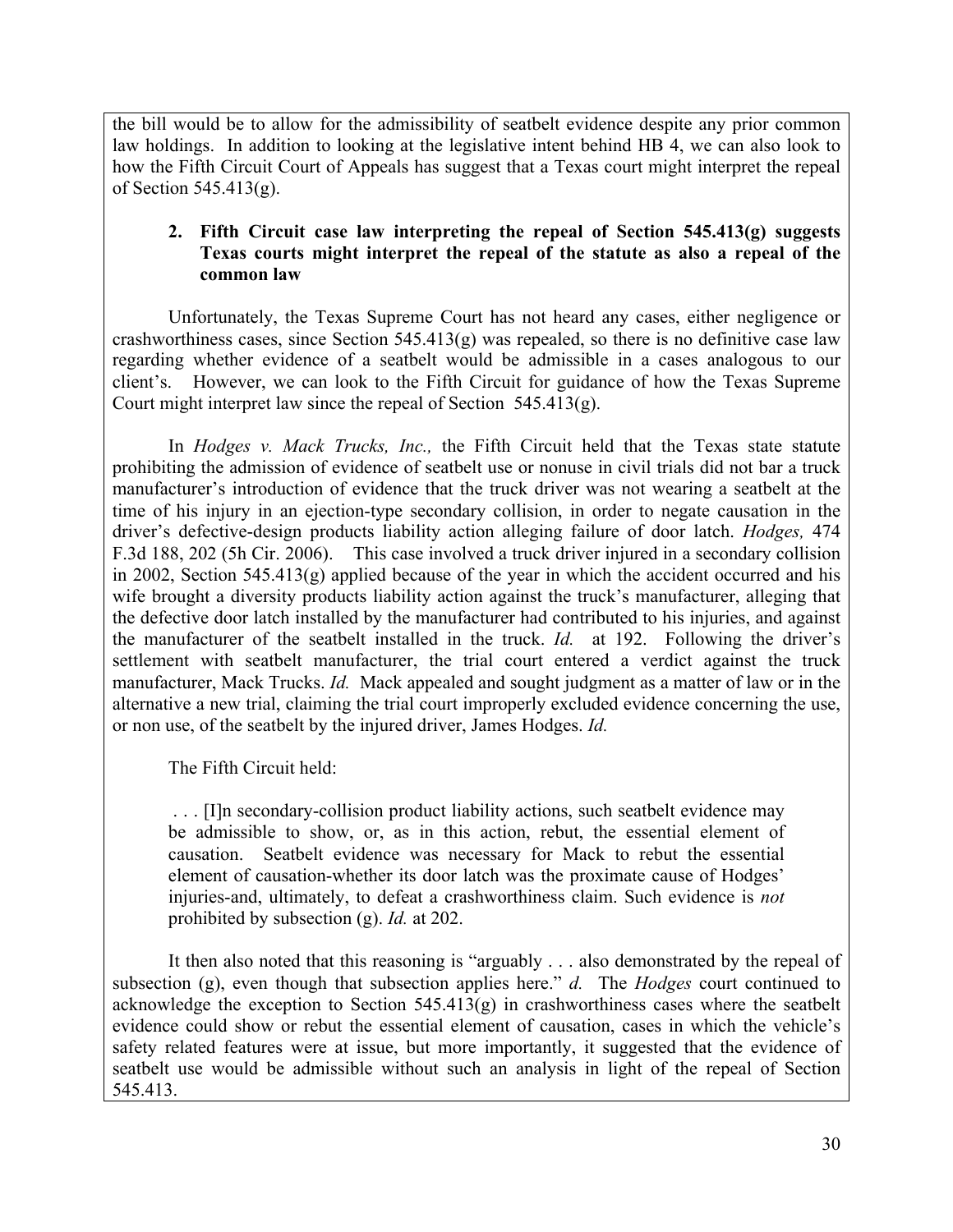## **3. Commentator's Interpretation of HB 4**

One commentator also acknowledges that HB 4 appears to have authorized the admission of evidence regarding seat belt usage. Brian Bagly, *The Seat Belt Defense in Texas,* 35 STMLJ 707, 729 (2004). He suggests that because the old legislative language making seatbelt evidence in admissible has been deleted, this strongly implies that defendants in civil suits can now attempt to successfully raise the seatbelt defense. *Id.* Nonetheless, he notes that despite this implication, the defense has yet to be recognized in Texas and argues for a similar judicial recognition as has been done in Arizona. *Id.* 

Other commentators believe the true impact of HB 4 remains to be seen, particularly in light of *Pool v. Ford Motor Co.'s* holding. *Part Two: Detailed Analysis of Judicial Reforms,* 36 TXTLR 51, 139 (2005); They explain that the *Pool* court held that, by statute, the failure was not admissible, but then states that "we reaffirm that failure to wear a [seatbelt] is not evidence of contributory negligence. *Id.* Such holding, they suggest, may preclude the full use of seatbelt evidence. Furthermore, they also acknowledge that it is unclear from the holding in *Pool* whether the court is merely stating that the failure to wear a seatbelt is not negligence that was the cause of the occurrence, as opposed to negligence that was the cause of enhanced injuries.

#### **D. Failure of Motorcyclist to Wear a Helmet § 661.003. Offenses Relating to Not Wearing Protective Headgear**

We have found no Texas case law directly interpreting the admissibility of evidence of failure to wear a motorcycle helmet.

Under Texas law, drivers 21 years of age or older are not required to wear a helmet in Texas, provide they have completed a motorcycle safety course, or is covered by health insurance. Tex. Transp. Code. Sec. 661.003 (Vernon 2012).

(a) A person commits an offense if the person:

(1) operates or rides as a passenger on a motorcycle on a public street or highway; and

(2) is not wearing protective headgear that meets safety standards adopted by the department.

(b) A person commits an offense if the person carries on a motorcycle on a public street or highway a passenger who is not wearing protective headgear that meets safety standards adopted by the department.

(c) It is an exception to the application of Subsection (a) or (b) that at the time the offense was committed, the person required to wear protective headgear was at least 21 years old and had successfully completed a motorcycle operator training and safety course under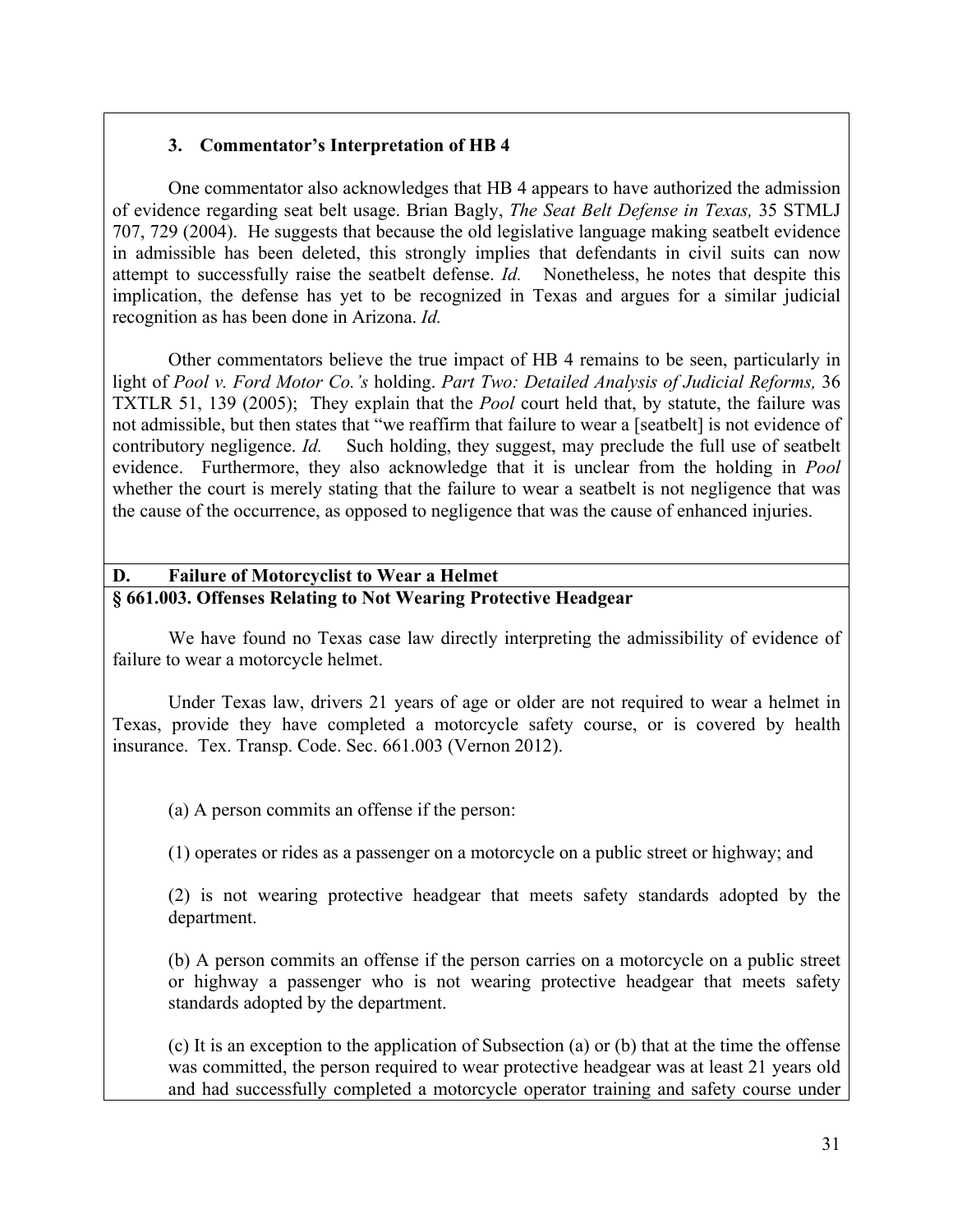Chapter 662 or was covered by a health insurance plan providing the person with medical benefits for injuries incurred as a result of an accident while operating or riding on a motorcycle. A peace officer may not arrest a person or issue a citation to a person for a violation of Subsection (a) or (b) if the person required to wear protective headgear is at least 21 years of age and presents evidence sufficient to show that the person required to wear protective headgear has successfully completed a motorcycle operator training and safety course or is covered by a health insurance plan as described by this subsection.

(c-1) A peace officer may not stop or detain a person who is the operator of or a passenger on a motorcycle for the sole purpose of determining whether the person has successfully completed the motorcycle operator training and safety course or is covered by a health insurance plan.

(c-2) The Texas Department of Insurance shall prescribe a standard proof of health insurance for issuance to persons who are at least 21 years of age and covered by a health insurance plan described by Subsection (c).

#### Evidence of Use or Disuse of Motorcycle Helmet

Whether evidence of use or disuse of a motorcycle helmet is admissible at trail is an open question in Texas. There is no statute in the Transportation Code, Rules of Civil Evidence, the Civil Practice & Remedies Code, or elsewhere either strictly prohibiting or expressly approving of the admission of said evidence at trial. Further, there is no express holding from the Supreme Court of Texas or from any of the Courts of Appeals on this issue.

There are Texas cases from that have touched on the issue of helmet use as evidence. In the *Thompson* case, the Kawasaki defendants designated an expert witness who testified about helmet safety and the effects of the deceased rider's failure to wear a helmet at the time of the accident. The plaintiffs' complaints about this witnesses testimony regarded whether this witness was properly designated and the foundation of his opinions. Plaintiffs' points of error on appeal were not couched in terms of the general admissibility of helmet use/disuse. The Dallas Court of Appeals described his testimony as material issues crucial to the jury determination that there was no liability on one of the Kawasaki defendants. The Court of Appeals found there to be error in admitting his testimony from a procedural standpoint when combined with the materiality of his testimony in light of the problems with his designation. The foundation of his opinion was met with approval by the Court of Appeals. *Thomson, et al., v. Kawasaki Motors, et al.*, 824 S.W.2d 212, 217-218 (Tex.App.-Dallas 1992, reversed on other grounds by 872 S.W.2d 221). The Supreme Court of Texas, in reversing the Court of Appeals, did not address the issue of helmet use. There is no case from the Supreme Court of Texas setting a bright line rule on the admissibility of helmet use evidence.

There have been other cases where the use or lack of use of motorcycle or batting helmets has been an issue – and the merits of this evidence was discussed in the traditional sense, i.e., regarding the admissibility or the effect of such evidence under the standard procedural and evidentiary rules, and not from the standpoint of this type of evidence being expressly admissible or inadmissible in all aspects. *See Hall v. Martin*, 851 S.W.2d 905 (Tex.App.-Beaumont 1993, writ denied, cert. denied); *Sanchez v. Brownsville Sports*, 51 S.W.3d 643 (Tex.App.-Corpus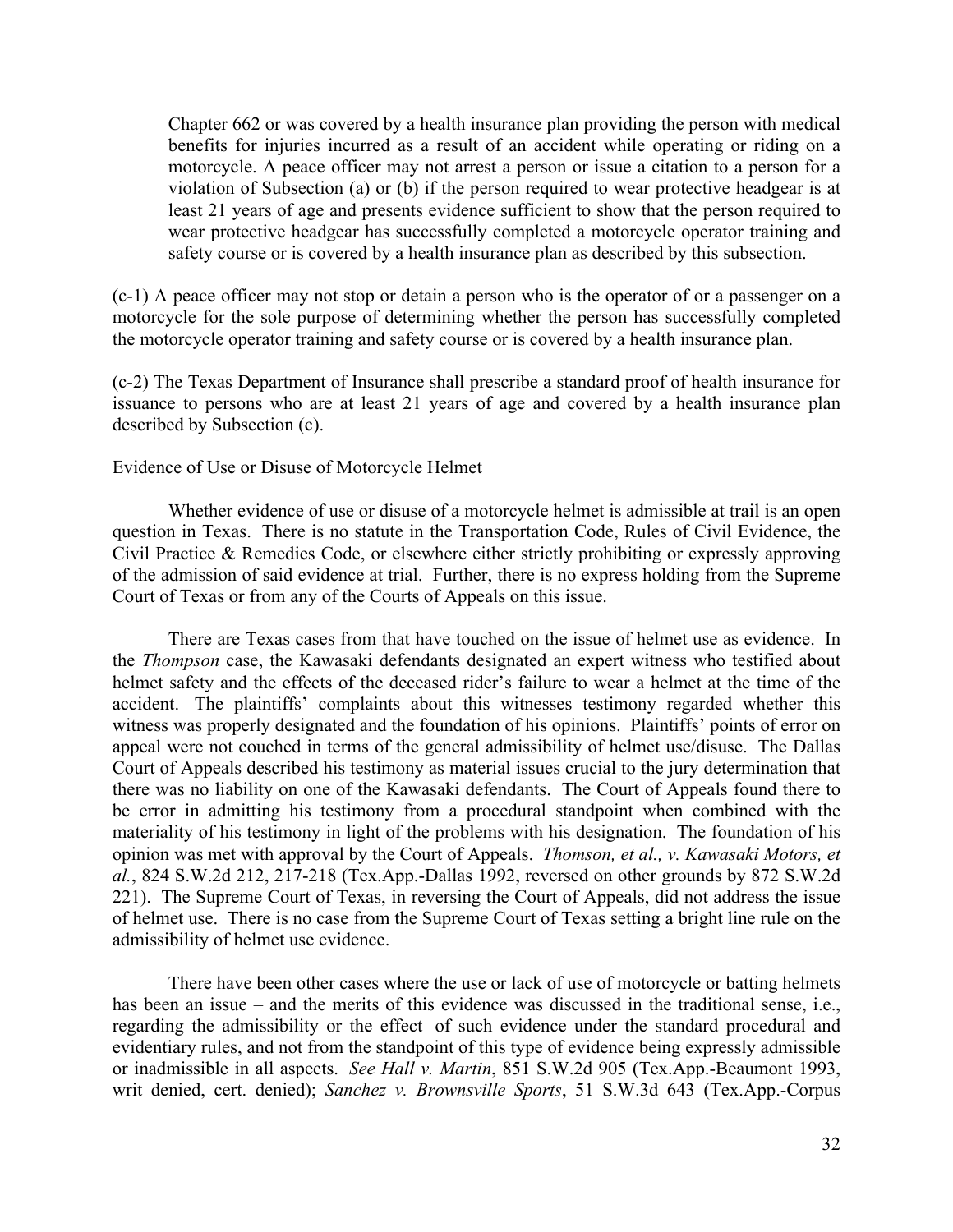Christi 2001, review granted, vacated pursuant to settlement); and *Downing v. Little League Baseball, Inc.*, 2000 WL 145450 (Tex.App.-Beaumont 2000, no pet. hist.).

The answer is then, whether you seek to have this evidence admitted or excluded, there is a chance that it could be deemed admissible or inadmissible at trial, dependent of course on the trial courts' case-by-case rulings from a procedural and/or evidentiary standpoint while serving in their role as gatekeepers. It would be expected that this could be an issue to be addressed during the *motion in limine* phase of the pretrial hearing.

## **E. Evidence of Alcohol or Drug Intoxication**

Several Texas statutes address issues associated with drug and alcohol intoxication.

## **§ 724.011. Consent to Taking of Specimen**

(a) If a person is arrested for an offense arising out of acts alleged to have been committed while the person was operating a motor vehicle in a public place, or a watercraft, while intoxicated, or an offense under Section 106.041, Alcoholic Beverage Code, the person is deemed to have consented, subject to this chapter, to submit to the taking of one or more specimens of the person's breath or blood for analysis to determine the alcohol concentration or the presence in the person's body of a controlled substance, drug, dangerous drug, or other substance.

(b) A person arrested for an offense described by Subsection (a) may consent to submit to the taking of any other type of specimen to determine the person's alcohol concentration. Tex. Trans. Code §724.011 (Vernon 2012).

# **§ 724.012. Taking of Specimen**

(a) One or more specimens of a person's breath or blood may be taken if the person is arrested and at the request of a peace officer having reasonable grounds to believe the person:

(1) while intoxicated was operating a motor vehicle in a public place, or a watercraft; or

(2) was in violation of Section 106.041, Alcoholic Beverage Code.

(b) A peace officer shall require the taking of a specimen of the person's breath or blood under any of the following circumstances if the officer arrests the person for an offense under Chapter 49, Penal Code, involving the operation of a motor vehicle or a watercraft and the person refuses the officer's request to submit to the taking of a specimen voluntarily:

(1) the person was the operator of a motor vehicle or a watercraft involved in an accident that the officer reasonably believes occurred as a result of the offense and, at the time of the arrest, the officer reasonably believes that as a direct result of the accident: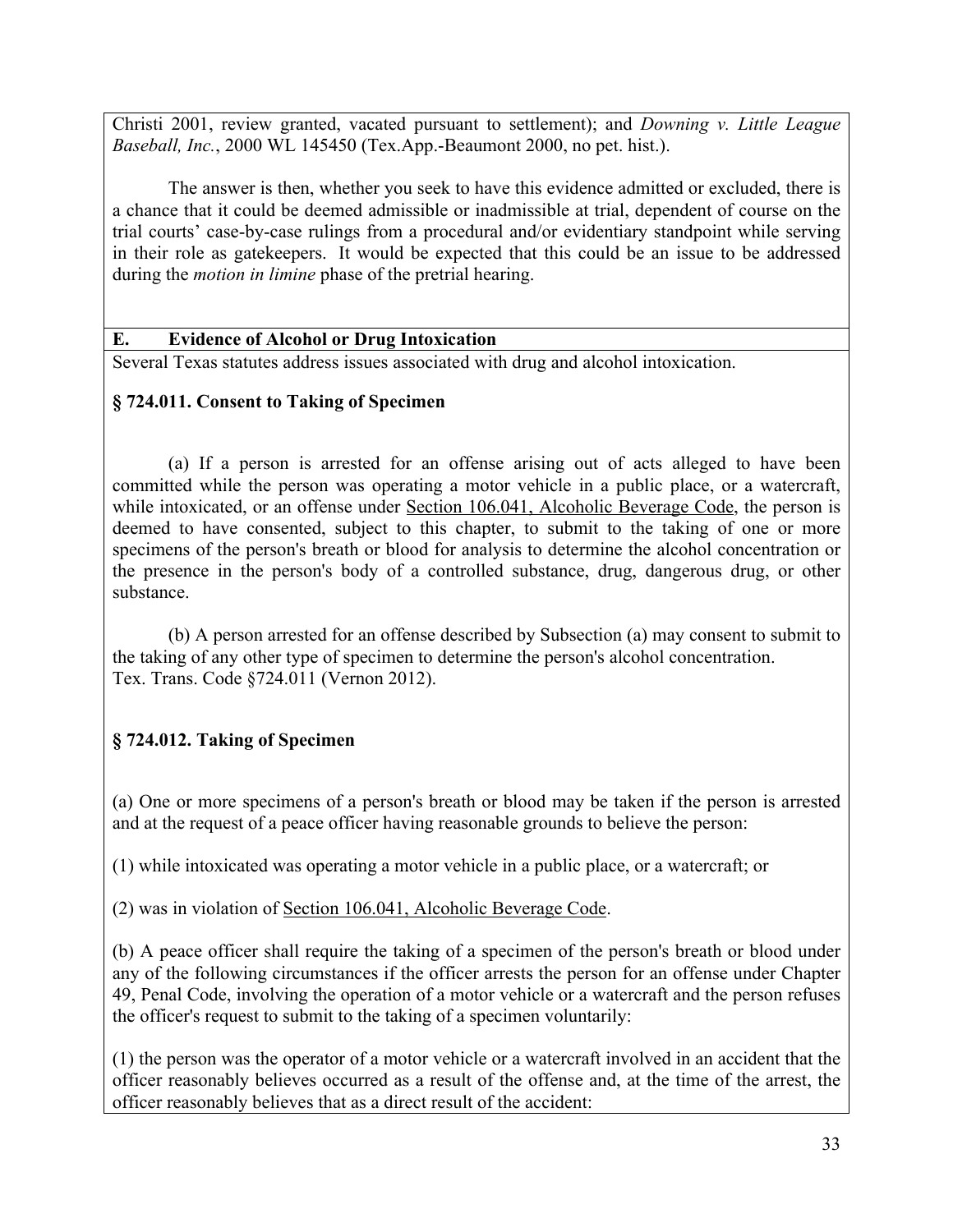(A) any individual has died or will die;

(B) an individual other than the person has suffered serious bodily injury; or

(C) an individual other than the person has suffered bodily injury and been transported to a hospital or other medical facility for medical treatment;

(2) the offense for which the officer arrests the person is an offense under Section 49.045, Penal Code; or

(3) at the time of the arrest, the officer possesses or receives reliable information from a credible source that the person:

(A) has been previously convicted of or placed on community supervision for an offense under Section 49.045, 49.07, or 49.08, Penal Code, or an offense under the laws of another state containing elements substantially similar to the elements of an offense under those sections; or

(B) on two or more occasions, has been previously convicted of or placed on community supervision for an offense under Section 49.04, 49.05, 49.06, or 49.065, Penal Code, or an offense under the laws of another state containing elements substantially similar to the elements of an offense under those sections.

(c) The peace officer shall designate the type of specimen to be taken.

(d) In this section, "bodily injury" and "serious bodily injury" have the meanings assigned by Section 1.07, Penal Code.

Tex. Trans. Code § 724.012 (Vernon 2012).

## **§ 724.013. Prohibition on Taking Specimen if Person Refuses; Exception**

Except as provided by Section 724.012(b), a specimen may not be taken if a person refuses to submit to the taking of a specimen designated by a peace officer.

Tex. Trans. Code § 724.013 (Vernon 2012).

## **§ 724.061. Admissibility of Refusal of Person to Submit to Taking of Specimen**

A person's refusal of a request by an officer to submit to the taking of a specimen of breath or blood, whether the refusal was express or the result of an intentional failure to give the specimen, may be introduced into evidence at the person's trial.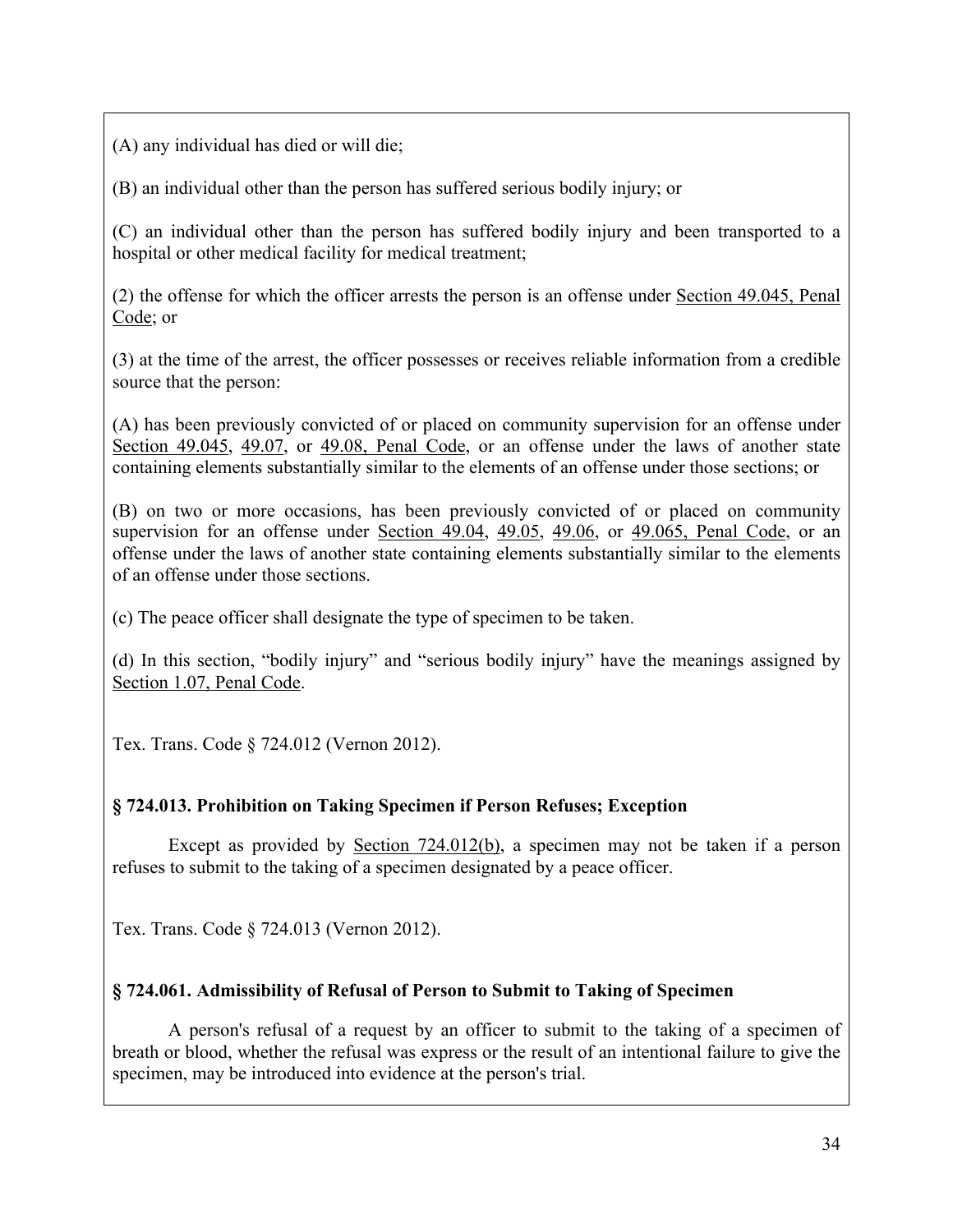Tex. Trans. Code § 724.061 (Vernon 2012).

## **§ 724.062. Admissibility of Refusal of Request for Additional Test**

The fact that a person's request to have an additional analysis under Section 724.019 is refused by the officer or another person acting for or on behalf of the state, that the person was not provided a reasonable opportunity to contact a person specified by Section 724.019(a) to take the specimen, or that reasonable access was not allowed to the arrested person may be introduced into evidence at the person's trial.

Tex. Trans. Code § 724.062 (Vernon 2012).

#### **§ 724.063. Admissibility of Alcohol Concentration or Presence of Substance**

Evidence of alcohol concentration or the presence of a controlled substance, drug, dangerous drug, or other substance obtained by an analysis authorized by Section 724.014 is admissible in a civil or criminal action.

Tex. Trans. Code § 724.063 (Vernon 2012).

## *Further Analysis:*

In an unpublished opinion, the Houston Court of Appeals for has considered this case. Ticknor v. Doolan, 2006 WL 2074721 (Tex.App.-Hous. (14 Dist.) Jul 27, 2006) (NO. 14-05- 00520-CV), review denied (Nov 10, 2006)

#### **A. Evidence of Alcohol Consumption and Intoxication is Relevant.**

Evidence of alcohol consumption is relevant and admissible evidence bearing on the issues of causation and contributory negligence. *Trans-State Pavers, Inc. v. Haynes;* 808 S.W.2d 727, 733 (Tex.App.-Beaumont 1991, writ denied). Although evidence of intoxication, standing alone, does not establish negligence or proximate cause, it is an evidentiary fact to be considered by the jury in assessing contributory negligence. *Benoit v. Wilson,* 239 S.W.2d 792, 798 (Tex.1951); *see also Scott v. Gardner,* 137 Tex. 628, 637, 156 S.W.2d 513, 518 (1941) ("[drunkenness] is a fact admissible in evidence as tending to prove negligence."); *Gunter v. Morgan,* 473 S.W.2d 952, 954 (Tex.Civ.App.-Texarkana 1971, no writ) (evidence tending to prove that a person was impaired by the use of alcohol is admissible and may be considered by the jury when "vigilance, judgment or reactions and similar matters are at issue.")

Here, Doolan's "vigilance, judgment or reactions" are at issue. Contrary to Doolan's assertions, Ticknor does not base her allegations of contributory negligence solely on evidence of Doolan's intoxication, but offered testimony that Doolan suddenly veered in front of her. Moreover, Doolan's alcohol consumption prior to the accident bears on the weight afforded to his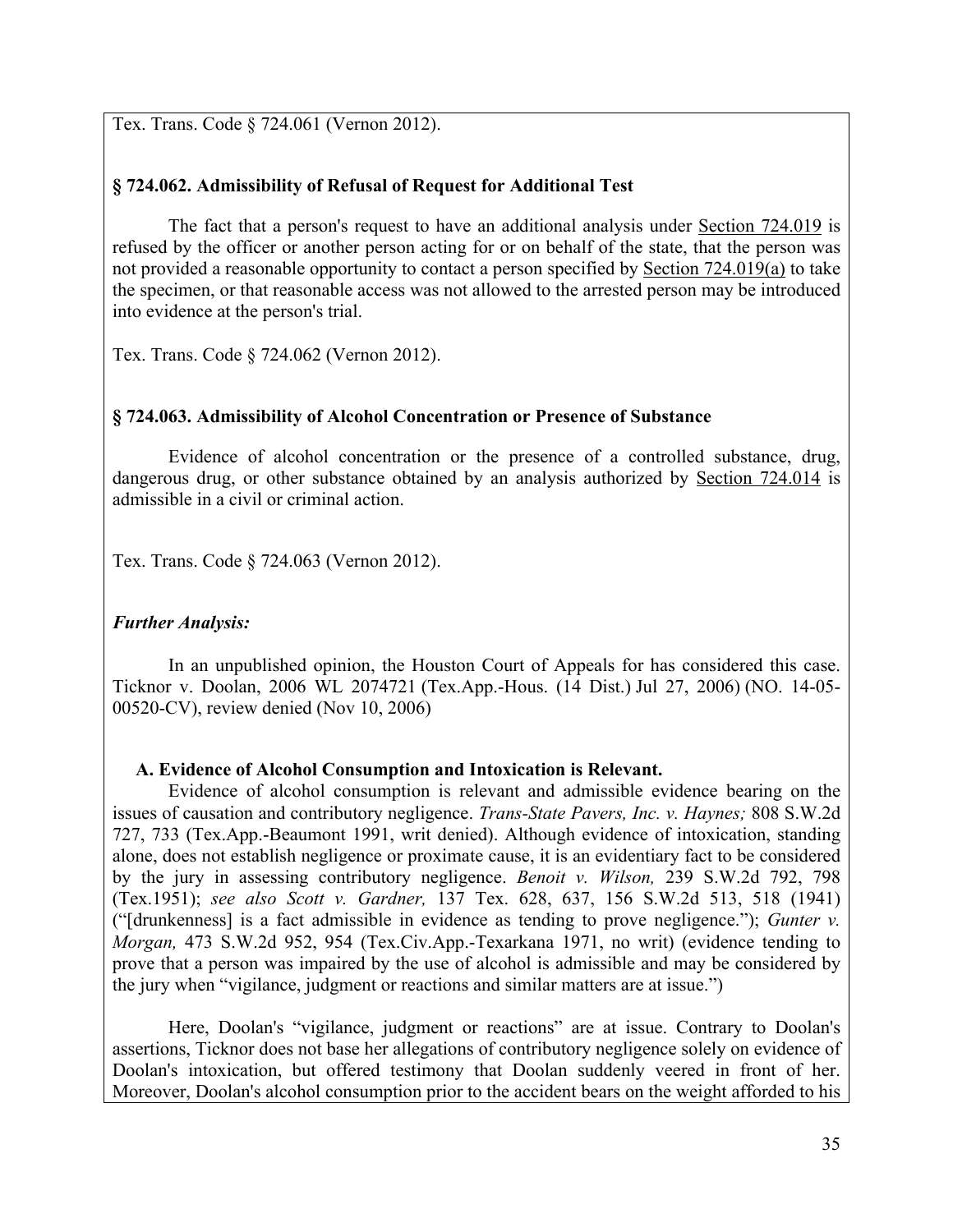recollection of events. In sum, because evidence of Doolan's alcohol consumption is relevant to the claims and defenses in the case, the evidence is rebuttably presumed to be admissible. *See* TEX.R. EVID. 402. *Id.*

#### **B. Expert Testimony that Intoxication Caused the Accident Is Not a Prerequisite to Admissibility.**

Doolan urged the trial court to exclude alcohol-related evidence because there is no "reliable evidence that causally connects alcohol consumption or intoxication to the cause of this collision...." As the record and the briefs make clear, this objection was based on the assumption that evidence of Doolan's alcohol consumption was properly excluded if Ticknor failed to offer expert opinion testimony that Doolan's alleged intoxication was a cause of the accident. This assumption is incorrect. No expert evidence of causation is required in this case, as causation can be proved by circumstantial evidence and inference. *See Havner v. E-Z Mart Stores, Inc.,* 825 S.W.2d 456, 459 (Tex.1992) ("Nor 'need [causation] be supported by direct evidence, as circumstantial evidence and inferences therefrom are a sufficient basis for a finding of causation.' ") (quoting *City of Gladewater v. Pike,* 727 S.W.2d 514, 518 (Tex.1987)); *see also El Chico Corp. v. Poole,* 732 S.W.2d 306, 311 (Tex.1987) ("we know by *common knowledge* that alcohol distorts perception, slows reaction, and impairs motor skills ....") (emphasis added).

Doolan asked the trial court to apply the requirements governing **admissibility** of **expert** opinion testimony to the **admissibility** of all evidence of his alcohol consumption. Although the trial court acts as a gatekeeper in assessing the reliability of scientific methods on which an **expert** opinion is based, *See Gammill v. Jack Williams Chevrolet, Inc.,* 972 S.W.2d 713, 726 (Tex.1998) ("fundamental requirements of reliability and relevance are applicable to all expert testimony offered under [Tex.R. Evid. 702] ... All expert testimony should be shown to be reliable before it is admitted.") such assessments are not preconditions to the **admission** of factual evidence of alcohol consumption, business records showing blood-alcohol levels, or non**expert** opinions regarding **intoxication**. Although the trial court granted several motions excluding expert testimony, those rulings were not appealed. Doolan did not move to exclude the expert testimony of Dr. Kushwaha.

*See Missouri-Kansas-Texas R.R. Co. v. May,* 600 S.W.2d 755, 756 (Tex.1980) ("The hospital lab report showing results of a blood-alcohol test is **admissible** as a business record of the hospital when the evidence shows that the record was made in the regular course of business and the other requirements of [ TEX.R. EVID. 902] are met."); *Vaughn v. State,* 493 S.W.2d 524, 525 (Tex.Crim.App.1972) ("It is elementary in Texas that one need not be an **expert** in order to express an opinion upon whether a person he observes is **intoxicated**."); *also compare* Tex.R. Evid. 701 (governing opinion testimony by lay witnesses) *with* TEX.R. EVID. **702** (governing testimony by **experts**). Thus, Ticknor was not required to offer **expert** testimony that Doolan's alcohol use or **intoxication** caused the accident in order to present such evidence.

The test for admissibility of expert testimony is instead found in TEX. R. EVID. 702: If specialized knowledge will assist the trier of fact to understand the evidence or to determine a fact in issue, a witness qualified as an expert by knowledge, skill, experience, training, or education may testify thereto in the form of an opinion or otherwise. In determining whether the proffered testimony satisfies Rule 702, a trial court may consider the following non-exclusive factors: (1) the extent to which the theory has been or can be tested; (2) the extent to which the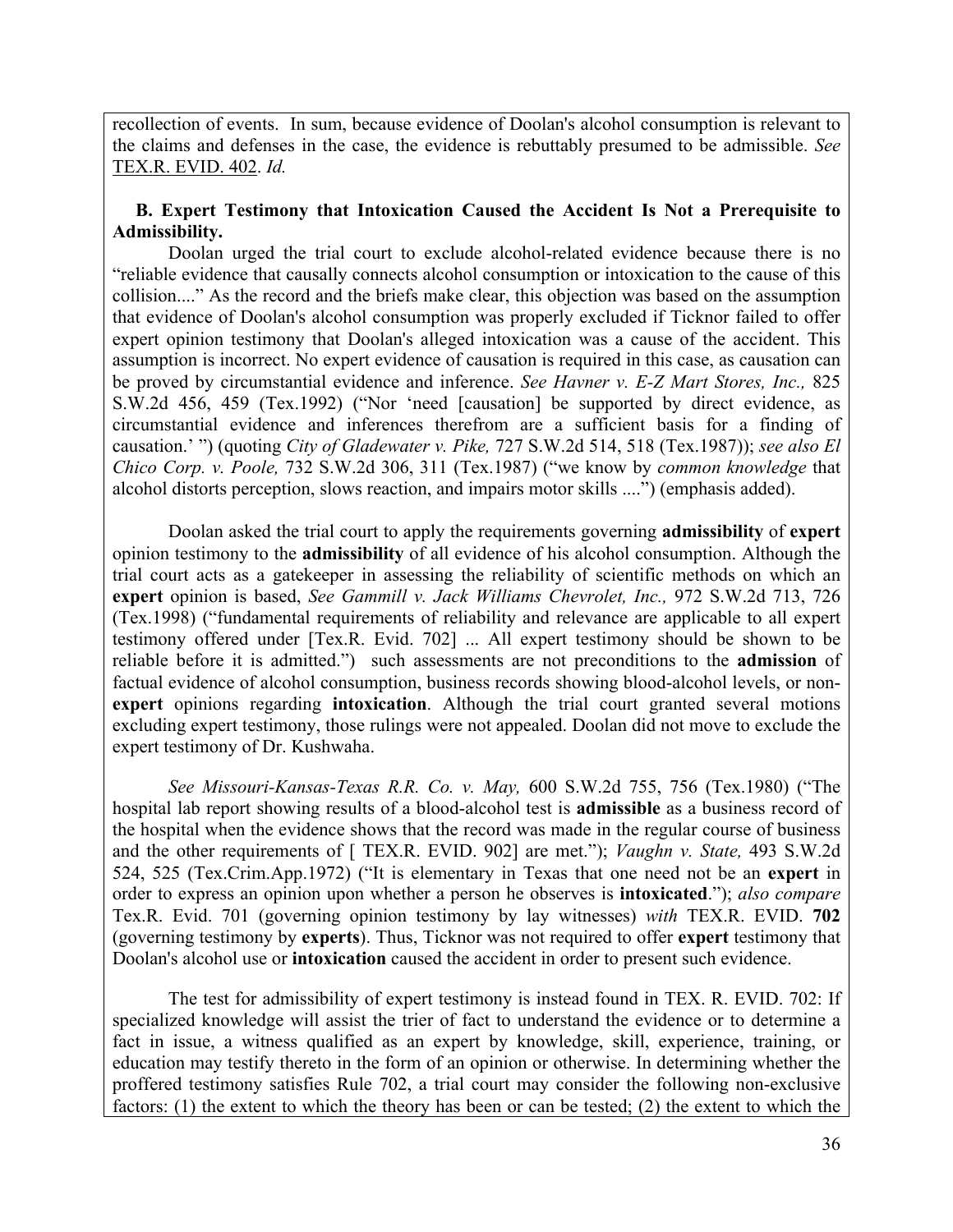technique relies upon the subjective interpretation of the expert; (3) whether the theory has been subjected to peer review and/or publication; (4) the technique's potential rate of error; (5) whether the underlying theory or technique has been generally accepted as valid by the relevant scientific community; and (6) the non-judicial uses which have been made of the theory or technique. *E.I. du Pont de Nemours & Co., Inc. v. Robinson,* 923 S.W.2d 549, 557 (Tex.1995).

**Ticknor v. Doolan**, 2006 WL 2074721 (Tex.App.-Hous. (14 Dist.) Jul 27, 2006) (NO. 14-05- 00520-CV), review denied (Nov 10, 2006)

With respect to admissibility of possession of narcotics absent evidence of intoxication, Texas Rule of Evidence 403 holds:

## **Exclusion of Relevant Evidence on Special Grounds**

Although relevant, evidence may be excluded if its probative value is substantially outweighed by the danger of unfair prejudice, confusion of the issues, or misleading the jury, or by considerations of undue delay, or needless presentation of cumulative evidence.

Tex. R. Evid. 403

## **F. Testimony of Investigating Police Officer**

Generally, accident reports are admissible under Texas Rules of Evidence 803(8) as an exception to the hearsay rule. ] *See* TEX. R. EVID. 803(8); *See also Griffin v. Carson*, 2009 WL 1493467 (Tex.App.—Houston  $[1<sup>st</sup> Dist.]$  2009. Rule 803(8) provides for the admissibility of reports of public offices or agencies set forth in "matters observed pursuant to a duty imposed by law as to which matters there was a duty to report...." *Id*. However, in some instances, an accident report is properly excluded if it contains expert opinions. *See McRae v. Echols*, 8 S.W.3d 797, 800 (Tex.App.—Waco 2000, pet. denied).

In *Pilgrim's Pride Corp.*, the trial court held that the police officer's opinion on the cause of the accident contained in his public records police report was inadmissible under Rule 803(8) in a personal injury action because the officer was insufficiently qualified to give an expert opinion regarding whose negligence caused the accident. The court went on to state "a trial court has the discretion, and indeed the obligation, to exclude an entire report or portions thereof – whether narrow 'factual' statements or broader 'conclusions' – that the court determines untrustworthy." *Pilgrim's Pride Corp. v. Smoak*, 134 S.W.3d 880, 892 n.2 (Tex. App.— Texarkana 2004, pet. denied) Furthermore, in many Texas courts, police officers are often found not qualified to render opinions as to the causation of car accidents based on their position and/or training as police officers alone. *See Clark v. Cotton*, 573 S.W.2d 886 (Tex.App.—Beaumont 1978)(the court found that even the investigating officer who had "been with the Department of Public Safety eight and one-half years, had received seventeen weeks of training, and had investigated 350 accidents" was qualified to opine as to the ultimate cause of the accident); *Lopez v. Southern Pacific Transp. Co.*, 847 S.W.2d 330 (Tex.App.—El Paso 1993)(officer not qualified to render causation opinion based on his position as a police officer alone); *St. Louis Southwestern R. Co. v. King*, 817 S.W.2d 760 (Tex.App.—Texarkana 1991)(an officer present immediately after the accident did not qualify to give an expert opinion as to causation based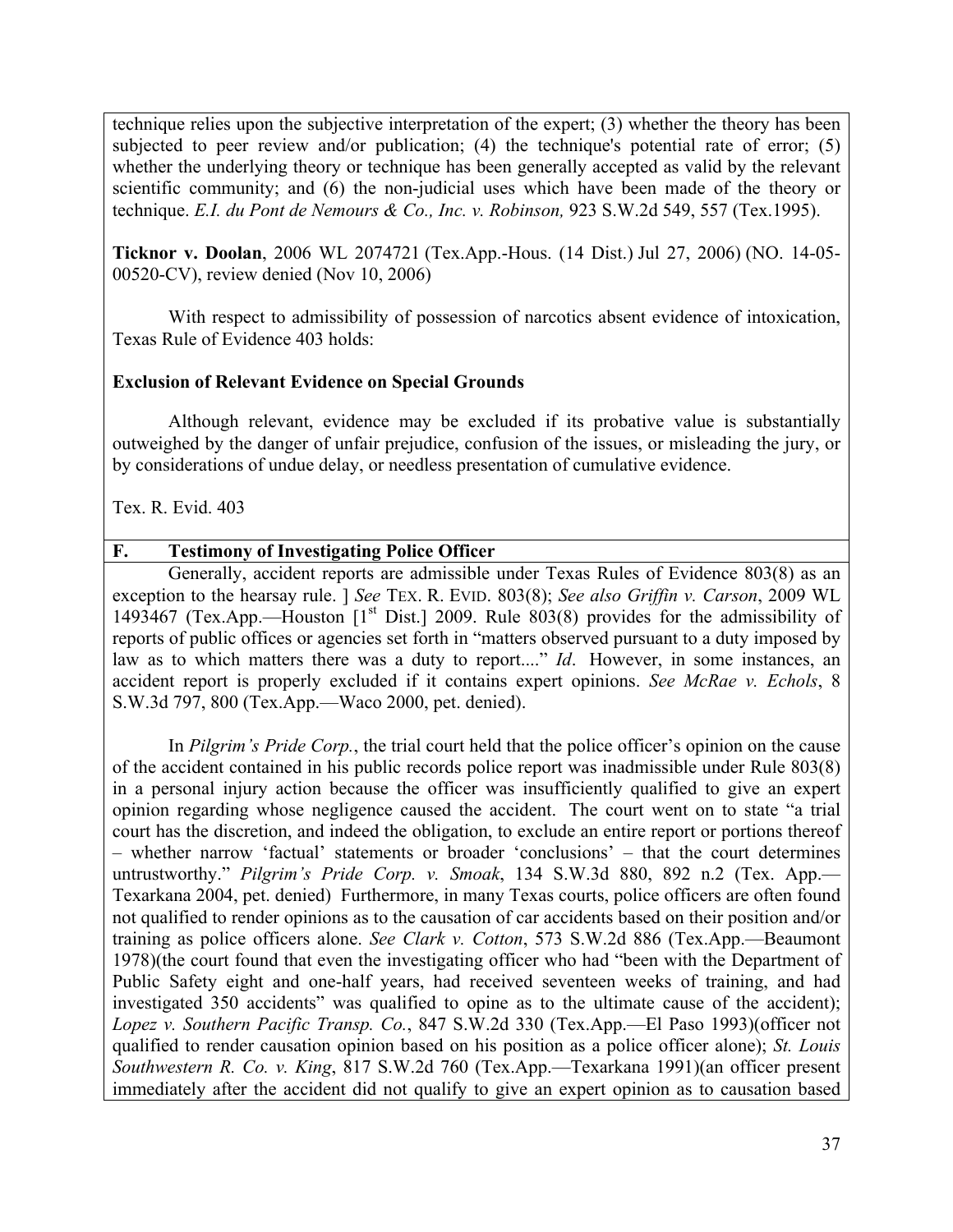solely on years of service and attendance at the policy academy and seminar on accident investigation).

Nevertheless, even if some of the more technical aspects of accident reconstruction are generally outside the competence of most law enforcement officers, our own Court has stated that an investigating officer, once shown to be qualified, may properly base an estimate of speed upon skid marks. *Rogers,* 654 S.W.2d at 514; *see also Adams v. Smith,* 479 S.W.2d 390, 395 (Tex.Civ.App.—Amarillo 1972, no writ). It has thus repeatedly been held to be within the trial court's discretion to allow a law enforcement officer to testify as an expert, based on police training schools and experience in prior accident investigations, regarding the speed of a vehicle based on the skid marks left at the scene of an accident. **Trailways, Inc. v. Clark** 794 S.W.2d 479 Tex.App.–Corpus Christi,1990, no writ) (citing *Rogers; Bates v. Barclay,* 484 S.W.2d 955 (Tex.Civ.App.—Beaumont 1972, writ ref'd n.r.e.)).

#### **G. Expert Testimony**

Texas Rules of Evidence 702 and 704 establish the basic parameters for expert testimony, as well as the standard in Texas for an expert to testify as to ultimate facts in Texas state courts. Two Texas Supreme Court cases, the *Robinson* and *Havner* opinions, are particularly instructive on the standards for admission of expert testimony.

## **702. Testimony by Experts**

If scientific, technical, or other specialized knowledge will assist the trier of fact to understand the evidence or to determine a fact in issue, a witness qualified as an expert by knowledge, skill, experience, training, or education may testify thereto in the form of an opinion or otherwise.

Tex. R. Evid. 702

## **Rule 704. Opinion on Ultimate Issue**

Testimony in the form of an opinion or inference otherwise admissible is not objectionable because it embraces an ultimate issue to be decided by the trier of fact.

Tex. R. Evid. 704

With respect to reliability and admissibility of expert opinion, The Texas Supreme Court, in reliance on seminal U.S. Supreme Court opinion in *Daubert v Merrell Dow Pharmaceuticals, Inc.* 509 U.S. 579 (1993) has held:

The requirement that the proposed testimony be relevant incorporates traditional relevancy analysis under Rules 401 and 402 of the Texas Rules of Civil Evidence. To be relevant, the proposed testimony must be "sufficiently tied to the facts of the case that it will aid the jury in resolving a factual dispute." *United States v. Downing,* 753 F.2d 1224, 1242 (3d Cir.1985); *see Daubert,* 509 U.S. at 589–93, 113 S.Ct. at 2795–96. Evidence that has no relationship to any of the issues in the case is irrelevant and does not satisfy Rule 702's requirement that the testimony be of assistance to the jury. 3 WEINSTEIN & BERGER,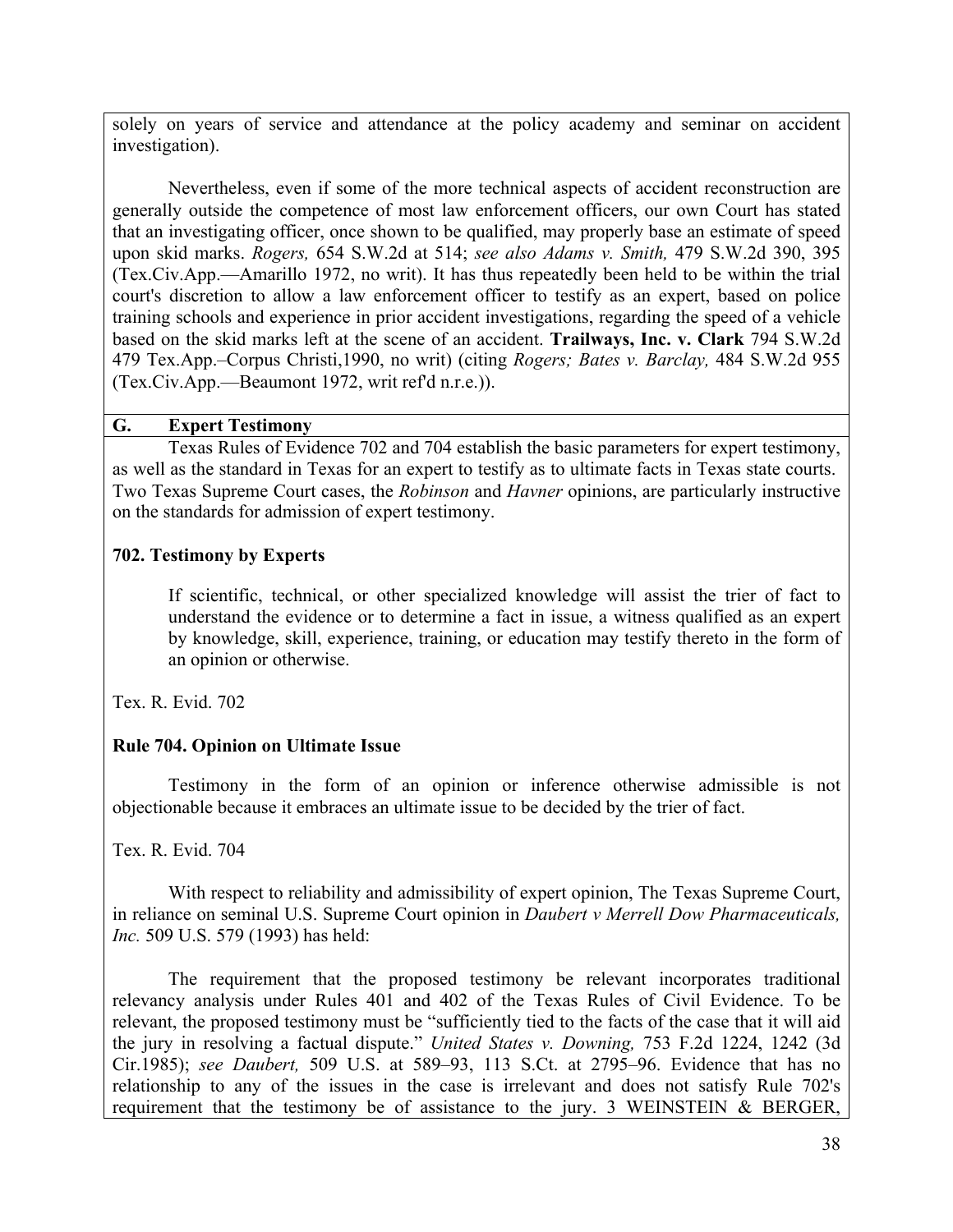WEINSTEIN'S EVIDENCE,  $\P$  702 [02] (1994). It is thus inadmissible under Rule 702 as well as under Rules 401 and 402.

In addition to being relevant, the underlying scientific technique or principle must be reliable. Scientific evidence which is not grounded "in the methods and procedures of science" is no more than "subjective belief or unsupported speculation." *Daubert,* 509 U.S. at 590, 113 S.Ct. at 2795. Unreliable evidence is of no assistance to the trier of fact and is therefore inadmissible under Rule 702. *Kelly,* 824 S.W.2d at 572 (quoting Kreiling, *Scientific Evidence: Toward Providing the Lay Trier with the Comprehensible and Reliable Evidence Necessary to Meet the Goals of the Rules of Evidence,* 32 ARIZ.L.REV. 915, 941–42 (1990)).

There are many factors that a trial court may consider in making the threshold determination of admissibility under Rule 702. These factors include, but are not limited to:

(1) the extent to which the theory has been or can be tested;

(2) the extent to which the technique relies upon the subjective interpretation of the expert, 3 WEINSTEIN & BERGER, *supra,* ¶ 702[03];

(3) whether the theory has been subjected to peer review and/or publication;

(4) the technique's potential rate of error;

(5) whether the underlying theory or technique has been generally accepted as valid by the relevant scientific community; and

(6) the non-judicial uses which have been made of the theory or technique.

We emphasize that the factors mentioned above are non-exclusive. Trial courts may consider other factors which are helpful to determining the reliability of the scientific evidence. The factors a trial court will find helpful in determining whether the underlying theories and techniques of the proffered evidence are scientifically reliable will differ with each particular case.

If the trial judge determines that the proffered testimony is relevant and reliable, he or she must then determine whether to exclude the evidence because its probative value is outweighed by the "danger of unfair prejudice, confusion of the issues, or misleading the jury, or by considerations of undue delay, or needless presentation of cumulative evidence." TEX.R.CIV.EVID. 403; *see Daubert,* 509 U.S. at 595–96, 113 S.Ct. at 2798; *Kelly,* 824 S.W.2d at 572; *Dudley v. Humana Hosp. Corp.,* 817 S.W.2d 124, 127 (Tex.App.—Houston [14th Dist.] 1991, no writ).

*E.I. du Pont de Nemours and Co. v. Robinson, 923 S.W.2d 549, 557 (Tex.1995).*

Further, with respect to foundational aspect of the experts opinion, the Texas Supreme Court has held: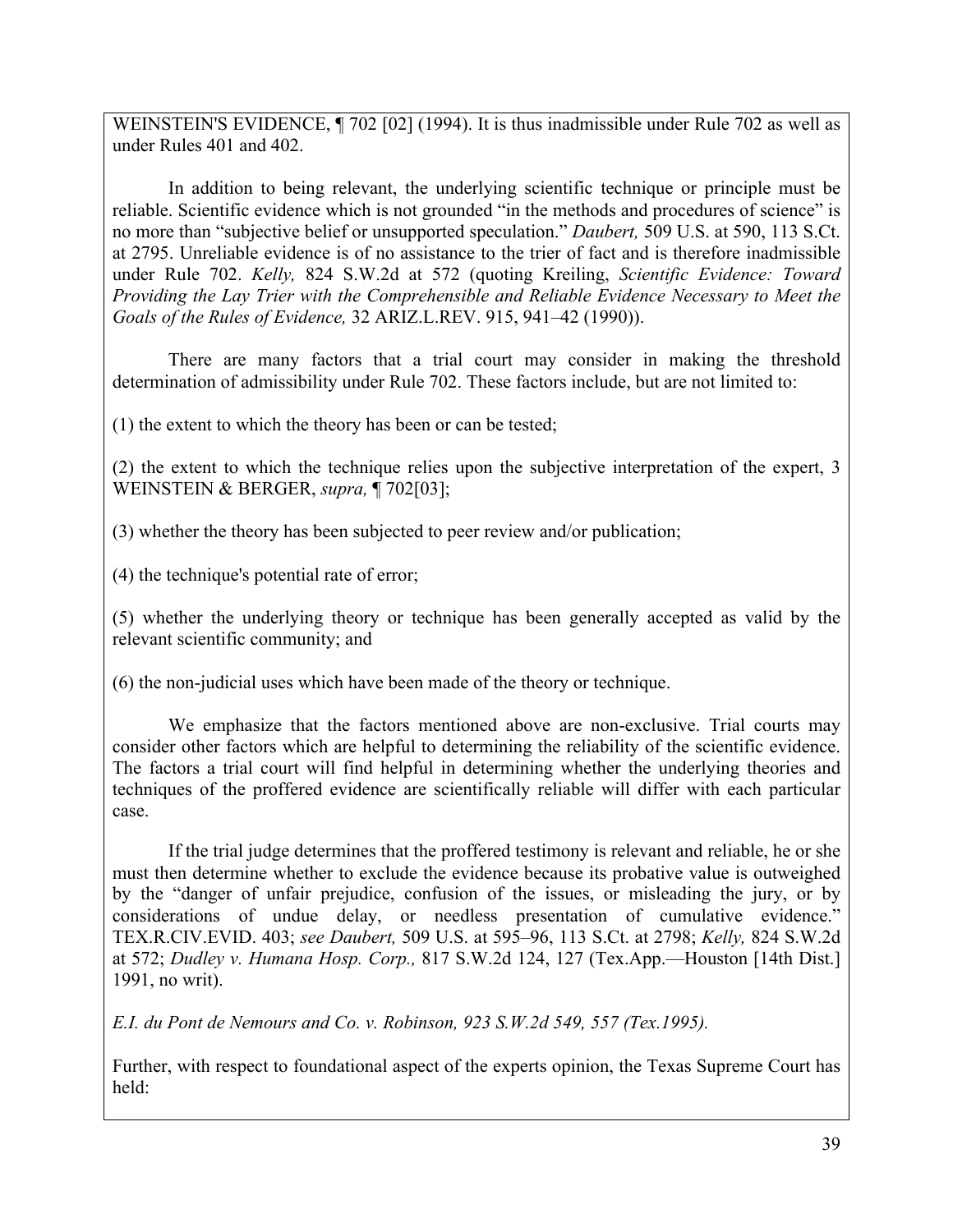If the foundational data underlying opinion testimony are unreliable, an expert will not be permitted to base an opinion on that data because any opinion drawn from that data is likewise unreliable. Further, an expert's testimony is unreliable even when the underlying data are sound if the expert draws conclusions from that data based on flawed methodology. A flaw in the expert's reasoning from the data may render reliance on a study unreasonable and render the inferences drawn therefrom dubious. Under that circumstance, the expert's scientific testimony is unreliable and, legally, no evidence.

*Merrell Dow Pharmaceuticals, Inc. v. Havner,* 953 S.W.2d 706, 714 (Tex.1997),

However, opining on the *Robinson* opinion, the Texas Supreme Court has further held:

An expert witness may testify regarding 'scientific, technical, or other specialized' matters if the expert is qualified and if the expert's opinion is relevant and based on a reliable foundation." *Mack Trucks, Inc. v. Tamez,* 206 S.W.3d 572, 578 (Tex.2006) (citing TEX.R. EVID. 702). In determining whether expert testimony is reliable, a court should consider the factors we set out in *E.I. du Pont de Nemours & Co. v. Robinson,* 923 S.W.2d 549, 557 (Tex.1995), FN2 as well as the expert's experience, knowledge, and training. *See Gammill v. Jack Williams Chevrolet, Inc.,* 972 S.W.2d 713, 726–27 (Tex.1998) (deeming expert testimony based on the latter considerations unreliable when "there is simply too great an analytical gap between the data and the opinion proffered") (citing *Gen. Elec. Co. v. Joiner,* 522 U.S. 136, 146, 118 S.Ct. 512, 139 L.Ed.2d 508 (1997)); *see also* TEX.R. EVID. 702 (providing for witnesses qualified as experts "by knowledge, skill, experience, training, or education").

…

[I]n very few cases will the evidence be such that the trial court's reliability determination can properly be based only on the experience of a qualified expert to the exclusion of factors such as those set out in *Robinson,* or, on the other hand, properly be based only on factors such as those set out in *Robinson* to the exclusion of considerations based on a qualified expert's experience. *Whirlpool Corp. v. Camacho,* 298 S.W.3d 631, 638 (Tex.2009); *see also Mack Trucks,* 206 S.W.3d at 579 ("[T]he criteria for assessing reliability must vary depending on the nature of the evidence.").

[I]n very few cases will the evidence be such that the trial court's reliability determination can properly be based only on the experience of a qualified expert to the exclusion of factors such as those set out in *Robinson,* or, on the other hand, properly be based only on factors such as those set out in *Robinson* to the exclusion of considerations based on a qualified expert's experience. *Whirlpool Corp. v. Camacho,* 298 S.W.3d 631, 638 (Tex.2009); *see also Mack Trucks,* 206 S.W.3d at 579 ("[T]he criteria for assessing reliability must vary depending on the nature of the evidence.").

## *Transcon. Ins. Co. v. Crump,* **330 S.W**.**3d 211**, 215-16 **(Tex**.**2010**).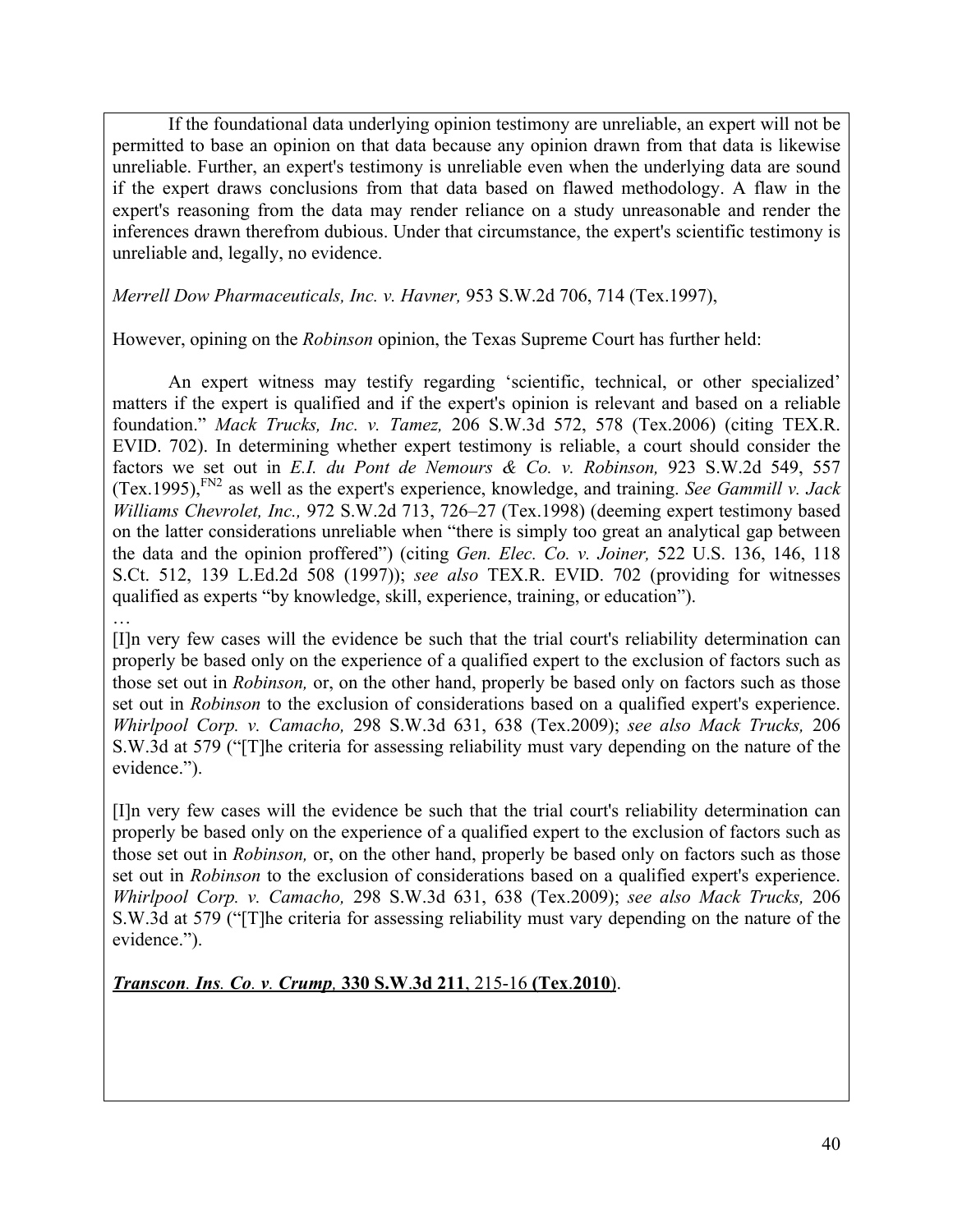#### **H. Collateral Source**

The collateral source rule precludes any reduction in a tortfeasor's liability because of benefits received by the plaintiff from someone else. *Haygood v. De Escabedo,* 356 S.W.3d 390 (Tex.2011). In particular, if medical services are provided gratuitously to a plaintiff, he may still recover them from the tortfeasor. *See Tex. Power & Light Co. v. Jacobs,* 323 S.W.2d 483, 494– 95 (Tex.Civ.App.-Waco 1959, writ ref'd n.r.e.); *see also Oil Country Haulers, Inc. v. Griffin,* 668 S.W.2d 903, 904 (Tex.App.-Houston [14th Dist.] 1984, no writ). The collateral source rule reflects "the position of the law that a benefit that is directed to the injured party should not be shifted so as to become a windfall to the tortfeasor." *Haygood,* 356 S.W.3d at 395. Thus, under the collateral source rule, a plaintiff can recover for services paid for from a charitable source.

The collateral source rule is a rule of both evidence and damages. *Taylor v. American Fabritech, Inc.,* 132 S.W.3d 613, 626 (Tex.App.-Houston [14th Dist.] 2004, pet. denied) (citing *Lee v. Lee,* 47 S.W.3d 767, 777 (Tex.App.-Houston [14th Dist.] 2001, pet. denied); *Exxon Corp. v. Shuttlesworth,* 800 S.W.2d 902, 907-08 (Tex.App.-Houston [14th Dist.] 1990, no writ); Restatement (Second) of Torts § 920A (1979)).

### *Additional application of the collateral source rule:*

The long-recognized "collateral source rule," precludes a tortfeasor from obtaining the benefit of payment conferred upon the injured party from sources other than the tortfeasor. *See Castillo v. American Garment Finishers Corp.,* 965 S.W.2d 646, 650 n. 2 (Tex.App.—El Paso 1998, no writ). *See Lee v. Lee* 47 S.W.3d 767, 777 Tex.App.–Houston [14 Dist.],2001. no pet. In Texas, the collateral source rule has been held to apply in cases where the injured party **received insurance benefits**, *see Brown v. American Transfer & Storage Co.,* 601 S.W.2d 931, 934 (Tex.1980) (emphasis added), general fringe benefits, *see McLemore v. Broussard,* 670 S.W.2d 301, 303 (Tex.App.—Houston [1st Dist.] 1983, no writ), gratuitous services, *see Oil Country Haulers, Inc. v. Griffin,* 668 S.W.2d 903, 904 (Tex.App.—Houston [14th Dist.] 1984, no writ), and worker's compensation benefits. *See Lee–Wright, Inc. v. Hall,* 840 S.W.2d 572, 582 (Tex.App.—Houston [1st Dist.] 1992, no writ).

*Special consideration under the new paid or incurred laws.*

Section 41.0105 of the Texas Civil Practice and Remedies Code provides:

In addition to any other limitation under law, recovery of medical or health care expenses incurred is limited to the amount actually paid or incurred by or on behalf of the claimant.

TEX. CIV. PRAC. & REM.CODE ANN. § 41.0105 (Vernon 2012). In *Haygood,* the Supreme Court discussed the collateral source rule and section 41.0105 in determining whether a plaintiff could recover full "list" prices for medical services in cases when a health care provider has agreed to accept payment of lower reduced rates by virtue of contracts with insurance carriers and Medicare and Medicaid regulations. In discussing that issue, the Supreme Court first made clear that Texas law allows a plaintiff to recover "reasonable medical expenses." However, the Court explained that determining what expenses were "reasonable" in a given case has become difficult in modern practice where medical providers accept payments far less than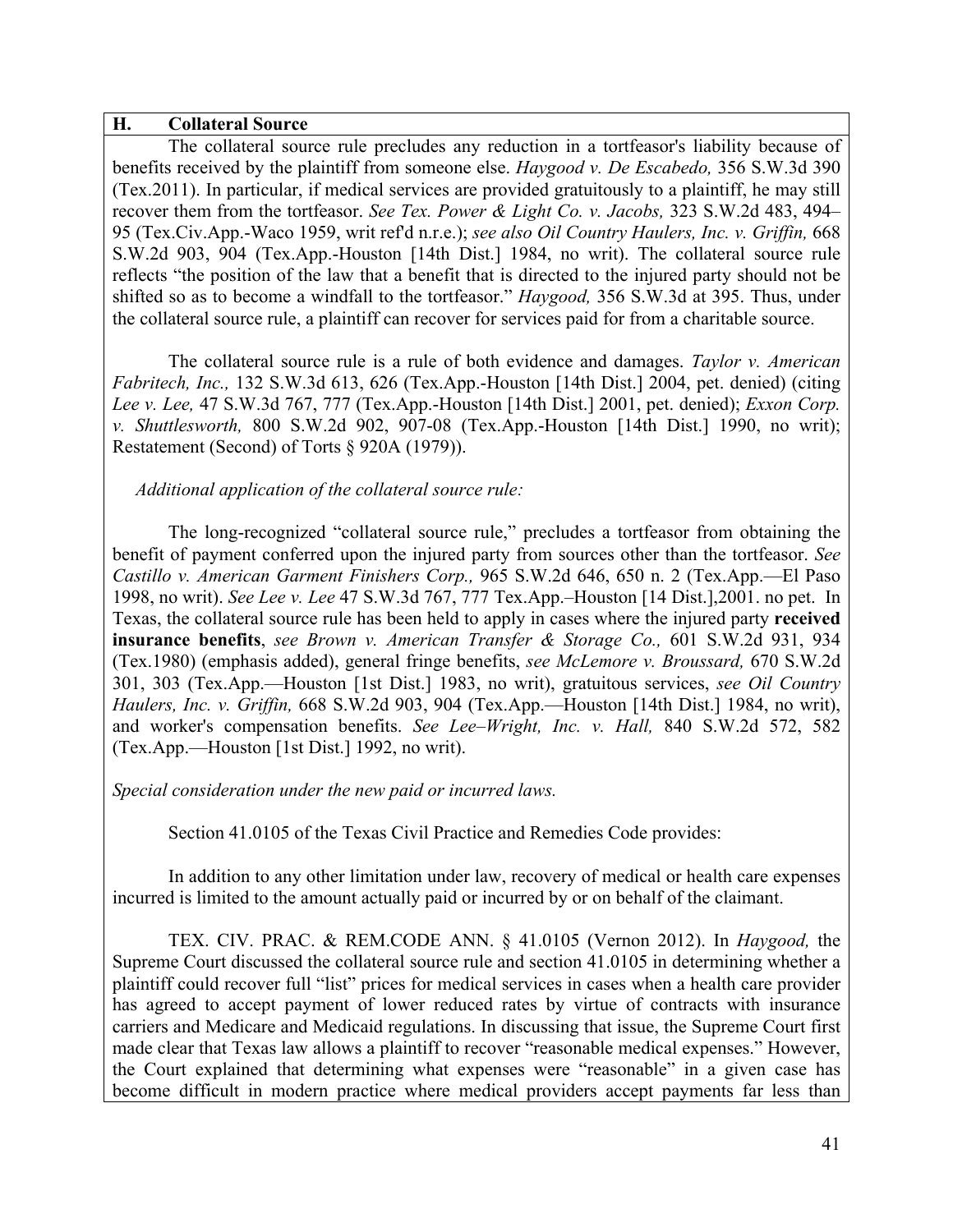amounts billed based on contracts with insurance carriers and Medicare regulations.

The court held that limiting a plaintiff to recovery of these reduced fees did not violate the **collateral source rule**. In reaching its decision, the Court noted that the purpose of the **collateral source rule** is to prevent a windfall to the defendant when the plaintiff's costs are paid by a third party for the benefit of the plaintiff. *See Haygood,* 356 S.W.3d at 395. The court first specifically noted that the reduced rates were either determined to be "reasonable" under Medicare or other programs or were reached by agreement by willing providers and willing insurers. *Id.* at 394–95. Thus, the defendant was still required to pay for reasonable expenses and received no windfall. On the other hand, the Court stated that allowing a plaintiff to recover for elevated expenses that a provider could not legally recover would create a windfall to the plaintiff. *See id.* at 395. The Court concluded "the common-law collateral source rule does not allow recovery as damages of medical expenses a health care provider is not entitled to charge." *Id.* at 395.

### *Payments not a collateral source.*

Payments made pursuant to an employee benefit plan have been determined to be a collateral source if the benefit plan constitutes a fringe benefit for the employee, but if the primary purpose of the benefit plan is to protect the employer, then the plan is not a collateral source as against the employer. *Johnson v. Dallas County,* 195 S.W.3d 853, 855 (Tex.App.- Dallas 2006, no pet.); *Taylor v. Am. Fabritech, Inc.,* 132 S.W.3d 613, 626 (Tex.App.-Houston [14th Dist.] 2004, pet. denied); *Castillo v. Am. Garment Finishers Corp.,* 965 S.W.2d 646, 650 (Tex.App.-El Paso 1998, no pet.); *Tarrant County Waste Disposal, Inc. v. Doss,* 737 S.W.2d 607, 611 (Tex.App.-Fort Worth 1987, writ denied) (holding that payments made by an employer's insurance carrier under its accident policy covering on-the-job injuries do not constitute a collateral *\*163* source and that the nonsubscriber employer was entitled to an offset).

### **I. Recorded Statements**

Witness statements are discoverable in Texas. Tex. R. Civ P. 194.2(i); see also Tex. R. Civ. P. 192.3 (h), which reads in pertinent part:

A party may obtain discovery of the statement of any person with knowledge of relevant facts--a "witness statement"--regardless of when the statement was made. A witness statement is (1) a written statement signed or otherwise adopted or approved in writing by the person making it, or (2) a stenographic, mechanical, electrical, or other type of recording of a witness's oral statement, or any substantially verbatim transcription of such a recording. Notes taken during a conversation or interview with a witness are not a witness statement. Any person may obtain, upon written request, his or her own statement concerning the lawsuit, which is in the possession, custody or control of any party. *Id.*

The issue of admissibility of statements generally concerns whether the statement is hearsay, or if hearsay, whether is meets several of the exceptions identified in the Texas Rules of Evidence.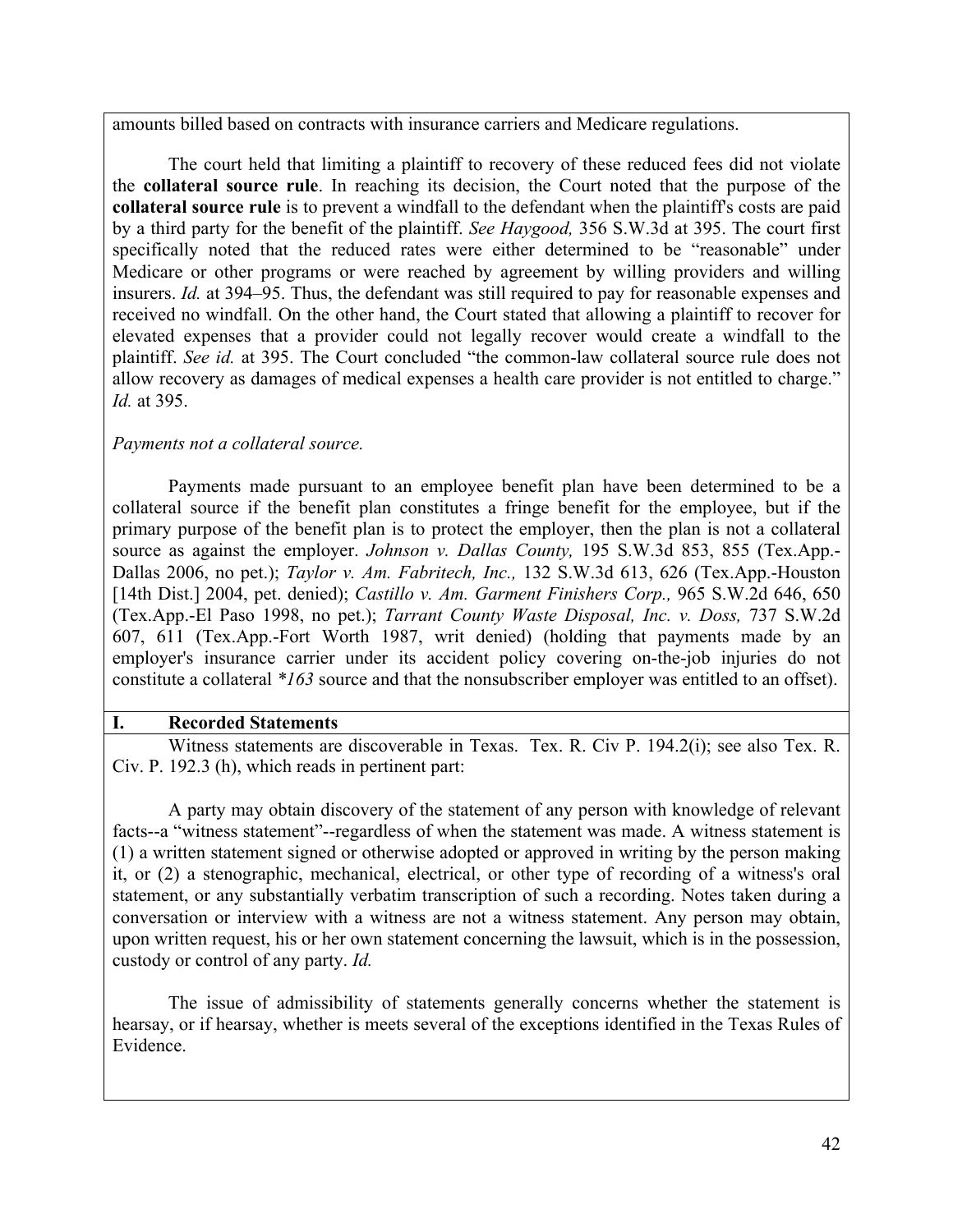The key Texas Rules of Evidence in this area are:

#### **Rule 106. Remainder of or Related Writings or Recorded Statements**

When a writing or recorded statement or part thereof is introduced by a party, an adverse party may at that time introduce any other part or any other writing or recorded statement which ought in fairness to be considered contemporaneously with it. "Writing or recorded statement" includes depositions.

Tex. R. Evid. 106.

#### **Rule 613. Prior Statements of Witnesses: Impeachment and Support**

**(a) Examining Witness Concerning Prior Inconsistent Statement.** In examining a witness concerning a prior inconsistent statement made by the witness, whether oral or written, and before further cross-examination concerning, or extrinsic evidence of, such statement may be allowed, the witness must be told the contents of such statement and the time and place and the person to whom it was made, and must be afforded an opportunity to explain or deny such statement. If written, the writing need not be shown to the witness at that time, but on request the same shall be shown to opposing counsel. If the witness unequivocally admits having made such statement, extrinsic evidence of same shall not be admitted. This provision does not apply to admissions of a party-opponent as defined in Rule 801(e)(2).

**(b) Examining Witness Concerning Bias or Interest.** In impeaching a witness by proof of circumstances or statements showing bias or interest on the part of such witness, and before further cross-examination concerning, or extrinsic evidence of, such bias or interest may be allowed, the circumstances supporting such claim or the details of such statement, including the contents and where, when and to whom made, must be made known to the witness, and the witness must be given an opportunity to explain or to deny such circumstances or statement. If written, the writing need not be shown to the witness at that time, but on request the same shall be shown to opposing counsel. If the witness unequivocally admits such bias or interest, extrinsic evidence of same shall not be admitted. A party shall be permitted to present evidence rebutting any evidence impeaching one of said party's witnesses on grounds of bias or interest.

**(c) Prior Consistent Statements of Witnesses.** A prior statement of a witness which is consistent with the testimony of the witness is inadmissible except as provided in Rule  $801(e)(1)(B)$ .

Tex. R. Evid. 613.

### **Rule 801. Definitions**

The following definitions apply under this article:

**(a) Statement.** A "statement" is (1) an oral or written verbal expression or (2) nonverbal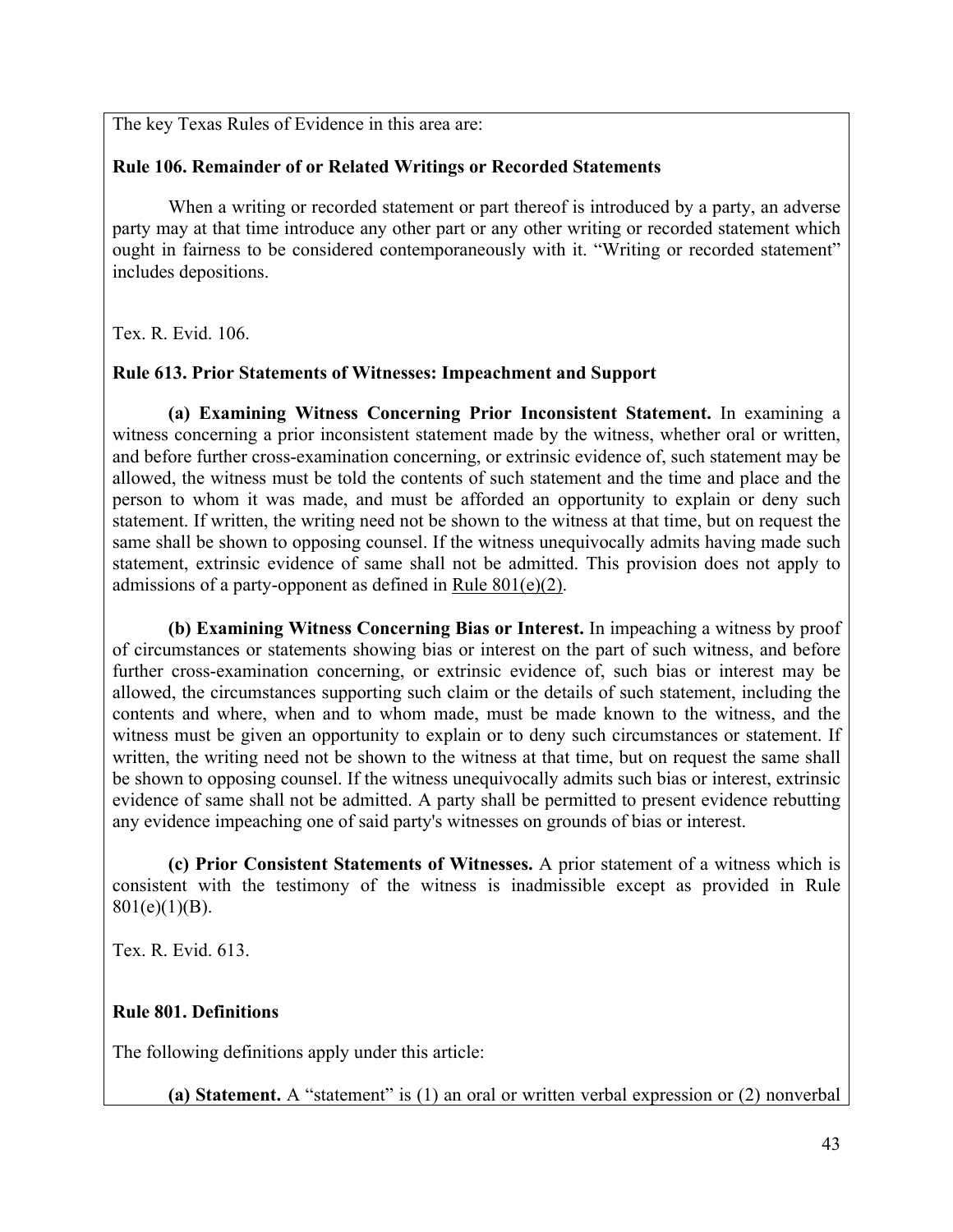conduct of a person, if it is intended by the person as a substitute for verbal expression.

**(b) Declarant.** A "declarant" is a person who makes a statement.

**(c) Matter Asserted.** "Matter asserted" includes any matter explicitly asserted, and any matter implied by a statement, if the probative value of the statement as offered flows from declarant's belief as to the matter.

**(d) Hearsay.** "Hearsay" is a statement, other than one made by the declarant while testifying at the trial or hearing, offered in evidence to prove the truth of the matter asserted.

**(e) Statements Which Are Not Hearsay.** A statement is not hearsay if:

(1) *Prior statement by witness.* The declarant testifies at the trial or hearing and is subject to cross-examination concerning the statement, and the statement is:

(A) inconsistent with the declarant's testimony, and was given under oath subject to the penalty of perjury at a trial, hearing, or other proceeding except a grand jury proceeding in a criminal case, or in a deposition;

(B) consistent with the declarant's testimony and is offered to rebut an express or implied charge against the declarant of recent fabrication or improper influence or motive;

(C) one of identification of a person made after perceiving the person; or

(D) taken and offered in a criminal case in accordance with Code of Criminal Procedure article 38.071.

(2) *Admission by party-opponent.* The statement is offered against a party and is:

(A) the party's own statement in either an individual or representative capacity;

(B) a statement of which the party has manifested an adoption or belief in its truth;

(C) a statement by a person authorized by the party to make a statement concerning the subject;

(D) a statement by the party's agent or servant concerning a matter within the scope of the agency or employment, made during the existence of the relationship; or

(E) a statement by a co-conspirator of a party during the course and in furtherance of the conspiracy.

Tex. R. Evid. 801.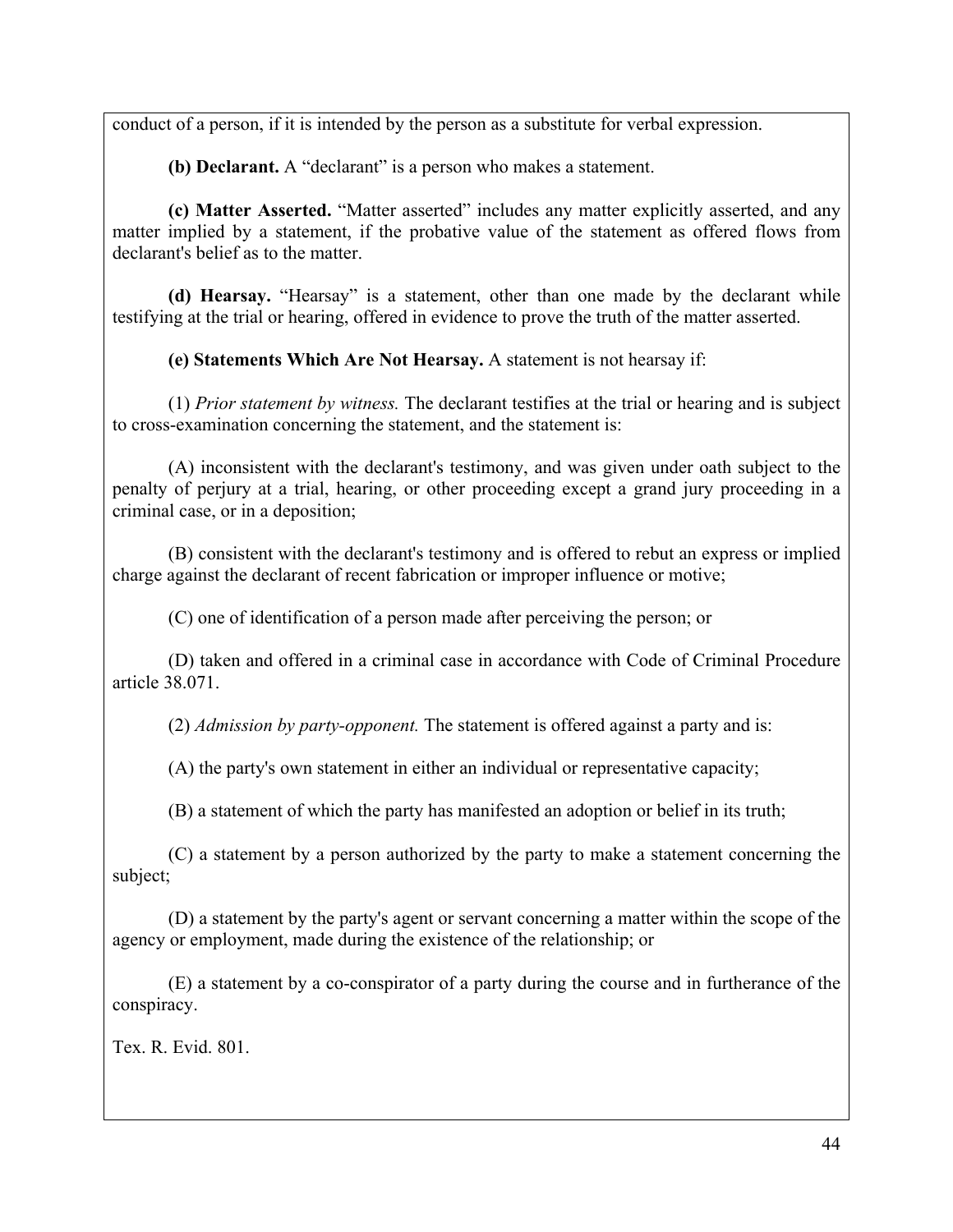#### **Rule 802. Hearsay Rule**

Hearsay is not admissible except as provided by statute or these rules or by other rules prescribed pursuant to statutory authority. Inadmissible hearsay admitted without objection shall not be denied probative value merely because it is hearsay.

Tex. R. Evid. 802.

Texas Rule of Evidence 803 specifics 24 types of statements that are hearsay exceptions. Those most frequently arising in the context of civil litigation for transportation and automobile accidents are as follows:

### **Rule 803. Hearsay Exceptions: Availability of Declarant Immaterial**

The following are not excluded by the hearsay rule, even though the declarant is available as a witness:

**(1) Present Sense Impression.** A statement describing or explaining an event or condition made while the declarant was perceiving the event or condition, or immediately thereafter.

**(2) Excited Utterance.** A statement relating to a startling event or condition made while the declarant was under the stress of excitement caused by the event or condition.

**(3) Then Existing Mental, Emotional, or Physical Condition.** A statement of the declarant's then existing state of mind, emotion, sensation, or physical condition (such as intent, plan, motive, design, mental feeling, pain, or bodily health), but not including a statement of memory or belief to prove the fact remembered or believed unless it relates to the execution, revocation, identification, or terms of declarant's will.

**(4) Statements for Purposes of Medical Diagnosis or Treatment.** Statements made for purposes of medical diagnosis or treatment and describing medical history, or past or present symptoms, pain, or sensations, or the inception or general character of the cause or external source thereof insofar as reasonably pertinent to diagnosis or treatment.

**(5) Recorded Recollection.** A memorandum or record concerning a matter about which a witness once had personal knowledge but now has insufficient recollection to enable the witness to testify fully and accurately, shown to have been made or adopted by the witness when the matter was fresh in the witness' memory and to reflect that knowledge correctly, unless the circumstances of preparation cast doubt on the document's trustworthiness. If admitted, the memorandum or record may be read into evidence but may not itself be received as an exhibit unless offered by an adverse party.

**(6) Records of Regularly Conducted Activity.** A memorandum, report, record, or data compilation, in any form, of acts, events, conditions, opinions, or diagnoses, made at or near the time by, or from information transmitted by, a person with knowledge, if kept in the course of a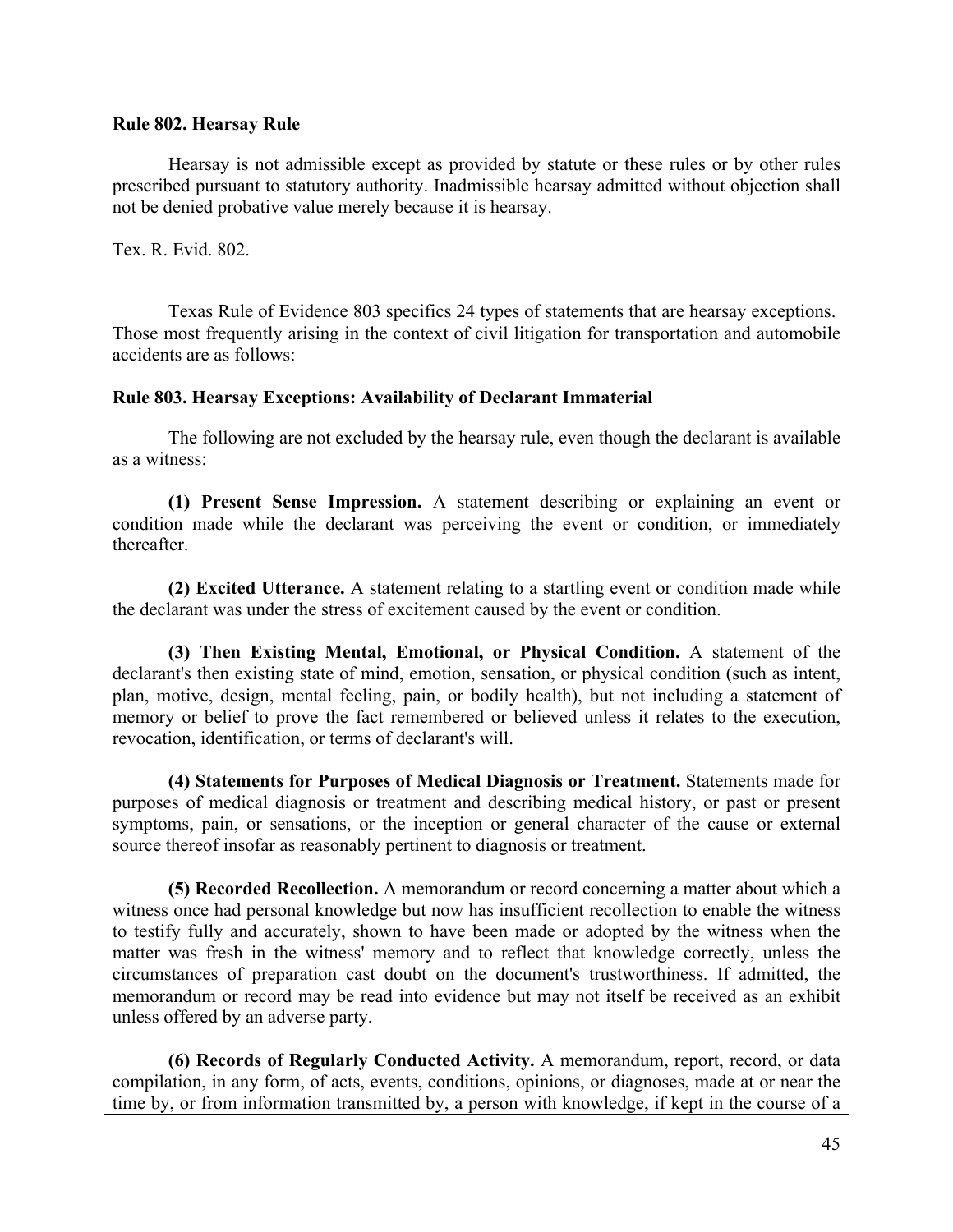regularly conducted business activity, and if it was the regular practice of that business activity to make the memorandum, report, record, or data compilation, all as shown by the testimony of the custodian or other qualified witness, or by affidavit that complies with Rule 902(10), unless the source of information or the method or circumstances of preparation indicate lack of trustworthiness. "Business" as used in this paragraph includes any and every kind of regular organized activity whether conducted for profit or not.

**(7) Absence of Entry in Records Kept in Accordance With the Provisions of Paragraph (6).** Evidence that a matter is not included in the memoranda, reports, records, or data compilations, in any form, kept in accordance with the provisions of paragraph (6), to prove the nonoccurrence or nonexistence of the matter, if the matter was of a kind of which a memorandum, report, record, or data compilation was regularly made and preserved, unless the sources of information or other circumstances indicate lack of trustworthiness.

**(8) Public Records and Reports.** Records, reports, statements, or data compilations, in any form, of public offices or agencies setting forth:

(A) the activities of the office or agency;

(B) matters observed pursuant to duty imposed by law as to which matters there was a duty to report, excluding in criminal cases matters observed by police officers and other law enforcement personnel; or

(C) in civil cases as to any party and in criminal cases as against the state, factual findings resulting from an investigation made pursuant to authority granted by law;

unless the sources of information or other circumstances indicate lack of trustworthiness.

**(9) Records of Vital Statistics.** Records or data compilations, in any form, of births, fetal deaths, deaths, or marriages, if the report thereof was made to a public office pursuant to requirements of law.

**(18) Learned Treatises.** To the extent called to the attention of an expert witness upon cross-examination or relied upon by the expert in direct examination, statements contained in published treatises, periodicals, or pamphlets on a subject of history, medicine, or other science or art established as a reliable authority by the testimony or admission of the witness or by other expert testimony or by judicial notice. If admitted, the statements may be read into evidence but may not be received as exhibits.

**(21) Reputation as to Character.** Reputation of a person's character among associates or in the community.

**(22) Judgment of Previous Conviction.** In civil cases, evidence of a judgment, entered after a trial or upon a plea of guilty (but not upon a plea of *nolo contendere*), judging a person guilty of a felony, to prove any fact essential to sustain the judgment of conviction. In criminal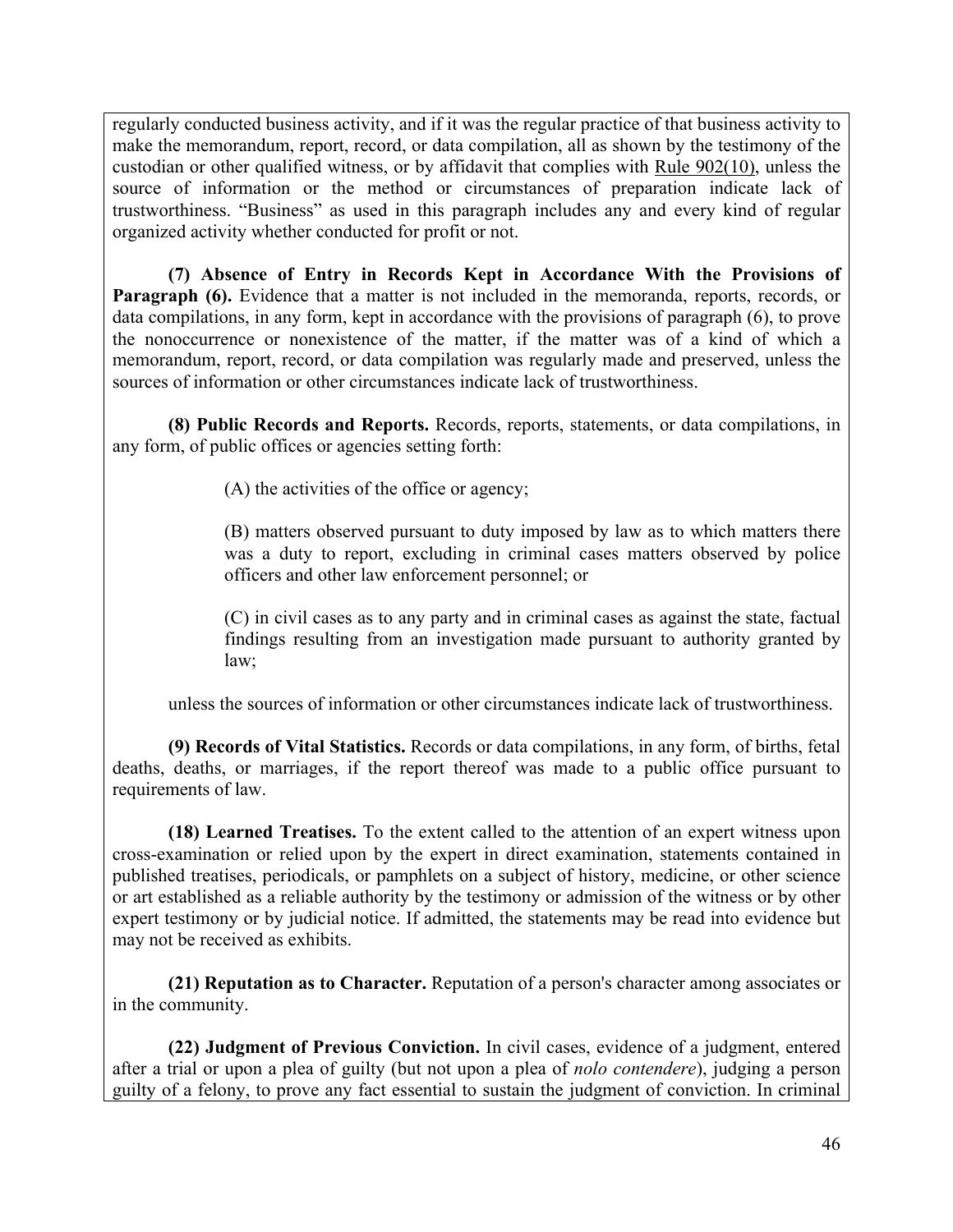cases, evidence of a judgment, entered after a trial or upon a plea of guilty or *nolo contendere*, adjudging a person guilty of a criminal offense, to prove any fact essential to sustain the judgment of conviction, but not including, when offered by the state for purposes other than impeachment, judgments against persons other than the accused. In all cases, the pendency of an appeal renders such evidence inadmissible.

**(24) Statement Against Interest.** A statement which was at the time of its making so far contrary to the declarant's pecuniary or proprietary interest, or so far tended to subject the declarant to civil or criminal liability, or to render invalid a claim by the declarant against another, or to make the declarant an object of hatred, ridicule, or disgrace, that a reasonable person in declarant's position would not have made the statement unless believing it to be true. In criminal cases, a statement tending to expose the declarant to criminal liability is not admissible unless corroborating circumstances clearly indicate the trustworthiness of the statement.

Tex. R. Evid. 803.

### **J. Prior Convictions**

Generally, prior convictions are not admissible to show actions in conformity therewith. Tex. R Evid. 404. Evidence of convictions of felonies or crimes of moral turpitude may be admitted to attack character if not more than 10 years have elapsed since the date of conviction. Tex. R. Evid. 609. Evidence may be excluded if its probative value is substantially outweighed by the danger of unfair prejudice of admittance. Tex. R. Evid. 403.

### **Rule 403. Exclusion of Relevant Evidence on Special Grounds**

Although relevant, evidence may be excluded if its probative value is substantially outweighed by the danger of unfair prejudice, confusion of the issues, or misleading the jury, or by considerations of undue delay, or needless presentation of cumulative evidence.

Tex. R. Evid. 403.

## **Rule 404. Character Evidence Not Admissible to Prove Conduct; Exceptions; Other Crimes**

**(a) Character Evidence Generally.** Evidence of a person's character or character trait is not admissible for the purpose of proving action in conformity therewith on a particular occasion, except:

(1) *Character of accused.* Evidence of a pertinent character trait offered:

(A) by an accused in a criminal case, or by the prosecution to rebut the same, or

(B) by a party accused in a civil case of conduct involving moral turpitude, or by the accusing party to rebut the same;

(2) *Character of victim.* In a criminal case and subject to Rule 412, evidence of a pertinent character trait of the victim of the crime offered by an accused, or by the prosecution to rebut the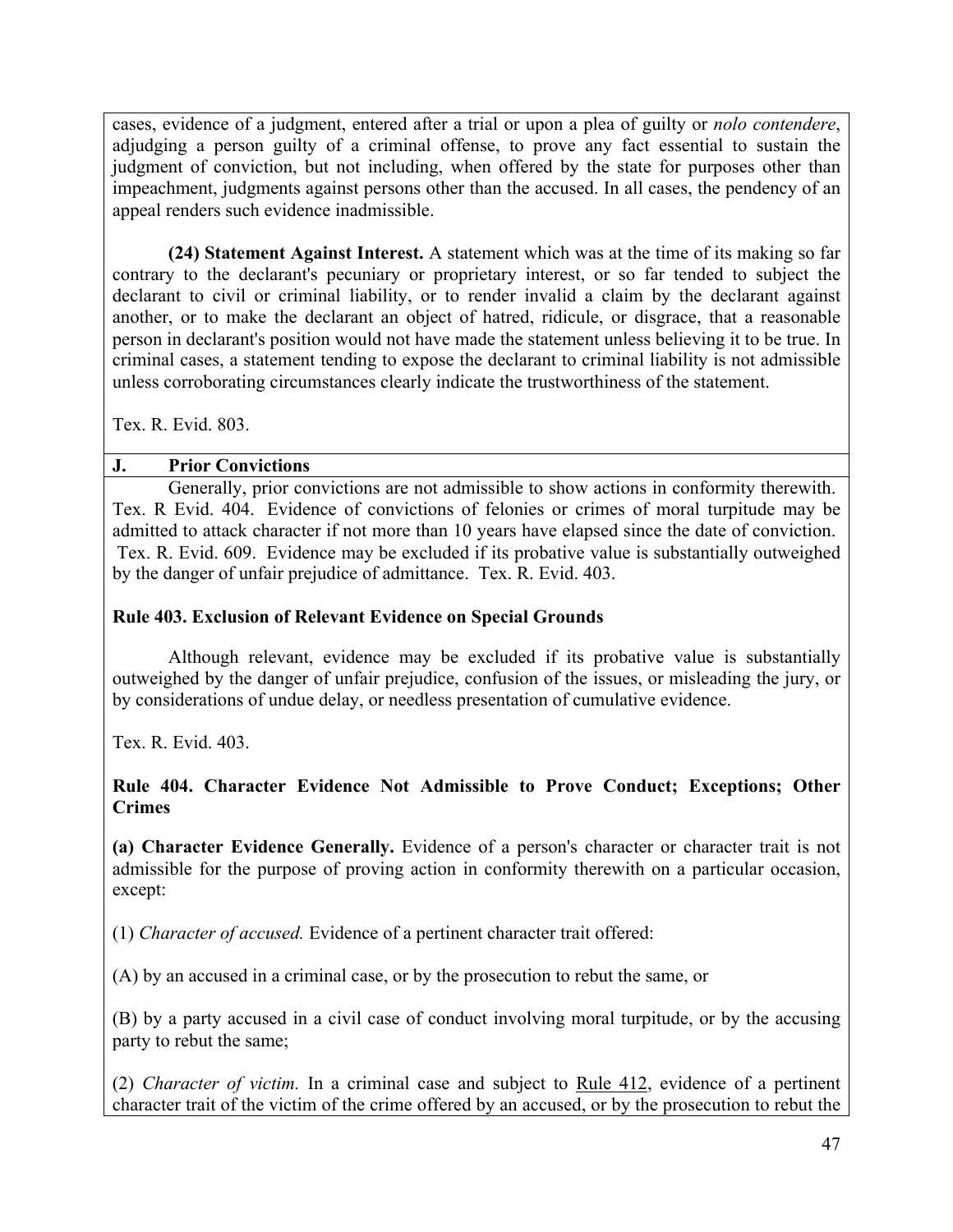same, or evidence of peaceable character of the victim offered by the prosecution in a homicide case to rebut evidence that the victim was the first aggressor; or in a civil case, evidence of character for violence of the alleged victim of assaultive conduct offered on the issue of selfdefense by a party accused of the assaultive conduct, or evidence of peaceable character to rebut the same;

(3) *Character of witness.* Evidence of the character of a witness, as provided in rules 607, 608 and 609.

**(b) Other Crimes, Wrongs or Acts.** Evidence of other crimes, wrongs or acts is not admissible to prove the character of a person in order to show action in conformity therewith. It may, however, be admissible for other purposes, such as proof of motive, opportunity, intent, preparation, plan, knowledge, identity, or absence of mistake or accident, provided that upon timely request by the accused in a criminal case, reasonable notice is given in advance of trial of intent to introduce in the State's case-in-chief such evidence other than that arising in the same transaction.

Tex. R. Evid. 404.

## **Rule 609. Impeachment by Evidence of Conviction of Crime**

**(a) General Rule.** For the purpose of attacking the credibility of a witness, evidence that the witness has been convicted of a crime shall be admitted if elicited from the witness or established by public record but only if the crime was a felony or involved moral turpitude, regardless of punishment, and the court determines that the probative value of admitting this evidence outweighs its prejudicial effect to a party.

**(b) Time Limit.** Evidence of a conviction under this rule is not admissible if a period of more than ten years has elapsed since the date of the conviction or of the release of the witness from the confinement imposed for that conviction, whichever is the later date, unless the court determines, in the interests of justice, that the probative value of the conviction supported by specific facts and circumstances substantially outweighs its prejudicial effect.

**(c) Effect of Pardon, Annulment, or Certificate of Rehabilitation.** Evidence of a conviction is not admissible under this rule if:

(1) based on the finding of the rehabilitation of the person convicted, the conviction has been the subject of a pardon, annulment, certificate of rehabilitation, or other equivalent procedure, and that person has not been convicted of a subsequent crime which was classified as a felony or involved moral turpitude, regardless of punishment;

(2) probation has been satisfactorily completed for the crime for which the person was convicted, and that person has not been convicted of a subsequent crime which was classified as a felony or involved moral turpitude, regardless of punishment; or

(3) based on a finding of innocence, the conviction has been the subject of a pardon, annulment, or other equivalent procedure.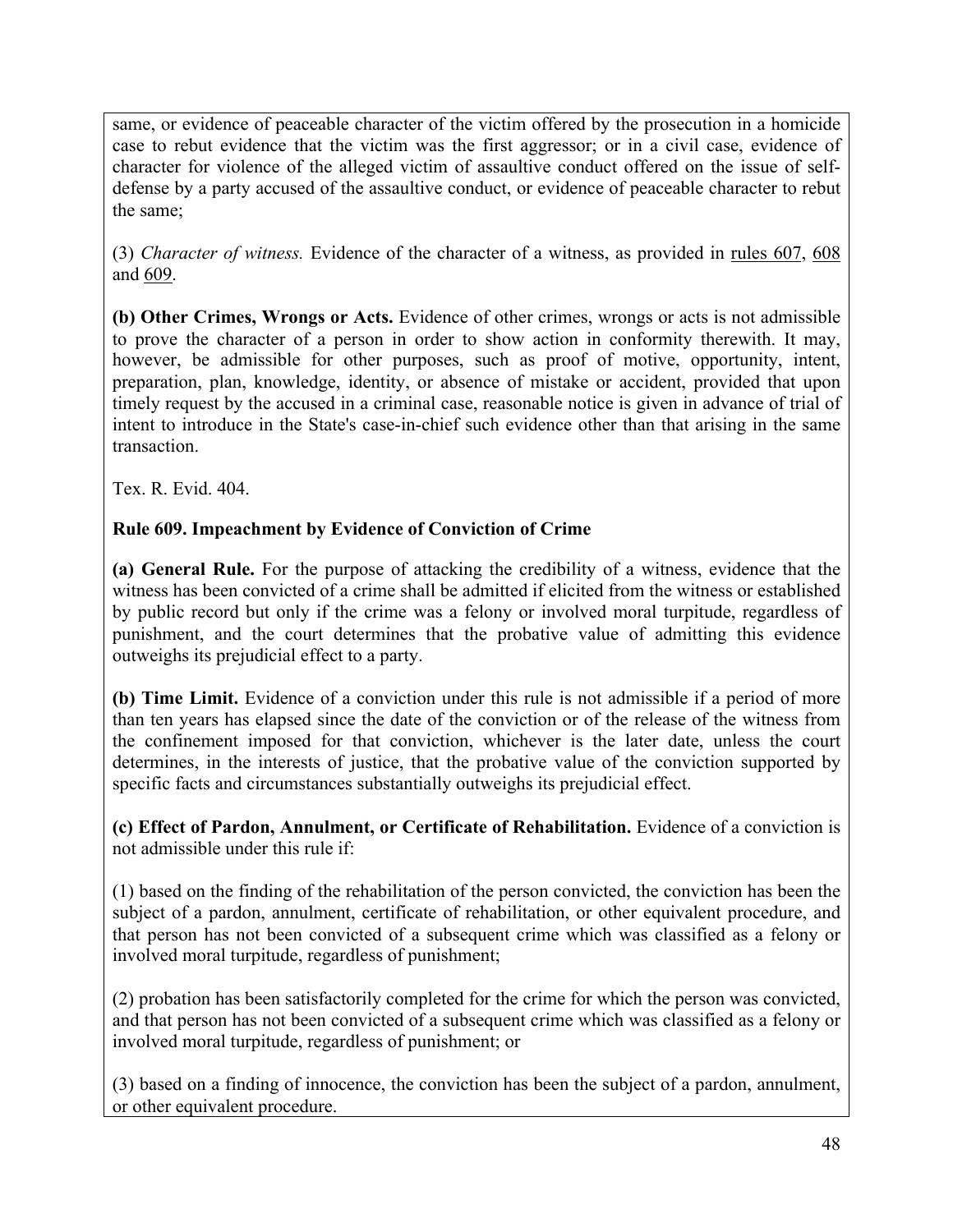**(d) Juvenile Adjudications.** Evidence of juvenile adjudications is not admissible, except for proceedings conducted pursuant to Title III, Family Code, in which the witness is a party, under this rule unless required to be admitted by the Constitution of the United States or Texas.

**(e) Pendency of Appeal.** Pendency of an appeal renders evidence of a conviction inadmissible.

**(f) Notice.** Evidence of a conviction is not admissible if after timely written request by the adverse party specifying the witness or witnesses, the proponent fails to give to the adverse party sufficient advance written notice of intent to use such evidence to provide the adverse party with a fair opportunity to contest the use of such evidence.

Tex. R. Evid. 609.

## **K. Driving History**

Texas Rule of Evidence 404(b) provides that evidence of other wrongs is not admissible to prove the character of a person in order to show that he acted according to his character. *Nix v. H.R. Management Co.,* 733 S.W.2d 573, 576 (Tex.App.—San Antonio 1987, writ ref'd n.r.e.). Such evidence is admissible, however, to prove motive, opportunity, intent, preparation, plan, knowledge, identity, or absence of mistake or accident. TEX.R.CIV.EVID. 404(b); *Kanow v. Brownshadel,* 691 S.W.2d 804, 806 (Tex.App.—Houston [1st Dist.] 1985, no writ);

### **Rule 404. Character Evidence Not Admissible to Prove Conduct; Exceptions; Other Crimes**

**(a) Character Evidence Generally.** Evidence of a person's character or character trait is not admissible for the purpose of proving action in conformity therewith on a particular occasion, except:

(1) *Character of accused.* Evidence of a pertinent character trait offered:

(A) by an accused in a criminal case, or by the prosecution to rebut the same, or

(B) by a party accused in a civil case of conduct involving moral turpitude, or by the accusing party to rebut the same;

(2) *Character of victim.* In a criminal case and subject to Rule 412, evidence of a pertinent character trait of the victim of the crime offered by an accused, or by the prosecution to rebut the same, or evidence of peaceable character of the victim offered by the prosecution in a homicide case to rebut evidence that the victim was the first aggressor; or in a civil case, evidence of character for violence of the alleged victim of assaultive conduct offered on the issue of selfdefense by a party accused of the assaultive conduct, or evidence of peaceable character to rebut the same;

(3) *Character of witness.* Evidence of the character of a witness, as provided in rules 607, 608 and 609.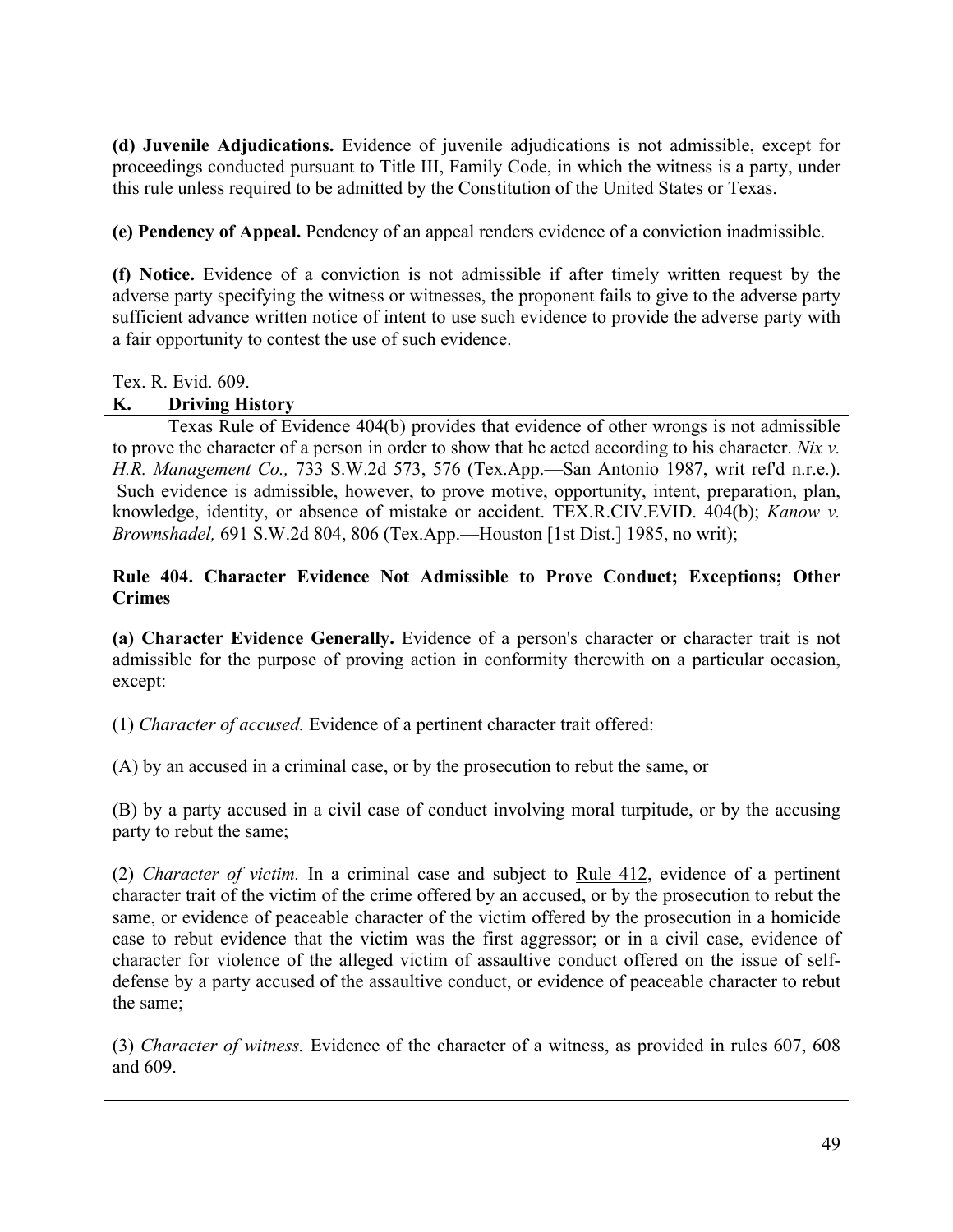**(b) Other Crimes, Wrongs or Acts.** Evidence of other crimes, wrongs or acts is not admissible to prove the character of a person in order to show action in conformity therewith. It may, however, be admissible for other purposes, such as proof of motive, opportunity, intent, preparation, plan, knowledge, identity, or absence of mistake or accident, provided that upon timely request by the accused in a criminal case, reasonable notice is given in advance of trial of intent to introduce in the State's case-in-chief such evidence other than that arising in the same transaction.

Tex. R. Evid. 404.

In *Castro v. Sebesta,* 808 S.W.2d 189 (Tex.App.—Houston [1st Dist.] 1991, no writ) the Plaintiff argued that the evidence was admissible to prove defendant's state of mind at the time of the accident, which would go to the issue of punitive damages. Plaintiff argues that the evidence was not offered to prove *whether* defendant committed a negligent act (defendant stipulated that); the evidence was offered to prove the *quality* of defendant's act. The Court agreed. The limitation on the evidence imposed by the court did not allow the plaintiff to show defendant's actual level of culpability. That defendant regularly smoked marihuana while driving a car was relevant to the determination of punitive damages. To determine if an award for punitive damages was appropriate, plaintiff should have been able to show the jury just how indifferent the defendant was to the danger of driving a car while smoking marihuana. The exclusion of the testimony was calculated to and probably did cause the rendition of an improper judgment. *Texaco, Inc.,* 729 S.W.2d at 837; TEX.R.APP.P. 81(b)(1). In *Kanow,* this Court held a person's criminal history was admissible to show the *context* of the alleged contract. 691 S.W.2d at 806. Here, we hold that defendant's history of driving while under the influence of illegal drugs was admissible to show the *context* of his actions on the night of the accident. Considering the entire case, if the court had permitted plaintiff to elicit evidence that defendant had regularly smoked marihuana while driving, it probably would have changed the outcome of the verdict, resulting in an improper judgment. Additionally, TEX.R.CIV.EVID. 406 states that evidence of the habit of a person, whether corroborated or not and regardless of the presence of eyewitness, is relevant to prove that the conduct of the person on a particular occasion was in conformity with the habit or routine practice. *Acker v. Texas Water Comm'n,* 790 S.W.2d 299, 302 (Tex.1990). Because defendant's routine safety practice, or lack of it, was relevant to the issue of punitive damages, the trial court erred in refusing to permit plaintiff to introduce the testimony of Fisk and Chambers relating to defendant's use of drugs.

## **L. Fatigue**

In an unpublished opinion courts have convalesced this issue and allowed evidence of fatigue in.

Plaintiffs also point to evidence in the Qualcomm data, driver logs, and fuel reports that Nichols violated the hours-of-service regulations the week preceding the accident, including the day before. *See* Ps. Br. at 17 (citing Ps.App. 9). They also cite proof that Nichols was driving on the road instead of in the sleeper berth, as indicated by his log books. *See id.* (citing Ps.App. 10). Stopper also opines that Nichols drove for 755 miles the day before the accident and falsified his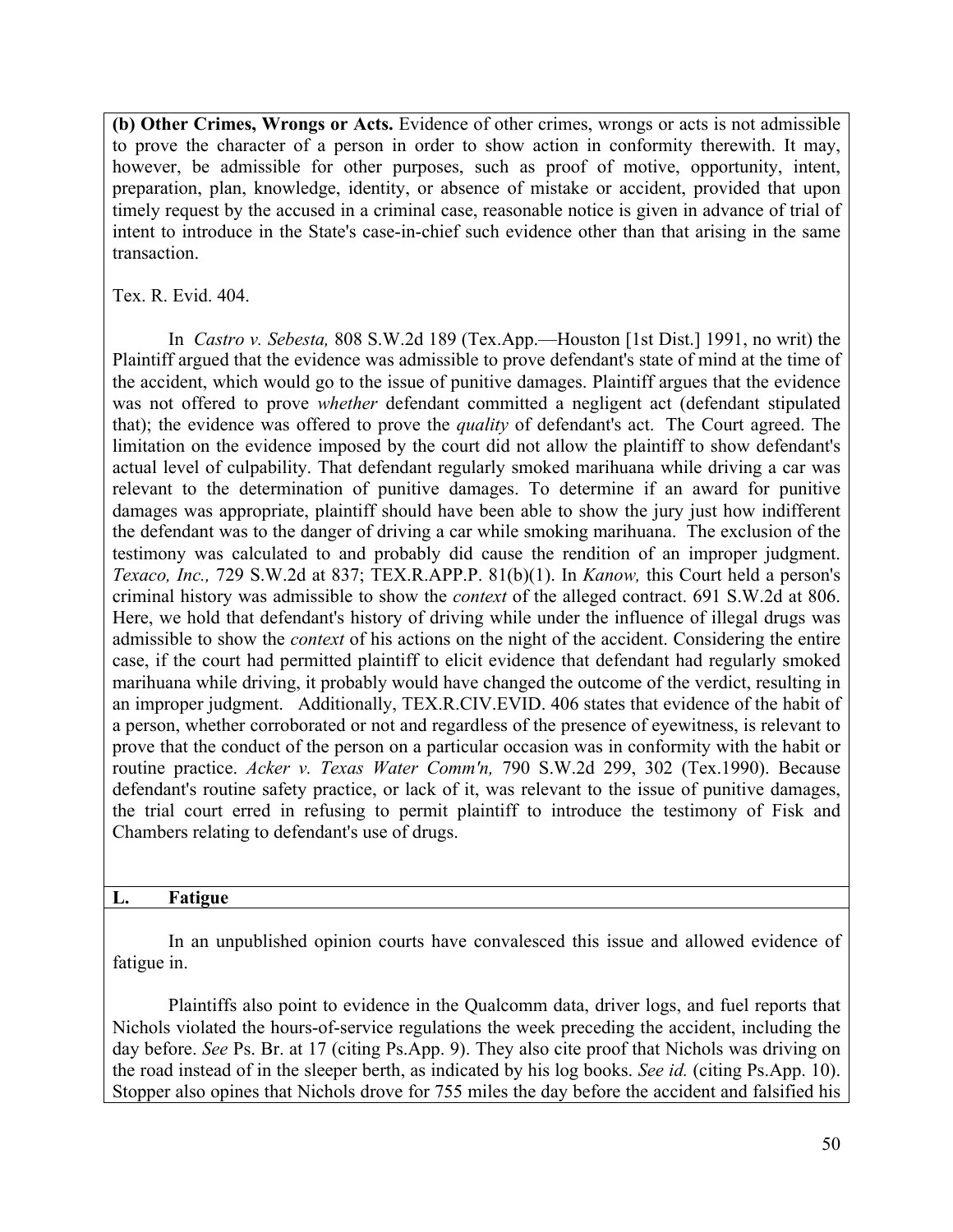logs. *See* Ps.App. 10. Some of Stopper's other opinions expressed in his affidavit are called into question by his deposition testimony. *See* Ds. Mot. Exclude App. 30–32. But his deposition testimony does not conflict with his conclusion that "based upon the gross inconsistencies between [the] recorded drivers' logs, the Qualcomm satellite vehicle positioning reports, and the fuel reports it was clear that [Nichols] was in violation of hours of service regulations during the week prior to the collision[.]" Ps.App. 9. To the extent that defendants assert that Stopper's testimony is not adequately supported, "[v]igorous cross-examination, presentation of contrary evidence ... are the traditional and appropriate means of attacking shaky but admissible evidence." *Daubert v. Merrell Dow Pharm., Inc.,* 509 U.S. 579, 596, 113 S.Ct. 2786, 125 L.Ed.2d 469 (1993).

Plaintiffs have presented evidence that would permit a reasonable trier of fact to find that MSC was grossly negligent. Proof of Nichols' driver log infractions is not, as defendants contend, irrelevant. "Evidence is relevant if it has any tendency to make the existence of any fact of consequence to the determination of the action more probable or less probable than it would be without the evidence." *Rutherford v. Harris County,* 197 F.3d 173, 186 (5th Cir.1999) (Fitzwater, J.) (citing Fed.R.Evid. 401). Nichols' driver log violations were recorded by the "RapidLog system" that MSC used until May 2001, months before the December 2001 accident.<sup>FN8</sup> Stopper's testimony about these violations is relevant—despite the fact that they were recorded several months before the December 2001 accident—because a jury could reasonably infer that violations continued after MSC stopped using RapidLog, that MSC was aware of them, and that it failed to discipline Nichols, consciously indifferent to the effect on others. As the Texas Supreme Court wrote in *General Motors Corp. v. Sanchez,* 997 S.W.2d 584 (Tex.1999):

There is evidence in this case that Nichols committed numerous safety violations, including hours violations that tend to cause fatigue. Moreover, in both cases the company knew of the violations. FN13 Nichols' RapidLog data indicated 322 log violations from April 2000 to May 2001, including 13 hours of service rule violations in one month. Ps.App. 10. When viewed favorably to plaintiffs, the Qualcomm data from the week before the accident indicates there were further violations of hours of service rules. *See* Ps.App. 10. From this evidence a jury could reasonably infer that in the interim between the end of the RapidLog data (May 2001) and the week before the accident (December 2001), Nichols continued to violate hours of service rules.

MSC contends there is no evidence that fatigue caused the accident and that any theory that fatigue may have caused the accident is mere speculation or surmise that does not constitute competent summary judgment evidence. It also points to evidence that the state trooper on the scene did not record fatigue as a factor and that no witness attributed fatigue as a cause of the accident. In *Dalworth Trucking* the officer who investigated the accident concluded that fatigue was not a factor and that the driver did not attribute the wreck to fatigue. *Dalworth Trucking,* 924 S.W.2d at 733. The court nevertheless concluded, based at least in part on testimony that cumulative fatigue could cause a reduction of alertness, that it was conceivable that the driver had become so fatigued by successive over-hours driving that he could have lost some degree of alertness and possibly failed to see a stop sign or to see it in time to stop. *Id.* at 734. It held that the jury could have reasonably found that the driver's cumulative safety violations caused a lack of alertness that contributed to his failure to see the stop sign in time to stop." *Id.* Plaintiffs have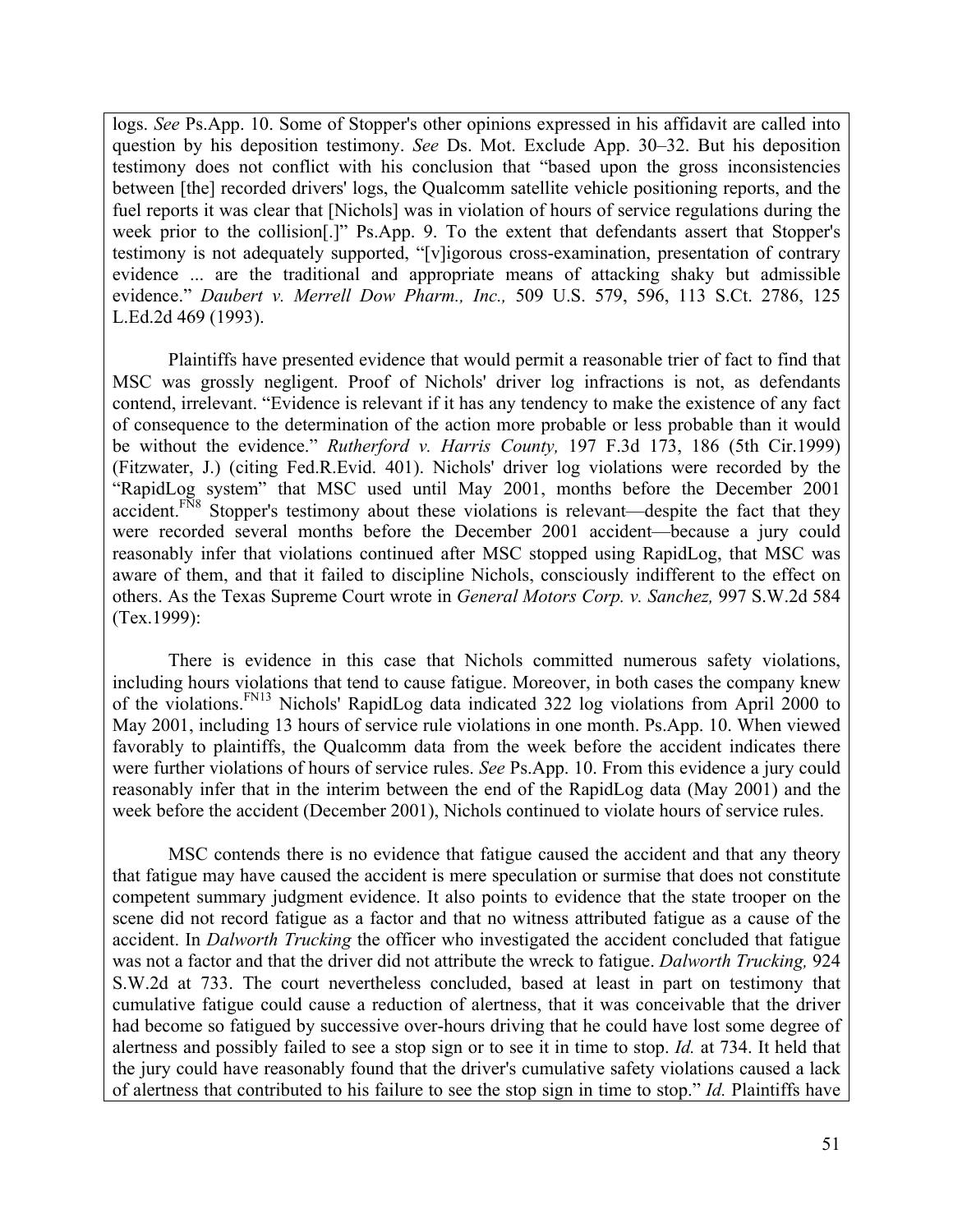offered similar evidence in this case. *See* Ps.App. 9–10.

Defendants move to exclude and/or limit the testimony of Stopper, plaintiffs' expert witness. Plaintiffs seek to introduce Stopper's expert opinion to evaluate, *inter alia,* the cause of the accident, opine concerning driver fatigue as a potential cause of the accident, and review driver log entries. Defendants object to the proposed testimony and move the court to limit and/or exclude it.

Defendants contend that Stopper failed to reconstruct the accident, failed to independently map the scene, and relied upon unreliable data. "As a general rule, questions relating to the bases and sources of an experts opinion affect the weight to be assigned that opinion rather than its admissibility and should be left for the [trier of fact's] consideration." *Viterbo v. Dow Chem. Co.,* 826 F.2d 420, 422 (5th Cir.1987). "Vigorous cross-examination, presentation of contrary evidence, and careful instruction on the burden of proof are the traditional and appropriate means of attacking shaky but admissible evidence." *Daubert,* 509 U.S. at 596.

Defendants also argue that Stopper's opinion that fatigue may have contributed to the accident is not based on scientific analysis or independent testing, and that Stopper cannot recall any evidentiary support for Nichols' supposed fatigue beyond his own "professed amazement that Nichols did not notice the stop sign until the last minute." Ds. Br. 5. Defendants essentially argue that Stopper's opinion on this matter is not an expert opinion. Stopper's opinion is based on Nichols' record of hours-of-service violations and his failure to see the warning signs before entering the intersection. Based on the violations of the FMCSRs and analysis of the driver logs, and considering his familiarity with the effects of fatigue, Stopper can opine that fatigue may have been a factor. Stopper's knowledge of FMCSRs and the driver logs will assist the trier of fact.

The court concludes that his testimony is reliable under *Daubert* and consequently denies defendants' motion to exclude and/or limit the trial testimony at issue.

Perez Librado v. M.S. Carriers, Inc., 2004 WL 1490304 (N.D.Tex. Jun 30, 2004)

### **M. Spoliation**

Allegations of spoliation do not give rise to an independent cause of action under Texas law, *Trevino v. Ortega,* 969 S.W.2d 950, 953 (Tex.1998); *Malone v. Foster,* 977 S.W.2d 562, 563 (Tex.1998). Rather, spoliation is an evidentiary concept that is best remedied by the trial court within the context of the core lawsuit in which such allegations arise. *See Trevino,* 969 S.W.2d at 953. In those cases, the non-spoliating party may attempt to remedy the situation by either moving for sanctions or requesting a presumption that the destroyed evidence would not have been favorable to the spoliator. *Id.* at 954 (Baker, J., concurring); *see Brewer v. Dowling,* 862 S.W.2d 156, 159 (Tex.App.-Fort Worth 1993, writ denied) (discussing the presumptions that arise from the non-production of evidence). While rule 166a(i) requires a motion to be specific in alleging a lack of evidence on an essential element of the plaintiff's cause of action, it does not require the defendant to also attack evidentiary components, such as spoliation, that may ultimately be used to prove the challenged element. *See In re Mohawk Rubber Co.,* 982 S.W.2d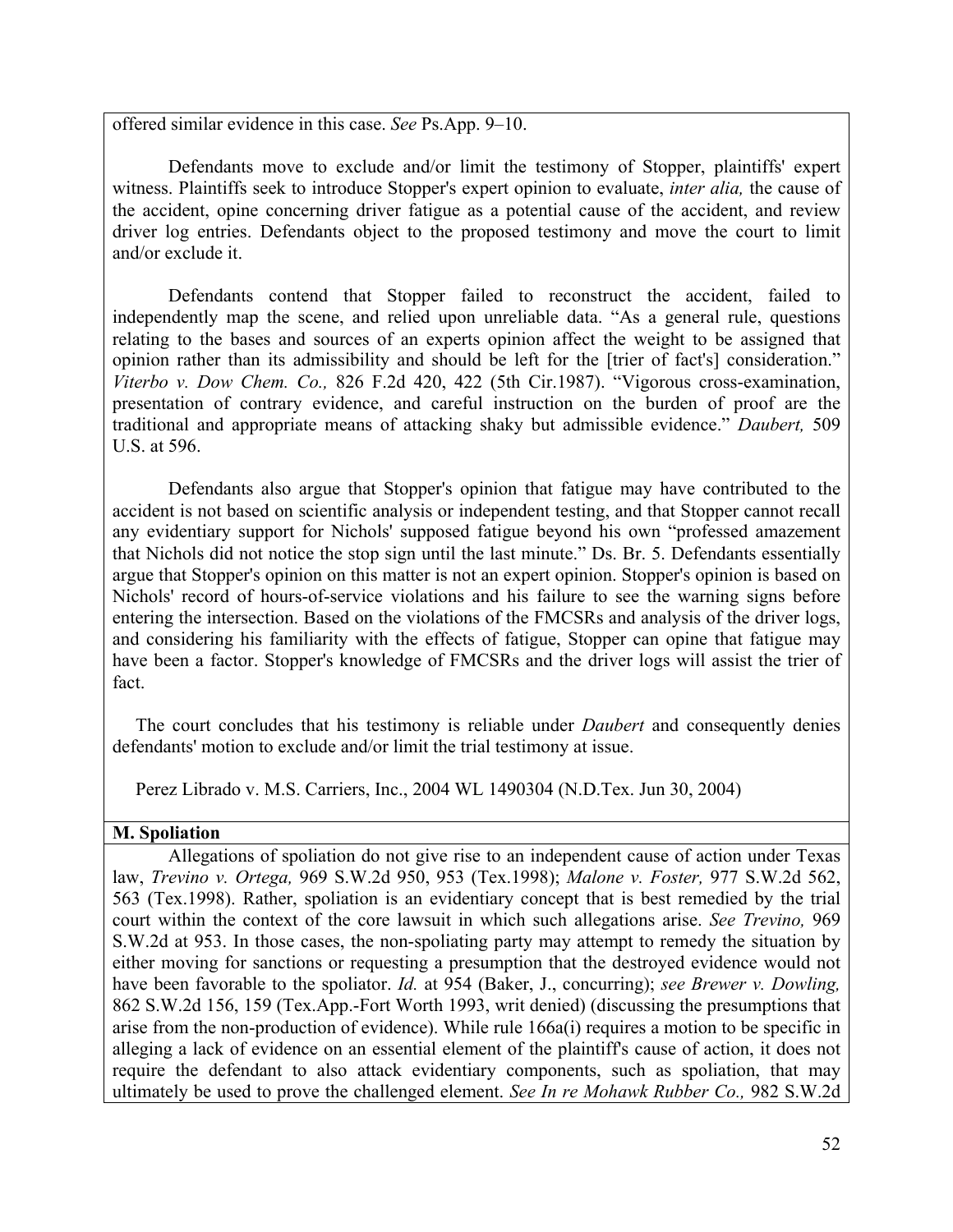494, 497–98 (Tex.App.-Texarkana 1998, no pet.).

Spoliation is the improper destruction of evidence relevant to a case. *Kang v. Hyundai Corp.,* 992 S.W.2d 499, 502 (Tex.App.-Dallas 1999, no pet.). Intentional spoliation of evidence relevant to a case raises a presumption that the evidence would have been unfavorable to the cause of the spoliator. *Ordonez v. M.W. McCurdy & Co., Inc.,* 984 S.W.2d 264, 273 (Tex.App.- Houston [1st Dist.] 1998, no pet.). Within the context of the original lawsuit, the factfinder deduces guilt from the destruction of presumably incriminating evidence. *Trevino,* 969 S.W.2d at 952. (internal citation omitted). This traditional response to the problem of evidence spoliation properly frames the alleged wrong as an evidentiary concept, not a separate cause of action. *Id.* Spoliation causes no injury independent from the cause of action in which it arises. *Id.* "If, in the ordinary course of affairs, an individual destroys his or her own papers or objects, there is no independent injury to third parties." *Id.* The destruction becomes relevant only when someone believes that those destroyed items are instrumental to his or her success in a lawsuit. *Id.*

"[W]hen spoliation occurs, there must be adequate measures to ensure that it does not improperly impair a litigant's rights...." *Id.* at 953. It is simple, practical, and logical to rectify any improper conduct within the context of the lawsuit in which it is relevant. *Id.* "Indeed, evolving remedies, sanctions and procedures for evidence spoliation are available under Texas jurisprudence." *Id.* Trial judges have broad discretion to take measures ranging from a jury instruction on the spoliation presumption to, in the most egregious case, death penalty sanctions. *Id.* As with any discovery abuse or evidentiary issue, there is no one remedy that is appropriate for every incidence of spoliation; the trial court must respond appropriately based upon the particular facts of each individual case*. Id.*

The Supreme Court has explained that [e]vidence may be unavailable for discovery and trial for a variety of reasons. Evidence may be lost, altered or destroyed willfully and in bad faith or it may be lost for reasons completely innocent. Sometimes, lost evidence may be easily replicated, or it may be so marginal that it has little or no effect on the outcome of the case. On other occasions, the loss or destruction of evidence may seriously impair a party's ability to present its case. A trial judge should have discretion to fashion an appropriate remedy to restore the parties to a rough approximation of their positions if all evidence were available. These remedies must generally be fashioned on a case-by-case basis. *Wal-Mart Stores, Inc. v. Johnson,* 106 S.W.3d 718, 721 (Tex.2003) (internal citation omitted).

The loss or destruction of evidence may seriously impair a party's ability to present its case. *Tex. Electric Coop. v. Dillard,* 171 S.W.3d 201, 208 (Tex.App.-Tyler 2005, no pet.) (citing *Wal-Mart Stores, Inc. v. Johnson,* 106 S.W.3d 718, 721 (Tex.2003)). When a party believes that another party has improperly destroyed evidence, it may either request a spoliation presumption instruction or move for other sanctions. *Trevino v. Ortega,* 969 S.W.2d at 954. At that point, a trial court should determine whether a presumption instruction or another sanction. *Id.* The trial court enjoys discretion to fashion an appropriate remedy for negligent spoliation. *See Johnson,* 106 S.W.3d at 721.

Because parties have a duty to reasonably preserve evidence, it is only logical that they should be held accountable for either negligent or intentional spoliation. While allowing a court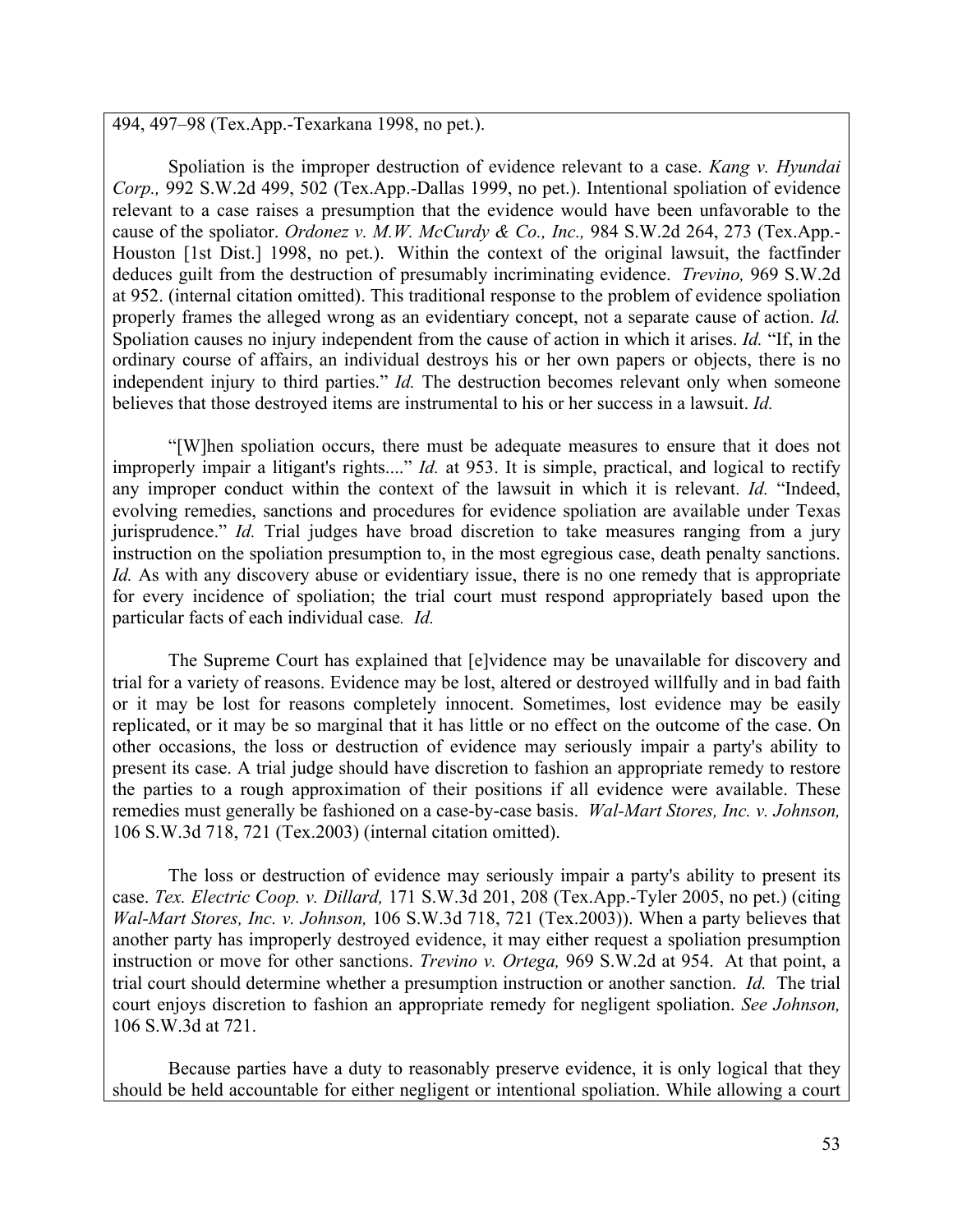to hold a party accountable for negligent as well as intentional spoliation may appear inconsistent with the punitive purpose of remedying spoliation, it is clearly consistent with the evidentiary rationale supporting it because the remedies ameliorate the prejudicial effects resulting from the unavailability of evidence. In essence, it places the burden of the prejudicial effects upon the culpable spoliating party rather than the innocent nonspoliating party. *See Trevino,* 969 S.W.2d at 957 (Baker, J., concurring) (internal citation omitted). "Furthermore, by punishing negligent conduct, courts will deter future spoliation. The theory of deterrence is not merely limited to deterring intentional conduct. It applies equally to negligent conduct." *See id.* at 957 n. 1.

Before any failure to produce material evidence may be viewed as discovery abuse, the opposing party must establish that the nonproducing party had a duty to preserve the evidence in question. *Dillard,* 171 S.W.3d at 209 (citing *Johnson,* 106 S.W.3d at 722). There must be a sufficient foundational showing that the party who destroyed the evidence had notice both of the potential claim and of the evidence's potential relevance thereto. *Dillard,* 171 S.W.3d at 209 (citing *Johnson,* 106 S.W.3d at 722). An objective test for anticipation of litigation is whether a reasonable person would conclude from the severity of the accident and other circumstances surrounding it that there was a substantial chance for litigation. *Dillard,* 171 S.W.3d at 209 (citing *Johnson,* 106 S.W.3d at 722). "A party should not be able to subvert the discovery process and the fair administration of justice simply by destroying evidence before a claim is actually filed." *See Trevino,* 969 S.W.2d at 955 (Baker, J., concurring).

| <b>Settlement</b> |  |                                                                                                                                                                                                                                                                                                             |  |  |
|-------------------|--|-------------------------------------------------------------------------------------------------------------------------------------------------------------------------------------------------------------------------------------------------------------------------------------------------------------|--|--|
| A.                |  | <b>Offer of Judgment</b>                                                                                                                                                                                                                                                                                    |  |  |
|                   |  | 1. In Texas this procedure is called "Offer of Settlement". It is governed by Tex. R.<br>Civ. Pro. 167.                                                                                                                                                                                                     |  |  |
|                   |  | 2. The purpose of an offer of settlement is to encourage early settlements by shifting the<br>litigation costs to the party that rejected a fair settlement offer.                                                                                                                                          |  |  |
|                   |  | 3. This procedure is only available for claims seeking monetary damages filed after<br>January 1, 2004.                                                                                                                                                                                                     |  |  |
|                   |  | 4. The Offer of Settlement Procedure cannot be used in:<br>a. Class actions.<br>b. Shareholder derivative actions.<br>c. Family Code actions.<br>d. Worker's compensation actions.<br>e. JP Court actions.<br>At mediation, arbitration or other ADR proceeding.<br>f.                                      |  |  |
|                   |  | 5. Procedure:<br>A defendant must invoke Rule 167 by filing a declaration with the court no<br>a.<br>later than 45 days before trial but not sooner than 60 days before it made an<br>appearance in the case.<br>b. Either party may then make a settlement offer that is:<br>in writing,<br>$\mathbf{1}$ . |  |  |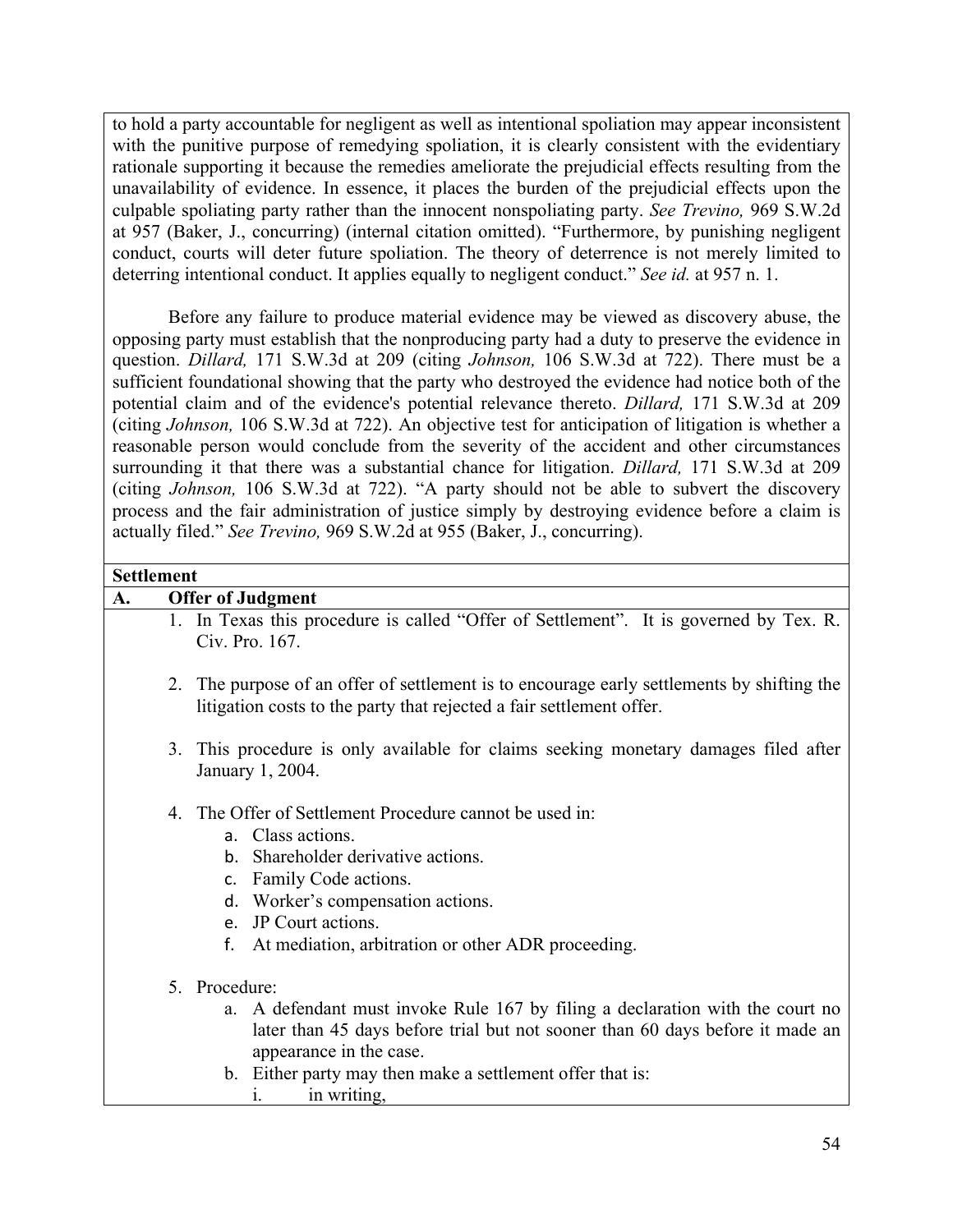| -11. | state that it is made pursuant to Rule 167, |
|------|---------------------------------------------|
|------|---------------------------------------------|

- iii. identify the parties,
- iv. state the terms by which all monetary claims may be settled (including attorneys' fees, interests and costs),
- v. state a deadline for acceptance, no sooner than 14 days after the offer is made, and
- vi. Serve the offer on all parties to whom it is made.
- 6. If a settlement offer made under this rule is rejected, and the judgment to be awarded on the monetary claims covered by the offer is significantly less favorable to the offeree than was the offer, the court must award the offeror litigation costs against the offeree from the time the offer was rejected to the time of judgment.
- 7. "Significantly less favorable" is defined as:
	- a. The offeree is a claimant and the judgment is less than 80% of the offer.
	- b. The offeree is a defendant and the judgment would be more than 120% of the offer.
- 8. There are statutory limits on the litigation costs that may be recovered. For suits filed after September 2011 the plaintiff would not be required to pay costs greater than the judgment.

| <b>B.</b> | Liens                                                                                                       |
|-----------|-------------------------------------------------------------------------------------------------------------|
| 1.        | Hospital and Emergency Medical Services Provider Lien                                                       |
|           | a. A hospital may perfect a lien on a cause of action or claim of a person who                              |
|           | Receives hospital services for injuries caused by an accident that is attributed<br>1.                      |
|           | to the negligence of another person, and                                                                    |
|           | ii.<br>Is admitted to the hospital within 72 hours of the accident. Tex. Prop. Code                         |
|           | §55.002(a)                                                                                                  |
|           | b. An emergency medical service provider in a county of 800,000 or less has a similar                       |
|           | lien. Tex. Prop. Code $§55.002(c)$ .                                                                        |
|           | c. To perfect the lien the hospital or provider must give notice to the injured individual                  |
|           | and file a notice of lien with the county clerk of the county in which services were                        |
|           | provided before money is paid to an entitled person because of the injury. Tex. Prop.                       |
|           | Code $$55.005(a)(d)$ .                                                                                      |
|           | d. When properly perfected the lien attaches to a Texas court judgment or the proceeds                      |
|           | of a settlement in the cause of action by the injured person.                                               |
|           | e. A release of a cause of action to which a lien may attach is not valid unless                            |
|           | The charges were paid in full before the execution and delivery of the release,<br>$\mathbf{1}$ .           |
|           | The charges were paid before the execution and delivery of the release to the<br>$\overline{\mathbf{11}}$ . |
|           | extent of any full and true consideration paid to the injured person by or on                               |
|           | behalf of the other parties to the release; or                                                              |
|           | The hospital or provider is a party to the release.<br>iii.                                                 |
|           | Worker's Compensation                                                                                       |

a. An injured employee covered by worker's compensation law may proceed against a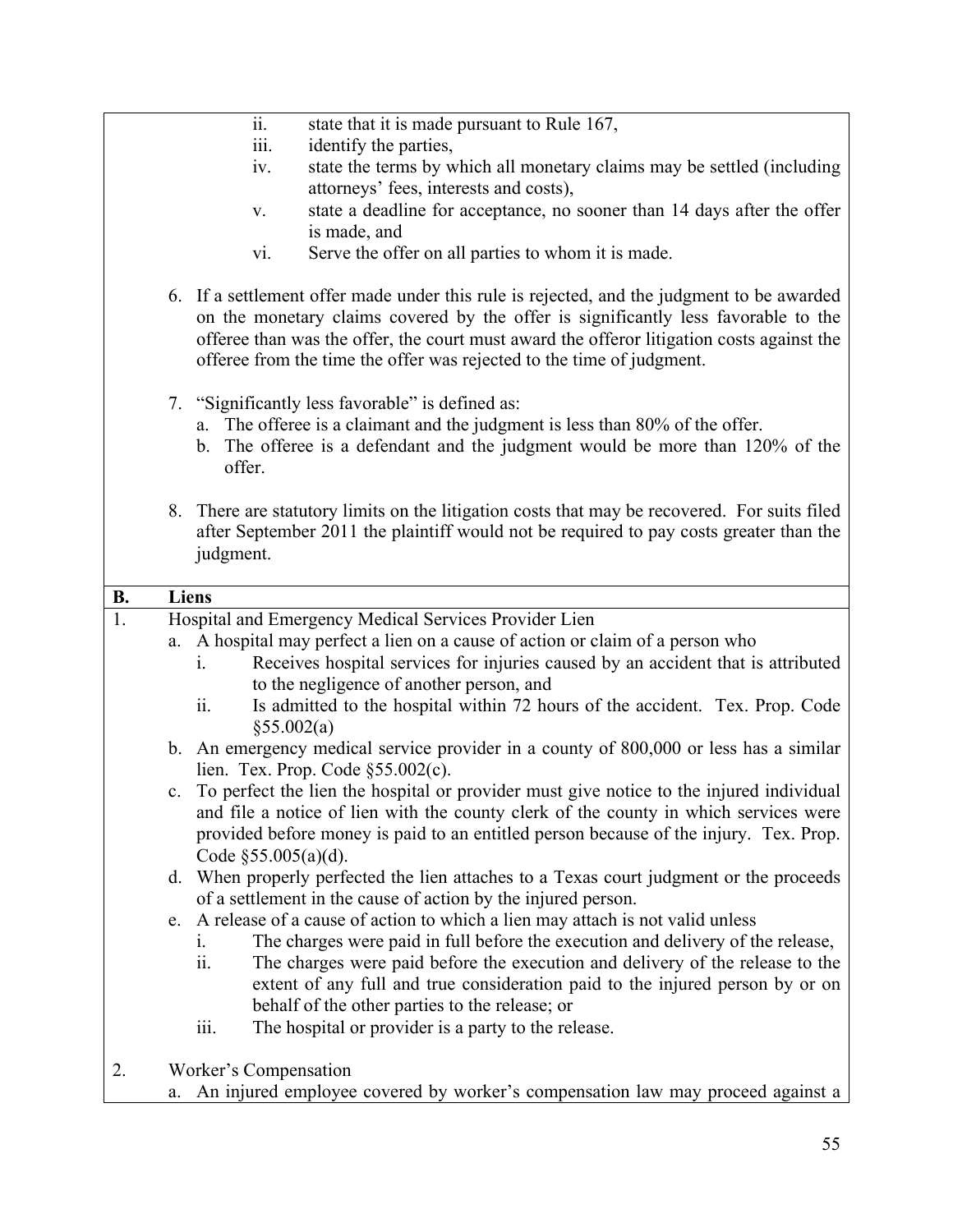third person claimed to have caused the injury and against the workers' compensation carrier. Lab. C. §417.001.

- b. If the employee proceeds against a third party, some or all of the proceeds of the action must be applied to reimburse the carrier for past benefits and medical expenses paid. Lab. C. §417.001(b).
- c. Any amount recovered by the injured employee in excess of the benefits already received by the employee is to be treated as an advance against future benefit payments. Lab. C. §417.002.
- d. For this reason, an agreed settlement of a third-party claim of an injured worker should allocate the proceeds among the several categories of damages, including past and future medical expenses, loss of earnings and pain and suffering.
- e. A workers' compensation carrier who has paid benefits to an employee injured in an automobile accident may not subrogate itself to the employee's claims for uninsured motorist's benefits. *Bogart v. Twin City Fire Insurance Co.,* 473 F.2d 619 (5th Cir. 1973).
- f. A workers' compensation carrier is not entitled to receive any pre-judgment interest recovered via a third party action. *Moseley v. State Department of Highways and Public Transportation***,** 748 S.W.2d 226, 226-227 (Tex. 1988).
- 3. Medicare Liens
	- a. Whenever a Medicare recipient receives money in resolution of a personal injury claim, Federal law creates an obligation to reimburse Medicare for the care it paid for related to the claim.
	- b. The Medicare and Medicaid SCHIP Extension Act of 2007 requires all liability insurers, no-fault insurers, workers' compensation insurers, and group health insurers to report detailed information directly to Medicare each time a settlement, judgment, award or other payment is made to a claimant who is entitled to receive Medicare benefits.
	- c. Failure to comply with the reporting requirements carries a civil penalty of \$1,000 per claim, per day.
	- d. A settlement agreement should explicitly describe the manner in which Medicare is to be paid.
	- e. An insurance company or other paying party may be subject to **double liability** if it does not ensure that a Medicare lien is paid because if Medicare is not reimbursed, it can collect not only from the injured claimant and his or her attorney, but may also collect from the third-party payor:
- 4. Medicaid Liens
	- a. Medicaid is medical assistance that is offered to all persons who receive financial assistance from the state of Texas.
	- b. The Texas statute regulating Medicaid subrogation, § 32.033, establishes that by filing for, or receiving, medical assistance through the State, the injured person assign his or her right to recovery from (1) their own personal insurance, (2) other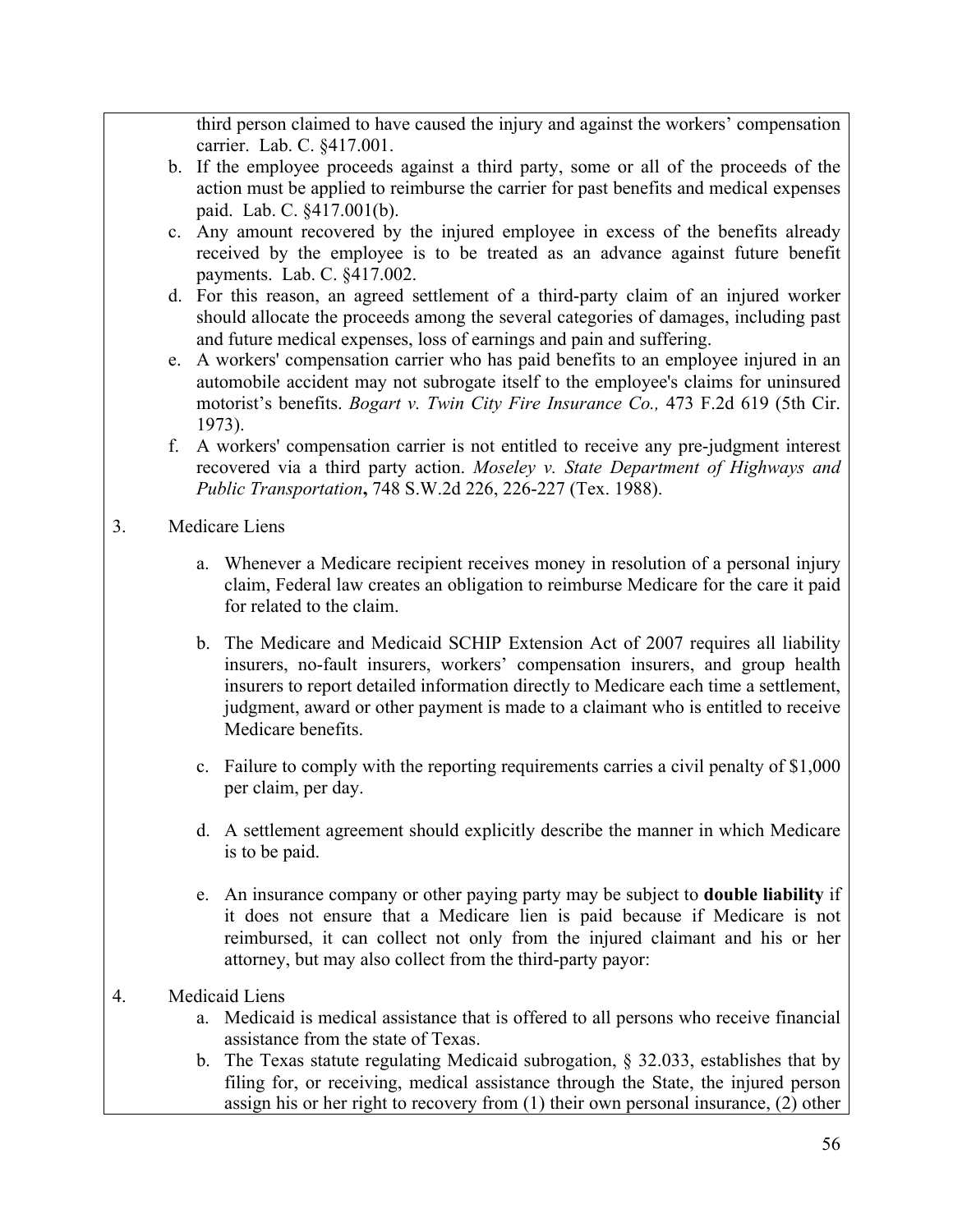sources, or, (3) another person whose negligence or wrongdoing caused the applicant or recipient's injuries.

- c. The State statute, then, like the Medicare lien, applies to PIP payments and uninsured/underinsured motorist benefits that, under other subrogation schemes, could not ordinarily be attached as satisfaction of the subrogated interest.
- d. Insurers are required to identify each of their insureds whose names appear on a Medicaid data tape (a reference tape containing the certified names of all Medicaid recipients sent out to insurers no more than once a year) in an effort to determine whether or not the insurance company has paid, or should have paid, health benefits for a person for whom Medicaid has footed the bill. TEX. HUM. RES. CODE ANN. § 32.042 (Vernon's Supp. 1994).
- e. Texas has written into its Insurance Code a provision that specifically requires accident and group insurance companies to pay the Texas Department of Human Services the actual costs of the medical expenses it has paid for the benefit of their insured, (the injured person), if the insured is entitled to payment for those medical expenses under his or her policy of insurance. TEX. INS. CODE ANN. § 21.49-10 (Vernon's 1981).

### **C. Minor Settlement**

- 1. For a settlement agreement to be fully binding, it is generally necessary that the parties have the capacity and authority to contract with reference to the subject matter of the compromise. *In the Interest of J\_T\_H\_\_*, 630 S.W.2d 473, 477 (Tex. App. – San Antonio 1982, no writ).
- 2. A minor person who is not mentally competent mat be represented by a legal guardian duly appointed by a court exercising probate jurisdiction. Prob. C. §601.
- 3. The guardian must obtain authority from the appointing court to settle or compromise the ward's estate. Prob. C. §774(a).
- 4. A minor or incompetent who has no legal guardian may be represented in a lawsuit by a "next friend" who is also authorized to settle litigation only on approval of the trial court. Tex. R. Civ. Pro. 44.

### **D. Negotiating Directly With Attorneys**

1. While representing a client, a lawyer shall not communicate or cause or encourage another to communicate about the subject of the representation with a person the member knows to be represented by another lawyer regarding that subject, unless the lawyer has the consent of the other lawyer or is authorized by law to do so. State Bar Rule 4.02.

### **E. Confidentiality Agreements**

1. Settlement agreements may contain confidentiality provisions. These agreements, however, are subject to the restrictions of Tex. R. Civ. Pro. 76a(2)(b). This rule states the parties cannot by their settlement agreements, without hearing and notice, seal information that relates to matters that may adversely affect the general public health or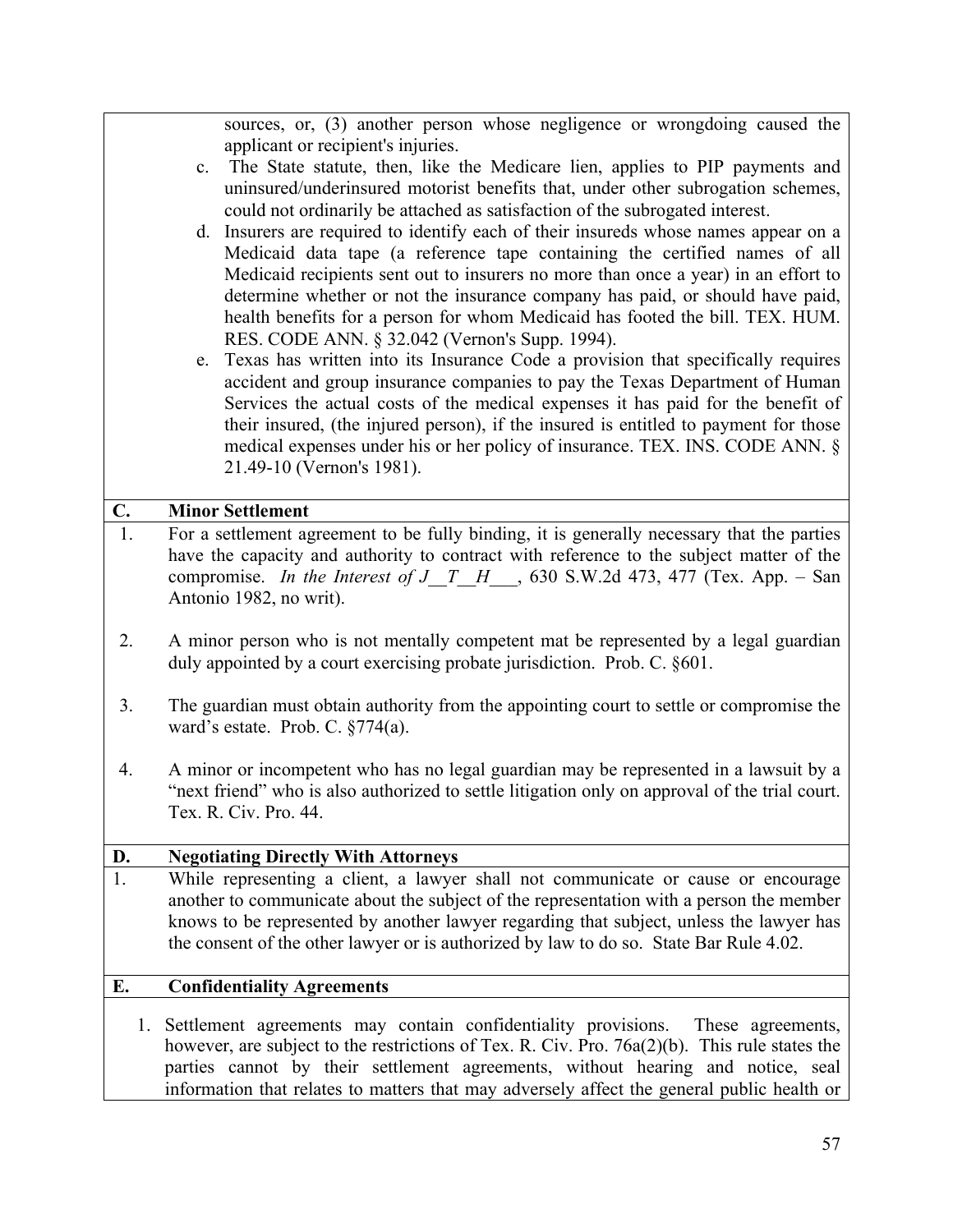safety, the administration of public office, or the operation of government.

|              | <b>Releases</b>                                                                                                                                                                                 |
|--------------|-------------------------------------------------------------------------------------------------------------------------------------------------------------------------------------------------|
| $\mathbf{1}$ | A release is a contractual surrender by one party of its cause of action against the other<br>party. Lloyd v. Ray, 606 S.W.2d 545, 547 (Tex. App. - San Antonio 1980, writ ref'd<br>$n.r.e.$ ). |

- 2. To be effective, the release must identify the parties to the release including the parties, the attorneys and the insurer.
- 3. The release should describe the dispute and the extent to which the release is intended to settle it.
- 4. The release should state the consideration for the release.

## **G. Voidable Releases**

1. The case law in Texas indicates that as long as the release contains the necessary provisions it cannot be voided simply because a party is not represented by counsel. *Ostrow v. United Business Machines, Inc.*, 982 S.W.2d 101 (Tex. App. – Houston  $[1]$ <sup>st</sup> Dist.] 1998, no pet.

## **Transportation Law**

## **A. State DOT Regulatory Requirements**

**The Texas Transportation Code addresses the relation between Texas law and the FMCSR.** 

## **§ 644.002. Conflicts of Law**

(a) A federal motor carrier safety regulation prevails over a conflicting provision of this title applicable to a commercial vehicle operated in interstate commerce. A rule adopted by the director under this chapter prevails over a conflicting provision of a federal motor carrier safety regulation applicable to a commercial vehicle operated in intrastate commerce.

(b) A safety rule adopted under this chapter prevails over a conflicting rule adopted by a local government, authority, or state agency or officer, other than a conflicting rule adopted by the Railroad Commission of Texas under Chapter 113, Natural Resources Code.

Tex. Transp. Code §644.002 (Vernon 2012).

## **§ 644.051. Authority to Adopt Rules**

(a) The director shall, after notice and a public hearing, adopt rules regulating:

(1) the safe transportation of hazardous materials; and

(2) the safe operation of commercial motor vehicles.

(b) A rule adopted under this chapter must be consistent with federal regulations, including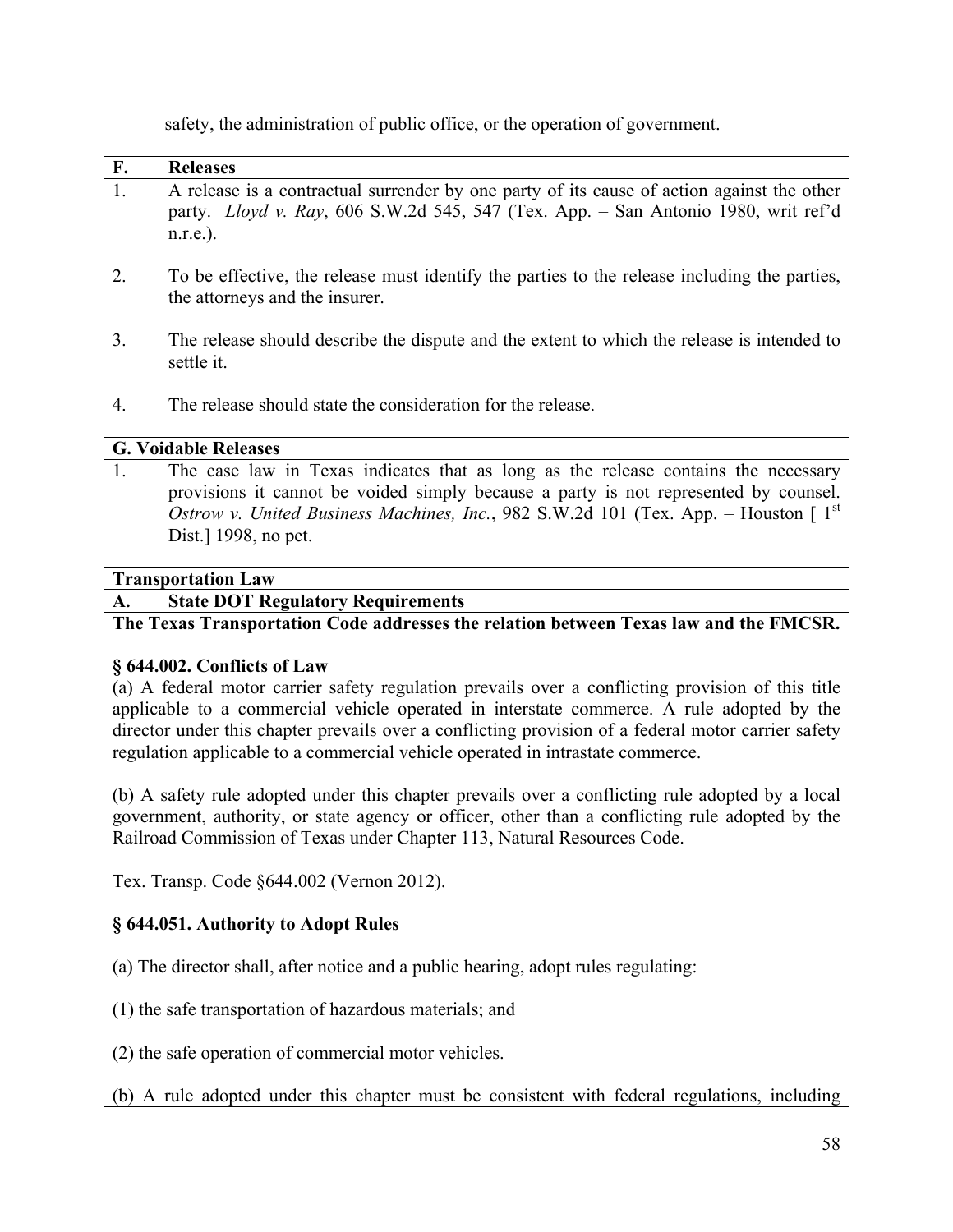federal safety regulations.

(c) The director may adopt all or part of the federal safety regulations by reference.

(d) Rules adopted under this chapter must ensure that:

(1) a commercial motor vehicle is safely maintained, equipped, loaded, and operated;

(2) the responsibilities imposed on a commercial motor vehicle's operator do not impair the operator's ability to operate the vehicle safely; and

(3) the physical condition of a commercial motor vehicle's operator enables the operator to operate the vehicle safely.

(e) A motor carrier safety rule adopted by a local government, authority, or state agency or officer must be consistent with corresponding federal regulations.

Tex. Transp. Code §644.051 (Vernon 2012).

## **644.052. Applicability of Rules**

(a) Notwithstanding an exemption provided in the federal safety regulations, other than an exemption relating to intracity or commercial zone operations provided in 49 C.F.R. Part 395, a rule adopted by the director under this chapter applies uniformly throughout this state.

(b) A rule adopted under this chapter applies to a vehicle that requires a hazardous material placard.

(c) A rule adopted under this chapter may not apply to a vehicle that is operated intrastate and that is:

(1) a machine generally consisting of a mast, engine, draw works, and chassis permanently constructed or assembled to be used and used in oil or water well servicing or drilling;

(2) a mobile crane that is an unladen, self-propelled vehicle constructed as a machine to raise, shift, or lower weight; or

(3) a vehicle transporting seed cotton.

Tex. Transp. Code §644.052 (Vernon 2012).

# **§ 644.053. Limitations of Rules**

(a) A rule adopted under this chapter may not:

(1) prevent an intrastate operator from operating a vehicle up to 12 hours following eight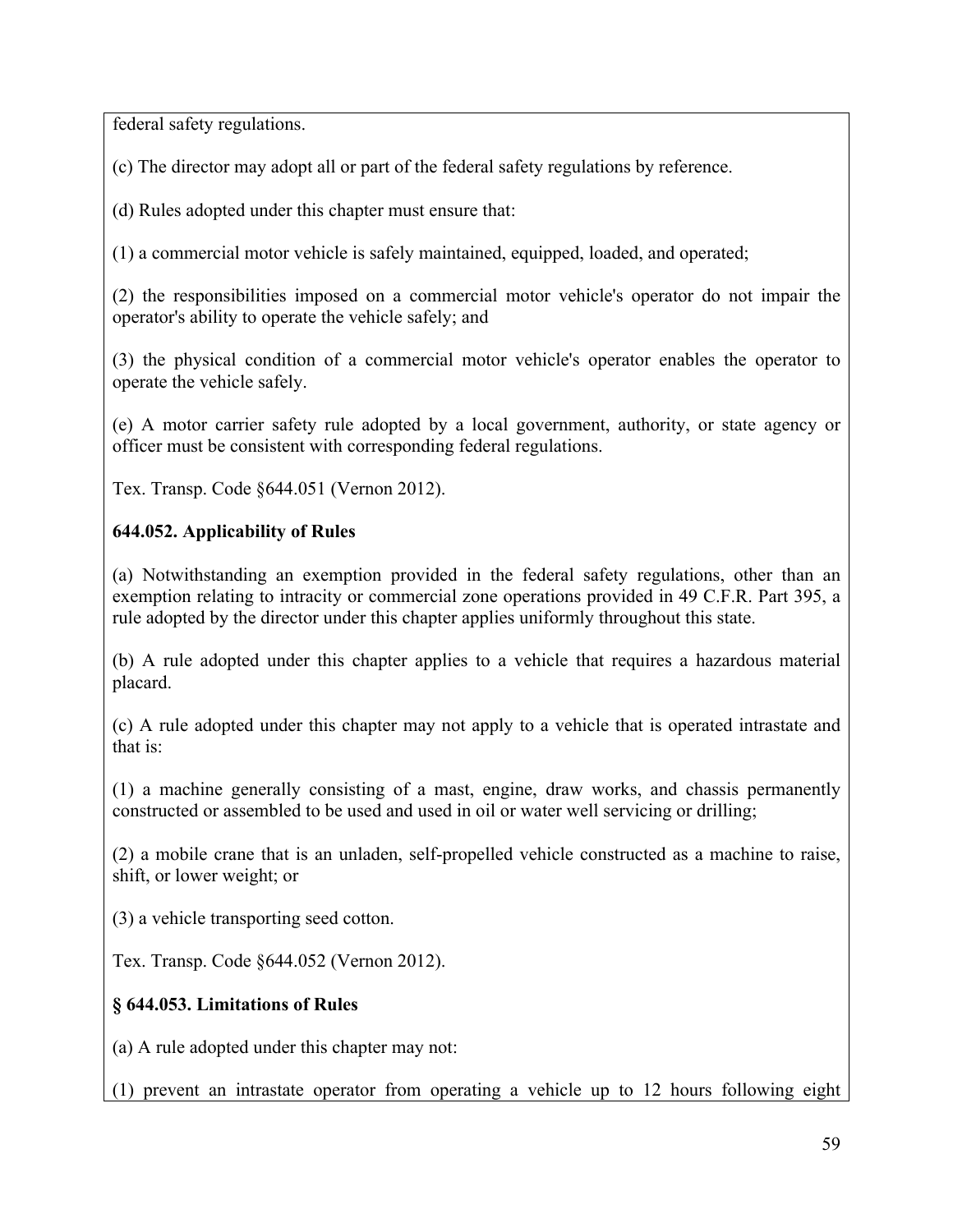consecutive hours off;

(2) require a person to meet the medical standards provided in the federal motor carrier safety regulations if the person:

(A) was regularly employed in this state as a commercial motor vehicle operator in intrastate commerce before August 28, 1989; and

(B) is not transporting property that requires a hazardous material placard;

(3) require a person who returns to the work-reporting location, is released from work within 12 consecutive hours, has at least eight consecutive hours off between each 12-hour period the person is on duty, and operates within a 150-air-mile radius of the normal work-reporting location to maintain a driver's record of duty status as described by 49 C.F.R. Section 395.8, provided that the person maintains time records in compliance with 49 C.F.R. Section  $395.1(e)(5)$  and documents that verify the truth and accuracy of the time records such as:

(A) business records maintained by the owner that provide the date, time, and location of the delivery of a product or service; or

(B) documents required to be maintained by law, including delivery tickets or sales invoices, that provide the date of delivery and the quantity of merchandise delivered; or

(4) impose during a planting or harvesting season maximum driving and on-duty times on an operator of a vehicle transporting an agricultural commodity in intrastate commerce for agricultural purposes from the source of the commodity to the first place of processing or storage or the distribution point for the commodity, if the place is located within 150 air miles of the source.

(b) For purposes of Subsection  $(a)(3)(A)$ , an owner's time records must at a minimum include:

(1) the time an operator reports for duty each day;

(2) the number of hours an operator is on duty each day;

(3) the time an operator is released from duty each day; and

(4) an operator's signed statement in compliance with 49 C.F.R. Section 395.8(j)(2).

(c) In this section, "agricultural commodity" means an agricultural, horticultural, viticultural, silvicultural, or vegetable product, bees or honey, planting seed, cottonseed, rice, livestock or a livestock product, or poultry or a poultry product that is produced in this state, either in its natural form or as processed by the producer, including woodchips.

(d) A rule adopted by the director under this chapter that relates to hours of service, an operator's record of duty status, or an operator's daily log, for operations outside a 150-mile radius of the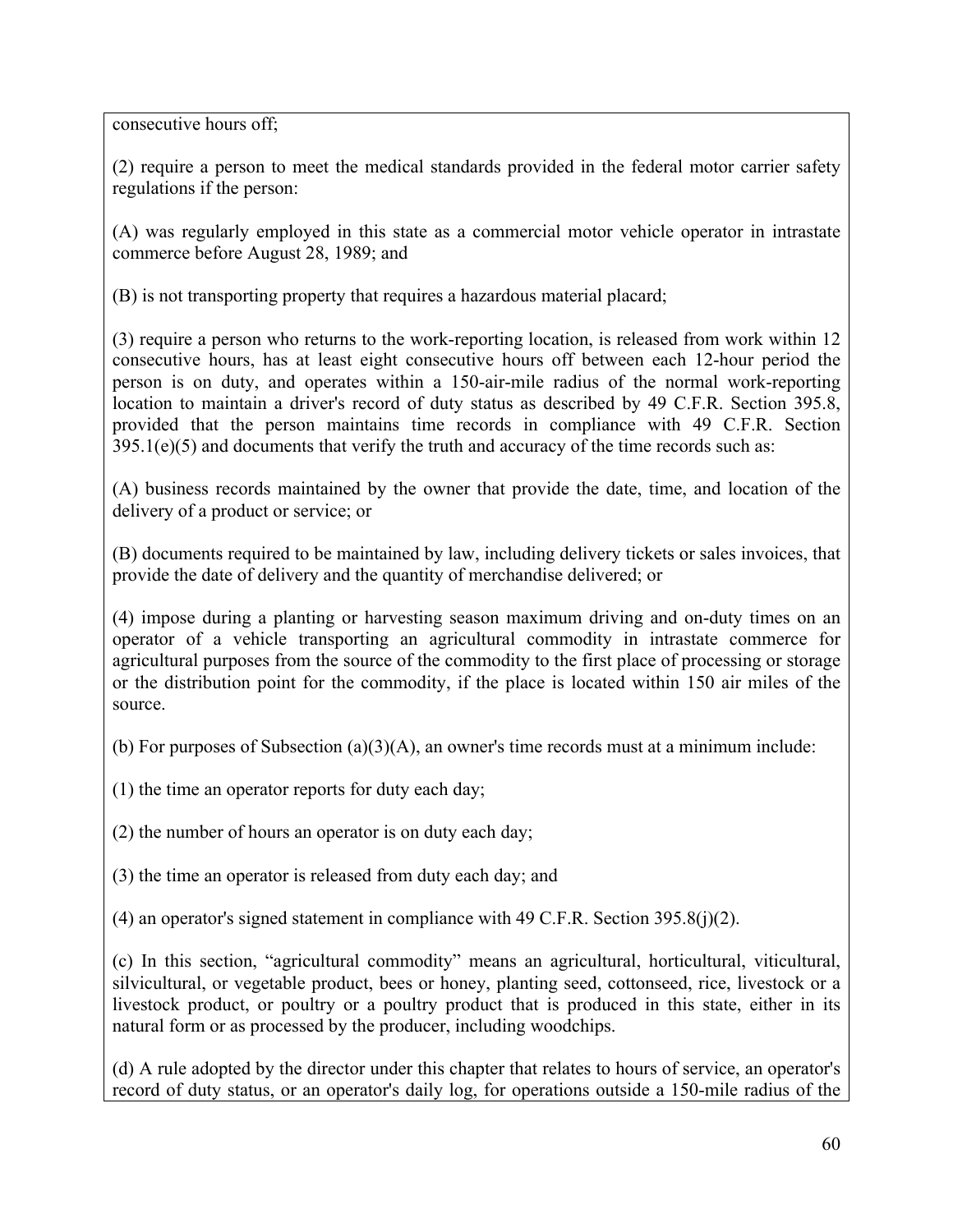normal work-reporting location, also applies to and must be complied with by a motor carrier of household goods not using a commercial motor vehicle. In this subsection:

(1) "commercial motor vehicle" has the meaning assigned by Section 548.001; and

(2) "motor carrier" has the meaning assigned by Section 643.001.

Tex. Transp. Code §644.053 (Vernon 2012).

## **§ 644.054. Regulation of Contract Carriers of Certain Passengers**

(a) This section applies only to a contract carrier that transports an operating employee of a railroad on a road or highway of this state in a vehicle designed to carry 15 or fewer passengers.

(b) The department shall adopt rules regulating the operation of a contract carrier to which this section applies. The rules must:

(1) prohibit a person from operating a vehicle for more than 12 hours in a day;

(2) require a person who operates a vehicle for the number of consecutive hours or days the department determines is excessive to rest for a period determined by the department;

(3) require a contract carrier to keep a record of all hours a vehicle subject to regulation under this section is operated;

(4) require a contract carrier to perform alcohol and drug testing of vehicle operators on employment, on suspicion of alcohol or drug abuse, and periodically as determined by the department;

(5) require a contract carrier, at a minimum, to maintain liability insurance in the amount of \$1.5 million for each vehicle; and

(6) be determined by the department to be necessary to protect the safety of a passenger being transported or the general public.

(c) The department shall inform contract carriers and railroad companies that employ contract carriers of the requirements of state statutes applicable to contract carriers.

Tex. Transp. Code §644.054 (Vernon 2012).

## **B. State Speed Limits**

## **§ 545.351. Maximum Speed Requirement**

(a) An operator may not drive at a speed greater than is reasonable and prudent under the circumstances then existing.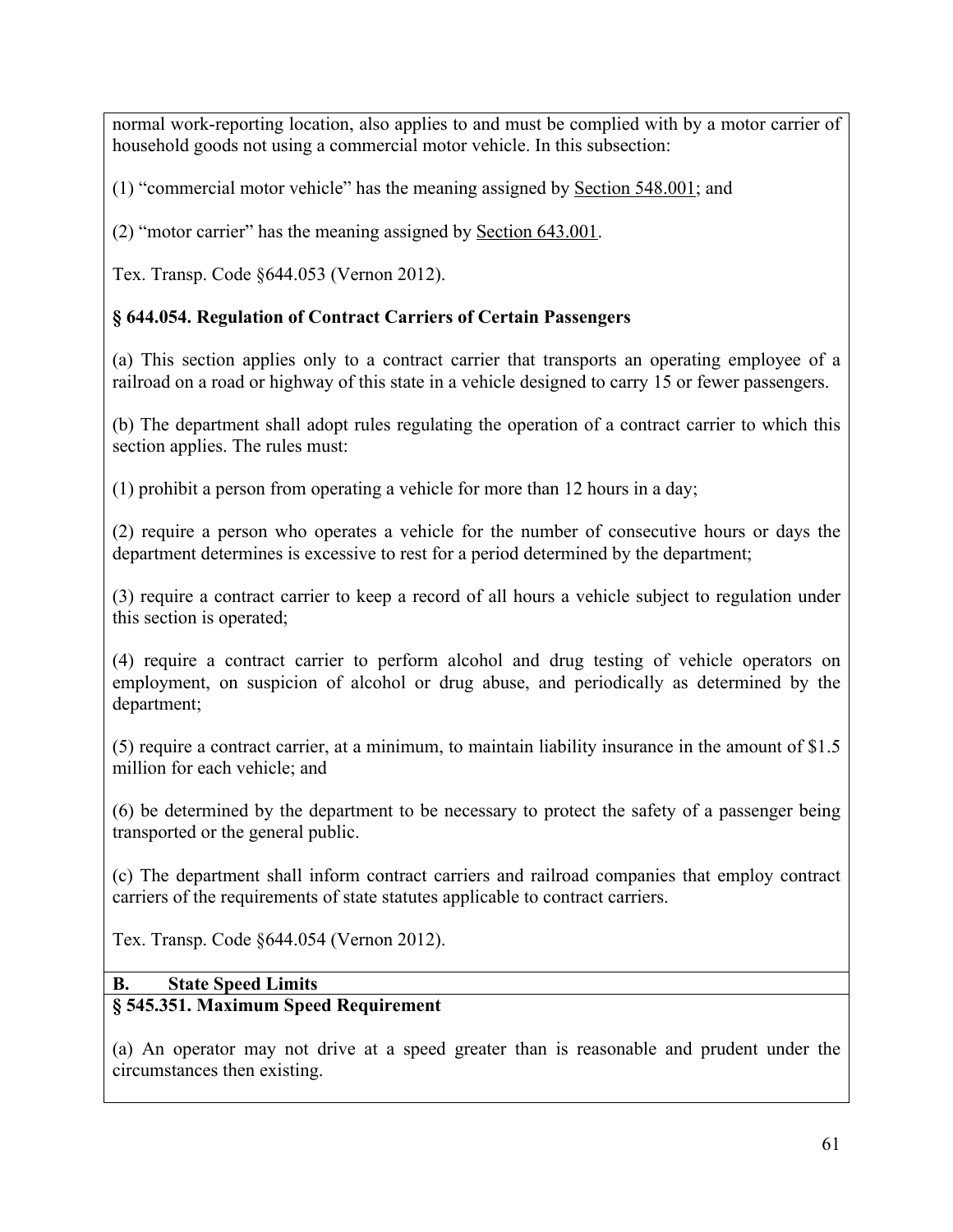(b) An operator:

(1) may not drive a vehicle at a speed greater than is reasonable and prudent under the conditions and having regard for actual and potential hazards then existing; and

(2) shall control the speed of the vehicle as necessary to avoid colliding with another person or vehicle that is on or entering the highway in compliance with law and the duty of each person to use due care.

(c) An operator shall, consistent with Subsections (a) and (b), drive at an appropriate reduced speed if:

(1) the operator is approaching and crossing an intersection or railroad grade crossing;

(2) the operator is approaching and going around a curve;

(3) the operator is approaching a hill crest;

(4) the operator is traveling on a narrow or winding roadway; and

(5) a special hazard exists with regard to traffic, including pedestrians, or weather or highway conditions.

Tex. Transp. Code §545.351 (Vernon 2012).

## **§ 545.352. Prima Facie Speed Limits**

(a) A speed in excess of the limits established by Subsection (b) or under another provision of this subchapter is prima facie evidence that the speed is not reasonable and prudent and that the speed is unlawful.

(b) Unless a special hazard exists that requires a slower speed for compliance with Section 545.351(b), the following speeds are lawful:

(1) 30 miles per hour in an urban district on a street other than an alley and 15 miles per hour in an alley;

(2) except as provided by Subdivision (4), 70 miles per hour on a highway numbered by this state or the United States outside an urban district, including a farm-to-market or ranch-to-market road;

(3) except as provided by Subdivision (4), 60 miles per hour on a highway that is outside an urban district and not a highway numbered by this state or the United States;

(4) outside an urban district: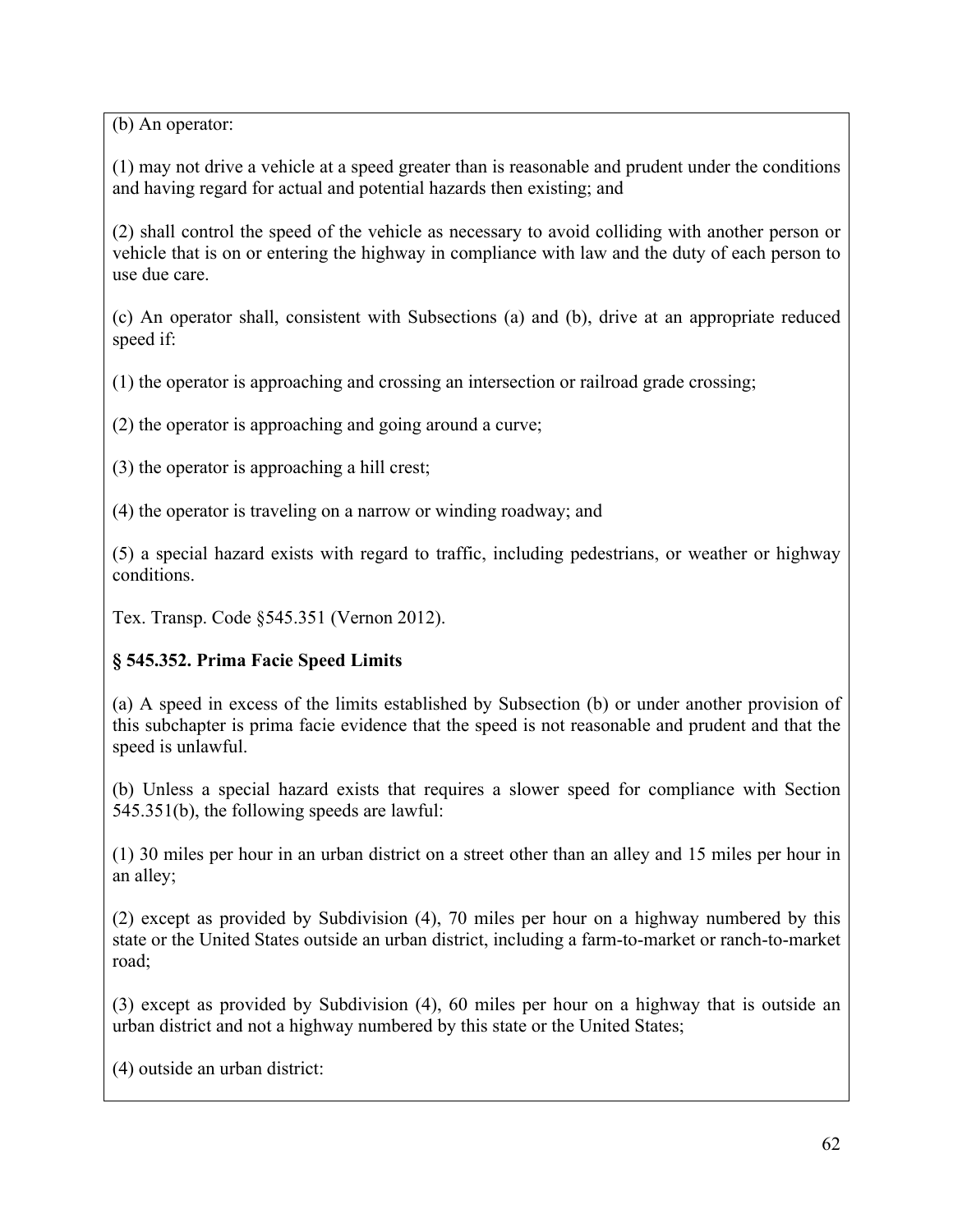(A) 60 miles per hour if the vehicle is a school bus that has passed a commercial motor vehicle inspection under Section 548.201 and is on a highway numbered by the United States or this state, including a farm-to-market road; or

(B) 50 miles per hour if the vehicle is a school bus that:

(i) has not passed a commercial motor vehicle inspection under Section 548.201; or

(ii) is traveling on a highway not numbered by the United States or this state;

(5) on a beach, 15 miles per hour; or

(6) on a county road adjacent to a public beach, 15 miles per hour, if declared by the commissioners court of the county.

(c) The speed limits for a bus or other vehicle engaged in the business of transporting passengers for compensation or hire, for a commercial vehicle used as a highway post office vehicle for highway post office service in the transportation of United States mail, for a light truck, and for a school activity bus are the same as required for a passenger car at the same time and location.

(d) In this section:

(1) "Interstate highway" means a segment of the national system of interstate and defense highways that is:

(A) located in this state;

(B) officially designated by the Texas Transportation Commission; and

(C) approved under Title 23, United States Code.

(2) "Light truck" means a truck with a manufacturer's rated carrying capacity of not more than 2,000 pounds, including a pick-up truck, panel delivery truck, and carry-all truck.

(3) "Urban district" means the territory adjacent to and including a highway, if the territory is improved with structures that are used for business, industry, or dwelling houses and are located at intervals of less than 100 feet for a distance of at least one-quarter mile on either side of the highway.

(e) An entity that establishes or alters a speed limit under this subchapter shall establish the same speed limit for daytime and nighttime.

Tex. Transp. Code §545.352 (Vernon 2012).

**§ 545.363. Minimum Speed Regulations**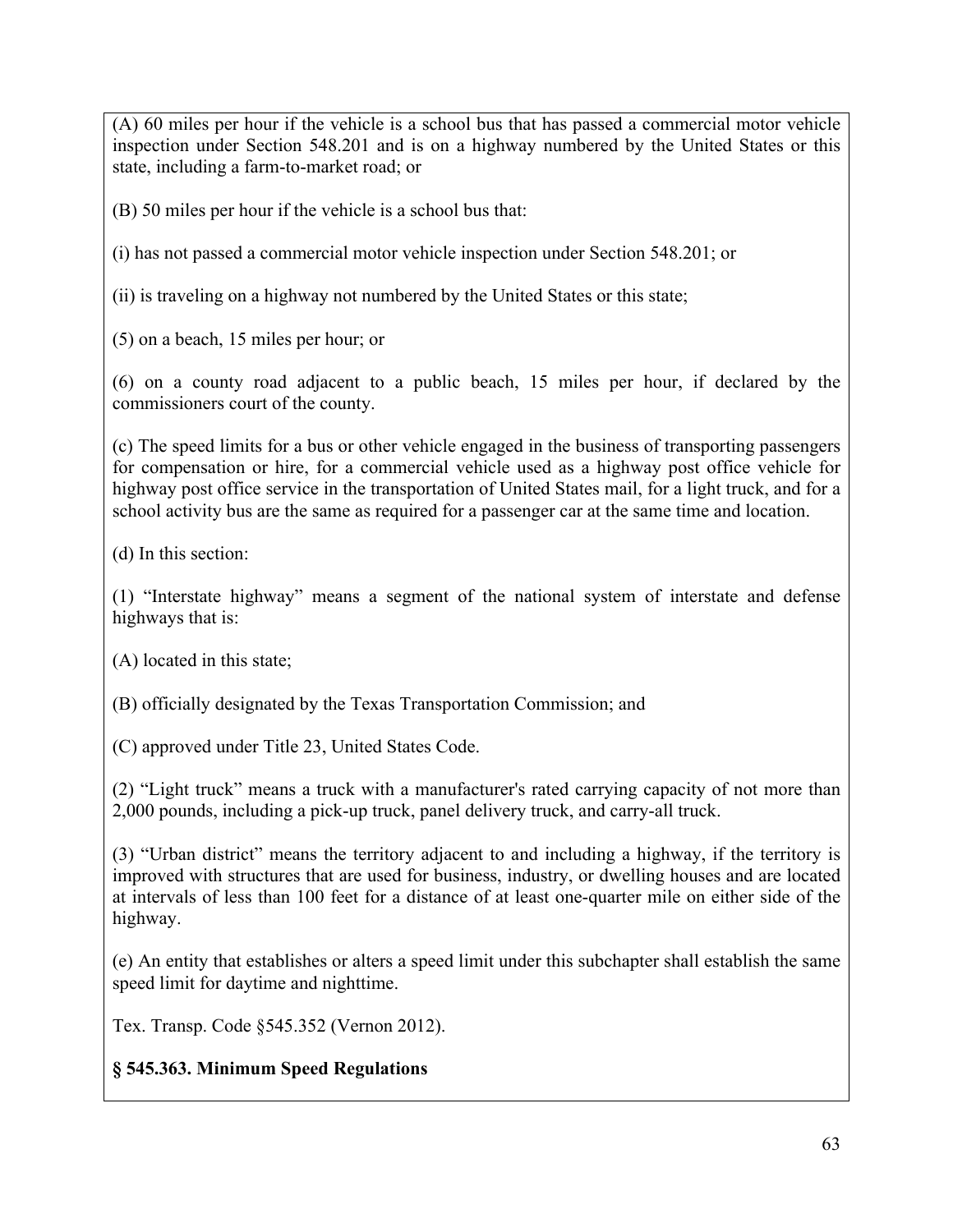(a) An operator may not drive so slowly as to impede the normal and reasonable movement of traffic, except when reduced speed is necessary for safe operation or in compliance with law.

(b) When the Texas Transportation Commission, the Texas Turnpike Authority, the commissioners court of a county, or the governing body of a municipality, within the jurisdiction of each, as applicable, as specified in Sections 545.353 to 545.357, determines from the results of an engineering and traffic investigation that slow speeds on a part of a highway consistently impede the normal and reasonable movement of traffic, the commission, authority, county commissioners court, or governing body may determine and declare a minimum speed limit on the highway.

(c) If appropriate signs are erected giving notice of a minimum speed limit adopted under this section, an operator may not drive a vehicle more slowly than that limit except as necessary for safe operation or in compliance with law.

Tex. Transp. Code §545.353 (Vernon 2012).

#### **C. Overview of State CDL Requirements § 522.003. Definitions**

In this chapter:

(5) "Commercial motor vehicle" means a motor vehicle or combination of motor vehicles used to transport passengers or property that:

(A) has a gross combination weight or a gross combination weight rating of 26,001 or more pounds, including a towed unit with a gross vehicle weight or a gross vehicle weight rating of more than 10,000 pounds;

(B) has a gross vehicle weight or a gross vehicle weight rating of 26,001 or more pounds;

(C) is designed to transport 16 or more passengers, including the driver; or

(D) is transporting hazardous materials and is required to be placarded under 49 C.F.R. Part 172, Subpart F.

Tex. Transp. Code §522.003 (Vernon 2012).

# **§ 522.011. License or Permit Required; Offense**

(a) A person may not drive a commercial motor vehicle unless:

(1) the person:

(A) has in the person's immediate possession a commercial driver's license issued by the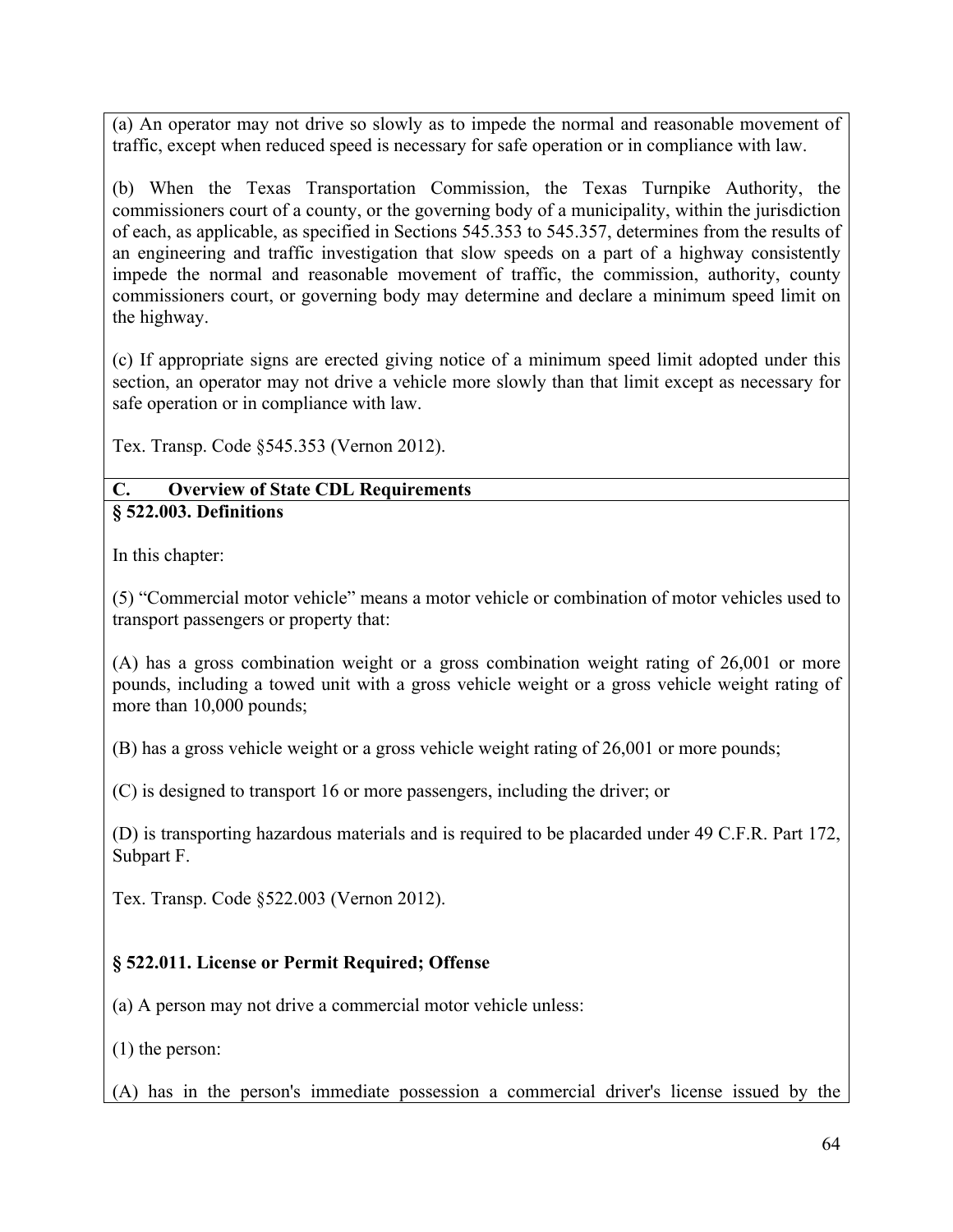department appropriate for the class of vehicle being driven; and

(B) is not disqualified or subject to an out-of-service order;

(2) the person:

(A) has in the person's immediate possession a commercial driver learner's permit issued by the department; and

(B) is accompanied by the holder of a commercial driver's license issued by the department appropriate for the class of vehicle being driven, and the license holder:

(i) occupies a seat beside the permit holder for the purpose of giving instruction in driving the vehicle; and

(ii) is not disqualified or subject to an out-of-service order; or

(3) the person is authorized to drive the vehicle under Section 522.015.

(b) A person commits an offense if the person violates Subsection (a).

(c) An offense under this section is a Class C misdemeanor.

(d) It is a defense to prosecution under Subsection (a)(1)(A) if the person charged produces in court a commercial driver's license that:

(1) was issued to the person;

(2) is appropriate for the class of vehicle being driven; and

(3) was valid when the offense was committed.

Tex. Transp. Code §522.011 (Vernon 2012).

## **§ 522.022. License Requirements**

The department may not issue a commercial driver's license other than a nonresident license to a person unless the person:

(1) has a domicile in this state;

(2) has passed knowledge and skills tests for driving a commercial motor vehicle that comply with minimal federal standards established by 49 C.F.R. Part 383, Subparts G and H; and

(3) has satisfied the requirements imposed by the federal act, federal regulation, or state law.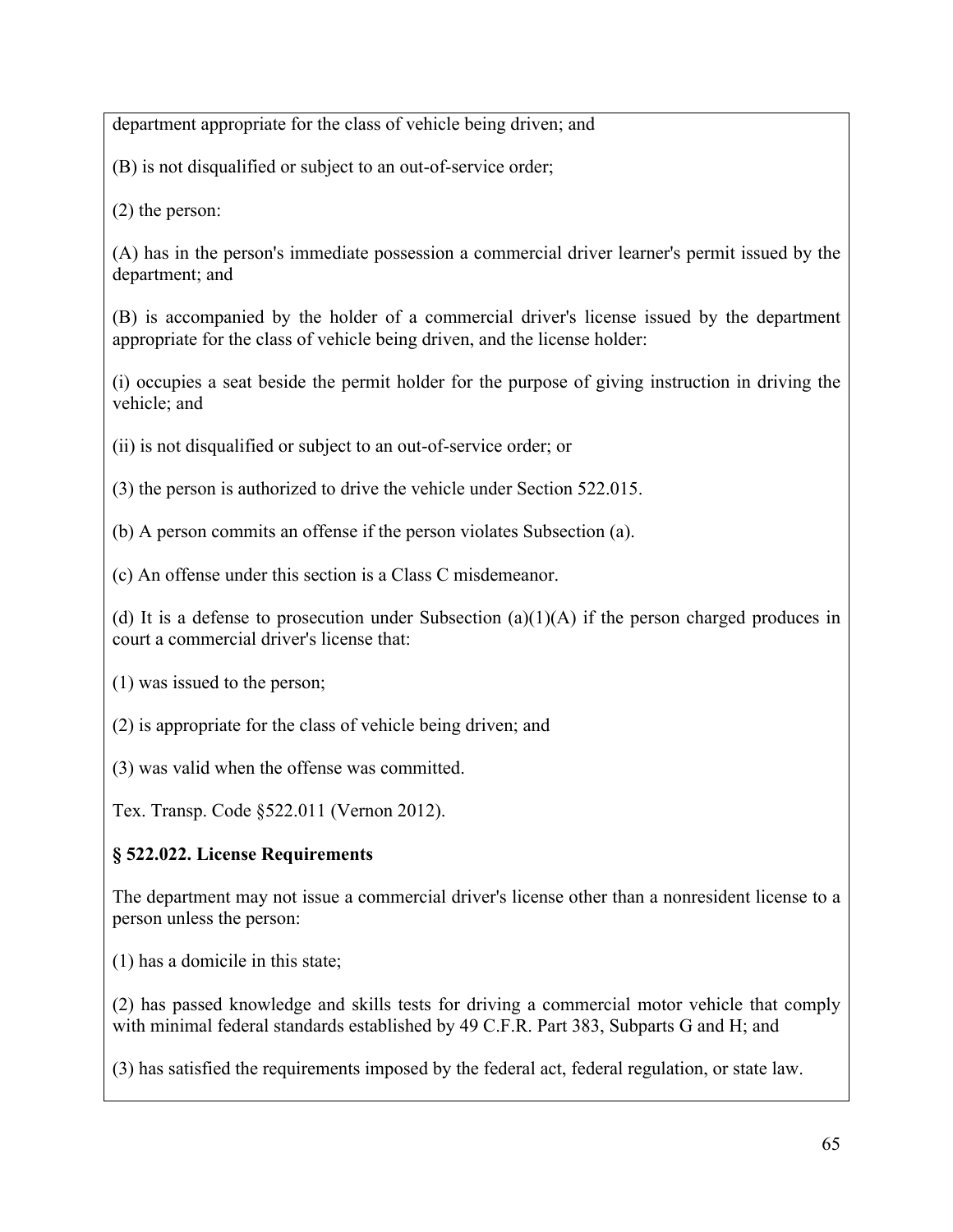Tex. Transp. Code §522.022 (Vernon 2012).

# **§ 522.023. Tests**

(a) The tests required by Section 522.022 must be prescribed by the department.

(b) The knowledge test must be conducted by the department. The department shall provide each applicant who has a reading impairment an opportunity to take the knowledge test orally or, at the applicant's option, the applicant may have the questions read to the applicant and may answer in writing.

(c) Except as provided by Subsection (d), the department must conduct the skills test.

(d) The department may authorize a person, including an agency of this or another state, an employer, a private driver training facility or other private institution, or a department, agency, or instrumentality of local government, to administer the skills test specified by this section if:

(1) the test is the same that would be administered by the department; and

(2) the person has entered into an agreement with the department that complies with 49 C.F.R. Section 383.75.

(e) The skills test must be taken in a commercial motor vehicle that is representative of the type of vehicle the person drives or expects to drive.

(f) The department may waive the skills test for an applicant who meets the requirements of 49 C.F.R. Section 383.77.

(g) The department shall test the applicant's ability to understand highway traffic signs and signals that are written in English.

(h) An applicant who pays the applicable fee required by Section 522.029 is entitled to three examinations of each element under Section 522.022. If the applicant has not qualified after the third examination, the applicant must submit a new application accompanied by the required fee.

(i) The department may not issue a commercial driver's license to a person who has not passed each examination required under this chapter.

Tex. Transp. Code §522.023 (Vernon 2012).

# **§ 521.081. Class A License**

A Class A driver's license authorizes the holder of the license to operate:

(1) a vehicle with a gross vehicle weight rating of 26,001 pounds or more; or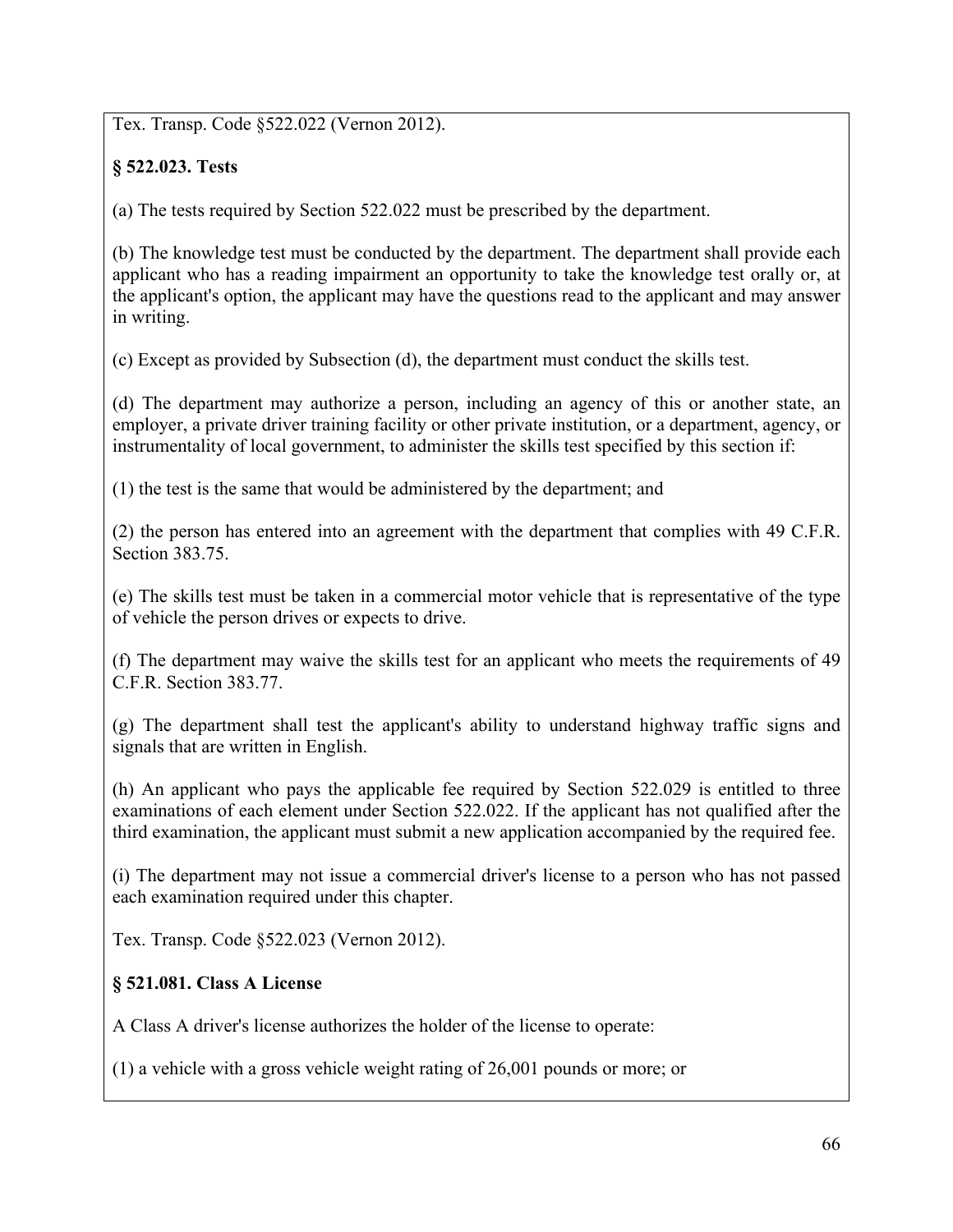(2) a combination of vehicles that has a gross combination weight rating of 26,001 pounds or more, if the gross vehicle weight rating of any vehicle or vehicles in tow is more than 10,000 pounds.

Tex. Transp. Code §522.081 (Vernon 2012).

# **§ 521.082. Class B License**

(a) A Class B driver's license authorizes the holder of the license to operate:

(1) a vehicle with a gross vehicle weight rating that is more than 26,000 pounds;

(2) a vehicle with a gross vehicle weight rating of 26,000 pounds or more towing:

(A) a vehicle, other than a farm trailer, with a gross vehicle weight rating that is not more than 10,000 pounds; or

(B) a farm trailer with a gross vehicle weight rating that is not more than 20,000 pounds; and

(3) a bus with a seating capacity of 24 passengers or more.

(b) For the purposes of Subsection (a)(3), seating capacity is computed in accordance with Section 502.162, except that the operator's seat is included in the computation.

Tex. Transp. Code §522.082 (Vernon 2012).

# **§ 521.083. Class C License**

A Class C driver's license authorizes the holder of the license to operate:

(1) a vehicle or combination of vehicles not described by Section 521.081 or 521.082; and

(2) a vehicle with a gross vehicle weight rating of less than 26,001 pounds towing a farm trailer with a gross vehicle weight rating that is not more than 20,000 pounds.

Tex. Transp. Code §522.083 (Vernon 2012).

# **§ 521.085. Type of Vehicle Authorized**

(a) Unless prohibited by Chapter 522, and except as provided by Subsection (b), the license holder may operate any vehicle of the type for which that class of license is issued and any lesser type of vehicle other than a motorcycle or moped.

(b) Subsection (a) does not prohibit a license holder from operating a lesser type of vehicle that is a motorcycle described by Section 521.001(a)(6-a).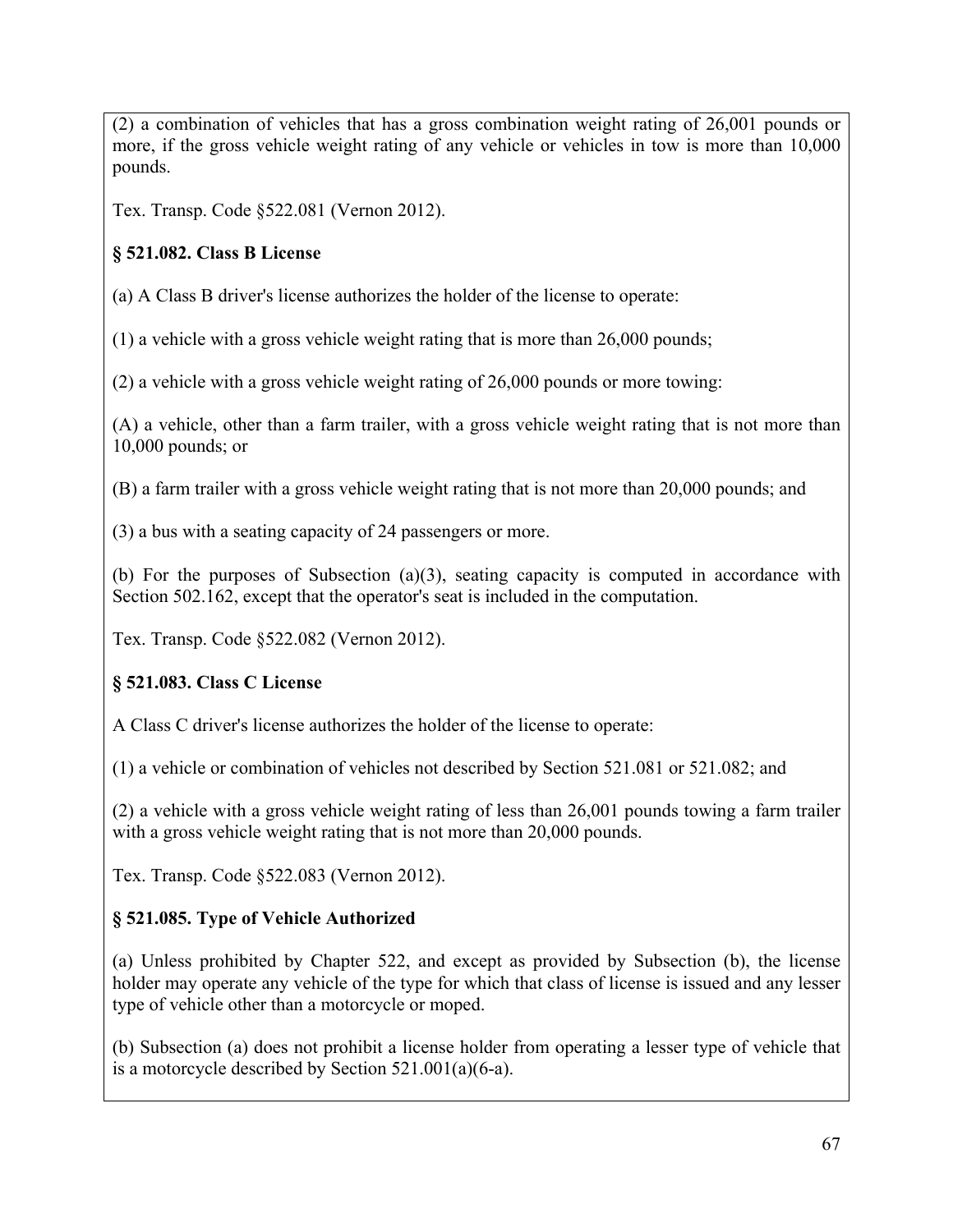Tex. Transp. Code §522.085 (Vernon 2012). **Insurance Issues**

## **A. State Minimum Limits of Financial Responsibility § 601.051. Requirement of Financial Responsibility**

A person may not operate a motor vehicle in this state unless financial responsibility is established for that vehicle through:

(1) a motor vehicle liability insurance policy that complies with Subchapter D;

(2) a surety bond filed under Section 601.121;

(3) a deposit under Section 601.122;

(4) a deposit under Section 601.123; or

(5) self-insurance under Section 601.124.

# **§ 601.072. Minimum Coverage Amounts; Exclusions**

(a) Expired.

(a-1) Effective January 1, 2011, the minimum amounts of motor vehicle liability insurance coverage required to establish financial responsibility under this chapter are:

(1) \$30,000 for bodily injury to or death of one person in one accident;

(2) \$60,000 for bodily injury to or death of two or more persons in one accident, subject to the amount provided by Subdivision (1) for bodily injury to or death of one of the persons; and

(3) \$25,000 for damage to or destruction of property of others in one accident.

(b) The coverage required under this section may exclude, with respect to one accident:

(1) the first \$250 of liability for bodily injury to or death of one person;

(2) the first \$500 of liability for bodily injury to or death of two or more persons, subject to the amount provided by Subdivision (1) for bodily injury to or death of one of the persons; and

(3) the first \$250 of liability for property damage to or destruction of property of others.

(c) The Texas Department of Insurance shall establish an outreach program to inform persons of the requirements of this chapter and the ability to comply with the financial responsibility requirements of this chapter through motor vehicle liability insurance coverage. The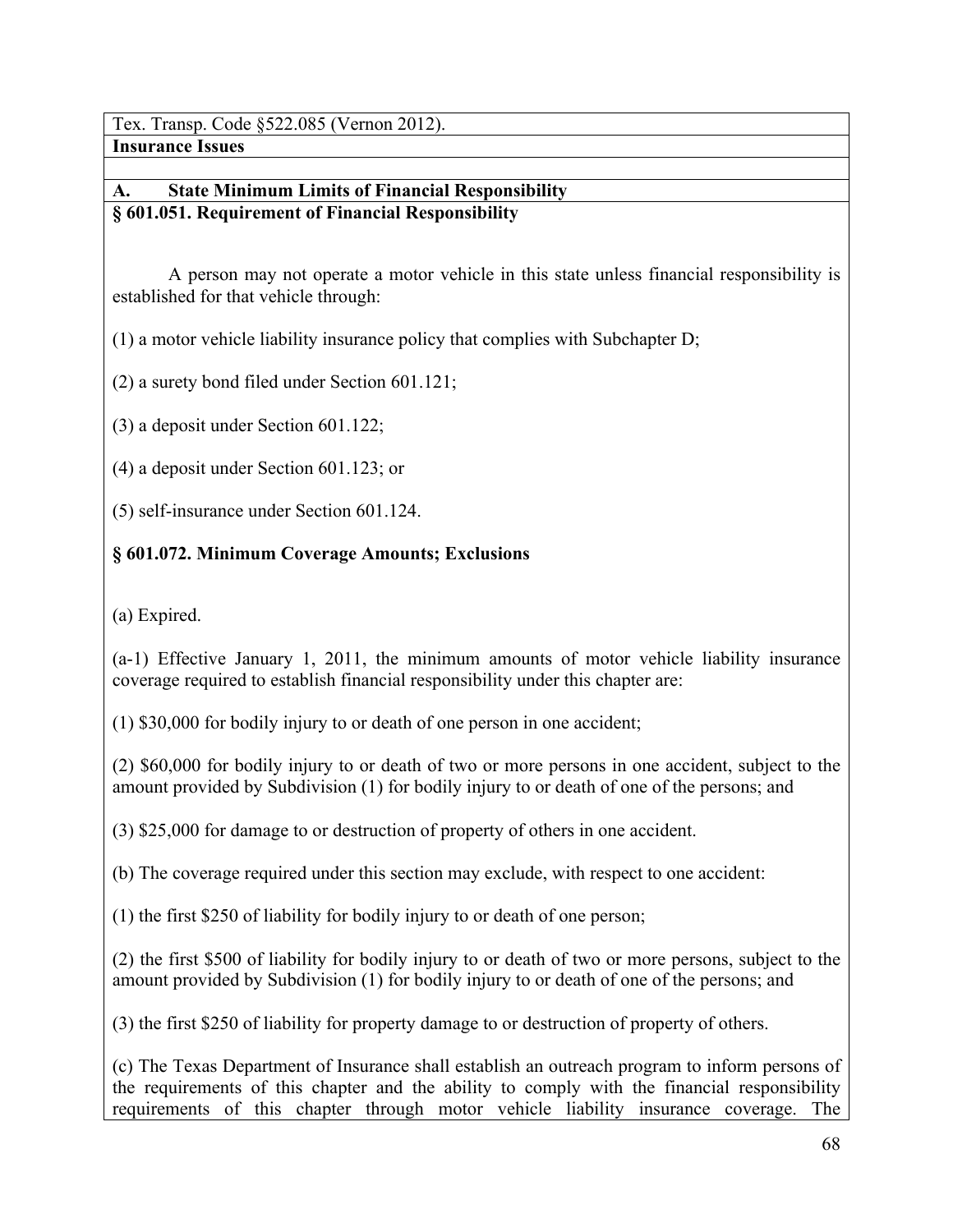commissioner, by rule, shall establish the requirements for the program. The program must be designed to encourage compliance with the financial responsibility requirements, and must be made available in English and Spanish.

(d) Expired.

# **§ 601.124. Self-Insurance**

(a) A person in whose name more than 25 motor vehicles are registered may qualify as a selfinsurer by obtaining a certificate of self-insurance issued by the department as provided by this section.

(b) The department may issue a certificate of self-insurance to a person if:

(1) the person applies for the certificate; and

(2) the department is satisfied that the person has and will continue to have the ability to pay judgments obtained against the person.

(c) The self-insurer must supplement the certificate with an agreement that, for accidents occurring while the certificate is in force, the self-insurer will pay the same judgments in the same amounts as an insurer would be obligated to pay under an owner's motor vehicle liability insurance policy issued to the self-insurer if such policy were issued.

(d) The department for cause may cancel a certificate of self-insurance after a hearing. The selfinsurer must receive at least five days' notice of the hearing. Cause includes failure to pay a judgment before the 31st day after the date the judgment becomes final.

# **§ 601.151. Applicability of Subchapter**

(a) This subchapter applies only to a motor vehicle accident in this state that results in bodily injury or death or in damage to the property of one person of at least \$1,000.

(b) This subchapter does not apply to:

(1) an owner or operator who has in effect at the time of the accident a motor vehicle liability insurance policy that covers the motor vehicle involved in the accident;

(2) an operator who is not the owner of the motor vehicle, if a motor vehicle liability insurance policy or bond for the operation of a motor vehicle the person does not own is in effect at the time of the accident;

(3) an owner or operator whose liability for damages resulting from the accident, in the judgment of the department, is covered by another liability insurance policy or bond;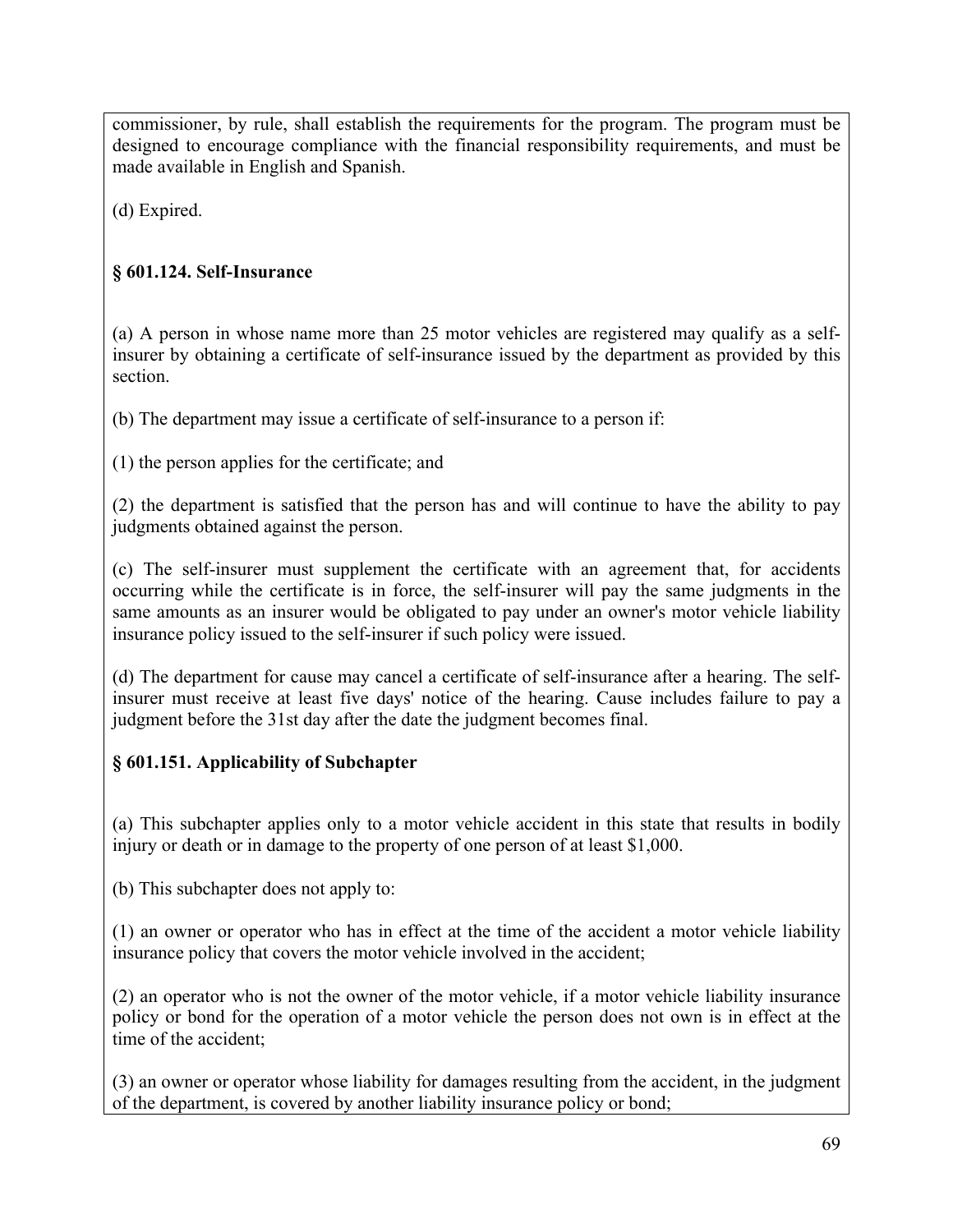(4) an owner or operator, if there was not bodily injury to or damage of the property of a person other than the owner or operator;

(5) the owner or operator of a motor vehicle that at the time of the accident was legally parked or legally stopped at a traffic signal;

(6) the owner of a motor vehicle that at the time of the accident was being operated without the owner's express or implied permission or was parked by a person who had been operating the vehicle without that permission; or

(7) a person qualifying as a self-insurer under Section 601.124 or a person operating a motor vehicle for a self-insurer.

### **B. Uninsured Motorist Coverage**

1. UM/UIM Defined:

"Uninsured Motorist" refers to the driver of a motor vehicle who does not carry liability insurance coverage, or to an unidentified driver in a hit-and-run accident, or to an insured driver whose insurance carrier has denied coverage or has become insolvent. *See United Services Automobile Assoc. v. Hestilow*, 754 S.W.2d 754 (Tex. App.—San Antonio 1988); *see* TEX. INS. CODE § 1952.102.

"Underinsured Motorist" refers to a driver of a motor vehicle with liability insurance, but not enough coverage to pay for the damages in the accident. An "underinsured motorist" is defined by statute to mean a motorist operating an insured vehicle "on which there is collectible liability insurance coverage with limits of liability for the owner or operator that were originally lower than, or have been reduced by payment of claims arising from the same accident to, an amount less than the limit of liability stated in the underinsurance coverage of the insured's policy." TEX. INS. CODE § 1952.103.

2. Insurance Company Obligation:

Texas law requires insurers to provide uninsured or underinsured motorist coverage ("UM/UIM coverage") in at least the minimum amounts prescribed by Texas Transportation Code § 601.072. TEX. INS. CODE § 1952.101. To reject UM/UIM coverage, a named insured must provide the insurer with a rejection in writing. *Id.*

3. Stacking:

"Stacking" means collecting from more than one policy on the same claim. Texas permits "inter-policy" stacking, but not "intra-policy" stacking. For example, if one is injured by an uninsured motorist while one is occupying a vehicle with UM coverage, one may collect on both the policy for the occupied vehicle and one's own personal UM motorist policy. *See, e.g., American Liberty Ins. Co. v. Ranzau*, 481 S.W.2d 793 (Tex. 1972). This is inter-policy stacking. However, one is not permitted to stack or recover from different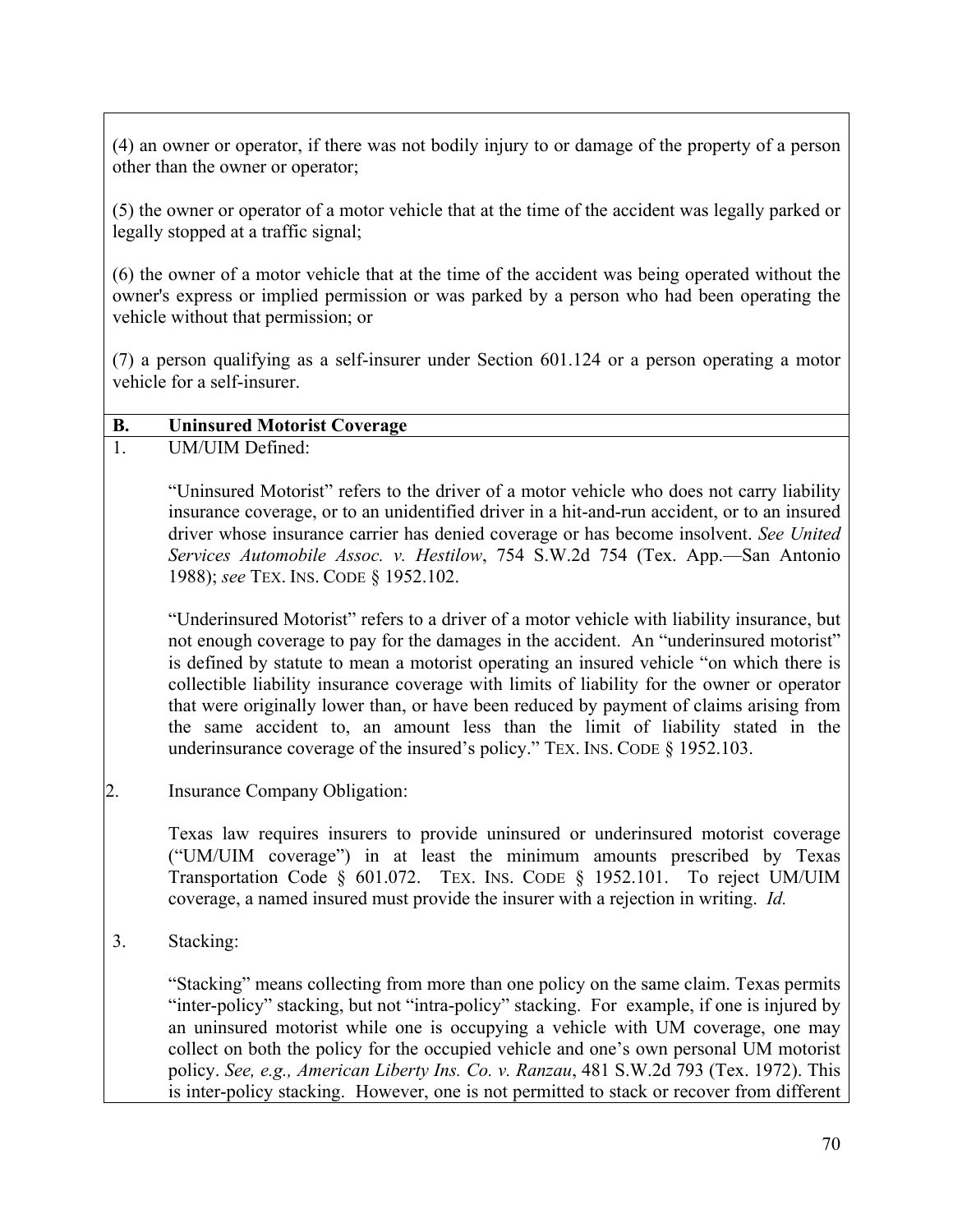policy provisions within the same policy to effect coverage, or, intra-policy stacking. For example, a policy that insures two cars with \$20,000 in coverage on each vehicle will not yield \$40,000 of UM/UIM coverage. Also, one cannot exhaust the liability limits of a policy and then recover UM/UIM coverage under the same policy.

4. Offsets and Reimbursements:

An insurance carrier may take a credit or offset for Personal Injury Protection benefits it has paid under the same policy, if the policy contains a "non-duplication of benefits" clause.

#### **C. No Fault Insurance**

Texas is not a "no-fault" state, in that there is no statutory mandate that insurance policies must cover an insured's dames up to policy limits regardless of fault. Automobile insurance in Texas can be described as a hybrid of fault-based and no-fault insurance. "In 1973, the Legislature enacted Insurance Code *article 5.06-3* to require all automobile liability insurance policies to offer [personal injury protection or] PIP coverage. PIP gives a minimum of \$2500 coverage to any covered person -- the insured, members of the insured's household, and occupants of the insured's vehicle -- for reasonable medical expenses and lost wages that result from an accident. PIP coverage, unlike UM/UIM coverage, is a form of no-fault insurance." *Mid-Century Ins. Co. of Texas v. Kidd*, 997 S.W.2d 265, 268 (Tex. 1999).

Moreover, Texas law does not prohibit no-fault insurance coverage beyond the \$2500 mandated in article 5.06-3(b) and (c). Indeed, a consumer is free to purchase additional no-fault coverage if he or she were inclined to do so and could find a company willing to write such a policy. *See* Tex. Ins. Code art. 5.06-3(g)("nothing contained in this Act shall be construed to prevent an insurer from providing broader benefits than the minimum benefits enumerated in this Act subject to the rules and forms prescribed by the State Board of Insurance.").

Texas statutes and regulations governing insurance clearly recognize the validity of nofault insurance. *See* Tex. Ins. Code § 1506.002(12).

#### **D. Disclosure of Limits and Layers of Coverage**

Texas Rules of Civil Procedure 194 requires the disclosure of any indemnity and insuring agreement s described in Rule 192.3(f). Rule 192.3(f) provides that a party may obtain discovery of the existence and contents of any indemnity or insurance agreement under which any person may be liable to satisfy part or all of a judgment rendered I nthe action or to indemnify or reimburse fro payments made to satisfy the judgme4nt. Information concerning the indemnity or insurance agreement is not by reason of disclosure admissible in evidence at trial. Tex. R. Civ. P.  $192.3(f)$ .

Rule 192.3(f) does not foreclose discovery of insurance information beyond that identified in the rule; however, we also conclude that the plain language of Rule 192.3(f), by itself, does not provide a sufficient basis to order discovery beyond the production of the "existence and contents" of the policies. A party may discover information beyond an insurance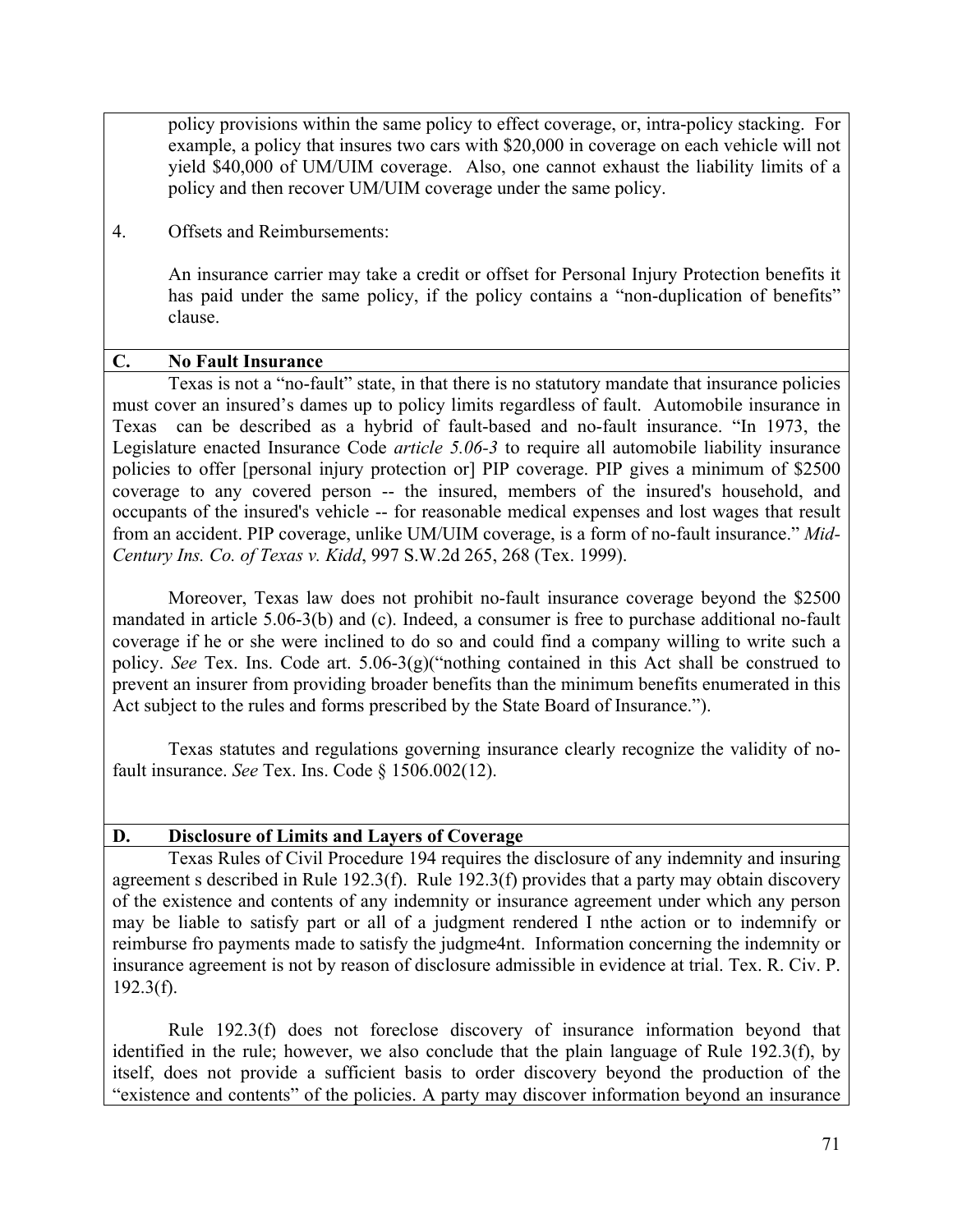agreement's existence and contents only if the information is otherwise discoverable under our scope-of-discovery rule. *See* Tex. R. Civ. P. 192.3(a) ( "In general, a party may obtain discovery regarding any matter that is not privileged and is relevant to the subject matter of the pending action, whether it relates to the claim or defense of the party seeking discovery or the claim or defense of any other party.") This would include such information as policy limits.

## **E. Unfair Claims Practices**

The Texas Insurance Code provides private causes of action for unfair settlement and claim practices, including (a) false, misleading or deceptive acts or practices (Chapter 541); and (b) prompt-payment claims (Chapter 542). Below are some examples of this prohibited conduct:

a) false, misleading or deceptive act or practice (Chapter 541):

- Failing to attempt in good faith to effectuate a prompt, fair, and equitable settlement of a claim with respect to the insurer's liability which has become reasonably clear;
- Misrepresenting to a claimant a material fact or policy provision relating to coverage at issue;
- Refusing to pay a claim without conducting a reasonable investigation with respect to a claim;
- Failing to adopt and implement reasonable standards for the prompt investigation of claims arising under the insurer's policies;
- Failing to provide a policyholder a reasonable explanation of the basis in the policy for the insurer's denial of a claim or offer of a compromise settlement of a claim.

b) prompt payment claims (Chapter 542):

- Failing to promptly provide notice of receipt of a claim;
- Failing to promptly notify the claimant of acceptance or rejection of his claim;
- Failing to promptly make payment on a claim;

A defendant that violates Chapter 541 may also be held liable under the Texas Deceptive Trade Practices Act. *See Nast v. State Farm Fire & Cas. Co.*, 82 S.W.3d 114, 120-21 (Tex. App.—San Antonio 2002, no pet.).

Chapter 542 requires an insurer to follow certain procedures and meet certain deadlines when it received, accepts, rejects or pays an insurance claim. The statute's purpose is to require insurers to promptly pay claims made by their insureds. *See* TEX. INS. CODE § 542.054. Chapter 542 includes detailed rules along these lines.

A plaintiff may recover actual damages for a violation of Chapter 541. *Tex. Mut. Ins. Co. v. Morris*, 287 S.W.3d 401, 431-32 (Tex. App.—Houston [14th Dist.] 2009). Additionally, plaintiff may recover additional damages with a fact finding that defendant acting knowingly. *See* TEX. INS. CODE § 541.152(b). However, for a Chapter 541 violation, a plaintiff cannot recover exemplary damages per Chapter 41 of the Texas Civil Practice and Remedies Code. *See* TEX. CIV. PRAC. & REM. CODE § 41.002(d).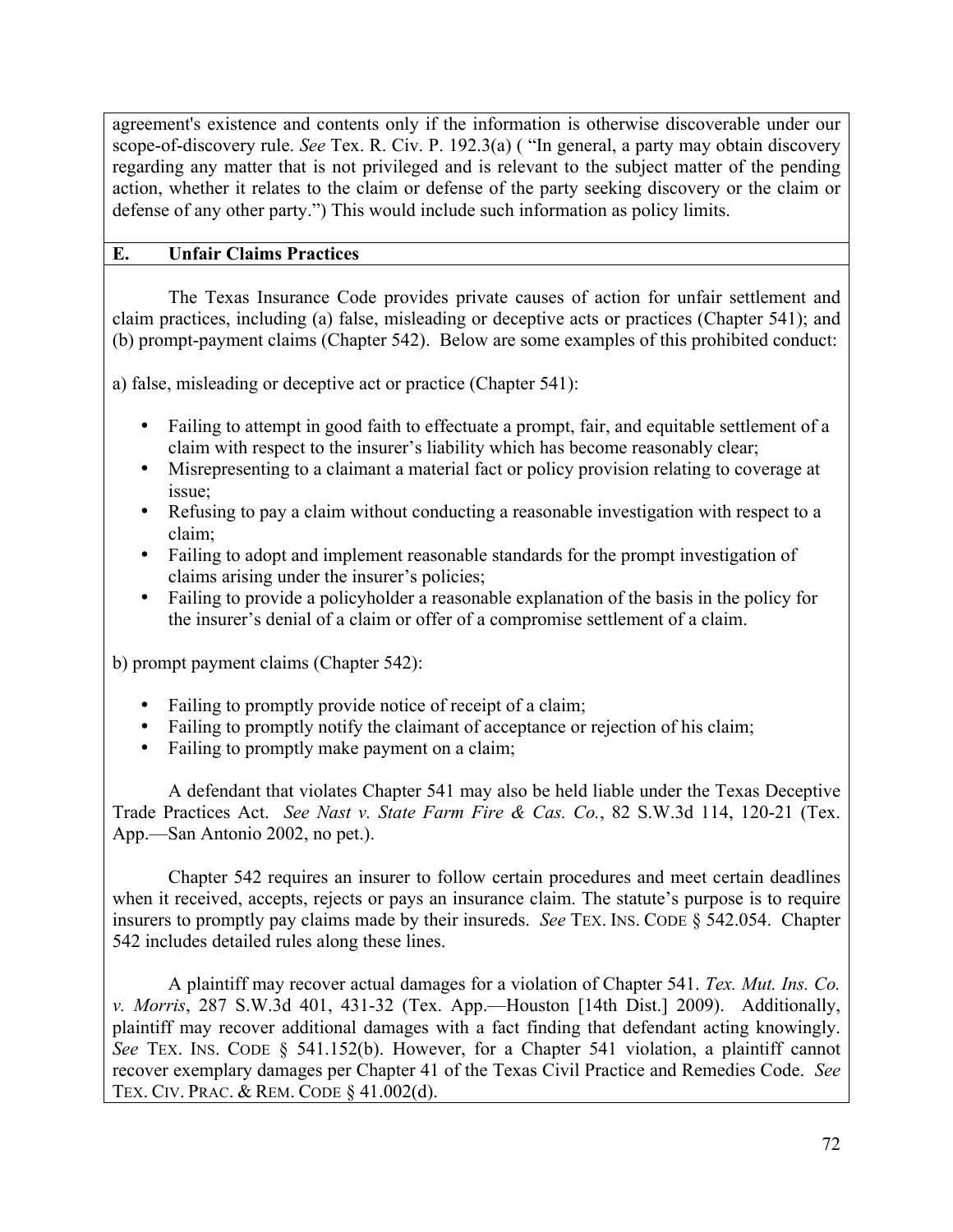A plaintiff may recover the amount of the claim for a violation of Chapter 542. *See* TEX. INS. CODE § 542.060(a). In addition, plaintiff can recover statutory damages of 18% interest per year on the amount of the claim. *See* TEX. INS. CODE § 542.060(a). The statutory damages start accuring on the date the insurer violates the statute. *State Farm Life Ins. Co. v. Martinez*, 174 S.W.3d 772, 790 (Tex. App.—Waco 2005).

#### **F. Bad Faith Claims**

Bad-faith liability in the insurance context, also known as the breach of the duty of good faith and fair dealing, arises from the contractual relationship between the insured and the insurer. *Aranda v. Insurance Co. of N. Am*., 748 S.W.2d 210, 212 (Tex. 1988). The duty of good faith and fair dealing is separate and distinct from the insurer's settlement duties that arise under the Texas Insurance Code. *See Lane v. State Farm Mut. Auto. Ins. Co*., 992 S.W.2d 545, 553-54 (Tex. App.—Texarkana 1999, pet. denied).

The insurer owes a duty of good faith and fair dealing to the insured. *Aranda*, 748 S.W.2d at 212. The insurer does not owe a duty of good faith and fair dealing to a third-party claimant. *Maryland Ins. Co. v. Head Indus. Coating & Servs*., 938 S.W.2d 27, 28-29 (Tex. 1996).

An insurance company does not breach its duty of good faith and fair dealing by erroneously denying a claim. *U.S. Fire Ins. Co. v. Williams*, 955 S.W.2d 267, 268 (Tex. 1997). Rather, an insurer breaches its duty of good faith and fair dealing when the insurer fails to settle a claim if the insurer knew of should have known that it was reasonably clear that the claim was covered. *Universe Life Ins. Co. v. Giles*, 950 S.W.2d 48, 56 (Tex. 1997). Whether an insurer has breached its duty of good faith and fair dealing is a fact issue. *Id.* To prove an action for bad faith, the plaintiff must also establish that defendant's breach of good faith and fair dealing proximately caused plaintiff's damages. *Provident Am. Ins. Co. v. Castaneda*, 988 S.W.2d 189, 193 n. 13 (Tex. 1998).

Below are examples of an insurers breach of this duty:

- In *Simmons*, the Texas Supreme Court concluded that there was evidence that the insurer's investigation was biased and outcome-oriented because there was evidence that the carrier knowingly and repeatedly ignored evidence that the insureds did not burn their own home. *State Farm Fire & Cas. Co. v. Simmons*, 963 S.W.2d 42, 45-47 (Tex. 1998)
- In *Nicolau*, the Texas Supreme Court held that there was sufficient evidence to support a bad faith claim with evidence that an insurer denied a claim that leaky plumbing caused foundation damage based upon an expert report prepared by an engineer that (a) worked almost exclusively for insurance companies; (b) was aware that plumbing leaks would cause the insurer to incur liability; and (c) nearly exclusively found no liability for the insurer. *State Farm Lloyds v. Nicolau*, 951 S.W.2d 444, 448 (Tex. 1997). There was also evidence that the insurer did not conduct an adequate investigation. *Id.*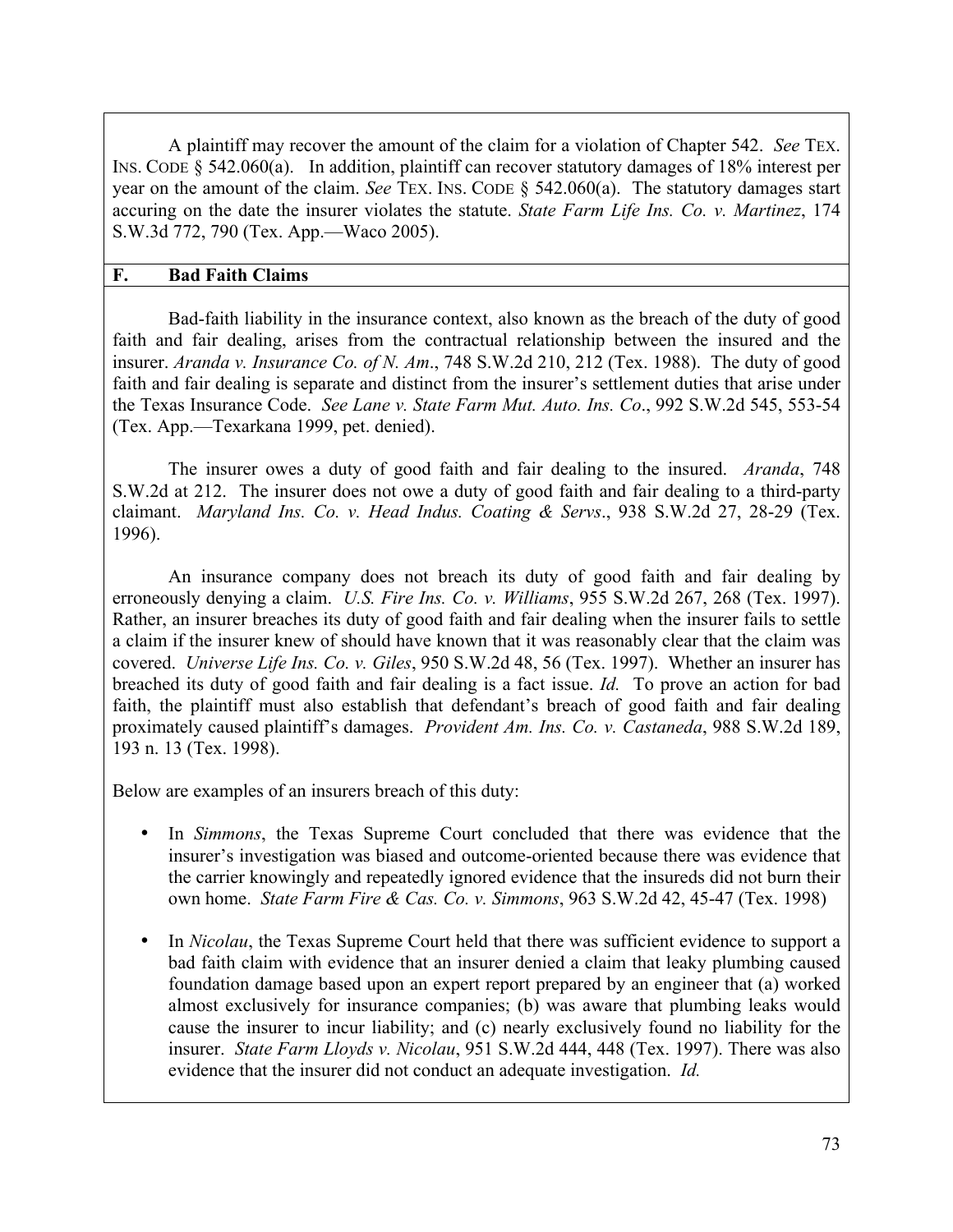In an action for bad faith, plaintiff can recover actual damages—so called "extra-contractual damages"—for economic or personal injuries. *See Pena v. State Farm Lloyds*, 980 S.W.2d 949, 958 (Tex. App.—Corpus Christi 1998, no pet.). Plaintiff may recover exemplary damages if (1) actual damages were awarded for an injury independent of the loss of policy benefits and (2) the insurer's conduct was fraudulent, malicious, intentional, or grossly negligent. *Universal Life Ins. Co. v. Giles*, 950 S.W.2d 48, 54 (Tex. 1997).

## **G. Coverage – Duty of Insured**

In Texas, a liability insurer must show that it was prejudiced or deprived of a valid defense by the insured's lack of cooperation before it can rely upon that lack of cooperation to avoid coverage. *USAA Co. Mut. Ins. Co. v. Cook*, 241 S.W.3d 93, 102 (Tex.App.—Houston [1st Dist.] 2007, no pet.). *See Progressive Co. Mut. Ins. Co. v. Trevino,* 202 S.W.3d 811, 816 (Tex.App.—San Antonio 2006, pet denied) *and cases cited therein; Oil Ins. Assoc. v. Royal Indemnity Co*., 519 S.W.2d 148, 151-152 (Tex. Civ. App.—Houston [14th Dist] 1975, writ ref'd n.r.e.) *and cases cited therein*. The insurer must show actual prejudice, not theoretical or potential prejudice. *Griffin v. Fidelity & Cas. Co*., 273 F.2d 45, 48 (5th Cir. 1960). *See Coastal Refining & Marketing, Inc. v. U.S. Fidelity & Guar. Co*., 218 S.W.3d 279, 288 (Tex.App.— Houston [14th Dist.] 2007, no pet.) (Insurer in late notice case must demonstrate a material change in position to establish prejudice; actual prejudice required, not speculative or potential prejudice). The insured's lying to the insurer regarding who was driving the insured vehicle at the time of the accident did not sufficiently prejudice the insurer in *Griffin*, 273 F.2d at 47-48. The insured's lying in sworn deposition testimony did not prejudice the insurer in *U.S. Cas. Co. v. Schlein*, 338 F.2d 169, 174 (5th Cir. 1964). But, the insured's not permitting defense counsel hired by insurer to appear on insured's behalf and ultimately failing to appear for trial, resulting in entry of a default judgment against insured, was sufficient to prejudice the insurer in *Trevino*, 202 S.W.3d at 817-18.

## **H. Fellow Employee Exclusions**

Standard Texas commercial automobile insurance policies can and do include fellow employee exclusions.

Texas Courts have upheld the fellow employee exclusion. The Fort Worth Court of Appeals has held that the fellow employee exclusion in a standard form motor vehicle insurance policy, which applied to bodily injury to fellow employees of the employer and which arose in course of fellow employee's employment, precluded coverage for the inured emplyee's suit. *See Truck Ins. Exchange v. Musick,* 902 S.W.2d 68, 70 (Tex.App.-Fort Worth 1995, writ denied). In Musick, the insured employee of construction company backed his pickup truck over another employee. It was stipulated that the two were fellow employees and that the injury suffered by injured employee arose out of and in course and scope of his employment. *See Id.*

Courts have further held that a commercial automobile liability insurer did not have a duty to defend the insured in an action brought by drivers for the insured carrier arising out of an accident in which one driver fell asleep at the wheel and drove the vehicle into a river killing the other driver. The policy exclusion for bodily injury to a fellow employee arising out of and the course of employment applied. Both men in the truck were working for the insured. The court explained that the employee exclusion in a standard Texas commercial auto policy excludes from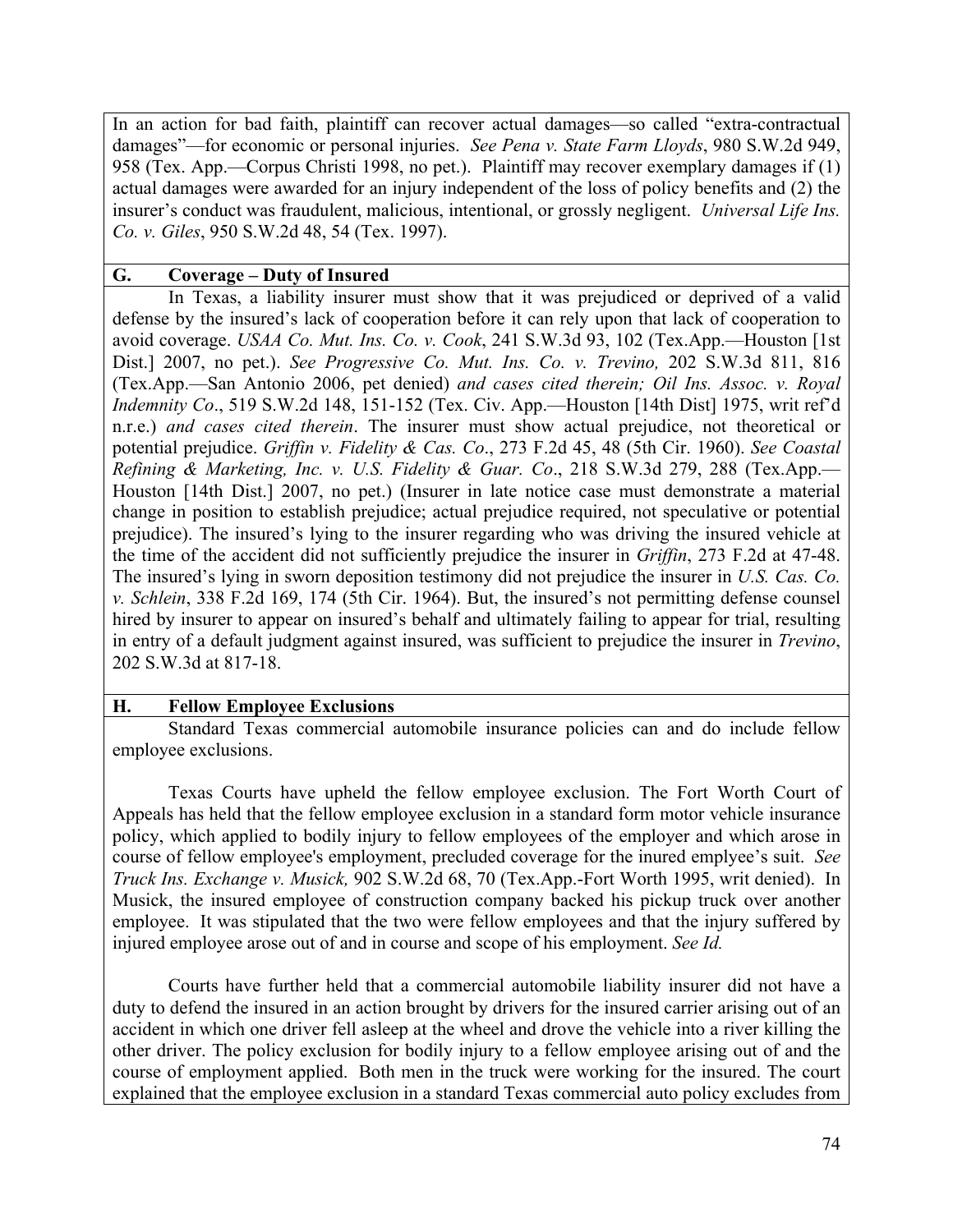coverage injuries sustained by a truck driver while operating a covered vehicle, regardless whether the driver was an independent contractor or an employee. This exclusion relieved the insured of any duty to defend; and where there is no duty to defend, there is also no duty to indemnify. *Canal Indem. Ins. Co. v. Texcom Transp., L.L.C.*, No. 3:09-CV-1430-BD, 2010 WL 2301007 (N.D. Tex., June 4, 2010).

Under Texas law, the insurer has the burden to prove that an exclusion applies. *See Primrose Operating Co. v. National American Ins. Co.,* 382 F.3d 546, 553 (5th Cir.2004); *Sentry Ins. v. R.J. Weber Co.,* 2F.3d 554, 556 (5th Cir.1993). *See also* TEX. INS.CODE ANN. § 554.002 (Vernon 2009). The burden then shifts to the insured to establish an exception to the exclusion or show that coverage exists under some other policy provision.

In any coverage dispute, the court's primary concern in interpreting the insurance policy is to determine the intent of the parties. *See Pendergest–Holt v. Certain Underwriters at Lloyd's of London,* 600 F.3d 562, 569 (5th Cir.2010), *citing Don's Building Supply, Inc. v. One Beacon Ins. Co.*, 267 S.W.3d 20, 23 (Tex.2008). "The terms used in the policy are given their plain, ordinary meaning unless the policy itself shows that the parties intended the terms to have a different, technical meaning." *Nat'l Union Fire Ins. Co. of Pittsburgh, Pa. v. McMurray,* 342 Fed.Appx. 956, 958, 2009 WL 2710076 at \*2 (5th Cir. Aug.27, 2009), *quoting American Nat'l General Ins. Co. v. Ryan,* 274 F.3d 319, 323 (5th Cir.2001). When a term is defined in the policy, that definition controls. *Id.* (citing cases). However, the court cannot simply consider policy terms in the abstract. Rather, the court "must consider the policy as a whole and interpret it to fulfill [the] reasonable expectations of the parties in light of the customs and usages of the industry." *Consumers County Mut. Ins. Co. v. P .W. & Sons Tucking, Inc.,* 307 F.3d 362, 365 (5th Cir.2002), *quoting North American Shipbuilding, Inc. v. Southern Marine & Aviation Underwriting, Inc.,* 930 S.W.2d 829, 834 (Tex.App.-Houston [1st Dist.] 1996, no writ).

When a coverage dispute involves the duty to defend, that determination is made solely by reference to the allegations of the latest complaint in the underlying litigation and the terms of the policy. *See Allstate Ins. Co. v. Disability Services of the Southwest Inc.,* 400 F.3d 260, 263 (5th Cir.2005); *King v. Dallas Fire Ins. Co.,* 85 S.W.3d 185, 187 (Tex.2002). The allegations of the underlying complaint must be liberally construed and accepted as true. *Disability Services,* 400 F.3d at 263; *see also Gulf Chemical & Metallurgical Corp. v. Associated Metals & Minerals Corp.,* 1 F.3d 365, 369 (5th Cir.1993). The duty to defend "is not affected by facts ascertained before suit, developed in the process of the litigation, or by the ultimate outcome of the suit." *Gemmy Indus. Corp. v. Alliance General Ins. Co.,* 190 F .Supp.2d 915, 918 (N.D.Tex.1998), *aff'd,* 200 F.3d 816 (5th Cir.1999) (Table), *quoting American Alliance Ins. Co. v. Frito–Lay, Inc.,* 788 S.W.2d 152, 154 (Tex.App.-Dallas 1990, writdism'd); *see also Colony Ins. Co. v. H.R.K., Inc.,* 728 S.W.2d 848, 850 (Tex.App.-Dallas 1987, no writ). The insurer must provide a defense if the complaint contains at least one claim that is facially within the policy's coverage. *Disability Services,* 400 F.3d at 263; *Primrose Operating,* 382 F.3d at 552.

Where there is no duty to defend there is no duty to indemnify, if "the same reasons that negate the duty to defend likewise negate any possibility the insurer will ever have a duty to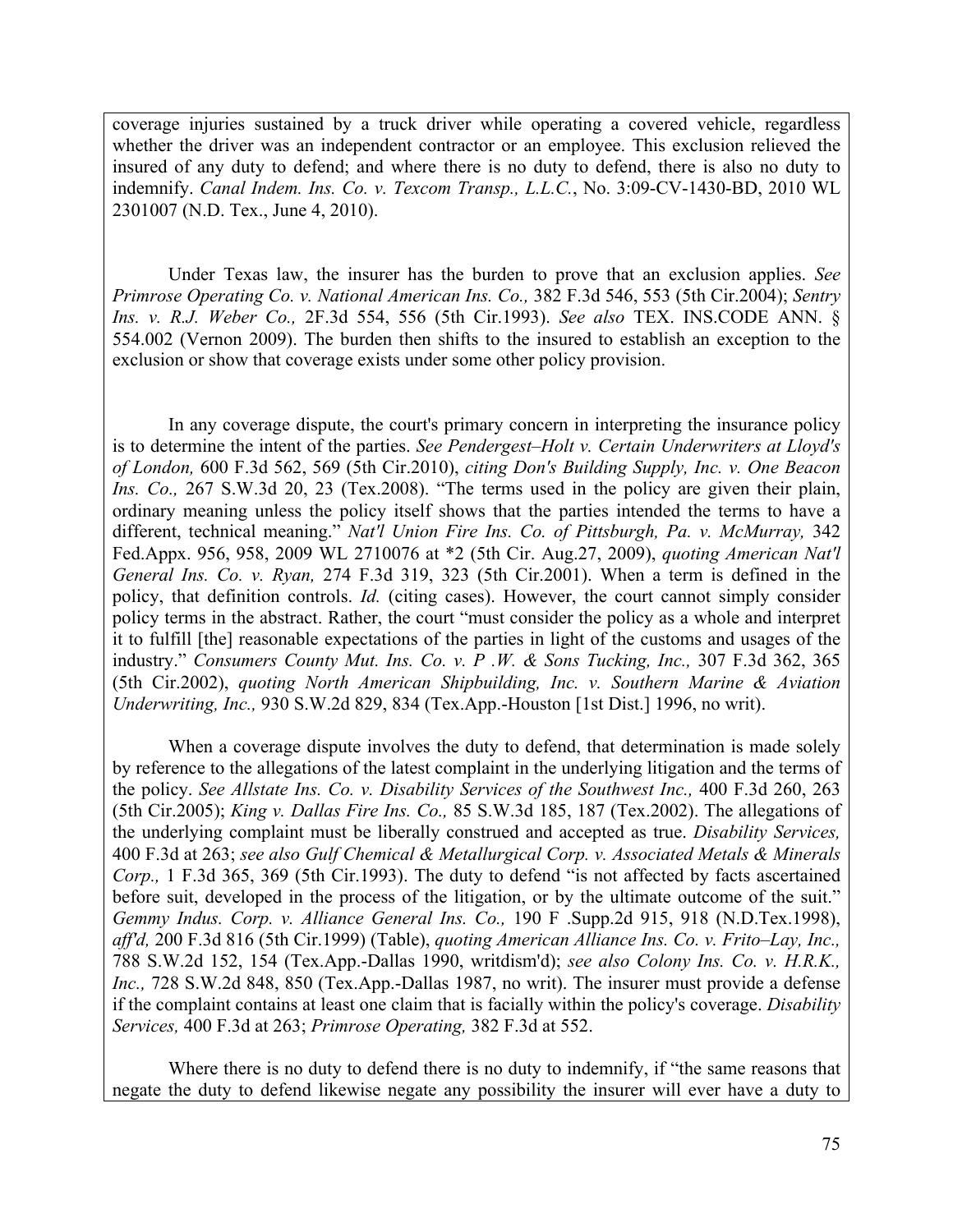indemnify." *Mt. Hawley Ins. Co. v. Wright Materials, Inc.,* No. 3–03–CV–2729–BD, 2005 WL 2805565 at \*5 (N.D.Tex. Oct.27, 2005), *quoting Farmers Texas County Mut. Ins. Co. v. Griffin,* 955 S.W.2d 81, 84 (Tex.1997).

#### **Construction Defect**

### **A. Statute of limitations and Statute of Repose**

Statute of Limitations

The statute of limitation for a construction defect is dependent upon whether the claims for construction defect is based in contract, tort or warranty. The following statutes of limitations or pertinent :

- 1. Breach of contract: Two years from the accrual of the injury.
- 2. Breach of express common law warranty: Four (4) years from the time services are rendered. *Certain-Teed Prods. V. Bell*, 422 S.W.2d 719, 721 (Tex. 1968). Discovery rule does not apply. *Safeway Stores v. Certainteed Corp*., 710 S.W.2d 544 546 (Tex. 1986).
- 3. Breach of implied common law warranty: Four (4) years from accrual date. Certain-Teed Prods. V. Bell, 422 S.W.2d 719, 721 (Tex. 1968)
- 4. Negligence/Negligence per se/Negligent Misrepresentation: Two (2) years from the accrual date. An action for negligence accrues whean a wrongful at causes an injury, regardless of when the plaintiff learns of the injury or whether all resulting damages have occurred. *Childs v, Haussecker*, 974 S.W.2d 31, 36. (Tex. 1998)
- 5. Fraud: Four (4) year limitation period from that date defendant makes false representation. Tex. Civ. Prac. & Rem. Code. § 16.004(a)(\$).; *Woods v. William M. Mercer, Inc.*, 769 S.W.2d 515, 517 (Tex. 1998).

### Statute of Repose

The following statutes of repose are pertinent to actions arising out of a defective or unsafe condition of the real property:

1. Claims against a person who constructs or repairs an improvement to real property: ten (10) years after the substantial completion of the improvement. Tex. Civ. Prac. & Rem. Code. § 16.009

Tolling: If the claimant presents a written claim for damages, contribution, or indemnity to the person performing the construction or repair work during the 10-year period, the period is extended for two years from the date the claim is presented. Tex. Civ. Prac. & Rem. Code. (c). If the damage occurs during the tenth year then the claimant must bring suit within two years from the accrual date. Tex. Civ. Prac. & Rem. Code(d).

2. Claims against a registered or licensed architect, engineer, interior designer or landscape architect: ten (10) years after substantial completion of the improvement or the beginning of operation. Tex. Civ. Prac. & Rem. Code. 16.008.

Tolling: If the claimant presents a written claim for damages, contribution, or indemnity to the person performing the construction or repair work during the 10-year period, the period is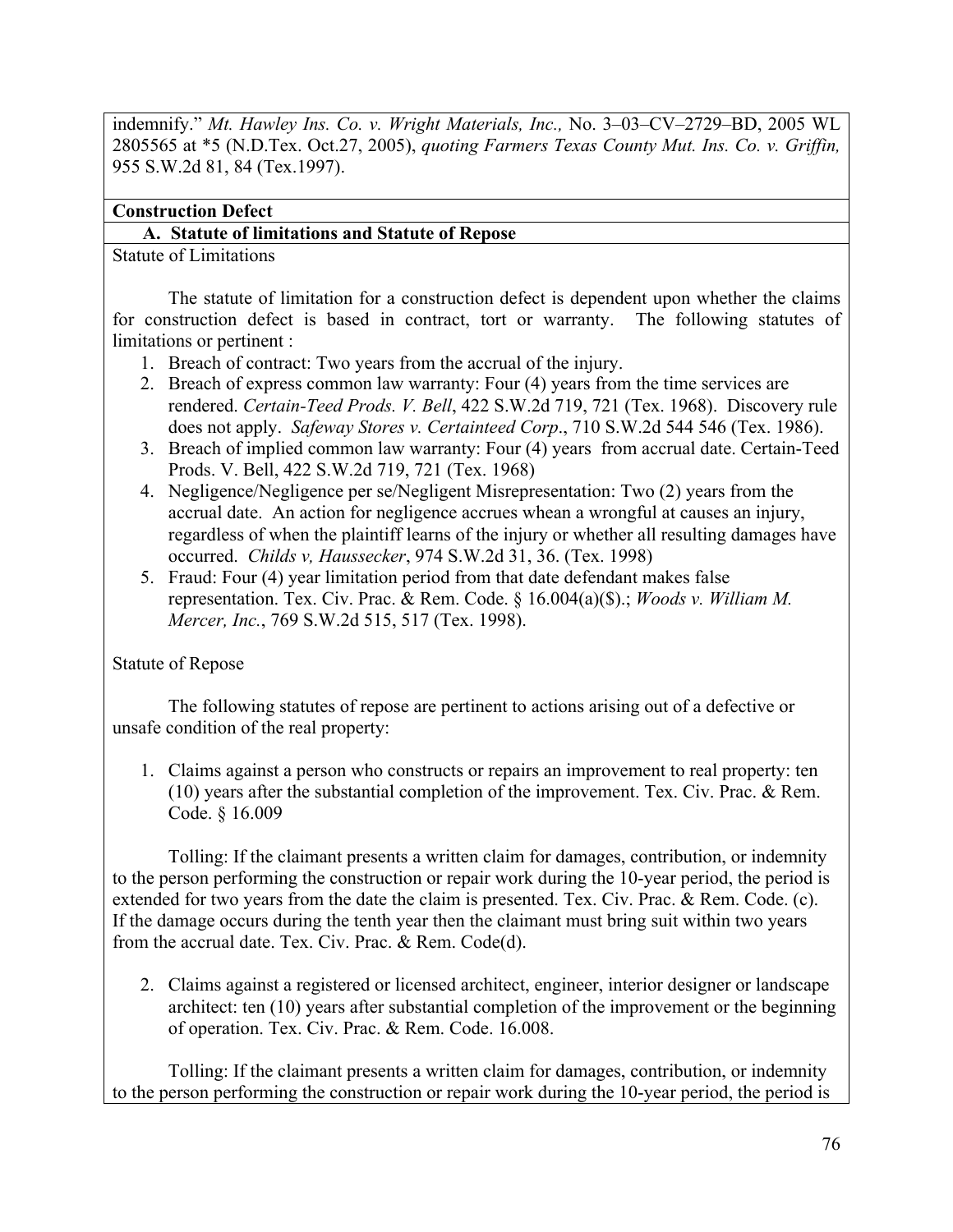extended for two years from the date the claim is presented. Tex. Civ. Prac. & Rem. Code. 16.008(c).

## **B. The Parties to Construction Defect Action**

A construction defect action can be brought by the Owner and/or Tenant against the General Contractor, Subcontractor or Engineer/Architect. See *Thomson v. Espey Huston & Assocs., Inc.,* 899 S.W.2d 415 (Tex.App.-Austin 1995, no writ); *Jim Walter Homes, Inc. v. Reed,* 711 S.W.2d 617 (Tex.1986). The General Contractor may also bring claims against a Subcontractor for work performed under a subcontract. *Thomson,* 899 S.W.2d at 419

## **C. Particular Litigants**

### **a. Homeowners/Homeowner Associations v. Subcontractors**

A homeowners association has not right agsint a subcontractor for a breach of the subcontract unless the homeowner's association is found to be a third party beneficiary to thte subcontract. *Thomson v. Espey Huston & Assocs., Inc.,* 899 S.W.2d 415, 419 (Tex.App.-Austin 1995, no writ).

## **b. General Contractor/Developer v. Subcontractors**

A general contractor can bring an action against a subcontractor for breach of the subcontract. *Thomson v. Espey Huston & Assocs., Inc.,* 899 S.W.2d 415, 419 (Tex.App.- Austin 1995, no writ).A general contractor does not have a claim against a subcontractor for damages are just from the subject of the subcontract itself, but does have a claim for damages outside of the subcontract. *Jim Walter Homes, Inc. v. Reed,* 711 S.W.2d 617, 618 (Tex.1986).

### **c. General Indemnity**

Indemnity agreements are construed under normal rules of contract construction. *Gulf Ins. Co. v. Burns Motors, Inc.,* 22 S.W.3d 417, 423 (Tex.2000). Generally, when parties include an indemnity provision in a contract, the duty to indemnify includes the duty to pay for all costs and expenses associated with defending suits against the indemnitee. *Fisk Elec. Co. v. Constructor's & Assoc., Inc.,* 888 S.W.2d 813, 815 (Tex.1994)

A party who attempts to indemnify itself from its own negligence must satisfy two fair notice requirements: (1) the express negligence test and (2) a conspicuous requirement. *Krupar Const. Co., Inc., v. Rosenberg,* 95 S.W.3d 322, 334 (Tex.App.-Houston  $[1<sup>st</sup> Dist.]$ ) 2002) The express negligence test requires a party contracting for indemnity from the consequences of its own negligence to clearly express that intent within the four corners of the contract. *Fisk Elec. Co.,* 888 S.W.2d at 814. The doctrine is intended to remove the ambiguity from indemnity provisions and ultimately reduce the need for satellite litigation regarding interpretation of indemnity clauses. *Id.* (citing *Ethyl Corp. v. Daniel Constr. Co.,* 725 S.W.2d 705, 708 (Tex.1987)). Indemnity provisions that do not unequivocally state the intent of the parties within the four corners of the instrument are unenforceable as a matter of law. *Id.* The express negligence requirement is not an affirmative defense, but a rule of contract interpretation which is determinable\*375 as a matter of law. *Id.* Such a determination should not depend on the outcome of the underlying suit, but should be established as a matter of law from the pleadings. *Id*.

| D. Theories of Liability                   |  |
|--------------------------------------------|--|
| a. Purchaser's Dwelling Act                |  |
| N/A                                        |  |
| b. Breach of express warranty for services |  |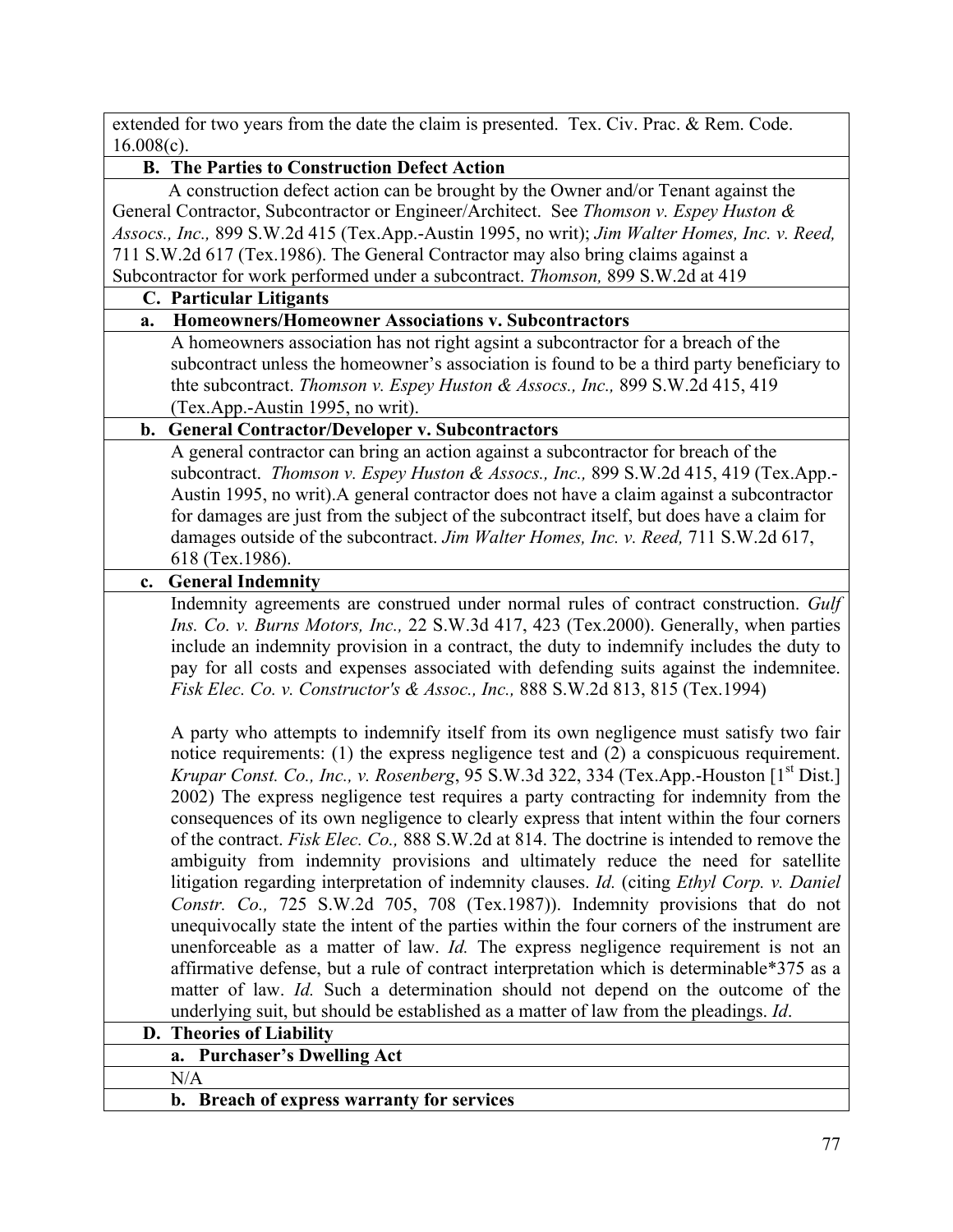| The elements of a cause of action for breach of an express warranty are:                                                                                                                                                                                                                                                                                                                                                                                               |  |
|------------------------------------------------------------------------------------------------------------------------------------------------------------------------------------------------------------------------------------------------------------------------------------------------------------------------------------------------------------------------------------------------------------------------------------------------------------------------|--|
| 1. The defendants sold services to plaintiff;                                                                                                                                                                                                                                                                                                                                                                                                                          |  |
| The defendant made a representation to the plaintiff about the quality or<br>2.                                                                                                                                                                                                                                                                                                                                                                                        |  |
| characteristic of the services in one fo the following ways:                                                                                                                                                                                                                                                                                                                                                                                                           |  |
| (1) By affirmation of fact;                                                                                                                                                                                                                                                                                                                                                                                                                                            |  |
| $(2)$ By promise; or,                                                                                                                                                                                                                                                                                                                                                                                                                                                  |  |
| (3) By description.                                                                                                                                                                                                                                                                                                                                                                                                                                                    |  |
| 3. The representation became part of the basis of the bargain.                                                                                                                                                                                                                                                                                                                                                                                                         |  |
| The defendants breached the warranty.<br>4.                                                                                                                                                                                                                                                                                                                                                                                                                            |  |
| 5. The plaintiff notified the defendant of the breach.                                                                                                                                                                                                                                                                                                                                                                                                                 |  |
| 6. The plaintiff suffered injury.                                                                                                                                                                                                                                                                                                                                                                                                                                      |  |
| Paragon Gen. Contractors, Inc. v. Larco Constr., Inc., 227 S.W.3d 876, 886                                                                                                                                                                                                                                                                                                                                                                                             |  |
| $((Tex. App.-Dallas 2007, no pet.)$                                                                                                                                                                                                                                                                                                                                                                                                                                    |  |
|                                                                                                                                                                                                                                                                                                                                                                                                                                                                        |  |
| c. Breach of Implied Warranty of Workmanship and Habitability                                                                                                                                                                                                                                                                                                                                                                                                          |  |
| A builder of a residential house impliedly warrants that the house will be constructed in a<br>good and workmanlike manner. Codner v. Arellano, 40 S.W.3d 666, 674 (Tex.App.-<br>Austin 2001 no pet.) This warranty applies only to latent defects. Gupta v. Ritter Homes,<br>Inc. 646 S.W.2d 168, 169 (Tex. 1983.) A plaintiff must further prove that they<br>purchased the house. Id.                                                                               |  |
| Further, an implied warranty to perform services to repair or modify existing tangible<br>property in a good workmanlike manner may arise under common law. Codner, 40<br>S.W.3d at 674. The plaintiff must show that the defendant sold the services. Parkway<br>Co. v. Woodruff, 901 S.W.3d 434, 438 (Tex. 1995)                                                                                                                                                     |  |
| Good and workmanlike manner means the quality of work performed by a person who<br>has knowledge, training, or experience necessary for the successful practice of a trade or<br>occupation, performed in a manner generally considered proficient by those capable of<br>judging the work. Melody Home Mfg. v. Barnes, 741 S.W.3d 349, 354 (Tex. 1987). The<br>focus of the claims is not on the result of the work done, but the manner in which it was<br>done. Id. |  |
|                                                                                                                                                                                                                                                                                                                                                                                                                                                                        |  |
| A homeowner may not assert a claim for breach of good and workmanlike performance<br>against a subcontractor. J.M. Krupar Const. Co., Inc. v. Rosenberg, 95 S.W.3d 322, 332                                                                                                                                                                                                                                                                                            |  |
| (Tex.App.-Houston[ $1st Dist.$ ] 2002, no pet.)                                                                                                                                                                                                                                                                                                                                                                                                                        |  |
|                                                                                                                                                                                                                                                                                                                                                                                                                                                                        |  |
| d. Breach of Fiduciary Duty                                                                                                                                                                                                                                                                                                                                                                                                                                            |  |
| The elements of a cause of action for breach of fiduciary duty are:                                                                                                                                                                                                                                                                                                                                                                                                    |  |
| The plaintiff and defendant had a fiduciary relationship;<br>1.                                                                                                                                                                                                                                                                                                                                                                                                        |  |
| The defendant breached its fiduciary duty to the plaintiff;<br>2.                                                                                                                                                                                                                                                                                                                                                                                                      |  |
| The defendant's breach resulted in:<br>3 <sub>1</sub>                                                                                                                                                                                                                                                                                                                                                                                                                  |  |
| $(1)$ Injury to the Plaintiff; or,                                                                                                                                                                                                                                                                                                                                                                                                                                     |  |
| (2) Benefit to the defendant.                                                                                                                                                                                                                                                                                                                                                                                                                                          |  |
| Plotkin v. Joekel, 304 S.W.3d 455, 479 (Tex.App-Houston [1 <sup>st</sup> Dist.] 2009, no pet.)                                                                                                                                                                                                                                                                                                                                                                         |  |
| When one person is under a duty, created by law or contract, to act on or give advice for                                                                                                                                                                                                                                                                                                                                                                              |  |
| the benefit of another within the scope of the relationship, that person has a fiduciary                                                                                                                                                                                                                                                                                                                                                                               |  |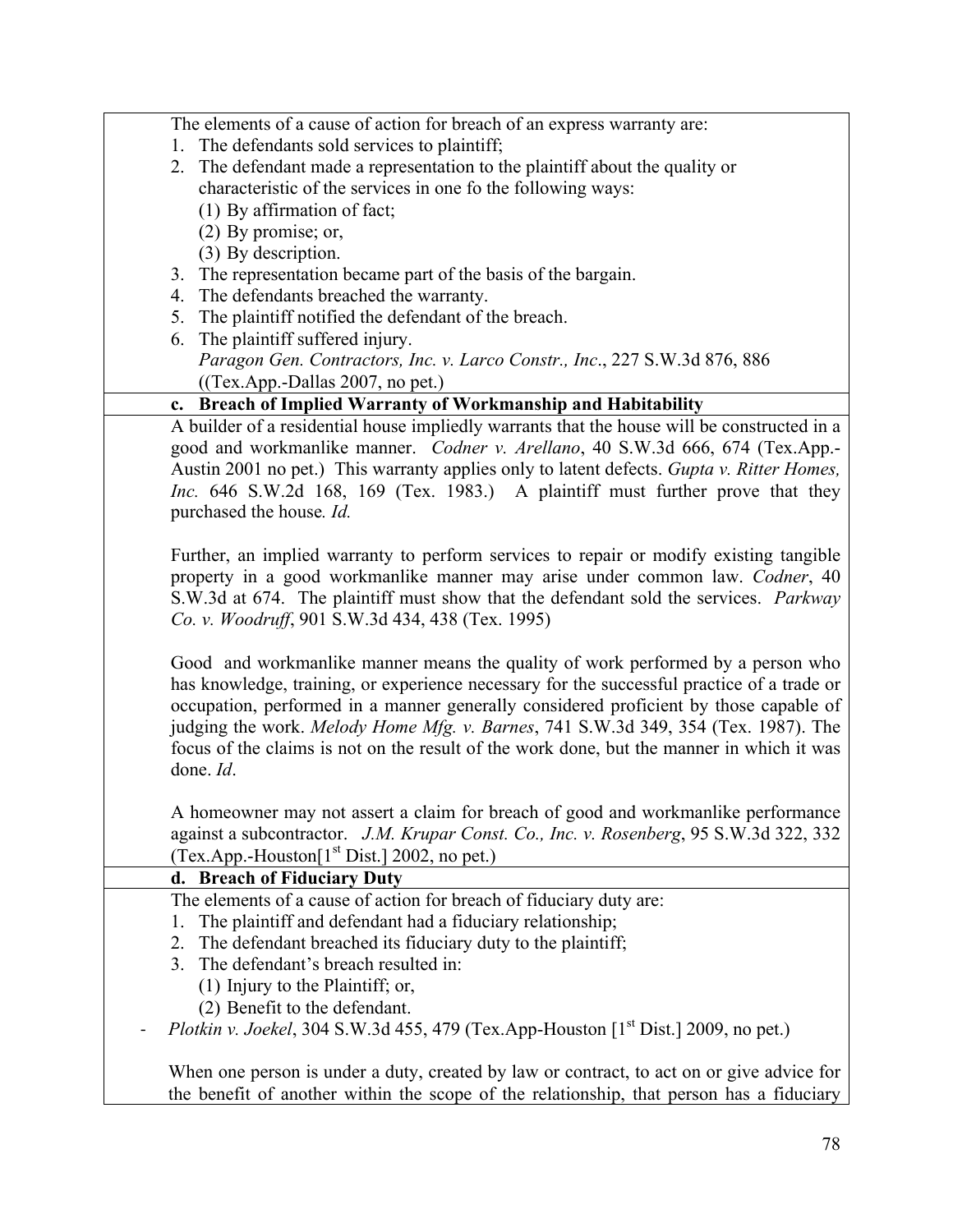relationship with the other person. *Stephan v. Laird*, 846 S.W.2d 895, 901 (Tex.App.- Houston  $[1<sup>st</sup> Dist.]$  1993, writ denied.) An informal fiduciary duty may arise from a moral, social, domestic or purely personal relationship of trust and confidence, generally called a confidential relationship. *Associated Indem. Corp. v. CAT Contracting, Inc*. 964 S.W.2d 276, 287 (Tex. 1998) The law recognizes the existence of confidential relationships in those cases 'in which influence has been acquired and abused, in which confidence has been reposed and betrayed. *Id.* To impose an informal fiduciary duty in a business transaction, the special relationship of trust and confidence must exist prior to, and apart from, the agreement made the basis of the suit. *Id.* at 288*.* In a building context, a fiduciary relationship has been recognized between a condominium board and tenant. *See Sassen v. Tanglegrove Townhouse Condominium Ass/n*, 877 S.W.2d 489, 492 (Tex.App.-Texarkana 199)

A fiduciary owes the following duties:

- (a) duty of loyalty and utmost good faith. *Kinzbach Tool Co. v. Corbett-Wallace Cor*p., 160 S.W.2d 509, 512 (Tex. 1942);
- (b) duty of fair and honest dealing. *Id*.; and,
- (c) duty of full disclosure. *Johnson v. Peckham*, 120 S.W.2d 786, 788 (Tex. 1938).

#### **e. Negligence/Negligence per se**

The elements of negligence are that (1) the defendant owed the plaintiff a duty of care, (2) the defendant breached that duty of care, and (3) the breach of duty proximately caused the plaintiff's injury or damages. *Nabors Drilling, U.S.A., Inc. v. Escoto,* 288 S.W.3d 401, 404 (Tex. 2009).

In deciding whether there is a common law duty, courts apply the risk-utility test and consider whether there was a special relationship between the parties. The factors the courts use when applying the risk-utility test are the risk, forseeability, and likelihood of injury weighed against the social utility of the actor's conduct, the magnitude of the burden of guarding against the injury, and the consequences of placing the burden on the defendant. *SmithKline Beecham Corp. v. Doe*, 903 S.W.2d 347, 353 (Tex. 1995). The most important factor is the forseeability of the risk. *City of Waco v. Kirwan*, 298 S.W.3d 618, 623-24 (Tex. 2009). Forseeability requires only that the general danger, not the exact sequence of events that produced the harm, be foreseeable. Madison v. Williamson, 241 S.W.3d 145, 152 (Tex.App.-Houston  $[1<sup>st</sup> Dist.]$  2007, pet. denied.)

An ordinary defendant breached its duty of care to plaintiff when the defendant fails to exercise the degree of care that a person of ordinary prudence would or would not have done under the same or similar circumstances. *Colvin v. Red Steel Co.*, 682 S.W.2d 243, 245 (Tex. 1984). When a duty requires the defendant to exercise a "high degree of care," the defendant's standard of care is defined as what a very cautious and prudent person would or would not have done under the same or similar circumstances. *Speed Boat Leasing, Inc. v. Elmer*, 124 S.W.3d 210, 212 (Tex. 2003). A high degree of care applies to activities conducted by a common carrier. *Id*. A "common carrier" is those in the business of carrying passengers and goods who hold themselves out for hire by the public. *Id.*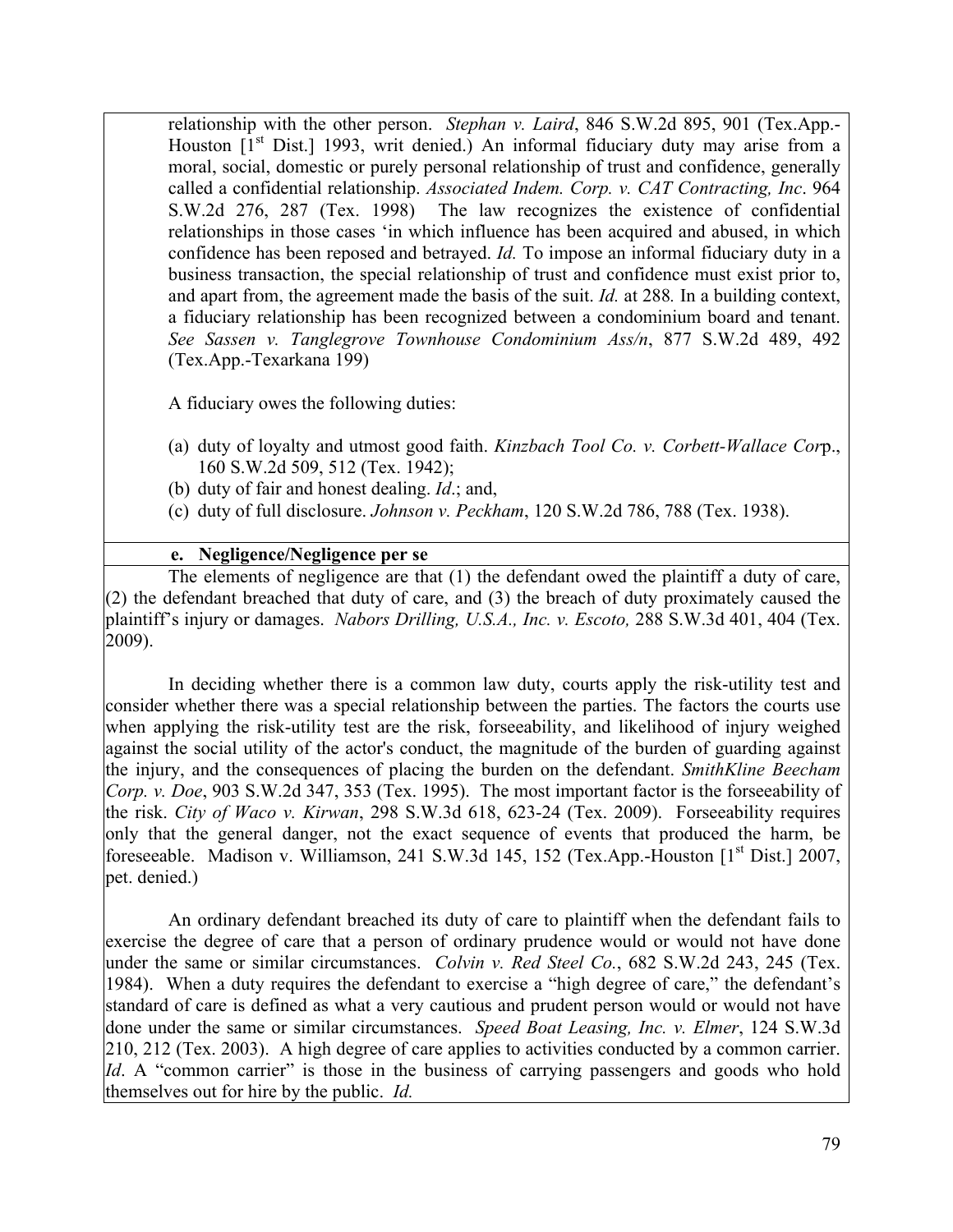The components of proximate cause are (1) cause-in-fact and (2) forseeability. *Western Invs. V. Urena*, 162 S.W.3d 547, 551 (Tex. 2005). The test for cause-in-fact is whether the negligent act or omission was a substantial factor in bringing about injury and whether the injury would have occurred without the act or omission. *Del Lago Partners v. Smith*, 307 S.W.3d 762, 774 (Tex.2010).

Negligence per se-

A cause of action for negligence per se arises when a duty is owed to another under a statute. *Parrot v. Garcia*, 436 S.W.2d 897, 900 (Tex. 1969). In order to prove to bring a claim of negligence per se, the plaintiff must: (1) show they belong to the class the statute was designed to protect, (2) the statute is one for which tort liability may be imposed when violated; and (3) the defendant violated the statute. *Perry v. S.N*., 973 S.W.2d 301, 305 (Tex. 1998). Texas Court have found that a claim of negligence per se may not be brought for a violation of an OSHA statute. *Abarca v. Scott Morgan Residential, Inc*., 305 S.W.3d 110, 128 (Tex.App.-Houston [1st Dist.] 2009, pet denied.)

Economic Loss Rule –

Under the economic loss rule, tort damages are generally not recoverable unless the plaintiff suffers an injury that is independent and separate from the economic losses recoverable under a breach of contract claim. *See Formosa Plastics Corp. USA v. Presidio Eng'rs & Contractors, Inc.*, 960 S.W.2d 41, 45–47 (Tex.1998) "When the injury is only the economic loss to the subject of a contract itself, the action sounds in contract alone." *Jim Walter Homes, Inc. v. Reed,* 711 S.W.2d 617, 618 (Tex.1986). Economic losses have been recognized to include the costs of repairs and replacement of defective product. *Thompson v. Epsey Huston & Assocs*., 899 S.W.2d 415, 419 (Tex.App.-Austin 1995, no writ).

## **f. Negligent Misrepresentation**

The elements of a claim for negligent misrepresentation are:

- (1) The defendant made a representation to the plaintiff;
- (2) The defendant supplied false information for the guidance of others;
- (3) The defendant did not exercise reasonable care or competence in obtaining or communicating the information;

(4) The plaintiff justifiably relied on the misrepresentation; and,

(5) The defendant's negligent misrepresentation caused the plaintiff injury.

 *McCanish, Martin, Brown & Loeffler v. F.E. Appling Interests*, 991 S.W.2d 787, 791 (Tex. 1999)

Negligent misrepresentation is not based on a duty owed to a client but instead an independent duty owed to a non-client. Id.

# **g. Common Law Fraud**

The elements of a common law fraud are that the defendant made a representation that was: (1) material and false; (2) made with knowledge that it was false or with recklessness; (3)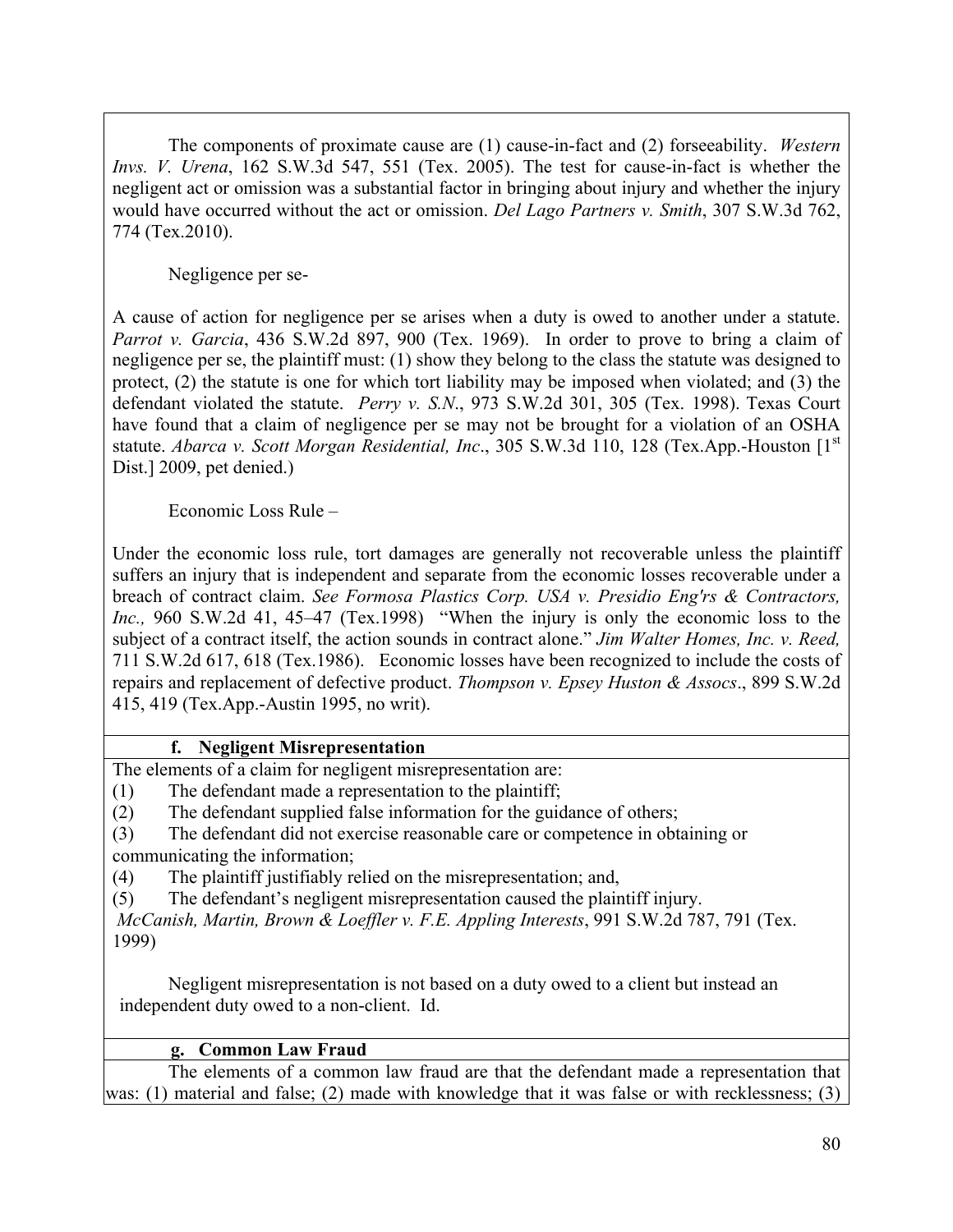made with the intent that it be relied upon; and, (4) it was relied upon to the plaintiff's detriment. *Italian Cowboys Partners v. Prudential Ins*., 341 S.W.3d 323, 337 (Tex. 2011).

## **h. Strict Product Liability**

Texas strict products liability claims are governed by Section 402A of The Restatement (Second) of Torts. *American Tobacco Co., Inc. v. Grinnell,* 951 S.W.2d 420, 426 (Tex.1997). Under Section 402A:

(1) one who sells any product in a defective condition unreasonably dangerous to the user or consumer or to his property is subject to liability for physical harm thereby caused to the ultimate user or consumer, or to his property, if

(a) the seller is engaged in the business of selling such a product, and

(b) it is expected to and does reach the user or consumer without substantial change in the condition in which it is sold.

Restatement (Second) of Torts § 402A (1965).

The rule requires only that the defendant be engaged in the business of introducing the product into channels of commerce. *See Rourke v. Garza,* 530 S.W.2d 794 (Tex.1975). The product, however, must reach the user in essentially the same condition as when it left the seller's possession. Restatement (Second) of Torts § 402A(1)(b). The rule applies even where the seller has exercised care in the preparation and sale of the product and even though the user has not purchased the product or entered into any contractual arrangement with the seller. *Id*. at § 402A(2). A product may be unreasonably dangerous because of a defect in marketing, design or manufacturing. *American Tobacco*, 951 S.W.2d at 426.

### **E. Claims Against Design Professionals**

Chapter 150 addresses suits brought against "licensed or registered professionals." *See generally* Tex. Civ. Prac. & Rem. Code §§ 150.001–.002 (West 2011). A licensed or registered professional means a licensed architect,, licensed professional engineer, registered professional land surveyor, registered landscape architect, or any firm in which licenses or registered professionals practice. Tex. Civ. Prac. & Rem .Code. 150.001(1).

Specifically, Section 150.002, requires, in relevant part:

(a) In any action or arbitration proceeding for damages arising out of the provision of professional services by a licensed or registered professional, the plaintiff shall be required to file with the complaint an affidavit of a third-party licensed architect, licensed professional engineer, registered landscape architect, or registered professional land surveyor who:

(1) is competent to testify;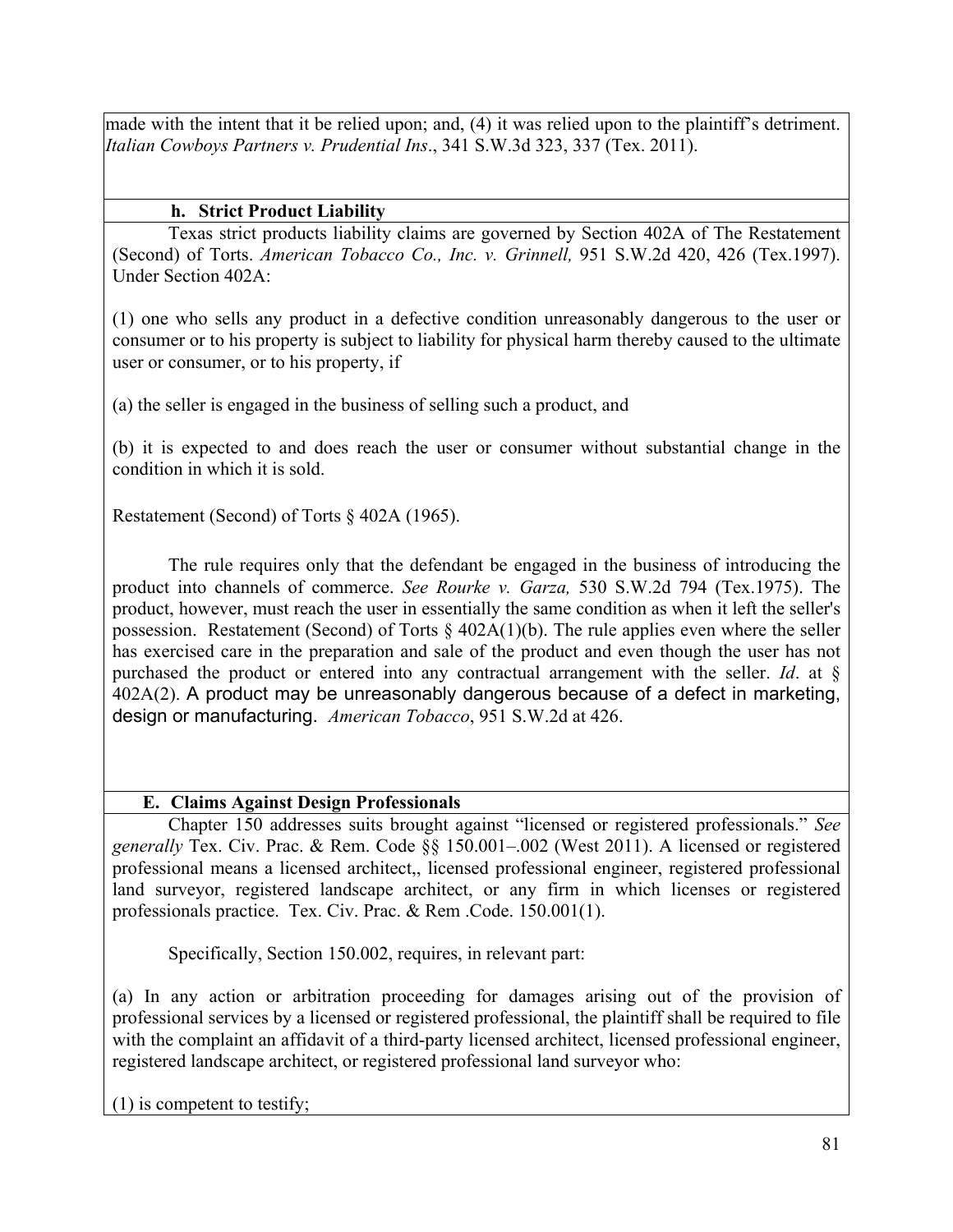(2) holds the same professional license or registration as the defendant; and

(3) is knowledgeable in the area of practice of the defendant and offers testimony based on the person's:

(A) knowledge;

(B) skill;

- (C) experience;
- (D) education;
- (E) training; and

(F) practice.

(b) The affidavit shall set forth specifically for each theory of recovery for which damages are sought, the negligence, if any, or other action, error, or omission of the licensed or registered professional in providing the professional service, including any error or omission in providing advice, judgment, opinion, or a similar professional skill claimed to exist and the factual basis for each such claim. The third-party licensed architect, licensed professional engineer, registered landscape architect, or registered professional land surveyor shall be licensed or registered in this state and actively engaged in the practice of architecture, engineering, or surveying.

(c) The contemporaneous filing requirement of Subsection (a) shall not apply to any case in which the period of limitations will expire within ten days of the date of filing.

(d) The defendant shall not be required to file an answer to the complaint and affidavit until 30 days after the filing of such affidavit.

The plaintiff's failure to file the affidavit is accordance with this section shall result in dismissal of the complaint.

Professional negligence in the context of engineering services means doing that which an engineer of ordinary prudence in the exercise of ordinary care would not have done under the same or similar circumstances or failing to do that which an engineer of ordinary prudence in the exercise of ordinary care would have done under the same or similar circumstances. *See Ryan v. Morgan Spear Assoc., Inc.,* 546 S.W.2d 678, 681 (Tex.Civ.App.—Corpus Christi 1977, writ ref'd n.r.e.). This standard of care must be established by the testimony of a qualified expert. *Prellwitz v. Cromwell, Truemper, Levy, Parker and Woodsmale, Inc.,* 802 S.W.2d 316, 317 (Tex.App.— Dallas, 1990, no writ); To qualify as an expert able to set the standard of care for a given profession, the witness must be licensed in the same profession. Id.

*Parkway Co. v. Woodruff*, 857 S.W.2d 903, 919 (Tex.App.-houston [1<sup>st</sup> Dist.] 1993) aff'd as modified, 901 S.W.2d 434

# **F. Calculation of Damages**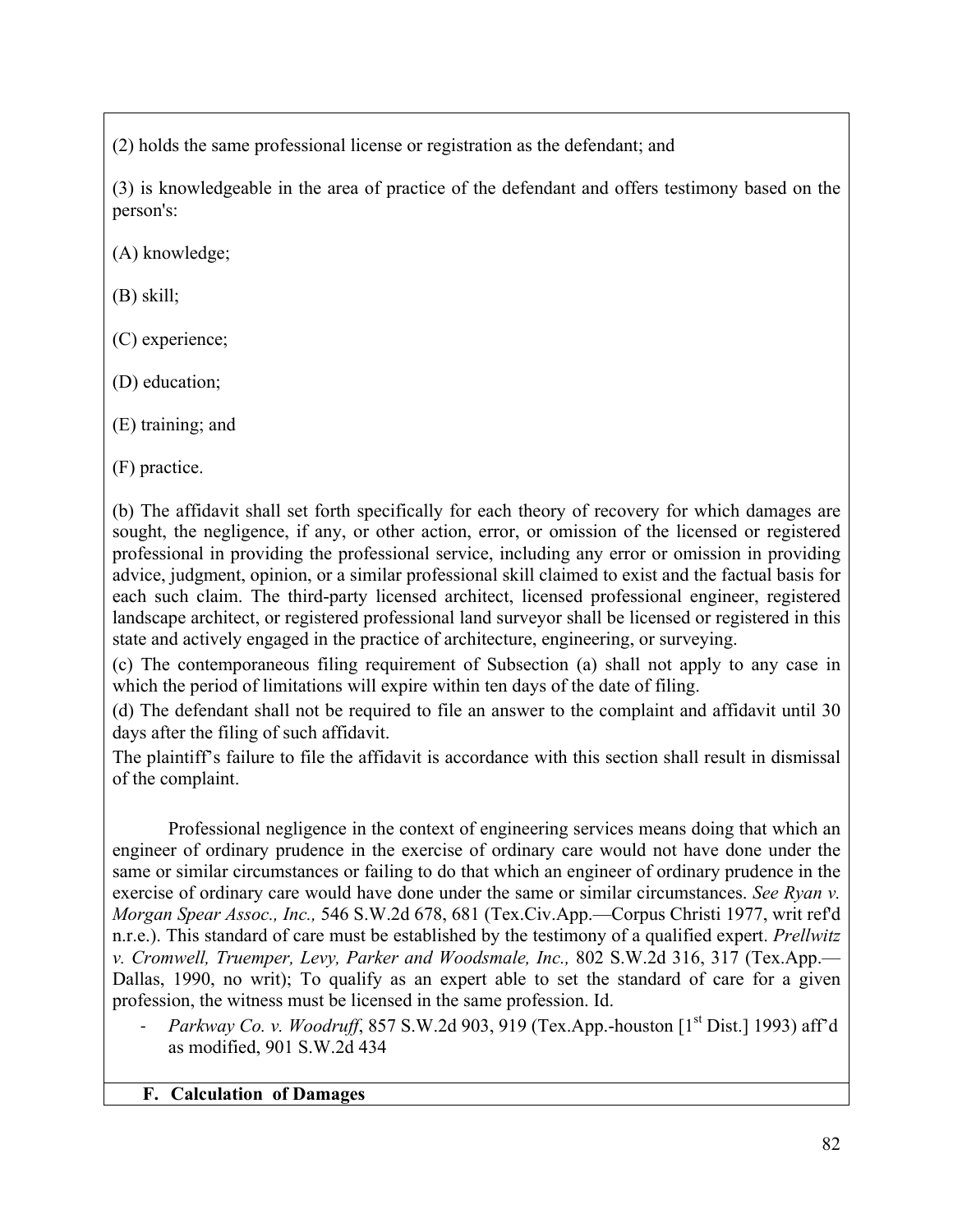A plaintiff is entitled to recover for breach of a construction contract the lesser of reasonable cost of remedying the defects or deviations from the contract, or the difference in value of the structure contracted for and the value of the structure in its defective condition. *Greene v. Bearden Enterprises, Inc*., 598 S.W.2d 649, 652 (Tex.Civ.App.-Fort Worth 1980, writ ref'd n.r.e.) Whether the remedial cost or difference in value is the proper measure of damages depends on the facts and circumstances of the particular case. In most circumstances the main factors to be considered are the physical and economic feasibility of correcting defects or bringing the structure into compliance with the contract. Where the correction of defects and deviations would impair the entire structure or require the expenditure of sums in excess of the value of the structure, the correct measure of damages is the difference in the value of the structure as constructed and its value had it been constructed without defects or deviations. *Hutson v. Chambless*, 157 Tex. 193, 300 S.W.2d 943 (1957). Where the correction of defects and deviations would not impair the structure as a whole, the remedial cost is an appropriate measure of damages. *Rogowicz v. Taylor and Gray, Inc.*, 498 S.W.2d 352 (Tex.Civ.App. Tyler 1973, writ ref'd n. r. e.).

Residential Construction Liability Act-

The Residential Construction Liability Act ("RCLA") applies to homeowners who seek damages for a construction defect against a builder. Tex. Prop. Code. § 27.004. The RCLA requires the homeowner to give the builder notice and the opportunity to cure prior to suit. *Id.* If a claimant rejects a reasonable offer, or does not permit a reasonable opportunity to inspect or repair the defect under an accepted offer of settlement, the claimant may not recover more than the fair market value of the contractor's last offer of settlement, or the amount of a reasonable monetary settlement or purchase offer. *Id.* Otherwise, the claimant may recover only the following economic damages proximately caused by a construction defect:

• the reasonable cost of repairs necessary to cure any construction defect

• the reasonable and necessary cost for the replacement or repair of any damaged goods in the residence

• reasonable and necessary engineering and consulting fees

• the reasonable expenses of temporary housing reasonably necessary during the repair period

• the reduction in current market value, if any, after the construction defect is repaired if the construction defect is a structural failure

• reasonable and necessary attorney's fees

Tex. Prop Code  $27.004(e)$  & (g).

## **G. Defenses**

#### **a. Standing**

To have standing to bring a breach of contract claim, a plaintiff is required to show either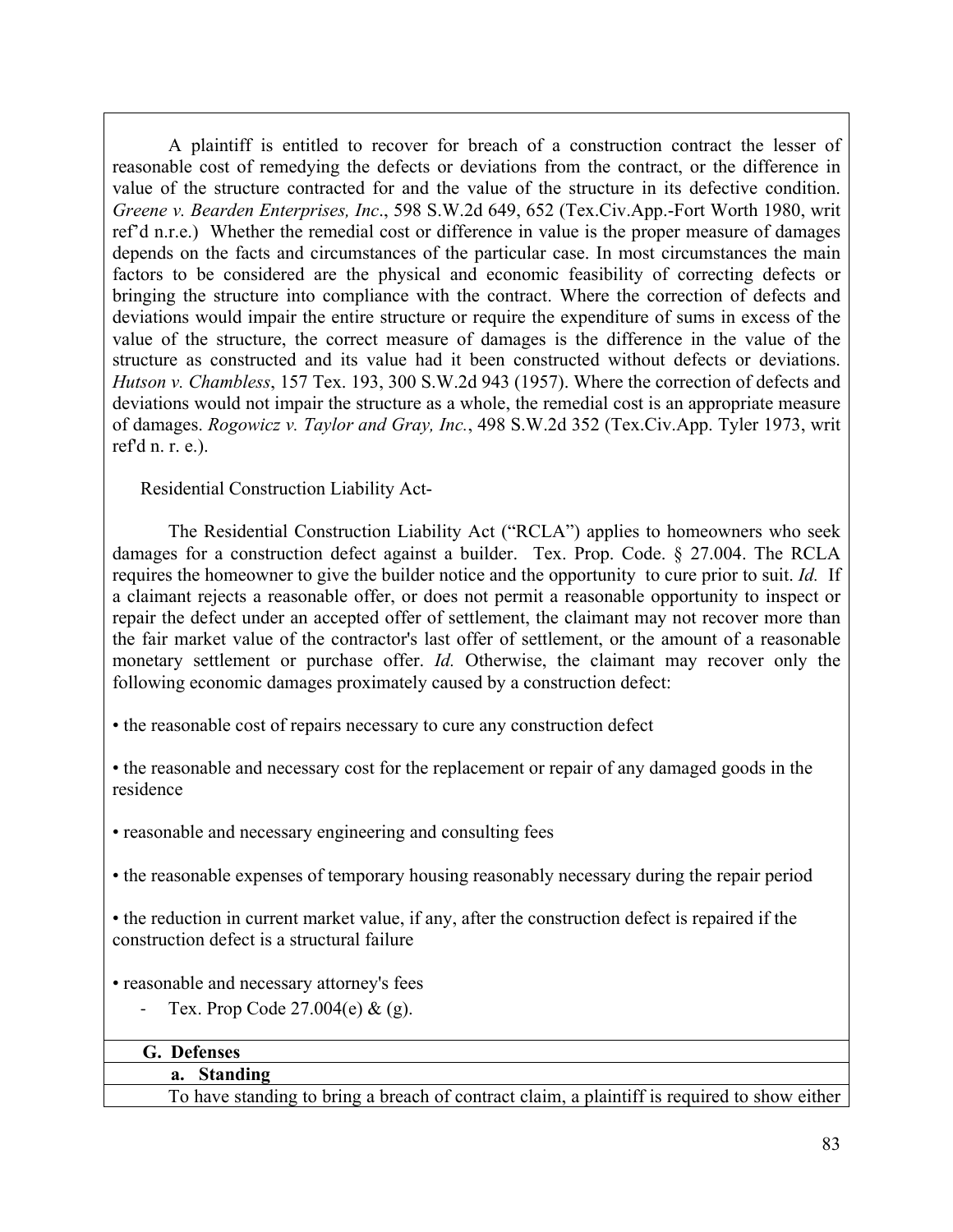privity to a contract or third party beneficiary status. *OAIC Commercial Assets, L.L.C. v. Stonegate Village, L.P.*, 234 S.W.3d 726, 738 (Tex. App.—Dallas 2007, pet. denied). In the construction context, a property owner is not a third party beneficiary of a contract between the general contractor and a subcontractor. *Raymond v. Rahme*, 78 S.W.3d 552, 561 (Tex.App.- Austin 2002, no pet.); *P. McGregor Enterprises Inc. v. Hicks Construction Group*, --S.W.3d--, 2012 WL 28538 (Tex. App. – Amarillo 2012, no pet.). Mere knowledge that a property owner will benefit from the subcontract is insufficient to establish a third party beneficiary arrangement. *Raymond*, 78 S.W.3d at 561.

There is a presumption against conferring third-party beneficiary status on noncontracting parties. *South Texas Water Authority v. Lomas*, 223 S.W.3d 304, 306 (Tex. 2007). In Texas, it is well-settled that third-party beneficiary claims succeed or fail according to the provisions of the contract upon which suit is brought. *Union Pacific R.R. Co. v. Novus Intern, Inc.*, 113 S.W.3d 418, 421 (Tex. App.—Houston [1st Dist.] 2003, pet. denied). A contract does not confer third-party beneficiary rights unless:

- (1) the contract plainly expresses the third-party obligation of the bargain-giver;
- (2) it is unmistakable that a benefit to the third party is within the contemplation of the primary contracting parties; and
- (3) the primary parties contemplate that the third party would be vested with the right to sue for enforcement of the contract.

*EPGT Tex. Pipeline, L.P. v. Harris County Flood Control Dist.,* 176 S.W.3d 330, 340 (Tex. App.–Houston [1st Dist.] 2004, pet. dism'd). The intention to confer a direct benefit on a thirdparty must be clearly and fully spelled out in the four corners of the contract. *MCI Telecomms. Corp. v. Tex. Utilities Elec. Co.*, 995 S.W.2d 647, 651 (Tex. 1999).. Absent direct language in the contract indicating the party is a third-party beneficiary, this status is difficult to establish. *See Union Pacific R.R. Co*., 113 S.W.3d at 422-43. Any doubt concerning intent should be resolved against the third party. *Greenway Park Townhomes Condominium Ass'n, Inc. v. Brookfield MUD*, 575 S.W.2d 90, 91 (Tex. Civ. App.–Houston [14th Dist.] 1978, no writ).

### **b. Patent defects**

Implied warranties of home construction, habitability and suitability apply only to latent defects. *Gupta v. Ritter Homes, Inc*., 646 S.W.2d 168, 169 (Tex. 1983)(implied warranty of construction & habitability); *7979 Airport Garage, LLC v. Dolar Rent A Car Sys*., 245 S.W.3d 488, 502 (Tex.App.-Houston[14<sup>th</sup> Dist] 2007, pet denied)(implied warranty of suitability). For a defect to be latent, it must not be discoverable by a reasonably prudent inspection of the building at the time of sale. Gupta, 646 S.W.2d at 169. If the defect is discoverable, then it is a patent defect and is not covered under these implied warranties. *Id..*

## **c. Contributory Negligence, Comparative fault of parties and Non-Parties**

The trier of fact, as to each cause of action asserted, shall determine the percentage of responsibility, stated in whole numbers for each claimant, defendant, settling person and designated responsible third party with respect to each persons causing or contributing to cause in any way the harm for which recovery of damages is sought. Tex. Civ. Prac. & Rem. Code § 33.003. A claimant may not recover damages if his percentage of responsibility is greater than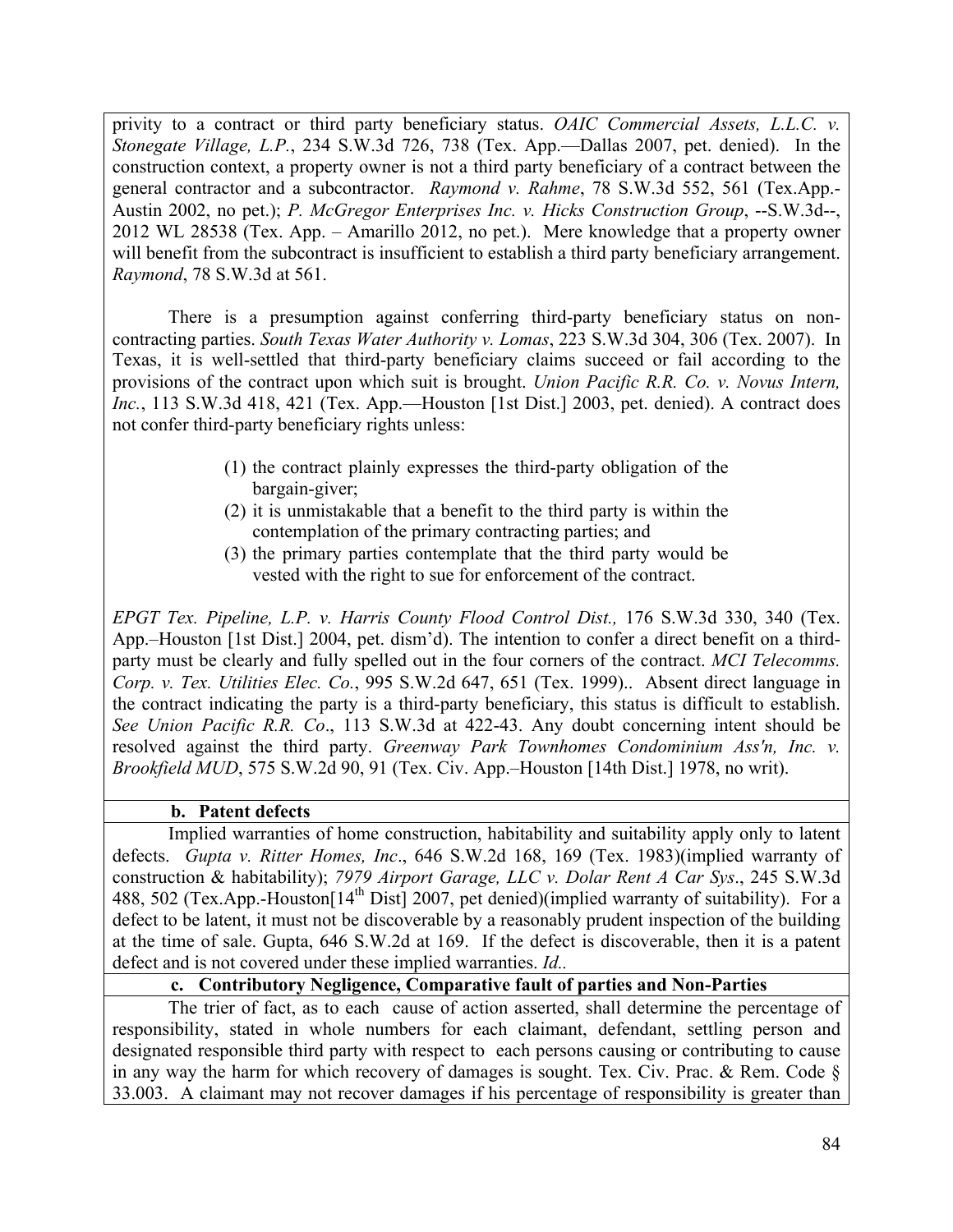50%. *Id*. at § 33.001. If the claimant is not barred from recovery, the court shall reduce the amount of damages to be recovered by the claimant with respect to a cause of action by a percentage equal to the claimant's percentage of responsibility. Id. at § 33.012. A liable defendant is liable to a claimant only for the percentage of the damages found by the trier of fact equal to that defendant's percentage of responsibility. Id. at § 33.013.

### **d. Failure to mitigate**

A mitigation of damages instruction is proper when the negligence complained of merely contributed to or added to the extent of the losses or injuries, but has no part in causing the incident in question. *Elbaor v. Smith,* 845 S.W.2d 240, 245 (Tex.1992). In this way, the law seeks to avoid economic waste by denying the wronged party a recovery for such losses as could have reasonably been avoided. *Alexander & Alexander v. Bacchus Indus.,* 754 S.W.2d 252, 253 (Tex.App.—El Paso 1988, writ denied).

The burden of proving a failure to mitigate is upon the party who caused the loss and the standard is that of ordinary care, i.e., what an ordinary prudent person would have done under the same or similar circumstances. *Moulton v. Alamo Ambulance Service,* 414 S.W.2d 444, 447 (Tex.1967); 28 TEX. JUR 3D *Damages* § 194 (1996). Mitigation of damages is ordinarily a question of fact for the jury. *Sorbus, Inc. v. UHW Corp.,* 855 S.W.2d 771, 775 (Tex.App.—El Paso 1993, writ denied); *Hardison v. Beard,* 430 S.W.2d 53, 57 (Tex.Civ.App.—Dallas 1968, writ ref'd n.r.e.). Evidence must be developed which clearly shows a plaintiff's failure to mitigate caused further damages, and the evidence must be sufficient to guide the jury in determining which damages were attributable to a plaintiff's failure to mitigate. Hygeia Dairy Co. v. Gonzalez, 994 S.W.2d 220, 225 (Tex.App.-San Antonio 1999, no pet.) An award to the plaintiff may be reduced by any damages attributed to the plaintiff's failure to mitigate. Id.

### **e. Diminution in Value**

Where the correction of defects and deviations would impair the entire structure or require the expenditure of sums in excess of the value of the structure, the correct measure of damages is the difference in the value of the structure as constructed and its value had it been constructed without defects or deviations. *Hutson v. Chambless*, 157 Tex. 193, 300 S.W.2d 943 (1957). Under a dimunition of value the measure of the owner's damage is the difference between the value of the building as constructed and its value had it been constructed in accordance with the contract. *Turner, Collie & Braden, Inc. v. Brookhollow, Inc.,* 642 S.W.2d 160, 164 (Tex.1982)

### **f. Economic Waste**

In cases concerning defective construction issues, Texas courts generally allow damages based on the cost of repairs if repairs are feasible and do not involve economic waste. *Jim Walter Homes, Inc. v. Gonzalez*, 686 S.W.2d 715, 717 (Tex.App.-San Antonio 1985, writ dism'd). If the repair of the defects requires that the structure in whole or material part be changed or would impair the structure as a whole, then the cost of repair would constitute economic waste. *Id*. In that situation, the proper measure of damages would be the difference in the value of the structure as constructed and its value had it been constructed without defects not the cost of repair. Id.

**g. Extrapolation**

N/A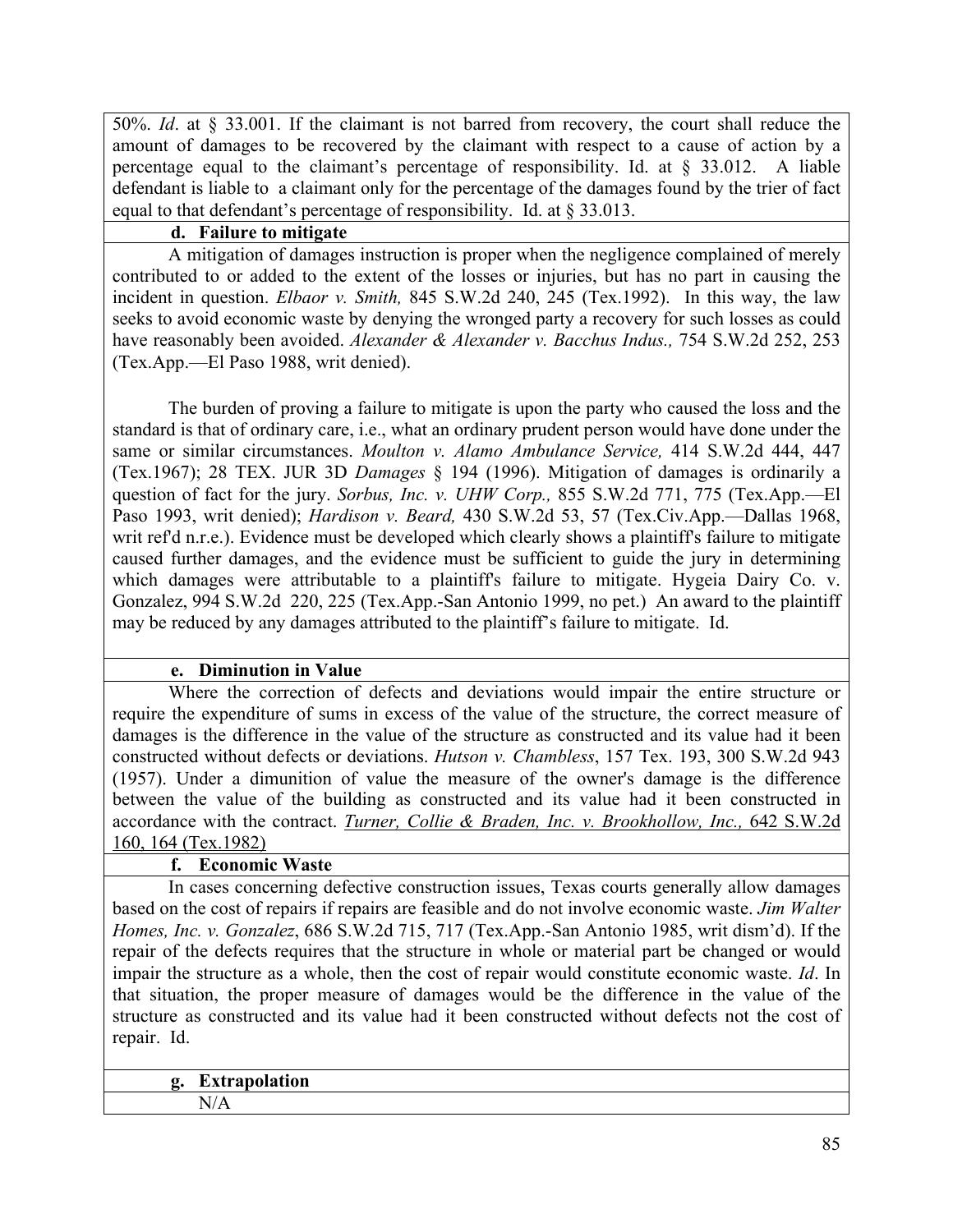#### **h. Waiver**

A waiver takes place where one dispenses with the performance of something which he has a right to exact, and occurs where one in possession of any right, whether conferred by law or by contract, with full knowledge of the material facts, does or forbears to do something, the doing of which or the failure or forbearance to do which is inconsistent with the right or his intention to rely upon it. *Ford v. Culbertson*, 158 Tex. 124, 308 S.W.2d 855, 865 (Tex. 1958). To establish a waiver of rights under a contract, there must be proof of an intent to relinquish a known right. *Johnson v. Structured Asset Services*, LLC, 148 S.W.3d 711, 722 (Tex.App.-Dallas 2004, no pet.) A contractual waiver must be knowing to be valid. *Id*. Thus, a party can waive contract provisions that are in the contract for the party's benefit, if there is an intentional relinquishment of that right *Id.*

## **i. Product Liability Defense**

A manufacturer shall indemnify and hold harmless a seller against loss arising out of a product's liability action, except for any loss caused by the seller's negligence, intentional misconduct, or other act or omission, such as negligently modifying or altering the product. A seller is liable for harm caused to the claimant by that product if the claimant proves: (1) the seller participated in the design of the product;

(2) that the seller altered or modified the product and the claimant's harm resulted from that alteration or modification;

(3) that the seller installed the product, or had the product installed, on another product and the claimant's harm resulted from the product's installation onto the assembled product;

(4) that the seller exercised substantial control over the content of a warning accompanying the product;

(5) that the seller made an incorrect factual representation about the proudly that was relied on to the claimant's harm.

(6) That the seller actually knew of the defect in the product that caused the harm; or

() the manufacturer is insolvent or not subject other jurisdiction of the court.

-Tex. Civ. Prac. & Rem. Code. § 82.003

### **j. Fee Shifting**

Is it not against public policy for a contract to include a provision which shifts attorney's fees to one party even if the party does not prevail at trial. There are also statutory fee shirting provision in the Texas Deceptive Trade Practices Act and Texas Rules of Civil Procedure,

Texas Rules of Civil Procedure 167. Offer of Settlement; Award of Litigation Costs:

Ligation costs may be awarded against a party who rejects a settlement offer to settle a claim for monetary damages. The settlement offer must be in writing, state that nit is made under Rule 167, identify the party making the offer and the party ot whom the offer is made; state the terms by which all monetary claims may be settled, state ad deadline to respond and be served on the offeree. Tex. R. Civ. P. 167.2. If the offer is rejected and the judgment awarded is significantly less favorable then was the offer, the offerer must be awarded litigation costs from the time the offer was rejected. Tex. R. Civ. P. 167.4